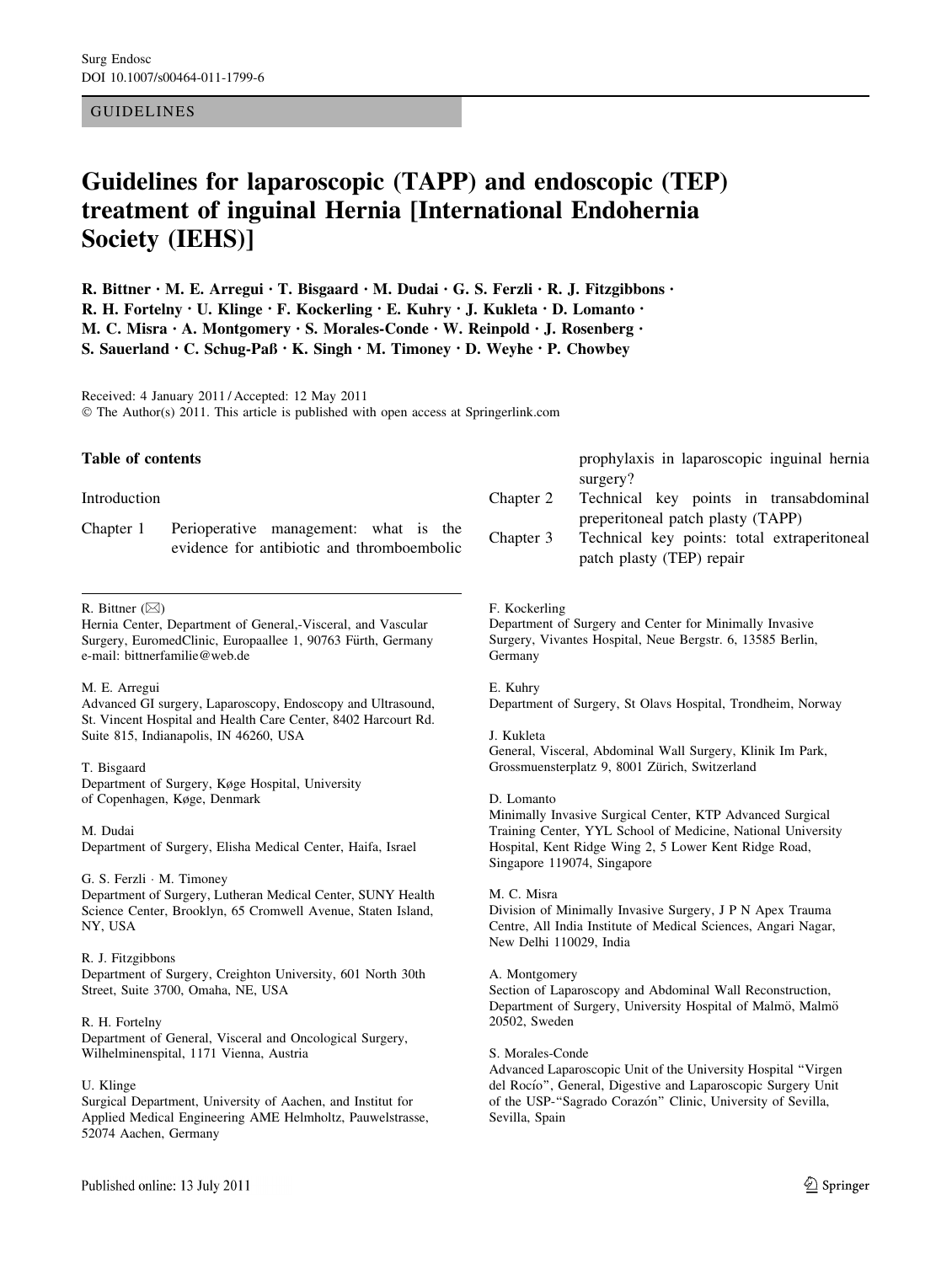| Chapter 4  | TEP versus TAPP: which is better for the<br>patient?                                         |
|------------|----------------------------------------------------------------------------------------------|
| Chapter 5  | Laparoscopic surgery in complicated hernia:<br>feasibility, risks, and benefits              |
| Chapter 6  | Mesh size and recurrence: what is the<br>optimal size?                                       |
| Chapter 7  | Selection of mesh material                                                                   |
| Chapter 8  | Cutting or not cutting of mesh: does it                                                      |
| Chapter 9  | influence the recurrence rate?<br>Mesh fixation modalities: is there an                      |
| Chapter 10 | association with acute or chronic pain?<br>Risk factors and prevention of acute and          |
| Chapter 11 | chronic pain<br>Urogenital complications associated with                                     |
|            | laparoscopic/endoscopic hernia repair                                                        |
| Chapter 12 | Intraperitoneal onlay mesh (IPOM) for<br>inguinal hernia repair—still a therapeutic          |
|            | option?                                                                                      |
| Chapter 13 | Role for open preperitoneal mesh repair in<br>the era of laparoscopic inguinal hernia repair |

Chapter 14 Sportsman hernia—diagnosis and treatment

## Introduction

Governments and health insurers increasingly demand transparent quality-control mechanisms. A new type of reimbursement, "pay for performance," is being discussed. Therefore, the development and implementation of guidelines constitutes an important step toward the introduction of optimal diagnostic and therapeutic concepts with the goal of improving the quality of treatment. Guidelines should define standards to help the surgeon in his or her daily work by finding the best surgical strategy for his patient.

The Guidelines are essentially evidence-based (Evidence-Based Medicine, EBM) but also allow use of ''eminence''-based statements in a critical way. Already 200 years ago, P.Ch.A.

W. Reinpold

Department of Surgery, Gross-Sand Hospital Hamburg, Gross-Sand 3, 21107 Hamburg, Germany

J. Rosenberg

Department of Surgery D, Herlev Hospital, University of Copenhagen, Copenhagen, Denmark

S. Sauerland Institute for Research in Operative Medicine, University of Witten/Herdecke, Cologne, Germany

C. Schug-Paß

Department of Surgery and Center for Minimally Invasive Surgery, Vivantes Hospital, Neue Bergstr. 6, 13585 Berlin, Germany

Louis postulated: ''Thus, a therapeutic agent cannot be employed with any discrimination or probability of success in a given case, unless its general efficacy, in analogous cases, has been previously ascertained; therefore I conceive that without the aid of statistics nothing like real medicine is possible.'' Opponents of EBM argue that, in view of the uniqueness of the patient, clinical studies are of little value. However, despite these criticisms, it is generally accepted today that classifications, rules, laws, and scientific theories cannot be developed without identifying the common features of large patient populations or diseases; variety in itself warrants statistical methods. To answer specific questions in a particular case, the surgeon should be able to draw from pertinent, high-quality, well-documented biometric studies to choose the most appropriate therapy for his patient. However, because the studies often suffer from methodical flaws, especially from the heterogeneity of data, it needs caution and deep clinical experience when applying results of EBM to an individual case, even if elaborate meta-analytic techniques have been developed to allow for a differential evaluation of the study results.

The authors of the following guidelines are aware of these problems and are conscious of the responsibility that they undertake when describing the scientific state-of-theart in laparoscopic/endoscopic inguinal hernia repair according to the best external evidence available and when making recommendations for the individual case.

Inguinal hernia repair is the most frequent operation in general and visceral surgery worldwide. In the western countries, including the United States, more than 1.5 millions procedures are performed every year. Thus, hernia repair not only affects the individual patient but also has a significant socioeconomic relevance and an important impact on the costs for the health care system. During the third meeting of the network International Endohernia Society (IEHS) held in Stuttgart, January 2008, live demonstrations of hernia repair performed by ten surgeons from four continents showed that guidelines for standardization of operative technique,

K. Singh

Department of General Surgery, St. Vincent Hospital and Health Care Center, 8402 Harcourt Rd. Suite 815, Indianapolis, IN 46260, USA

D. Weyhe Department of Surgery, Pius Hospital, Georgstrasse 12, 26121 Oldenburg, Germany

P. Chowbey Minimal Access, Metabolic, and Bariatric Surgery, Max Healthcare Institute Ltd., 2 Press Enclave Road, Saket, New Delhi, India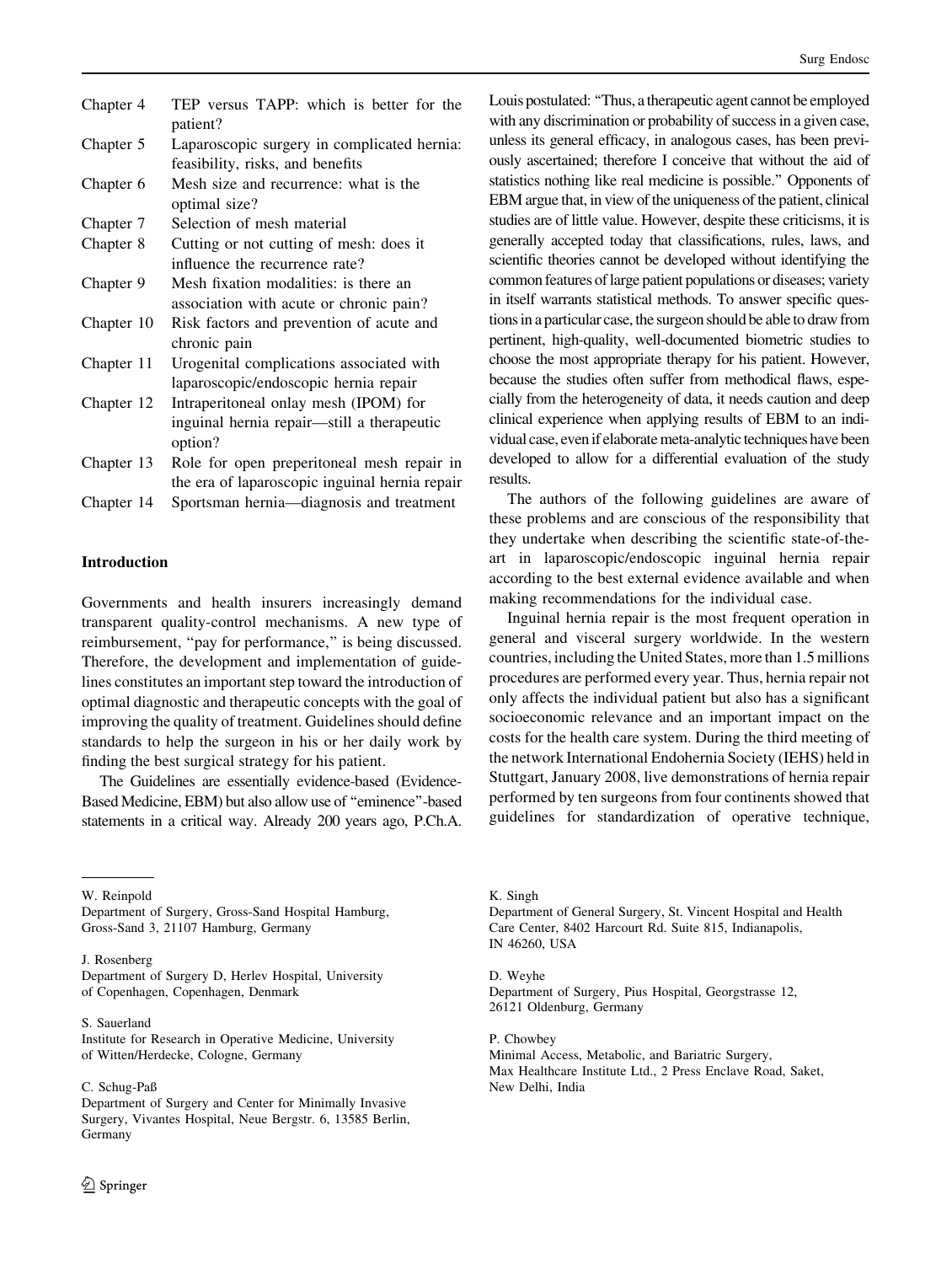especially regarding teaching, are urgently needed. This prompted a discussion about this challenge, which was pursued during the meeting of AHS in Scottsdale/Arizona, 2008, with the attendance of R. Fitzgibbons, M. Arregui, F. Köckerling, and P. Chowbey. The need for guidelines was unanimously acknowledged but with a focus on technique and special problems in transabdominal preperitoneal patch plasty (TAPP) and total extraperitoneal patch plasty (TEP). The authors were aware that some overlapping or interference with the EHS Guidelines was not completely avoidable but should be limited as far as possible. Regarding this problem, the authors appreciate the valuable contributions that M. Miserez gave during the past year.

We started the guideline development process in June 2008 by collecting the most important questions and assembling the most qualified experts in laparoscopic hernia repair. An inviting letter was sent to all well-known laparoscopic hernia specialists who have made outstanding contributions to hernia surgery published in peer-review journals to participate in a Consensus Conference organized for February 2009 in Delhi by P. Chowbey. The following questions were asked:

- 1. Are you willing to participate?
- 2. Are you interested in an active participation?
- 3. In your opinion what are the most important questions in endoscopic hernia surgery? (e.g., TAPP or TEP, to fix or not to fix, etc.).
- 4. Are you (you can create a working group) ready to answer one of these questions according to the literature and your own data? Thus, you are able to give a recommendation at the conference.
- 5. If yes, please inform us about the topic you want to look for.

On the basis of the answers received, 14 topics were identified as most important and 14 surgeons declared their willingness to draft the respective guideline.

In a second step, the experts were asked to: (1) search the literature regarding the topic at hand, and (2) graduation of the papers according to the Oxford hierarchy of evidence (following the advice of Dr. S. Sauerland) as outlined below consisting of the following five levels:

- 2B. Prospective comparative studies (or RCT of poorer quality). 2C. Outcome studies (analyses of large registries, population-
- based data, etc.).
- 3. Retrospective, comparative studies, case–control studies.
- 4. Case series (i.e., studies without control group).
- 5. Expert opinion, animal or lab experiments.

(3) For the recommendations, use the following grading scale:

- A Consistent level 1 studies  $\Rightarrow$  strict recommendations (''standard''; ''surgeons must do it'').
- B Consistent level 2 or 3 studies or extrapolations from level 1 studies  $\Rightarrow$  less strict wording ("recommendation"; "surgeons should do it").
- C Level 4 studies or extrapolations from level 2 or 3 studies  $\Rightarrow$ vague wording ("option"; "surgeons can do it").
- D Level 5 evidence or troublingly inconsistent or inconclusive studies at any level  $\Rightarrow$  no recommendation at all, describe options.

However, there often is a need to upgrade or downgrade a recommendation, because the outcome is so important or the clinical preference is so strong. This is possible but needs to be explained in the commentary text, and

(4) Prepare a paper to present at the Consensus Conference in Delhi.

In Delhi (Consensus Conference and fourth meeting of the International Endohernia Society (IEHS), February 18–21, 2009), the papers were discussed first in the round of experts and one day later during the plenary session attended by several hundreds of participants. During the following months, the authors drafted the first version of their specific chapter, including all the suggestions they had received during the conference. These first versions had been sent to our biometric advisor, Dr. S. Sauerland, for review and then were distributed to all the other experts for critics, remarks, and supplements. During these weeks, countless mails and revisions of papers were exchanged to achieve definitive guidelines that all experts could agree upon. In addition, two meetings that brought together most of the authors and the steering committee took place in September 2009 during the AHS/EHS/APHS meeting in Berlin and in December 2009 in Stuttgart respectively.

The guidelines focus on technique and perioperative management of laparoscopic/endoscopic inguinal hernia repair. They are not intended as competing alternatives to the EHS guidelines, although there is some overlap, especially regarding risk factors for pain and selection of mesh. The advantages of the guidelines presented here are: (1) Papers published until 01.02.2009 could be included, therefore, literature used here is more up to date; (2) The authors come from Europe, America, and Asia; therefore, the guidelines are, effectively, global; (3) The authors use the Oxford hierarchy of evidence comprising five levels; thus, big case series could be included, all together giving a more realistic representation of generally used practice.

Steering Committee

Prof. Reinhard Bittner, MD. Professor of Surgery, Dr.h.c. mult., FRCS; visceral surgeon, em. Director,

<sup>1</sup>A. Systematic review of RCTs (with consistent results from individual studies).

<sup>1</sup>B. RCTs (of good quality).

<sup>2</sup>A. Systematic review of 2B studies (with consistent results from individual studies).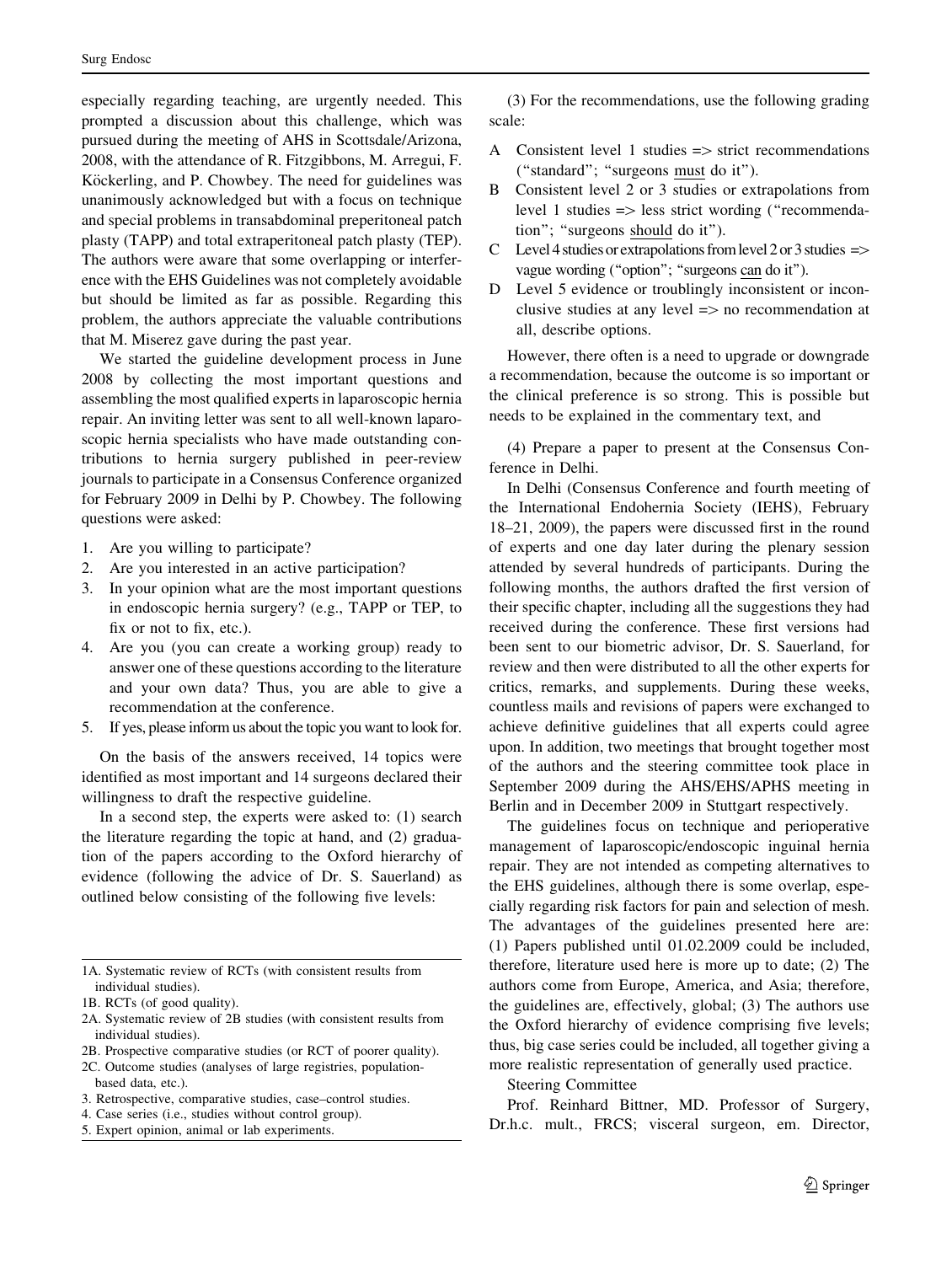Department of Visceral and General Surgery, Marienhospital Stuttgart. Seniordirector, Center of Minimally Invasive Surgery, Bethesda Krankenhaus Stuttgart. More than 350 original articles and more than 600 scientific lectures. Approximately 50 live demonstrations of TAPP, Cholecystectomy, Colon Resection in 15 countries in Europe and Asia. Former President of the German Society for Visceral and General Surgery. Former President of the German Association of Minimal Surgery. Vice-President and Former Congress President of the German Hernia Society.

Dr. Jan Kukleta, MD. General, visceral, abdominal wall surgeon. Klinik im Park, Zürich, Switzerland. Director of the Endoscopic Training Center Zürich. Lecturer at the ESI Hamburg and Elancourt Paris. More than 50 hernia-specific contributions at international meetings.

Dr. Wolfgang Reinpold, MD. General surgeon, Director of the Department of Surgery, Gross Sand Hospital Hamburg; Director of the Hernia Center in Hamburg Wilhelmsburg. Special interest: risk factors for pain and pain treatment after hernia repair. One randomized and seven prospective studies on pain and new techniques in inguinal and incisional hernia repair, whether open or laparoscopic. More than 30 hernia specific presentations at international meetings. Congress President elect of the German Hernia Society.

Working Group

Maurice E. Arregui, MD, FACS. Department Chair, General Surgery, St. Vincent Hospital, Indianapolis, Indiana, USA. Former President of the American Hernia Society. Co-Editor of Surgical Laparoscopy, Endoscopy, and Percutaneous Techniques. 97 Original Articles in Peer Review Journals. 43 book chapters.

Thue Bisgaard, MD. Associated Professor, Chief Surgeon, Department of Surgery, Koge Hospital, University of Copenhagen. 52 publications in peer-reviewed journals. Three book chapters. Assistant editor: Ugeskrift for Laeger and Danish Medical Bulletin. Member of steering committee of the Danish National Hernia Database, chairman of the ventral hernia database.

Pradeep Chowbey, MD, Dr.h.c., FACS. Director of Minimal Access, Metabolic, and Bariatric Surgery, Max Healthcare Institute Ltd., Saket, New Delhi, India. Honorary Surgeon to the President of India. Surgeon to His Holiness Dalai Lama. Founder President of the Asia– Pacific Hernia Society. Former President of the Obesity & Metabolic Surgery Society of India. Trustee & Former President of the Indian Association of Gastrointestinal Endo-Surgeons. President elect of the Asia Pacific Metabolic & Bariatric Surgical Society. 75 original articles. Two books. Educational set of 15 CD-ROMs. Editor: Journal of Minimal Access Surgery. Editorial Board: Hernia. Obesity Journal. Indian Journal of Surgery. Journal of Society of Endoscopic and Laparoscopic Surgeons of Asia.

Moshe Dudai, MD, FACS. Assistant Professor of Surgery, USUHS Bethesda, USA. Consultant of Elisha Medical Center in Haifa, Israel. President of European Association of Video Surgeons. Video Editor of the Journal of Surgical Laparoscopy Endoscopy & Percutaneous Techniques. 14 publications. Three book chapters. 268 scientific lectures.

Prof. George S. Ferzli, MD, FACS. Professor of Surgery, SUNY Health Science Center, Brooklyn, NY, USA. Chairman of the Department of Surgery at Lutheran Medical Center. Director of the Medical Fellowship Program. More than 100 original articles in peer-reviewed journals. More than 10 chapters in medical textbooks.

Prof. Robert J. Fitzgibbons, MD, FACS. Harry E. Stuckenhoff Professor of Surgery. General Surgeon. Chief of the Division of General Surgery and Associated Chairman, Department of Surgery Creighton University School of Medicine, Omaha, Nebraska, USA. Former President of the American Hernia Society. Former President of the Society of Laparoendoscopic Surgeons. Member of Committee on emerging technology for the American College of Surgeons. 111 original articles in peerreviewed journals. Six books. 77 book chapters. Seven editorials. More than 400 scientific lectures.

Dr. René Fortelny, MD. Univ.-Lector. Chief Resident, 2nd Department of Surgery, Wilhelminenspital, Vienna, Austria. General, visceral and abdominal wall surgeon, Head of the Hernia Center at the Wilhelminenspital, Head of the Experimental Hernia Group at the Ludwig Boltzmann Institute for Experimental and Clinical Traumatology, Austria, Vienna. Former President of the Austrian Society for Minimal Invasive Surgery. President elect of the Austrian Hernia Society. 22 publications in peer-reviewed journals. 45 scientific lectures. 25 live demonstrations in hernia repair.

Dr. Uwe Klinge, MD. General and Visceral Surgeon. Principal Investigator of the Surgical Department, University of Aachen, and Institute for Applied Medical Engineering AME Helmholtz. Special fields of research: Biocompatibility of meshes. Visualization of meshes. Wound healing. 163 publications cited in PubMed, 53 book chapters; 127 invited lectures.

Esther Kuhry, MD, PhD. General Surgeon. St. Olavs Hospital, Trondheim, Norway. Advisor for the Research and Development department. Member of the Cochrane Colorectal Cancer Group. 12 papers in peer-reviewed journals. More than 30 scientific lectures.

Prof. Ferdinand Köckerling, MD. Professor of Surgery. Chairman of the Department of Surgery and Center of Minimally Invasive Surgery at the Vivantes Hospital in Berlin, Teaching Hospital of Charité Medical School. Former President of the German Society for Minimally Invasive Surgery. Former President of the German Society for General and Visceral Surgery. Former Congress President of the German Hernia Society. Editorial Board: Surgical Endoscopy;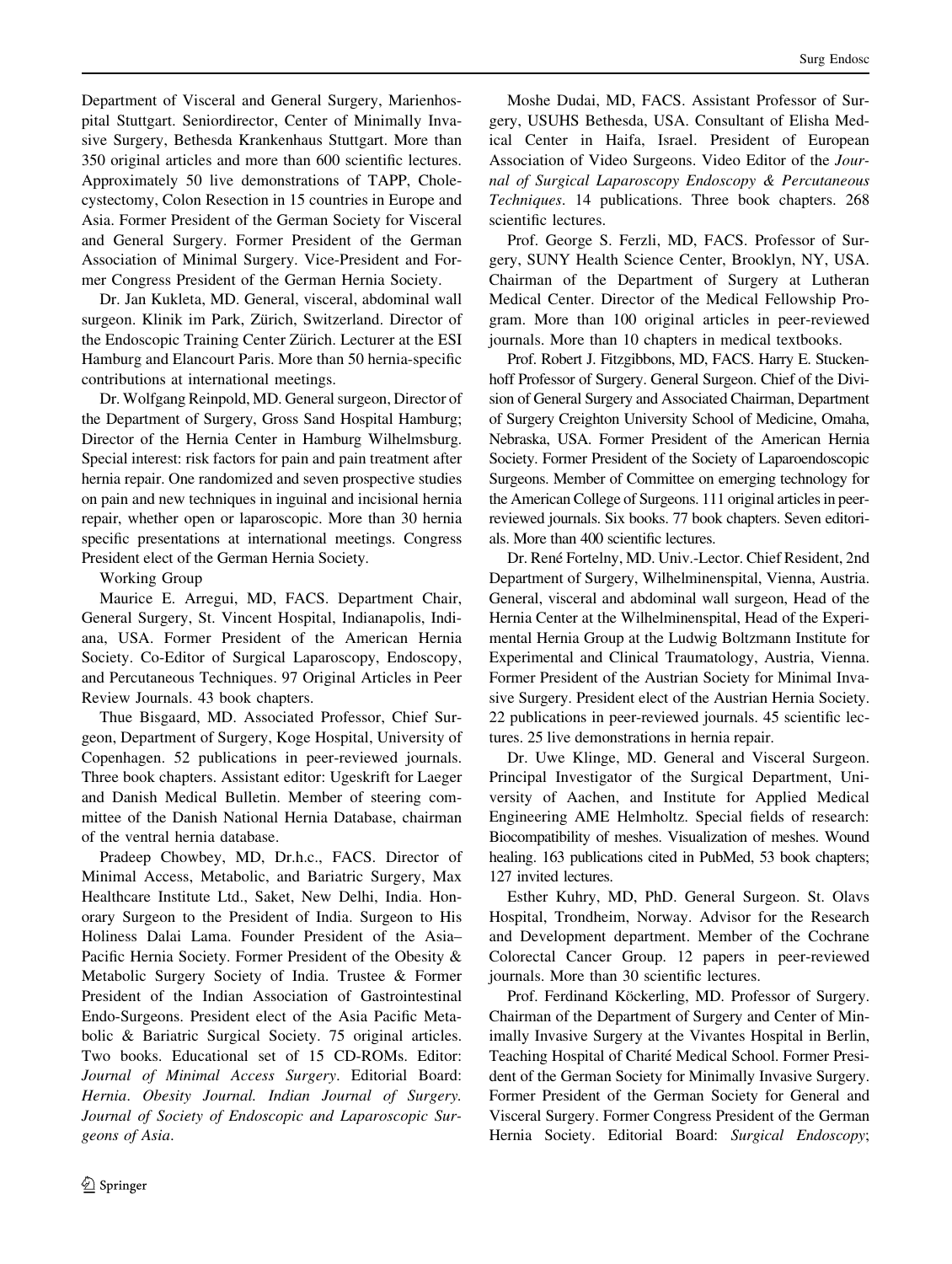Langenbeck's Archives of Surgery. 173 papers cited in Pub-Med. More than 400 presentations in national and international conferences.

Davide Lomanto, MD, PhD, FAMS. Associate Professor, Senior Consultant, Director of the Minimally Invasive Surgical Center; Director of the KTP Advanced Surgical Training Center; YYL School of Medicine, National University of Singapore. President of Asia–Pacific Hernia Society. General Secretary of the Asia Pacific Bariatric Surgery Society. Editorial Board: Asian Journal of Laparo-Endoscopic Surgery. Chinese Journal of Hernia and Abdominal Wall Surgery. 85 original articles in peerreviewed journals; 14 book chapters; 3 books; 184 scientific lectures. Instructor/mentor in 113 live surgery workshops.

Prof. Mahesh Chandra Misra, MD. Head of the Department of Surgical Disciplines and Chief; J P N Apex Trauma Center, All India Institute of Medical Sciences, New Delhi, India. General, Visceral, and Trauma Surgeon. 70 papers in peer-reviewed journals; 50 scientific lectures; 25 live surgery demonstrations.

Salvador Morales-Conde, MD. Chief of the Advanced Laparoscopic Unit of the University Hospital ''Virgen del Rocío" (Sevilla, Spain). Head of the General, Digestive and Laparoscopic Surgery Unit of the USP-''Sagrado Corazón" Clinic (Sevilla, Spain). Associate Professor of the University of Sevilla (Spain). Director of the National program of training on Laparoscopic Surgery of the Spanish Association of Surgery. President of the Spanish Society of Abdominal Wall Surgery. Secretary of the Spanish Society of Endoscopic Surgery. Member of the Board of European Hernia Society. Authors of several papers and chapters of books and of the book entitled, Laparoscopic Ventral Hernia Repair.

Agneta Montgomery, MD, PhD. Associated Professor. Head of the Laparoscopy and Abdominal Wall Reconstruction Section. Department of Surgery, University Hospital of Malmö, Sweden. Former President of the Swedish Society of Laparoscopic Surgery. Secretary of the Swedish Surgical Society. Former President of the European Society for Surgical Research. Editorial Board: British Journal of Surgery, Scandinavian Journal of Surgery. Hernia. 42 original articles in peer-reviewed journals; 10 book chapters; 70 invited scientific lectures; 13 arrangements of symposia.

Prof. Jacob Rosenberg, MD, D.Sc., FRCS, FACS. Professor, Chief Surgeon, Department of Surgery D, Herlev Hospital, University of Copenhagen. Chief Editor: Ugeskrift for Laeger and Danish Medical Bulletin. 264 articles in peerreviewed journals; 28 editorials; 44 book chapters; 7

textbooks; 190 scientific lectures; taught 133 postgraduate courses. President of the Danish National Hernia Database.

Priv. Doz. Dr. Stefan Sauerland, MD, MPH. Head of the Department of Non-Drug Interventions, Institute for Quality and Efficiency in Healthcare, Cologne, Germany. Speciality: development of evidence-based methodology in Germany. Coordination of various clinical trials and clinical practice guidelines. More than 110 original articles in peer-reviewed journals and more than 100 scientific lectures. 2005 Cochrane Prize.

Dr. Christine Schug-Paß, MD. General Surgeon. Department for Surgery. Center for Minimally Invasive Surgery. Vivantes Klinikum Spandau, Berlin, Germany. 18 original articles in peer-reviewed journals; 26 book contributions; 70 scientific lectures.

Kirpal Singh, MD. General Surgery with Advanced Laparoscopy & Endoscopy, St. Vincent Hospital, Indianapolis, Indiana, USA. Fellow of Maurice Arregui 2002-2004. One paper in a peer-reviewed journal.

Michael Timoney, MD. Attending Surgeon/Director of Quality Assurance, Lutherian Medical Center, Brooklyn, New York, USA. Five papers and abstracts in peerreviewed journals and one correspondence in New England Journal of Medicine.

Priv. Doz. Dr. Dirk Weyhe, MD, PhD. General and Visceral Surgeon, Head of the Department of Surgery, Pius Hospital Oldenburg, Germany. Speciality: biocompatibility of synthetic materials. 50 publications in peer-reviewed journals; 2 book contributions; 99 scientific lectures.

In summary, the guidelines have been developed by leading hernia surgeons from Europe, America, and Asia, working in high spirits and in an atmosphere of deep friendship. The result is a truly global achievement pointing to the future. We thank all of the contributors for their tireless efforts and their unwavering dedication to hernia surgery without any remuneration or compensation even for traveling expenses.

If you do a PubMed literature research using the term "hernia surgery," you will find 29,939 publications. The Guidelines should assist the surgeon in his clinical practice to make the right decision and to improve his technical performance. For validation and agreement, every expert received at least twice all of the chapters written by the other authors. All comments and critics were seriously discussed with the respective author and, if necessary, the statements and recommendations were revised accordingly. In addition, the steering committee carefully reviewed every paper.

The Guidelines are valid until December 2013. The update meeting will be organized in due time by the first and last authors.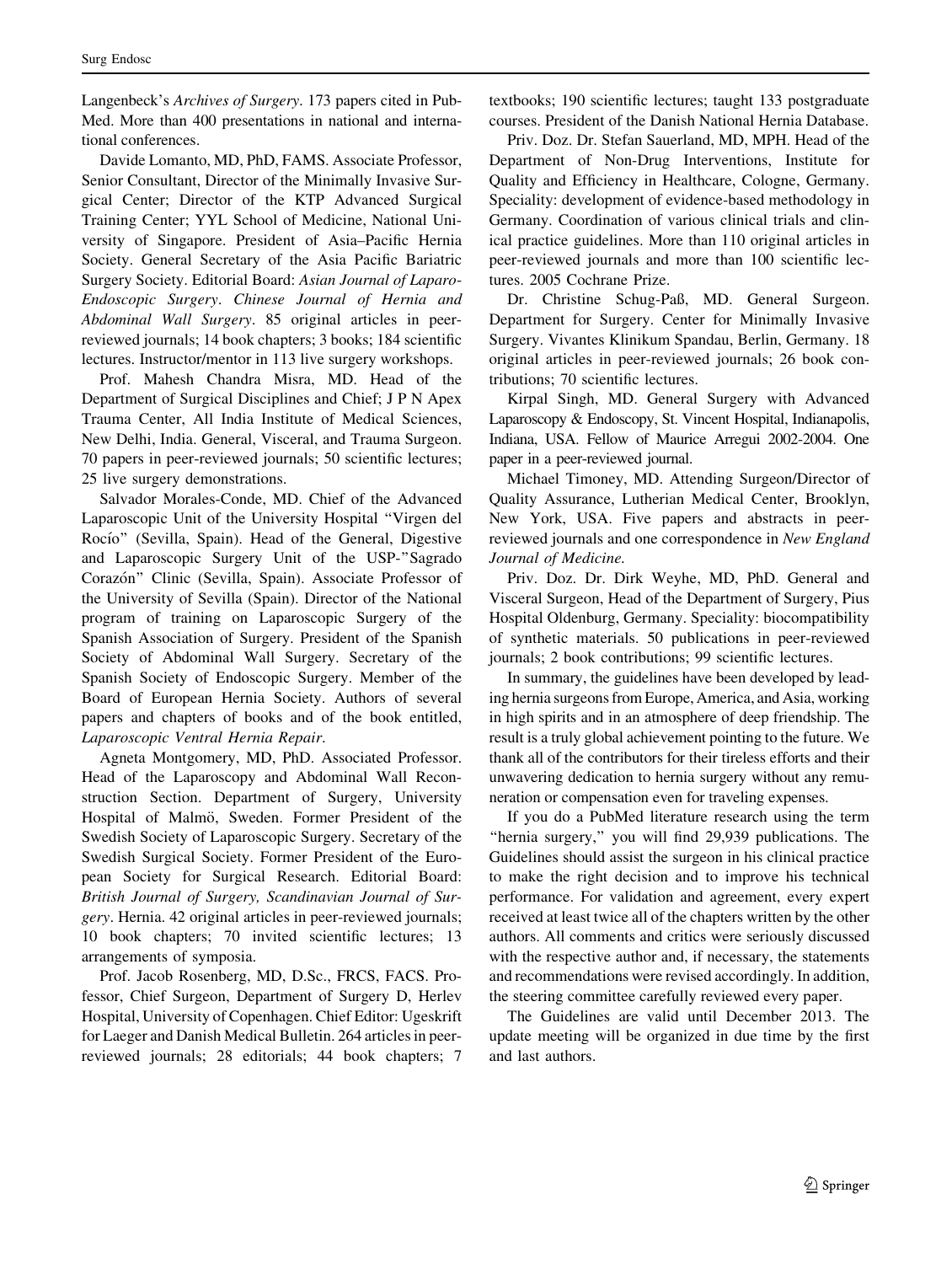### Agneta Montgomery

Department of Surgery, University Hospital Skåne, Malmö, Sweden

Is antibiotic prophylaxis routinely indicated for an elective laparoscopic inguinal hernia operation?

Is thromboembolic prophylaxis routinely indicated for an elective laparoscopic inguinal hernia operation? Search terms: "Antibiotic prophylaxis" AND "laparoscopy'' AND ''inguinal hernia''; ''Antibiotic prophylaxis'' AND ''TEP'' AND ''TAPP''; ''Antibiotic prophylaxis'' AND ''randomized studies'' AND ''inguinal hernia''; ''Thromboembolic prophylaxis'' AND ''laparoscopy'' AND ''inguinal hernia''; ''Thromboembolic prophylaxis'' AND "TEP" AND "TAPP"; "Thromboembolic prophylaxis" AND ''randomized studies'' AND ''inguinal hernia.''

### **Statements**

| Level 5 | There is insufficient evidence for routine antibiotic     |
|---------|-----------------------------------------------------------|
|         | prophylaxis in laparoscopic hernia surgery.               |
| Level 5 | There is insufficient evidence for routine thromboembolic |
|         | prophylaxis in laparoscopic hernia surgery.               |

### Recommendations

| Grade<br>Ð | Antibiotic prophylaxis for elective laparoscopic inguinal<br>hernia repair cannot be universally recommended. |
|------------|---------------------------------------------------------------------------------------------------------------|
| Grade      | It is recommended that antibiotic prophylaxis should be                                                       |
| Ð          | considered in the presence of risk factors for wound and                                                      |
|            | mesh infection based on patient (advanced age,                                                                |
|            | corticosteroid usage, immunosuppressive conditions and                                                        |
|            | therapy, obesity, diabetes, and malignancy) or surgical                                                       |
|            | complications (contamination, long operation time,                                                            |
|            | drainage, urinary catheter).                                                                                  |
| Grade      | It is recommended that thromboembolic prophylaxis                                                             |
| D          | is given according to usual routines in patients                                                              |
|            | with risk factors.                                                                                            |

### Antibiotic prophylaxis

Antibiotic prophylaxis in inguinal hernia surgery is controversial. The overall infection rate is low, with a mean value of  $1-4\%$  [1-4]. An infectious rate  $\langle 2\%$  is regarded as a clean operation. Repair for inguinal hernia is a highvolume operation. Antibiotic prophylaxis may reduce wound infection rates with an impact on patients' satisfaction, wound care, and sick leave, but it also involves risks of toxic, allergic side effects, bacterial resistance, and higher costs. There also has been a discussion on risk factors used to select the best candidates for antibiotic prophylaxis. Age  $>75$  years, obesity, and urinary catheter were heavy risk factors for global infectious complications in one study [5]. Other known risk factors for infectious complications are hernia recurrence, diabetes, immunosuppressant, corticosteroid usage, and malignancy.

RCT studies as well as systematic reviews and metaanalyses on antibiotic prophylaxis versus placebo were identified. To analyze the wound infection rate in a large population, the Swedish National Hernia register was searched for the years 1992–2006 [1]. The five largest RCTs between open and laparoscopic hernia repair, having wound infection as a secondary endpoint, also were analyzed [6–10], as well as large case series reporting on antibiotic prophylaxis and infectious complications.

A total of five systematic reviews or meta-analyses comparing antibiotic prophylaxis versus placebo were identified. Sanchez-Manuel and Seco-Gil [11] reported in the Cochrane Database system in 2004 and updated the results in 2007 [4]. Three different systematic reviews and meta-analyses were performed in 2005, 2006, and 2007 [3, 12, 13]. Almost the same studies are referred to in these publications adding some new references each time. A total of 12 randomized studies are presented in the latest Cochrane Publication [4], involving only open surgery.

Until now, a total of 14 RCTs comparing antibiotic prophylaxis versus placebo in inguinal hernia surgery were identified, of which there was only 1 about laparoscopic repair and the remaining 13 were about open repair (Table [1\)](#page-6-0).

The endoscopic RCT by Schwetling and Bärlehner [14] has an incorrect randomization, lacks a definition of wound infection, and is heavily underpowered with only 40 patients in each arm. It does not allow any conclusions to be made and is not included in the Cochrane review.

In the remaining studies on open hernia repair, a total of 4,128 patients are included in the latest report from the Cochrane database by Sanchez-Manuel and Seco-Gil [4]. The wound infection rate was 2.9% in the prophylaxis group and 3.9% in the nonprophylaxis group with no statistical difference. There is a huge variation in infection rate between the studies both in the prophylaxis group (0–8.8%) and nonprophylaxis group (0–8.9%). A subgroup analysis between no mesh and mesh was performed. In the no-mesh group, an infection rate of 3.5% was seen in the prophylaxis and 4.9% in the placebo with no statistical difference. In the mesh group, the infection rate was 1.4% in the prophylaxis and 2.9% in the placebo, also with no statistical difference.

Only one further randomized, controlled study on open hernia surgery has been presented after the latest Cochrane report [15] (Table [1](#page-6-0)). Wound infection is registered as a secondary endpoint in large RCTs on laparoscopic versus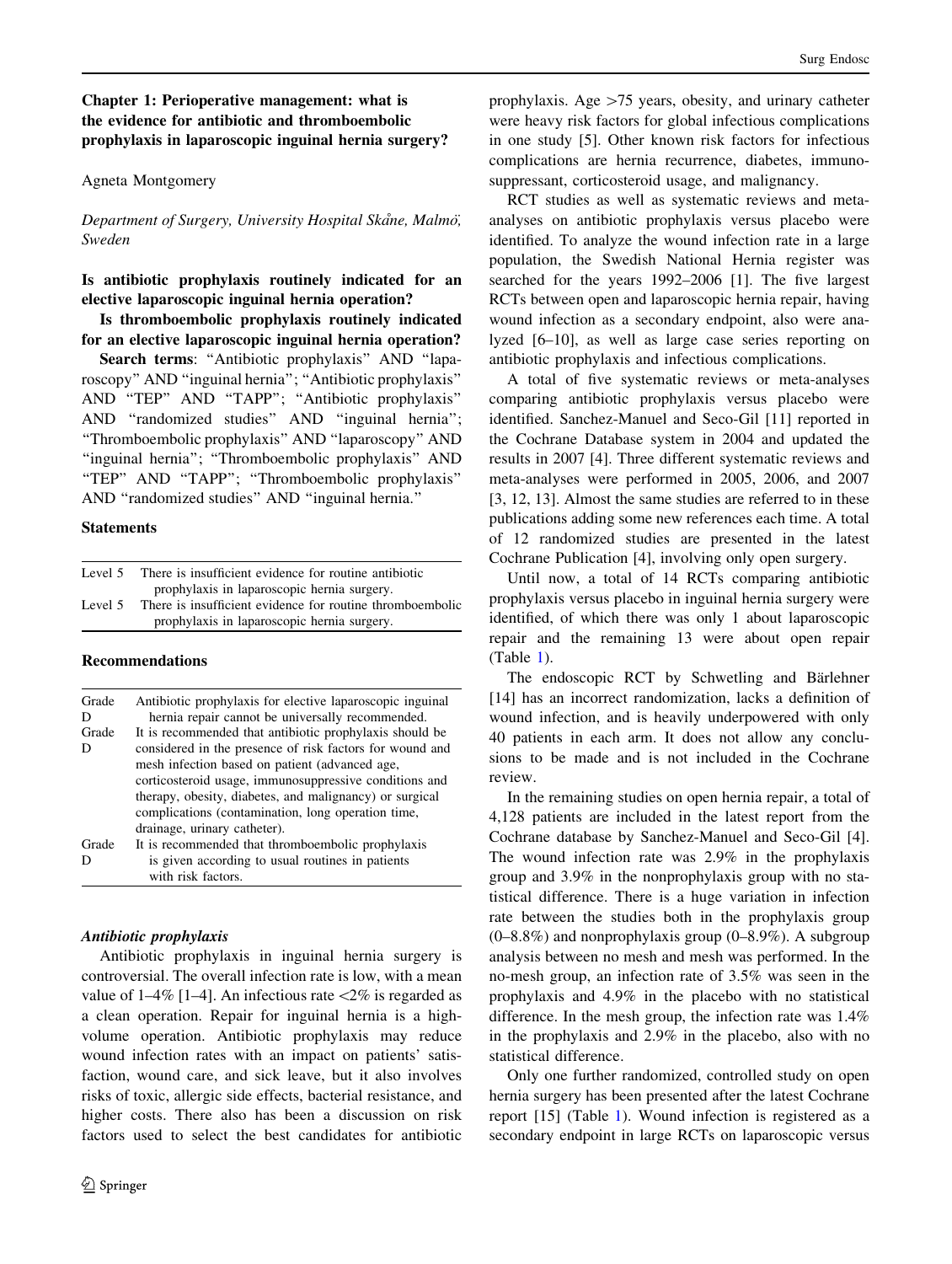| Author                                               | Prophylaxis<br>Total $n$ | Infection prophy<br>laxis $(\%)$ | Nonprophylaxis<br>Total $n$ | Infected<br>nonprophylaxis $(\%)$ | <b>RRA CI</b><br>95%   | <b>NNT</b> | Level of<br>evidence |
|------------------------------------------------------|--------------------------|----------------------------------|-----------------------------|-----------------------------------|------------------------|------------|----------------------|
| Open hernia surgery included in Cochrane             |                          |                                  |                             |                                   |                        |            |                      |
| Evans et al. (1973) [16]                             | 48                       | 2.1                              | 49                          | 4.1                               | $2(-4.9,$<br>8.9)      | 50         | 3 <sub>b</sub>       |
| Anderson et al. (1980)<br>$[17]$                     | 137                      | 3.6                              | 150                         | $\overline{4}$                    | $0.4(-4.1,$<br>4.7)    | 285        | 2 <sub>b</sub>       |
| Platt et al. (1990) [18]                             | 301                      | 1.3                              | 311                         | 1.9                               | $0.6(-1.4,$<br>2.6)    | 167        | 1 <sub>b</sub>       |
| Lazhortes et al. (1992)<br>[19]                      | 155                      | $\boldsymbol{0}$                 | 153                         | 4.6                               | 4.6(1.2,<br>7.9)       | 22         | 2 <sub>b</sub>       |
| Taylor et al. (1997) [20]                            | 283                      | 8.8                              | 280                         | 8.9                               | $0.1$ $(-4.6,$<br>4.7) | 1057       | 1 <sub>b</sub>       |
| Morales et al. (2000) [21]                           | 237                      | 1.7                              | 287                         | 2.1                               | $0.4 (-1.9,$<br>(2.7)  | 248        | 1 <sub>b</sub>       |
| Yerdel et al. (2001) [22]                            | 136                      | 0.7                              | 133                         | 9                                 | 8.3 (3.2,<br>13.4)     | 12         | 2 <sub>b</sub>       |
| Oteiza et al. (2004) [23]                            | 124                      | $0.8\,$                          | 123                         | $\boldsymbol{0}$                  | $-0.8$ (-<br>2.4, 0.7  | 124        | 2 <sub>b</sub>       |
| Aufenacker et al. (2004)<br>$[24]$                   | 475                      | 1.7                              | 472                         | 1.9                               | $0.2(-1.5,$<br>1.9)    | 449        | 1 <sub>b</sub>       |
| Celdan et al. (2004) [25]                            | 50                       | $\boldsymbol{0}$                 | 49                          | 8.1                               | 8.2(0.5,<br>15.8)      | 12         | 2 <sub>b</sub>       |
| Pessaux et al. (2005) [5]                            | 2008                     | 3.4                              | 394                         | 5.1                               | $1.7(-0.6,$<br>4)      | 59         | 2 <sub>b</sub>       |
| Perez et al. (2005) [26]                             | 174                      | 1.7                              | 176                         | 3.4                               | $1.7(-1.6,$<br>5)      | 59         | 2 <sub>b</sub>       |
| Total                                                | 4,128                    | 2.9                              | 2577                        | 3.9                               | 1.1(0.2, 2)            | 92         |                      |
| Laparoscopic hernia surgery not included in Cochrane |                          |                                  |                             |                                   |                        |            |                      |
| Schwetling and Bärlehner<br>$(1998)$ [14]            | 40                       | $\boldsymbol{0}$                 | 40                          | $\boldsymbol{0}$                  | ns                     |            | 2 <sub>b</sub>       |
| Open hernia surgery not included in Cochrane         |                          |                                  |                             |                                   |                        |            |                      |
| Tzovaras et al. (2007)<br>$[15]$                     | 193                      | 2.6                              | 193                         | 4.4                               | $p = 0.4$              |            | 2 <sub>b</sub>       |

<span id="page-6-0"></span>Table 1 RCT comparing prophylaxis versus nonprophylaxis antibiotics in inguinal hernia surgery

Table 2 RCT comparing laparoscopic versus open inguinal hernia surgery with infectious complications as a secondary endpoint

| Study                          | Name, country         | Antibiotic<br>prophylaxis | Total | Lap group               | Lap infect.<br>$(\%)$ | Open group          | Open infect.<br>$(\%)$ | $\boldsymbol{n}$ |
|--------------------------------|-----------------------|---------------------------|-------|-------------------------|-----------------------|---------------------|------------------------|------------------|
| Liem et al. (1997) [6]         | Coala,<br>Netherlands | $\overline{\cdot}$        | 994   | 487 TEP                 | $\mathbf{0}$          | 507 Optional        | 1.2                    | 0.03             |
| MRC 1999 [7]                   | MRC, UK               | $\overline{\cdot}$        | 928   | 468 TEP.<br><b>TAPP</b> | 2.8                   | 460 Optional        | 3.1                    | <b>NS</b>        |
| Berndsen et al. (2002)<br>[8]  | SMIL I.<br>Sweden     | N <sub>0</sub>            | 1.042 | 518 TAPP                | 0.8                   | 524 Shouldice       | 0.8                    | <b>NS</b>        |
| Neumayer et al. (2004)<br>[9]  | AV, USA               | $\overline{\cdot}$        | 1.983 | 989 TEP.<br><b>TAPP</b> |                       | 994<br>Lichtenstein | 1.4                    | <b>NS</b>        |
| Eklund et al. $(2006)$<br>[10] | SMIL II,<br>Sweden    | No lap yes open           | 1,371 | 665 TEP                 | 1.4                   | 706<br>Lichtenstein | 0.7                    | 0.21             |
| Total                          |                       |                           |       | 6,318 3,127             | 1.2                   | 3.191               | 1.3                    |                  |

? = Whether antibiotic prophylaxis was given is not reported

NS not significant, Lap laparoscopic, infect infection, TAPP laparoscopic transabdominal preperitoneal repair, TEP laparoscopic totally extraperitoneal repair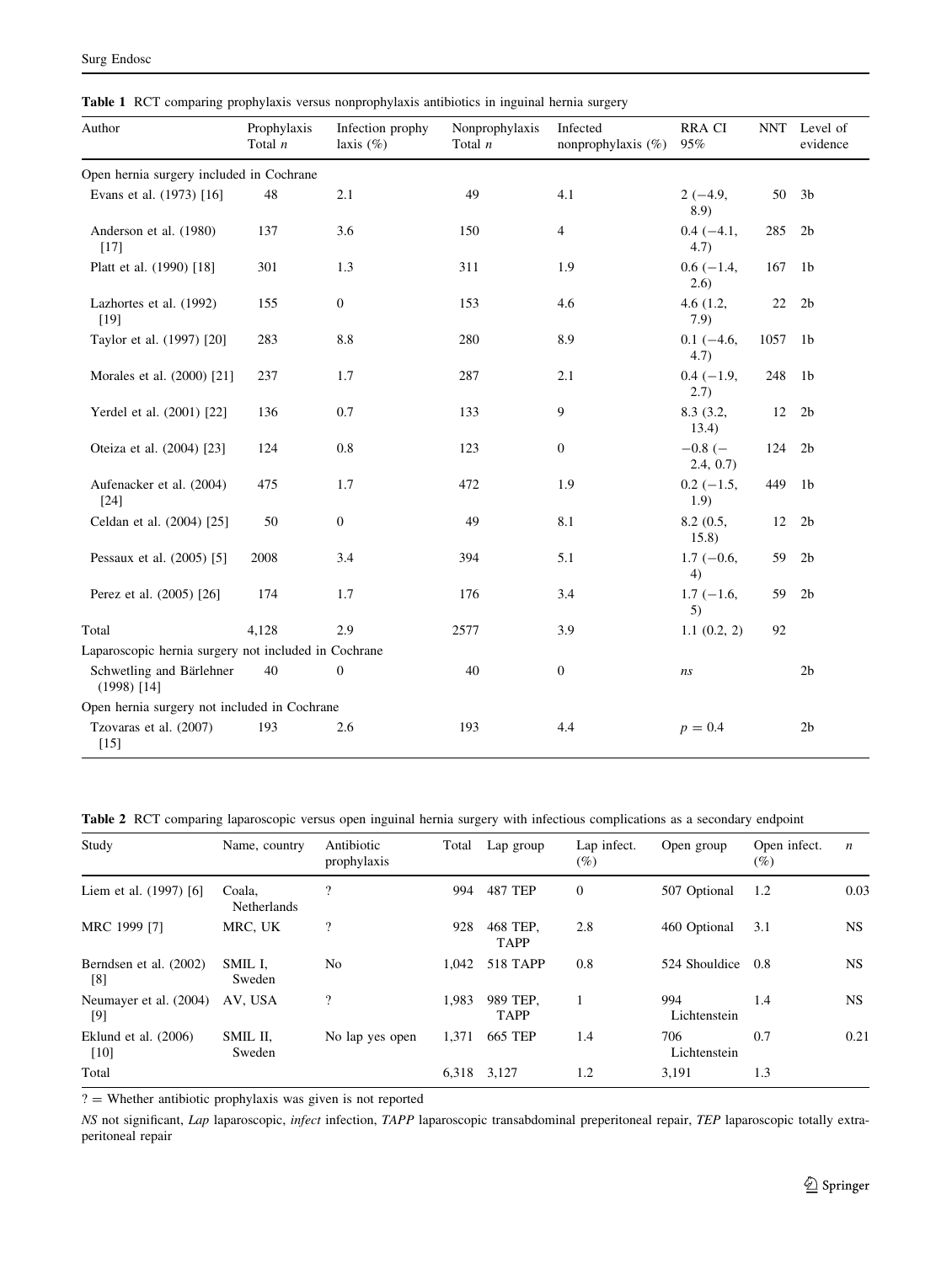open operation, but only two of five mention antibiotic prophylaxis (Table [2](#page-6-0)). The infection rate varies between 0–2.8% in the laparoscopic group and 0.7–3.1% in the open group. There are significantly more infections reported in the open group in one study, whereas all other studies show no difference between groups, including the two studies that report the administration of antibiotics.

Five TAPP case series, including more than 1,000 patients each, reported on wound and/or mesh infections [27–31]. Four studies are from the same institution. Antibiotic prophylaxis was given to all patients and commented about in only one study [31]. No large TEP series was identified. Schmedt et al. [28] reported 0.07% infections in 4188 unilateral TAPP procedures and 0% in 1,336 bilateral procedures. Kapiris et al. [29] reported 0.11% mesh infections in 3,017 patients, and Leibl et al. [30] reported 3 cases (0.001%) in 2,700 patients. Bittner et al. [31] reported 0.1% mesh infections and 0% wound infections in 8,050 TAPP procedures in a total of 6,479 patients.

The Swedish National Inguinal Hernia Register recorded the wound infections between 1992 and 2006. The incidence was 1.4% in 28,220 patients recorded to have received antibiotic prophylaxis. The infection rate also was 1.4% in the nonprophylactic group, consisting of 104,354 patients [1]. There is no specific analysis on the laparoscopic patients representing approximately 8% of the patients who underwent surgery.

Pessaux et al. [5] has converted predictive risk factors for infection, such as age older than 75 years, obesity, and urinary catheter, into a global infection complication score. Low-risk patients had an infection rate of 2.7% and highrisk patients of  $14.3\%$  ( $p < 0.001$ ) [5].

## Thromboembolic prophylaxis

Because thromboembolic complications have been very rarely reported after inguinal hernia surgery, there has been a heated debate about whether thromboembolic prophylaxis is needed at all in the absence of risk factors. Moreover, the laparoscopic techniques might involve risks from altered venous flow due to pneumoperitoneum and the Trendelenburg position.

No RCT or case–controlled studies about laparoscopic versus open hernia repair or case series were identified on thromboembolic prophylaxis.

To analyze the current practice in thromboembolic prophylaxis for inguinal hernias in the United Kingdom, 200 questionnaires were sent to endoscopic surgeons of Great Britain with a respondent's rate of 72%. Risk stratification was 10% for laparoscopic and 14% for open procedures [32].

In one case–controlled study on laparoscopic cholecystectomy in 569 patients where only 18 patients received DVT prophylaxis, a postoperative clinical control showed

no symptoms of DVT or pulmonary embolism [33]. An expert opinion discussing pros and cons for thromboembolic prophylaxis also has been published [34].

References (in parentheses graduation of evidence)

- 1. Swedish National Hernia Register; [www.incanet.se](http://www.incanet.se)
- 2. Schmedt CG, Sauerland S, Bittner R (2005) Comparison of endoscopic procedures vs Lichtenstein and other mesh techniques for inguinal hernia repair: a meta-analysis of randomized controlled trials. Surg Endosc 19:605–615. (1A)
- 3. Sanabria A, Dominquez LC, Valdivieso E, Gomez G (2007) Prophylactic antibiotics for mesh inguinal hernioplasty: a meta-analysis. Ann Surg 245:392–396. (1A)
- 4. Sanchez-Manuel FJ, Seco-Gil JL (2007) Antibiotic prophylaxis for hernia repair. Cochrane Database Syst Rev 3:CD003769. doi:[10.1002/14651858.CD00](http://dx.doi.org/10.1002/14651858.CD003769.pub3) [3769.pub3](http://dx.doi.org/10.1002/14651858.CD003769.pub3). (1A)
- 5. Pessaux P, Lermite E, Blezel E, Msika S, Hay J-M, Flamant Y, Deepak V, Arnaud JP (2006) Predictive risk score for infection after inguinal hernia repair. Am J Surg 192:165–171. (2B)
- 6. Liem MS, van der Graaf Y, van Steensel CJ, Boelhouwer RU, Clevers GJ, Meijer WS, Stassen LP, Vente JP, Weidema WF, Schrijvers AJ, van Vroonhoven TJ (1997) Comparison of conventional anterior surgery and laparoscopic surgery for inguinal hernia repair. N Engl J Med 336:1541–1547. (1B)
- 7. The MRC Laparoscopic Groin Hernia Trial Group (1999) Laparoscopic versus open repair of groin hernia: a randomized comparison. Lancet 354:185– 190. (1B)
- 8. Berndsen F, Arvidsson D, Enander LK, Leijonmark CE, Wingren U, Rudberg C, Smedberg S, Wickbom G, Montgomery A (2002) Postoperative convalescence after inguinal hernia surgery: prospective randomized multicenter study of laparoscopic versus Shouldice inguinal hernia repair in 1042 patients. Hernia 6: 56–61. (1B)
- 9. Neumayer L, Giobbe-Hurder A, Jonasson O, Fitzgibbons R Jr, Dunlop D, Gibbs J, Reda D, Henderson W (2004) Open mesh versus laparoscopic mesh repair of inguinal hernia. N Engl J Med 350: 1819–1827. (1B)
- 10. Eklund A, Rudberg C, Smedberg S, Enander LK, Leijonmark CE, Österberg J, Montgomery A (2006) Short-term results of a randomized clinical trial comparing Lichtenstein open repair with totally extraperitoneal laparoscopic inguinal hernia repair. Br J Surg 93:1060–1068. (1B)
- 11. Sanchez-Manuel FJ, Seco-Gil JL (2004) Antibiotic prophylaxis for hernia repair. Cochrane Database Syst Rev 4:CD003769. (1A)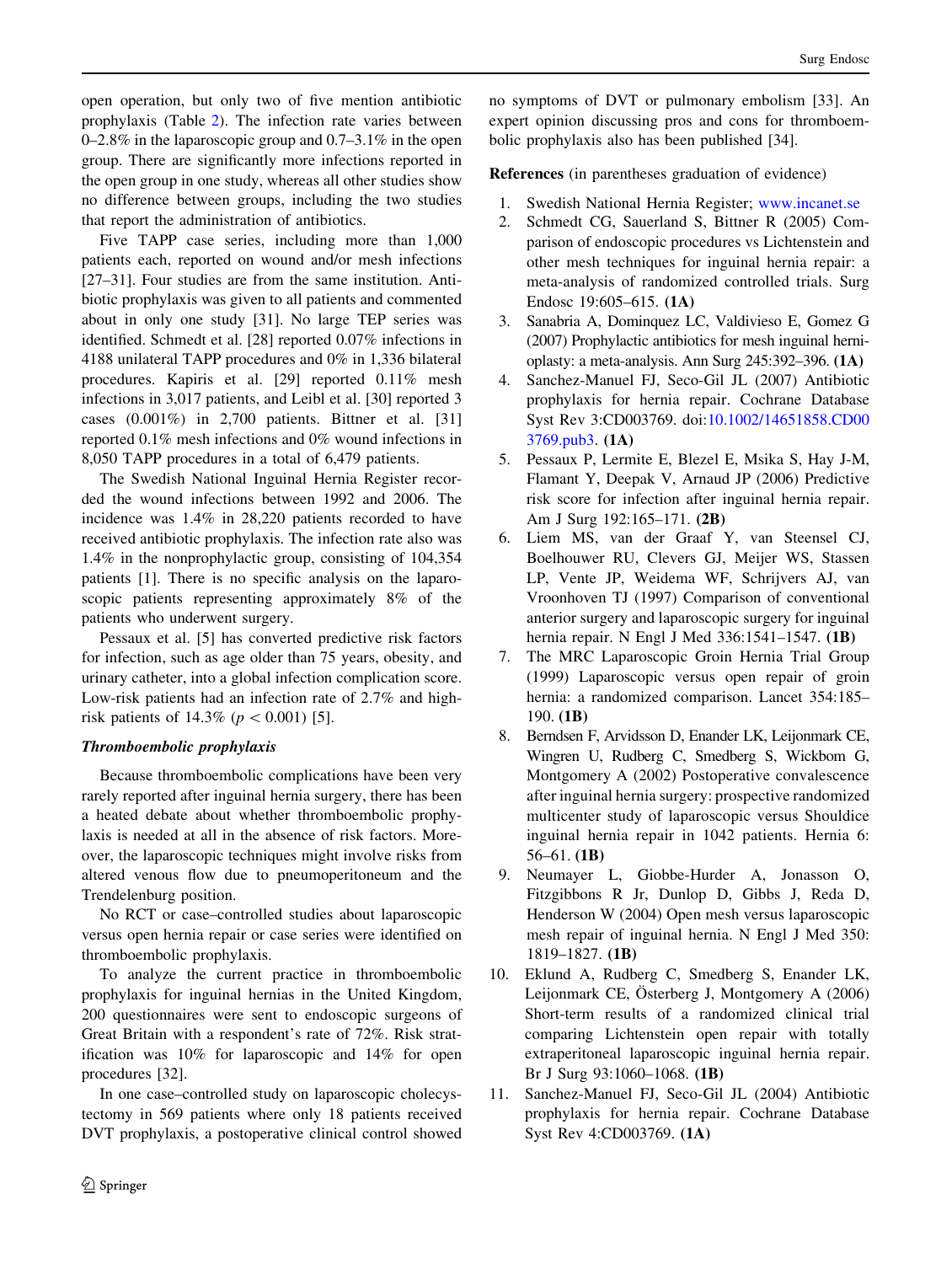- 12. Biswas S (2005) Elective inguinal hernia repair with mesh: is there a need for antibiotic prophylaxis? A review. World J Surg 29:830–836. (2A)
- 13. Aufenacker TJ, Koelemay MJW, Gouma DJ, Simons MP (2006) Systematic review and meta-analysis of the effectiveness of antibiotic prophylaxis in prevention of wound infection after mesh repair of abdominal wall hernia. Br J Surg 93:5–10. (1A)
- 14. Schwetling R, Bärlehner E (1998) Is there an indication for general antibiotic prophylaxis in laparoscopic plastic hernia repair with implantation of alloplastic tissue? Zentralbl Chir 123:193–195. (2B)
- 15. Tzovaras G, Delikoukos S, Christodoulides G, Spyridakis M, Mantzos F, Tepetes K, Athanassiou E, Hatzitheofilou C (2007) The role of antibiotic prophylaxis in elective tension-free mesh inguinal hernia repair: results of a single-centre prospective randomized trial. Int J Clin Pract 61:236–239. (2B)
- 16. Evans C, Pollock AV (1973) The reduction of surgical wound infections by prophylactic parental cephaloridine. A controlled clinical trial. Br J Surg 60:434–437. (3B)
- 17. Andersen JR, Burchart F, Larsen HW, Roder O, Andersen B (1980) Polyglycolic acid, silk, and topical ampicillin. Their use in hernia repair and cholecystectomy. Arch Surg 115:293–295. (2B)
- 18. Platt R, Zaleznik DF, Hopkins CC, Dellinger EP, Karchmer AW, Bryan CS, Burke JF, Wikler MA, Marino SK, Holbrook KF (1990) Perioperative antibiotic prophylaxis for herniorrhaphy and breast surgery. N Engl J Med 322:153–160. (1B)
- 19. Lazorthes F, Chiotasso P, Massip P, Materre JP, Sarkissian M (1992) local antibiotic prophylaxis in inguinal hernia repair. Surg Gynecol Obstet 175:569–570. (2B)
- 20. Taylor EW, Byrne DJ, Leaper DJ, Karran SJ, Kennedy Browne M, Mitchell KJ (1997) Antibiotic prophylaxis and open groin hernia repair. World J Surg 21:811–815. (1B)
- 21. Morales R, Carmona A, Pagain A, Garcia Menéndez C, Bravo R, Hernández MJ (2000) utility of antibiotic prophylaxis in reducing wound infection in inguinal or femoral hernia repair using polypropylene mesh. Cir Esp 67:51–59. (1B)
- 22. Yerdel MA, Akin EB, Dolalan S, Turkcapar AG, Pehlivan M, Cecim IE, Kuterdem E (2001) Effect of single-dose prophylactic ampicillin and sulbactam of wound infection after tension-free inguinal hernia repair with polypropylene mesh. The randomized doubleblind, prospective trial. Ann Surg 233:26–33. (1B)
- 23. Oteiza F, Ciga MA, Ortiz H (2004) Antibiotic prophylaxis in inguinal hernioplasty. Cir Esp 75:69–71. (2B)
- 24. Aufenacker TJ, van Geldere D, van Mesdag T, Bossers AN, Dekker B, Scheije E, van Nieuwenhuizen R, Hiemstra E, Maduro JH, Juttmann JW, Hofstede D, van

Der Linden CT, Gouma DJ, Simons MP (2004) The role of antibiotic prophylaxis in prevention of wound infection after Lichtenstein open mesh repair of primary inguinal. A multicenter double-blind randomized controlled trial. Ann Surg 240:955–961. (1B)

- 25. Celdran A, Frieyro O, de la Pinta JC, Souto JL, Esteban J, Rubio JM, Senaris JF (2004) The role of antibiotic prophylaxis on wound infection after mesh hernia repair under local anesthesia on a ambulatory basis. Hernia 8:20–22. (2B)
- 26. Perez AR, Roxas MF, Hilvano SS (2005) A randomized double-blind, placebo-controlled trial to determine effectiveness of antibiotic prophylaxis for tension-free mesh herniorrhaphy. J Am Coll Surg 200:393–397. (2B)
- 27. Bittner R, Kraft K, Schmedt CG, Schwarz J, Leibl B (1998) Risk and benefits of laparoscopic hernioplasty (TAPP): 5 year of experience in 34000 hernia repairs. Chirurg 69:854–858. (4)
- 28. Schmedt CG, Daubler P, Leibl B, Kraft K, Bittner R (2002) Simultaneous bilateral laparoscopic inguinal hernia repair. An analysis of 1336 consecutive cases at a single center. Surg Endosc 16:240–244. (4)
- 29. Kapiris SA, Brough WA, Ryston CMS, O'Boyle C, Sedman PC (2001) Laparoscopic transabdominal preperitoneal (TAPP) hernia repair. A 7-year twocentre experience in 3017 patients. Surg Endosc 15:972–975. (4)
- 30. Leibl B, Schmedt CG, Schwarz J, Daubler P, Kraft K, Kraft K, Schlossnickel B, Bittner R (1998) A single institution's experience with transperitoneal laparoscopic hernia repair. Am J Surg 175:446–452. (4)
- 31. Bittner R, Schmedt CG, Schwarz J, Kraft K, Leib BJ (2002) Laparoscopic transperitoneal procedure for routine repair of groin hernia. Br J Surg 89:1062–1066. (4)
- 32. Anwar S, Scott P (2003) Current practice for anticoagulation prophylaxis in inguinal hernia surgery: a questionnaire survey. N Z Med J 116:U583. (4)
- 33. Blake AM, Toker SI, Dunn E (2001) Deep venous thrombosis prophylaxis is not indicated for laparoscopic cholecystectomy. JSLS 5:215–219. (4)
- 34. Zacharoulis D, Kakkar AK (2003) Venous thromboembolism in laparoscopic surgery. Curr Opin Pulm Med 9:356–361. (5)

# Chapter 2: Technical key points in transabdominal preperitoneal patch plasty (TAPP)

Jan F. Kukleta, Reinhard Bittner

# Klinik Im Park Zurich, CH/Stuttgart, D

Search terms: TAPP, TEP, inguinal hernia, groin hernia, femoral hernia, technique, endoscopic repair, RCT, clinical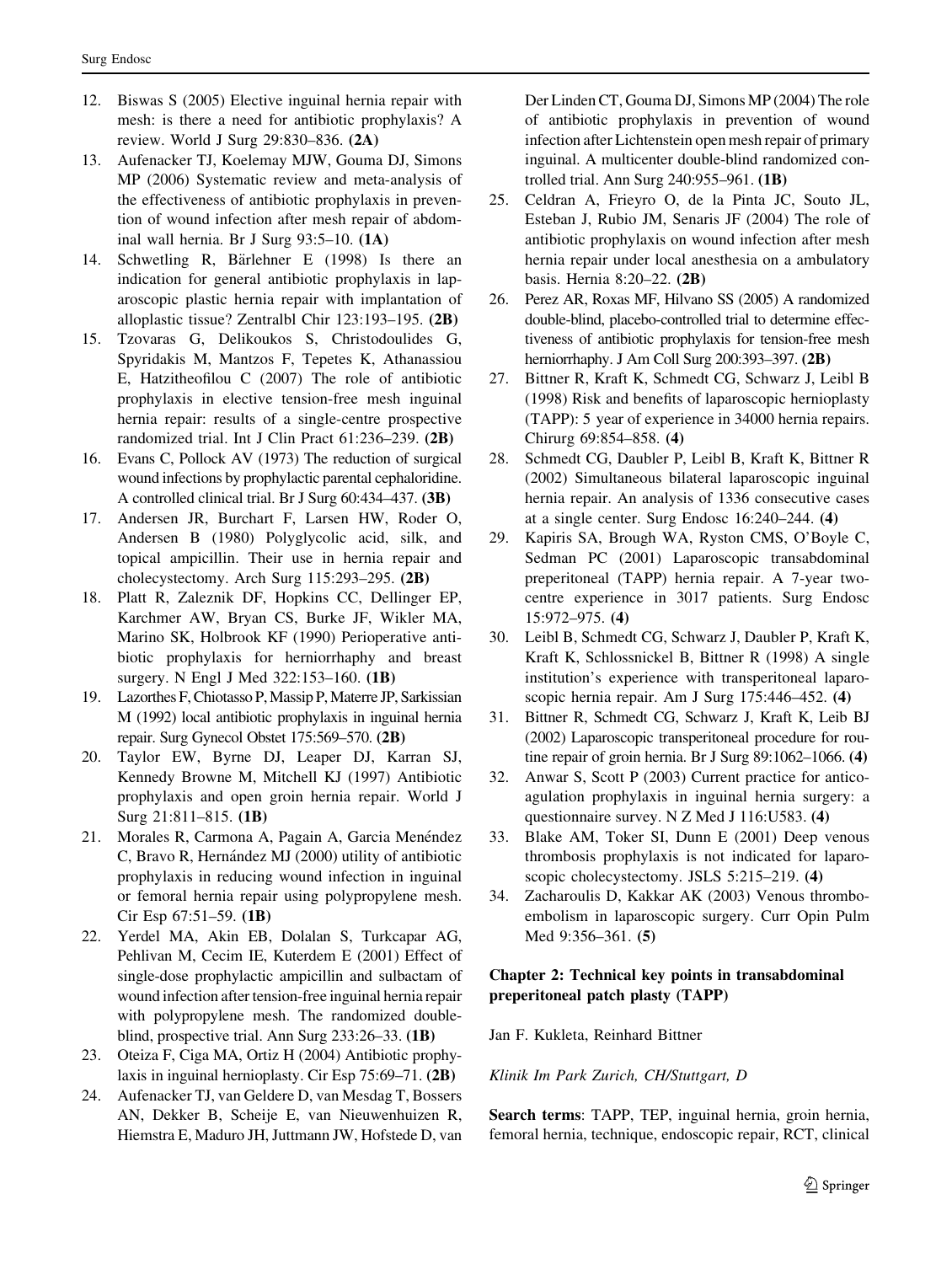trial, systematic review, meta-analysis, outcome studies, individual experience report and specific terms associated with the technical key element described below.

The available external evidence (EB) is presented separately from the experience reports (ER) and from personal experience (PE).

## General considerations

What are the important technical key points in transabdominal preperitoneal groin hernia repair? How far (in what way) do the individual steps influence the patient's outcome? **Statements** 

| Level 5 | The level of evidence for the different technical key points |
|---------|--------------------------------------------------------------|
|         | is very heterogeneous.                                       |
| Level 5 | The supposed consensus on the technical requirements         |
|         | for TAPP is not well supported by the literature.            |
|         |                                                              |

### Recommendations

| Grade D | To standardize particular technical steps in TAPP        |
|---------|----------------------------------------------------------|
|         | is a complex task; thus, it is recommended to adhere     |
|         | strictly to the principles of minimally invasive         |
|         | techniques and to structure teaching and training.       |
| Grade D | Specialized centers or high-volume teaching institutions |
|         | are recommended.                                         |

### Introduction

The learning curve of TAPP groin hernia repair is longer than in open procedures. To facilitate teaching and learning, it is necessary to analyze and structure the procedure and emphasize the importance of various surgical steps for the success of the treatment. The standardization of specific steps, which are supported by evidence-based principles or by positive experience reports, should help to reproduce the best achievable results.

Several RCTs and prospective clinical studies have demonstrated that TAPP repair has a strong potential for achieving patient-oriented positive outcomes [1–9]. However, other studies have shown that, despite using a "similar" technique, the expected results could not be reached [10]. The reason for the obvious differences of published results seems to be the individual interpretation of the surgical technique and its performance. Therefore, strict standardization of the technique according to the best available evidence is recommended.

## Results

EBM data on technical key points of TAPP repair per se are not available and are not expected due to the complexity of the whole procedure (heterogeneity and importance of the particular technical steps). Therefore, the TAPP procedure was divided into several parts (phases), and each is evaluated separately.

### Preparation of the patient

## Is preoperative bladder emptying of importance? When is the urinary bladder catheter recommended? Statements

| Level 4 | If the patient does not empty his/her urinary bladder,<br>the operation may be more difficult with a higher |
|---------|-------------------------------------------------------------------------------------------------------------|
|         | riskof bladder injury.                                                                                      |
| Level 4 | Perioperative catheterisation of urinary bladder                                                            |
|         | is very rarely necessary.                                                                                   |

### Recommendations

| Grade D It is recommended that the patient empty his/her            |
|---------------------------------------------------------------------|
| bladder before the operation.                                       |
| Grade D Restrictive per- and postoperative intravenous              |
| fluid administration reduces the risk                               |
| of postoperative urinary retention.                                 |
| Grade D If you expect technical difficulties (e.g., after prostatic |
| surgery, scrotal hernia) or an extended operating time,             |
| consider using a urinary catheter during the intervention.          |
|                                                                     |

Full urinary bladder can increase substantially the technical difficulty of TAPP repair [4, 11]. To diminish the risk of bladder injury, the bladder should be emptied before surgery. Predisposing factors for an injury are a full bladder or a previous exposure of the retropubic space particularly after prostate interventions, irradiation, or TAPP [12] (see Chap. 11, Fitzgibbons). An early stage of the learning curve in endoscopic hernia repair might be another reason [13]. With adequate experience, TAPP is a safe procedure even after radical prostatectomy [14].

The incidence of urinary retention was 0.37% (33/8,991 patients) with local anaesthesia, 2.42% (150/6,191 patients) with regional anaesthesia, and 3.0% (344/11,471 patients) with general anesthesia [15]. The inhibitory effect of general anaesthesia on bladder function would explain the increased incidence of postoperative urinary retention.

The volume of intravenous postoperative fluid administered is a significant risk factor for urinary retention [16].

Urinary retention prolongs hospitalization and predisposes the patient to urinary tract infection. Atony of the bladder results from unrecognized overdistension of the bladder and consequent damage to the detrusor muscle. With increasing emphasis on cost-effectiveness and early discharge of patients, the avoidance of urinary retention is of utmost importance [17] (see Chap. 11, Fitzgibbons).

Preperitoneal placement of mesh with the TEP technique was found not to cause urinary retention by outflow obstruction or alteration of the bladder contractility [17]. In a report of 8,050 TAPP repairs from Bittner et al., the incidence of urinary retention is very low at 0.5% [2]. This may be due to the patient being imperatively ordered to evacuate his/her urinary bladder just before being brought to the operating room, short operating times, and very restrictive fluid administration by anesthesiologists.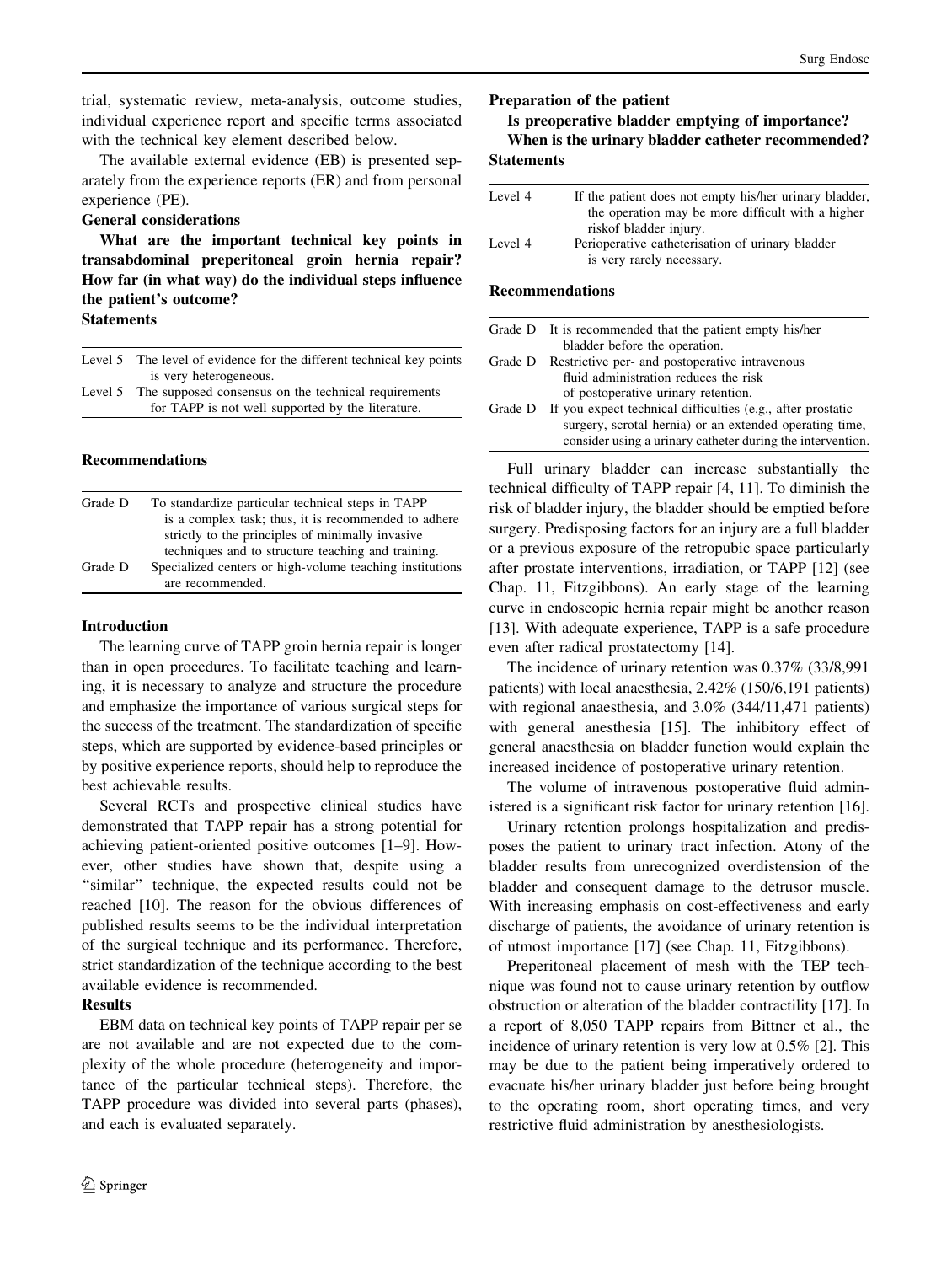## Does preoperative hair removal increase the risk of surgical site infection (SSIs)? **Statements**

| Grade 1A There is no evidence for a difference in surgical                                                               |
|--------------------------------------------------------------------------------------------------------------------------|
| site infections SSI between hair removal or no                                                                           |
| removal before surgery.                                                                                                  |
| Grade 1A Shaving causes significantly more SSIs than hair<br>clipping.                                                   |
| Grade 1A There is no difference in SSIs when hair is shaved<br>or clipped 1 day before surgery or on the day of surgery. |
|                                                                                                                          |

### Recommendations

| Level A | Clipping results in fewer SSIs than razor shaving. |
|---------|----------------------------------------------------|
| Level A | Hair can be removed even the day before surgery.   |

Specific studies in hernia surgery are not available, but studies in general surgery have demonstrated no difference in SSIs among patients who have had hair removed before surgery and those who have not [18]. Clipping results in fewer SSIs than razor shaving using a razor. Three trials involving 3,193 people compared shaving with clipping and found that there were statistically significantly more SSIs when hair is shaved rather than clipped (relative risk (RR), 2.02; 95% confidence interval (CI), 1.21–3.36) [18–20].

There is insufficient evidence regarding depilatory cream compared with razor shaving. Three trials involving 625 people compared hair removal using depilatory cream or razors with no hair removal and found no statistically significant difference between the groups in terms of surgical site infections. Seven trials involving 1,420 people compared shaving with removing hair using a depilatory cream but found no statistically significant difference between the two groups in SSI rates [20].

There is no difference in SSIs when hair is shaved or clipped 1 day before surgery or on the day of surgery [21]. A significant drawback of these studies is that the evidence does not derive from studies in laparoscopic hernia repair. Information before surgery **Statements** 

| Level 2B | Chronic pain may develop after inguinal hernia repair. |
|----------|--------------------------------------------------------|
| Level 5  | In a significant number of cases, unsuspected hernias  |
|          | are found on the contralateral side at surgery.        |

### Recommendations

| Grade B | The patient should be informed about the possibility |
|---------|------------------------------------------------------|
|         | of a negative outcome (chronic pain).                |
| Grade D | The patient with unilateral groin hernia should      |
|         | be asked to give his/her consent to allow            |
|         | simultaneous repair if a contralateral occult hernia |
|         | is found and he/she wishes it.                       |

The informed consent of the patient is an important part of any surgical act. The patient must be provided with information not only on the details of the procedure or on the different operative methods but also be informed of the possibility of a negative outcome [22]. Correct information helps to prevent unfulfilled expectations. Unexpected bilaterality is reported in 10–25% [23–26]. Up to 28.6% of these patients will progress to a symptomatic hernia within 1 year [26].

## Establishing pneumoperitoneum

Which is the safest and most effective method of establishing pneumoperitoneum and obtaining access to the abdominal cavity? **Statements** 

| Level 1A   | There is no definitive evidence that the open                                                                                      |
|------------|------------------------------------------------------------------------------------------------------------------------------------|
|            | entry technique for establishing pneumoperitoneum                                                                                  |
|            | is superior or inferior to the other techniques                                                                                    |
|            | currently available.                                                                                                               |
| Level 1B   | In thin patients (BMI $\langle 27 \rangle$ ), the direct trocar insertion<br>is a safe alternative to the Veress needle technique. |
| Level $2C$ | Establishing pneumoperitoneum to gain access                                                                                       |
|            | to the abdominal cavity represents a potential risk                                                                                |
|            | of parietal, intra-abdominal, and retroperitoneal                                                                                  |
|            | injury.                                                                                                                            |
|            | Patients after previous laparotomy, obese patients,                                                                                |
|            | and very thin patients are at a higher risk.                                                                                       |
| Level 3    | Waggling of the Veress needle from side to side must                                                                               |
|            | be avoided, because this can enlarge a 1.6-mm                                                                                      |
|            | puncture injury to an injury of up to 1 cm in viscera                                                                              |
|            | or blood vessels.                                                                                                                  |
| Level 4    | The various Veress needle safety tests or checks                                                                                   |
|            | provide insufficient information on the placement                                                                                  |
|            | of the Veress needle.                                                                                                              |
|            | The initial gas pressure when starting insufflation                                                                                |
|            | is a reliable indicator of correct intraperitoneal                                                                                 |
|            | placement of the Veress needle.                                                                                                    |
|            | Left upper quadrant (LUQ, Palmer's) laparoscopic                                                                                   |
|            | entry may be successful in patients with suspected                                                                                 |
|            | or known periumbilical adhesions or history                                                                                        |
|            | or presence of umbilical hernia, or after three                                                                                    |
|            | failed insufflation attempts at the umbilicus.                                                                                     |
|            |                                                                                                                                    |
|            | <b>Recommendations</b>                                                                                                             |

| Grade A | When establishing pneumoperitoneum to gain access<br>to the abdominal cavity, extreme caution is required. |
|---------|------------------------------------------------------------------------------------------------------------|
|         | Be aware of the risk of injury.                                                                            |
|         | The open access should be utilized as an                                                                   |
|         | alternative to the Veress needle technique, especially                                                     |
|         | in patients after previous open abdominal surgery.                                                         |

To create pneumoperitoneum to gain access to the abdominal cavity has a risk of injury. The safest and most efficient method of access is still controversial.

There are four ways to obtain access to the abdominal cavity: (1) Open access (Hasson); (2) Veress needle to create pneumoperitoneum and trocar insertion without visual control; (3) Direct trocar insertion (without previous pneumoperitoneum); and (4) Visual entry with or without previous gas insufflation.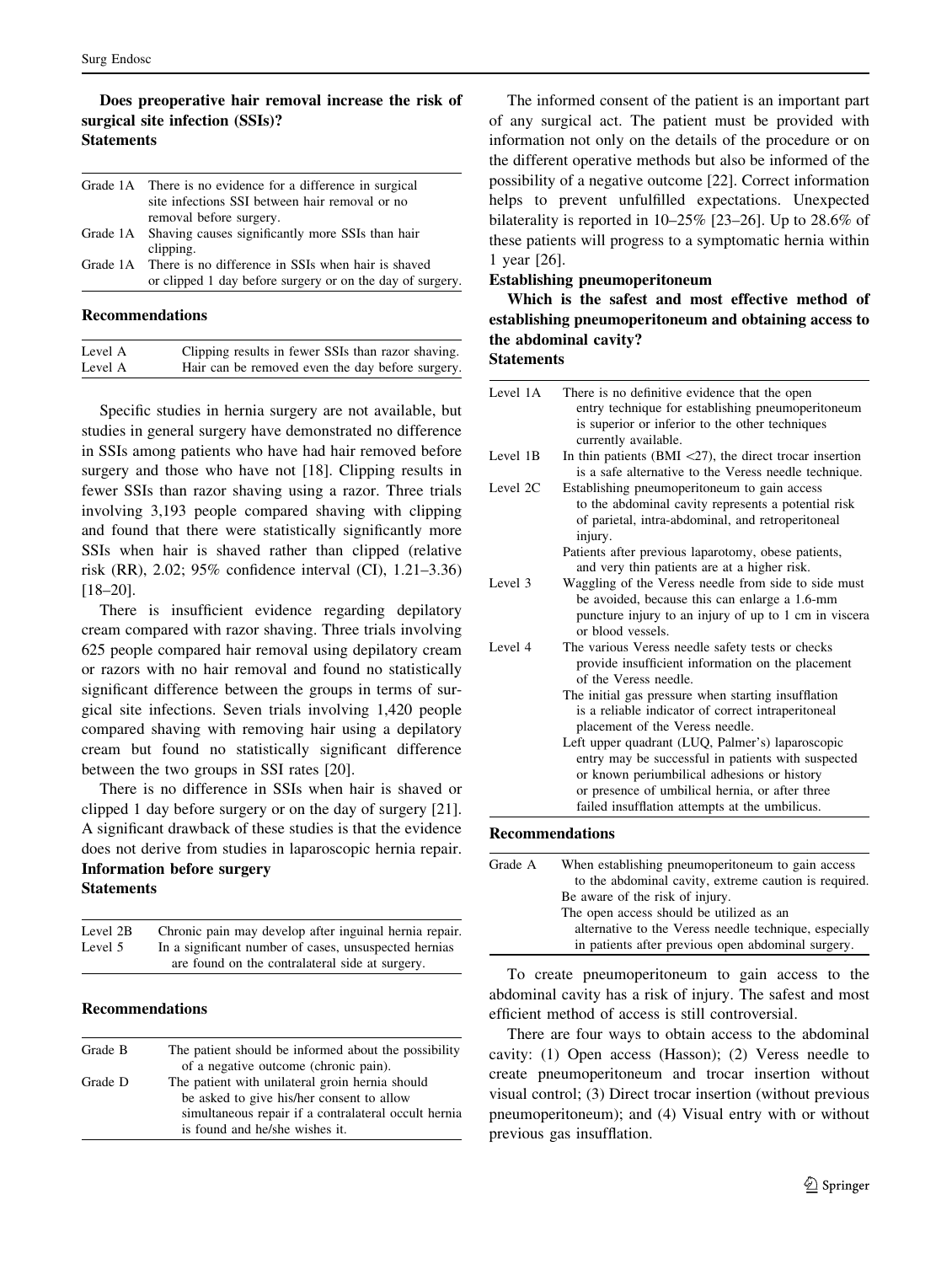Surg Endosc

Among general surgeons and gynecologists, the most popular method is the Veress needle [27]. To increase the safety and minimize the morbidity of this method, several safety tests were proposed by Semm [7, 28]. The literature does not always support the use of these tests because they provide very little useful information on the placement of the needle [29]. The intraperitoneal pressure initially induced by the gas insufflations seems to be more important to control the correct placement of the Veress needle [30]. If the pressure is initially higher than 2–3 mmHg, then the needle is not placed correctly.

Therefore, it might not be necessary to perform various safety checks when inserting the Veress needle, but their routine use may still remind the surgeon of the risk of injury involved in this procedure; however, waggling of the Veress needle from side to side must be avoided, because this can enlarge a 1.6-mm puncture injury to an injury of up to 1 cm in viscera or blood vessels [29]. The angle of the Veress needle insertion should vary according to the BMI of the patient: from 45 degrees in nonobese to 90 degrees in obese patients.

Although the open approach seems to be the safest, it does not eliminate the entire risk of injury [31] (Level 2C). In 12,919 cases, its morbidity was in 12,919 cases: Hasson  $0.09\%$ , Veress  $+$  first trocar  $0.18\%$  and optical trocar  $0.29\%$ .

When using open approach palpation through the peritoneal aperture, to exclude adhesions is mandatory before inserting a blunt canula [32]. There is no evidence that the open entry technique is superior or inferior to the other entry techniques currently available. One RCT recommends open access as a standard for laparoscopic operations, but the number of only randomized 50 patients is too small to allow definite conclusions [33].

There is an upcoming trend to direct trocar insertion without previous gas insufflation [34, 35]. The benefit, it is argued, is to diminish the potential morbidity of the Veress needle and to create pneumoperitoneum faster. The new designs of blunt tip trocars promise to decrease the number of minor injuries (subcutaneous, preperitoneal gas insufflation, needle tip injuries intra- and retroperitoneally) while maintaining the incidence of major injuries equally low as the Veress needle. Direct insertion of the trocar is associated with less insufflation-related complications, such as gas embolism, and faster than the Veress needle technique.

The visual entry trocars may offer an advantage over traditional trocars, because they allow a clear optical entry, but this advantage has not been fully explored. They also minimize the size of the entry wound and reduce the force necessary for insertion, but they are not superior to other trocars because they do not avoid visceral and vascular injury.

The 2002 EAES clinical practice guideline on the pneumoperitoneum did not make any strong recommendation favoring one technique over the other [36]; however, the use of either technique may have advantages in specific patient subgroups (Recommendation B).

A systematic review of the safety and effectiveness of methods used to establish pneumoperitoneum in laparoscopic surgery (2003) could not demonstrate any significant difference to support one method of choice [37].

The method of approach has to be adapted to patient's condition in case of expected increased risk of injury (BMI, previous surgery, position of scars, suspicion of adhesions, etc.). Implementation of the available evidence should optimize the decision-making process in choosing a particular technique to enter the abdomen during laparoscopy [29].

After an unsuccessful attempt in the umbilical region, preferably with safety tests or having a high intraperitoneal pressure when starting gas insufflations [30], ''Palmer's'' point in left hypochondrium can be chosen [29]. If in any doubt, the Hasson approach is recommended. The use of visual entry trocars outside of potential danger areas may increase the safety of trocar insertion.

Trocar choice, placement and positioning

What kind of trocars should be used?

Is there any relation between trocar type and risk of injury and/or trocar hernias? Statements

| Level 1B | The radially dilating trocars cause less acute                   |
|----------|------------------------------------------------------------------|
|          | injuries (bleeding at trocar site) and less chronic              |
|          | tissue damage (trocar hernias).                                  |
|          | Level 2B Visual entry trocars are not superior to other trocars, |
|          | because they do not avoid visceral and vascular injury.          |
|          | Level 2B The visual entry cannula trocars have the advantage     |
|          | of minimizing the size of the entry wound and reducing           |
|          | the force necessary for insertion under visual control.          |

### Recommendations

Grade A Cutting trocars should be avoided.

### **Discussion**

Instrumentation has improved to the point that the principles of minimally invasive surgery can be put into practice. The design of dilating instead of cutting trocars contributed significantly to decrease the risk of port-site bleeding and development of port-site hernias [1, 4, 29, 38–40]. Bittner et al. found significant differences in incidence of trocarrelated parietal hemorrhage (cutting trocar 1.76 vs. 0.056% conical trocar,  $p > 0.0001$ ) and incidence of trocar hernias (cutting trocar 1.27 vs. 0.037% conical trocar,  $p > 0.0001$ ) [4]. The equal effect on incisional pain of both trocar types found in patients after laparoscopic cholecystectomy is no reason to continue to cutting trocars [41].

In TAPP, three trocars are usually placed at the umbilical level (optic and two working ports); all working ports are inserted under direct vision. The parietal, intraabdominal, and retroperitoneal vascular injuries are preventable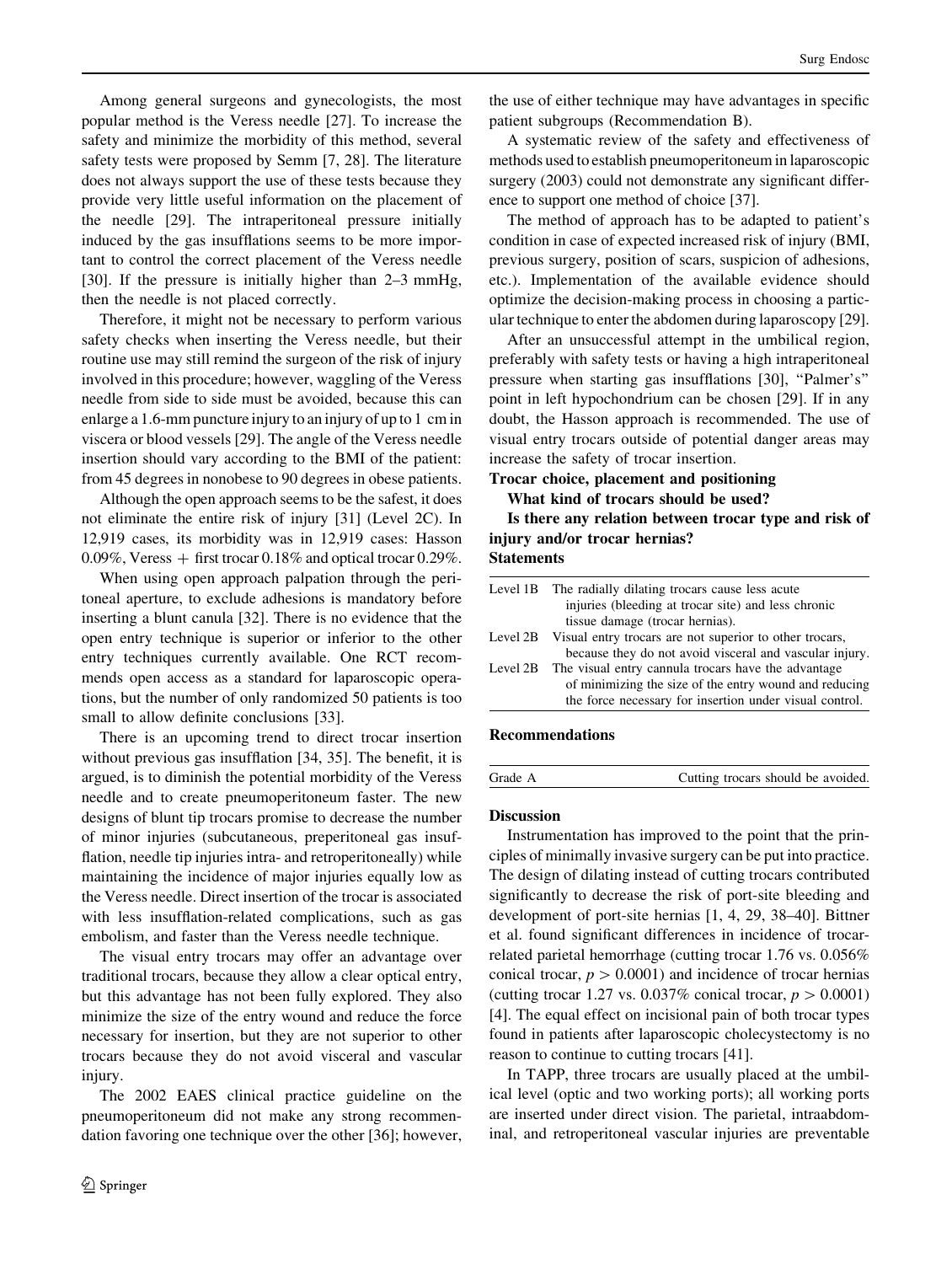with good anatomical orientation and cautious pressurecontrolled trocar insertion.

The optimal trocar positioning respects the rules of triangulation to facilitate and improve the workflow ergonomics. Consider the proximity of bony structures as potential inhibitors of instrumentation freedom.

Assessment of defect, contralateral site, exploration of abdominal cavity

Is clinical examination of hernias efficient enough?

What is the role of TAPP and other techniques in reliable assessment?

### Statements

| Level 1B | A significant proportion of incidental defects will              |
|----------|------------------------------------------------------------------|
|          | progress to a symptomatic hernia if left untreated.              |
| Level 2B | Clinical examination is accurate only in 75–89%                  |
|          | of patients. The sensitivity of ultrasound is clearly            |
|          | higher than a mere physical examination.                         |
| Level 2B | TAPP enables rapid evaluation of the "contralateral"             |
|          | groin" (clinically unsuspected) hernia.                          |
|          | Level 2C TAPP is beneficial in avoiding unnecessary explorations |
|          | and repairs of the contralateral side.                           |

### Recommendations

| Grade A | The patient with unilateral hernia should be informed<br>about the possibility of having undiagnosed<br>contralateral hernia. |
|---------|-------------------------------------------------------------------------------------------------------------------------------|
|         | The patient should be informed about advantages                                                                               |
|         | and disadvantages of simultaneous repair.                                                                                     |
| Grade B | In case of clinical uncertainty diagnosing the hernia,                                                                        |
|         | an ultrasound examination should be done.                                                                                     |
|         | If the patient agrees, the incidental contralateral                                                                           |
|         | defect should be repaired simultaneously.                                                                                     |
| Grade D | In case of diagnostic uncertainty (inguinal pain,                                                                             |
|         | inconclusive clinical evaluation, recurrence, occult                                                                          |
|         | hernia) despite extensive use of the diagnostic                                                                               |
|         | tools—ultrasound, CT scan, MRT—TAPP may be                                                                                    |
|         | the approach of choice.                                                                                                       |
| Grade D | When at laparoscopy no hernia opening is visible.                                                                             |
|         | in patients with strong clinical suspicion of hernia,                                                                         |
|         | a preperitoneal exploration is indicated.                                                                                     |

The accuracy of a clinical groin examination is limited. The incidence of occult contralateral hernia found at the time of unilateral hernia repair using TAPP or TEP is up to 25% [23, 24].

For definitive proof of the presence of a hernia, the sensitivity of ultrasound is clearly higher than a mere physical examination. The final and definitive classification of hernias can only be made intraoperatively; at best, the results of an ultrasound examination can help to orientate the surgeon. The TAPP enables rapid assessment [24]. In conventional hernia surgery or with the total extraperitoneal (TEP) method, this kind of evaluation is impossible or at least problematic.

In case of a missing hernia sac, most cord lipomas can be visualized when external pressure is applied over the groin. When no hernia is found in patients with strong hernia suspicion (positive clinical examination, positive ultrasound finding), the preperitoneal exploration is still indicated to rule out other pathologies of inguinal canal or preperitoneal lipomas in the femoral canal.

A significant proportion of incidental defects will progress to a symptomatic hernia if left untreated (28% within 15 months). Therefore, incidental hernias should be simultaneously repaired if the patient has agreed [26]; 11% of clinically unrecognized hernias were repaired at the time of surgery.

TAPP herniorrhaphy is beneficial to avoid unnecessary explorations and allow timely repairs in patients with occult inguinal hernias [25, 42]. Although the reported incidence of chronic pain after TAPP repair is very low, the simultaneous repair of the healthy contralateral groin ''in advance'' is not justified unless a ''significant collagen deficiency'' is suspected.

# Anatomical landmarks, peritoneal incision, extent of dissection

### Statements

| Level 5 There is not enough data available on the influence      |
|------------------------------------------------------------------|
| of the particular steps of the surgical technique                |
| and the individual performance on the outcome.                   |
| Level 5 Taking down adhesion between omentum or bowel            |
| to the peritoneum of groin or to the hernia sac is mostly        |
| not necessary. It carries additional risk of intestinal          |
| injury.                                                          |
| <b>Recommendations</b>                                           |
| Grade D A meticulous operative technique and the adequate extent |

|         | Orage D - A mencinous operative technique and the adequate extent |
|---------|-------------------------------------------------------------------|
|         | of preperitoneal anatomical dissection (whole pelvic              |
|         | floor) belong to the most important key points                    |
|         | of TAPP repair.                                                   |
| Grade D | Reduction of the hernia sac inclusive adherent content            |
|         | if excising should be done en bloc.                               |

In the majority of cases, the anatomical points of primary orientation are visible or demonstrable by external palpation: the medial umbilical ligament (MUL), the lower epigastric vessels (the lateral umbilical ligament), the deep (inner) inguinal ring, the anterior superior iliac spine (ASIS), and the spermatic structures (vas deferens and spermatic vessels) or the round ligament. The other important structures (secondary orientation) become visible during the preperitoneal dissection: the ileopubic tract, the symphysis pubis, Cooper's ligament, and the femoral canal.

In case of local omental or intestinal adhesions to the peritoneum of the groin, it is not recommended to perform adhesiolysis in general, unless it obstructs the overview. In sliding hernias or even irreducible hernias, neither adhesiolysis nor reduction is mandatory, but the straightforward preperitoneal dissection should be performed. This facilitates the mobilization of hernia content within the sac and helps to avoid intestinal injury. In strangulated hernias, the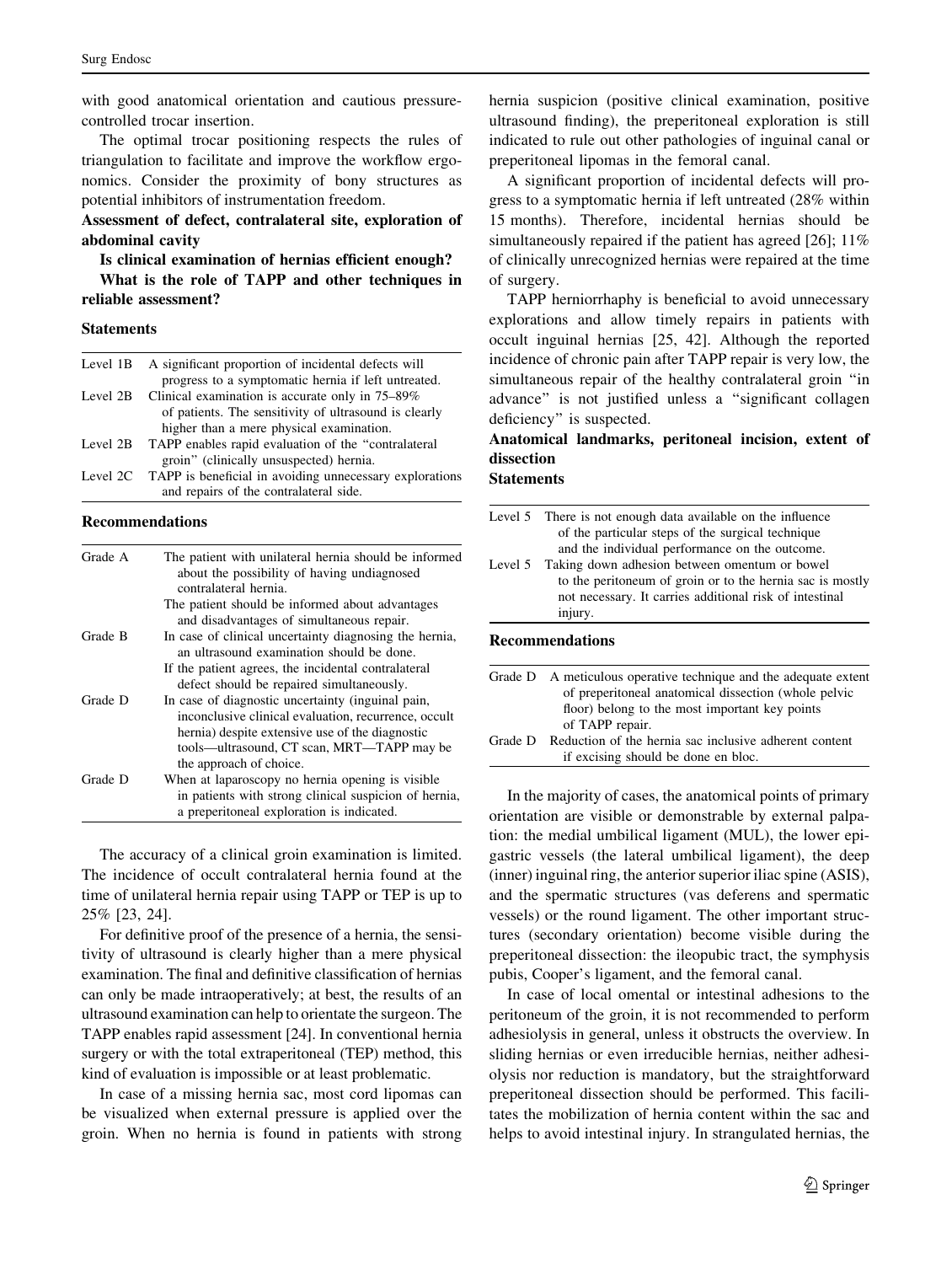preperitoneal dissection allows to visualize the safe position of a relaxing incision of the hernia ring if necessary [1, 4].

# Surgical strategy

No studies have compared different positions of the patient and the operating table or the positioning of the surgeons. However, there is a general agreement that the patient is kept in the supine position on the operating table, which is in head-down position during the operation and slightly (approximately  $15^{\circ}$ ) turned toward the surgeon [1, 4]. The operating surgeon and the camera assistant stay on opposite sides of the hernia.

- 1. The peritoneal incision is placed 3–4 cm above all possible defects from ASIS to MUL (not vice versa ER, PE), which does not have to be transected. If more space is needed, a cranial extension of the peritoneal incision parallel to MUL may be helpful.
- 2. A complete anatomical dissection of the whole pelvic floor is necessary for a flat and wrinkle-free placement of the mesh.
- 3. The extent of dissection reaches medially 1–2 cm beyond the symphysis pubis to the contralateral side, cranially 3–4 cm above the transversalis arch or any direct defect, laterally to ASIS, and caudally minimally 4–5 cm below the ileopubic tract at the level of psoas muscle and 2–3 cm below the Cooper's ligament at the level of superior arch of the pubic bone.
- 4. The resulting preperitoneal space has to accommodate a mesh of adequate size (at least  $10 \times 15$  cm<sup>2</sup>) (PE).
- 5. The level of the dissection plane within the avascular "spin-web" space between the internal and external layer of peritoneum is crucial. The objective is to retract all peritoneal sack and corresponding pre-, extra-, and retroperitoneal fat tissue from the hernia orifices down to the middle of psoas muscle (=parietalization) [1, 3, 4, 7]. The preservation of the spermatic fascia and of the lumbar fascia protects the fragile parietal structures (vas deferens, vessels and the nerves) [43].

#### Indirect hernias Statements

| маниения |                                                                                                            |  |
|----------|------------------------------------------------------------------------------------------------------------|--|
| Level 2C | Cord lipomas or lipomas in the femoral canal may<br>imitate primary hernia, hernia recurrence,             |  |
|          | or become symptomatic in later course.                                                                     |  |
| Level 4  | Complete reduction of the hernia sac does not increase                                                     |  |
|          | the incidence of sero-hematomas if careful dissection<br>and control of hemostasis are done.               |  |
| Level 5  | Complete reduction of the hernia sac may eliminate the<br>occurrence of chronic seroma/"pseudo-hydrocele." |  |
|          |                                                                                                            |  |

## Recommendations

| Grade B Lipomas of spermatic cord/round ligament and the              |
|-----------------------------------------------------------------------|
| preperitoneal lipomas of direct and femoral sacs                      |
| should be removed.                                                    |
| Grade D In case of unclear anatomy, first identify spermatic vessels. |

| Grade D | If dense adhesions to the cord structures are present |
|---------|-------------------------------------------------------|
|         | in a long hernia sac, the sac may be exceptionally    |
|         | transected at the level of inner inguinal ring        |
|         | to prevent injury.                                    |

Large and/or deep indirect sacs may prolong the operating time, but complete retraction is possible in almost every case. Delicate dissection and ongoing control of hemostasis do not increase the incidence of scrotal hematoseromas [44] but eliminate the formation of chronic seroma/pseudo-hydrocele. The transection of a difficult indirect sac was suggested to prevent possible damage to the spermatic cord and decrease the incidence of scrotal hematomas. Bittner et al. [2] reported low rates of orchitis (0.1%) and testicular atrophy (0.05%) despite nearly always complete reduction of the sack.

In difficult conditions, in the presence of large and deep sacs, after temporary strangulations or in complicated recurrences, the following strategy is recommended: identify the spermatic vessels far latero-caudally first before starting the dissection along the vessels towards the inguinal canal and to the top of the indirect sac. In this manner, damage to the spermatic vessels can be safely prevented [1, 4].

Quite often, substantial funicular lipomas or pre-/or retroperitoneal fat prolapse into the enlarged hernia orifices ring [45–48]. They should be retracted and eventually resected, because they may become symptomatic or mimic a recurrent hernia [49]. An overlooked lipoma is one of the known reasons for "recurrence" [50]. Although the published data provide low evidence, the search for and exclusion of such masses is integral part of the endoscopic hernia repair [51, 52].

Direct hernias Statements

| is inverted.<br>Level 2C Seroma is a common early postoperative minor | Level 2B The incidence of seromas in direct hernias can be |
|-----------------------------------------------------------------------|------------------------------------------------------------|
|                                                                       | significantly reduced when the lax transversalis fascia    |
|                                                                       | complication in endoscopic preperitoneal hernia repair.    |

## Recommendations

Grade B In voluminous direct hernias, the extended transversalis fascia should be inverted.

A prospective nonrandomized study demonstrates significantly lower incidence of postoperative seromas in the group of patients with direct hernias and transversalis fascia inversion, without increase of postoperative pain despite the use of invasive fixation with tacks to the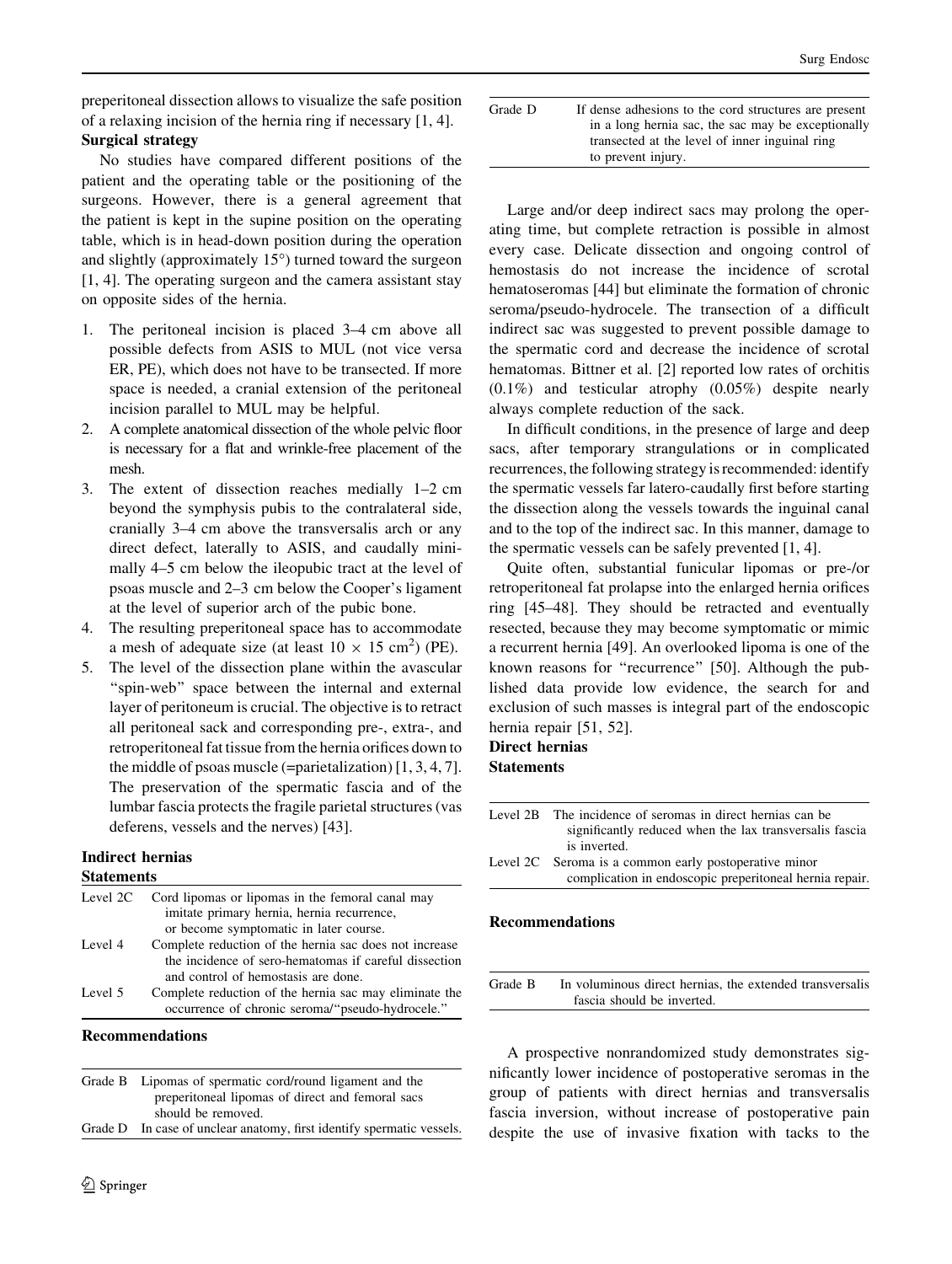Cooper's ligament [53]. In some expert reports, fixation with sutures is recommended as a less expensive alternative. A cautious use of superficial electrocoagulation to obliterate blood, and lymphatic vessels, also has been suggested to reduce seroma formation [1, 4].

# Mesh choice, mesh size, mesh slit, mesh fixation

The mesh issues (type, size, slited/nonslited, and fixation) are technical key points of paramount importance. The details will be analyzed and discussed in another chapter.

### Peritoneal closure **Statements**

| Level 3 | Incomplete peritoneal closure or its breakdown in<br>endoscopic preperitoneal hernia repair increases<br>the risk of bowel obstruction.                             |
|---------|---------------------------------------------------------------------------------------------------------------------------------------------------------------------|
| Level 3 | TAPP procedure presents a higher statistical risk of<br>small-bowel obstruction than TEP.                                                                           |
| Level 5 | The most appropriate peritoneal closure is achieved<br>by running absorbable suture.                                                                                |
| Level 5 | Running suture seems to cause less pain compared<br>with clip/tack closure.                                                                                         |
| Level 5 | The closure of entrance of indirect sacs may reduce<br>the risk of internal hernia with consecutive<br>incarceration, strangulation, or small-bowel<br>obstruction. |

## Recommendations

| Grade C | A thorough closure of peritoneal incision or peritoneal<br>tears should be done. |
|---------|----------------------------------------------------------------------------------|
| Grade D | The peritoneal closure can be accomplished by running<br>suture.                 |

The bowel obstruction can develop due to adhesions between omentum or epiploic appendices and suture line, between the mesh and the intestines, e.g., by inadequate closure of a peritoneal lesion [54–56]. The peritoneal opening must be thoroughly closed to prevent contact of viscera with the prosthetic mesh material and to reduce the risk of bowel obstruction. The closure can be achieved with staples, tacks, running suture, or glue. These last two methods are more time-consuming but less painful [1, 4] (see Chap. 9). Rare cases of bowel obstruction in port-site hernias also have been described, especially after TAPP.

The reduction of intra-abdominal pressure (e.g., 8 mmHg or less) facilitates the peritoneal closure during the running suture, especially in difficult cases [1, 4]. Several anecdotic reports on small-bowel obstruction both in TAPP [6] and TEP repairs have been published [57, 58]. The data from Swedish National Inguinal Hernia Register show higher incidence of late postoperative bowel obstruction after TAPP than after TEP [54].

Theoretically, the deep indirect sacs could cause internal hernia. Therefore, the author closes the internal orifice of the sac to eliminate the incarceration risk (author's personal experience).

## Port-site closure **Statements**

| Level 3 Use of 10-mm trocars or larger may predispose to hernias, |
|-------------------------------------------------------------------|
| especially in the umbilical region or in the oblique              |
| abdominal wall.                                                   |

### Recommendations

| Grade C Trocar sites with fascial defects of 10 mm or larger can be |  |  |  |  |
|---------------------------------------------------------------------|--|--|--|--|
| closed.                                                             |  |  |  |  |

Port-site hernia is a late postoperative complication predominantly reported in TAPP repair. Although, according to general opinion, only 10 mm and bigger trocar site defects should be closed, the development of incisional hernia with consequences was described even with 3–5-mm trocars [59–65].

A review of 63 reports (24 case reports, 27 original articles, 7 technical notes, and 5 review articles) was published in 2004 [66]. The evidence level of these reports varies from 1 to 3. Recommendation B concerns the closure of trocars of 10 mm or bigger.

A difference should be made between the periumbilical closure and the closure of the working ports. Again, it should be differentiated according the defects through the rectus muscle and through the weaker oblique abdominal wall. A pre-existent umbilical hernia/weakness must be treated like a primary hernia (author's personal experience).

It is the author's opinion that it is important to close the peritoneum in lateral working ports  $\geq 10$  mm, because trocar hernias do not occur in TEP (peritoneum under working ports remains intact) (PE).

# Pain control

### **Statements**

| Level 5 | Additional use of local anaesthetic positively influences |
|---------|-----------------------------------------------------------|
|         | postoperative pain in TEP and TAPP. Infiltration          |
|         | of trocar wounds with long-acting local anaesthetic       |
|         | in TAPP improves patient's well-being and accelerates     |
|         | return to ambulation.                                     |

## Recommendations

| Grade D | To improve postoperative pain control, trocar wounds |
|---------|------------------------------------------------------|
|         | can be infiltrated by local anesthetics.             |

Efficient pain control after hernia repair is a pillar of success. A significant reduction of postoperative pain through preemptive use of Bupivacaine was described in TEP [67]. Such effect was not reported in TAPP yet, although routine infiltration of the wound after hernia repair provides extra pain control and limits the use of analgesics. Additional use of local anesthetics positively influences postoperative pain in TAPP. Infiltration of trocar wounds with long-acting local anesthetic in TAPP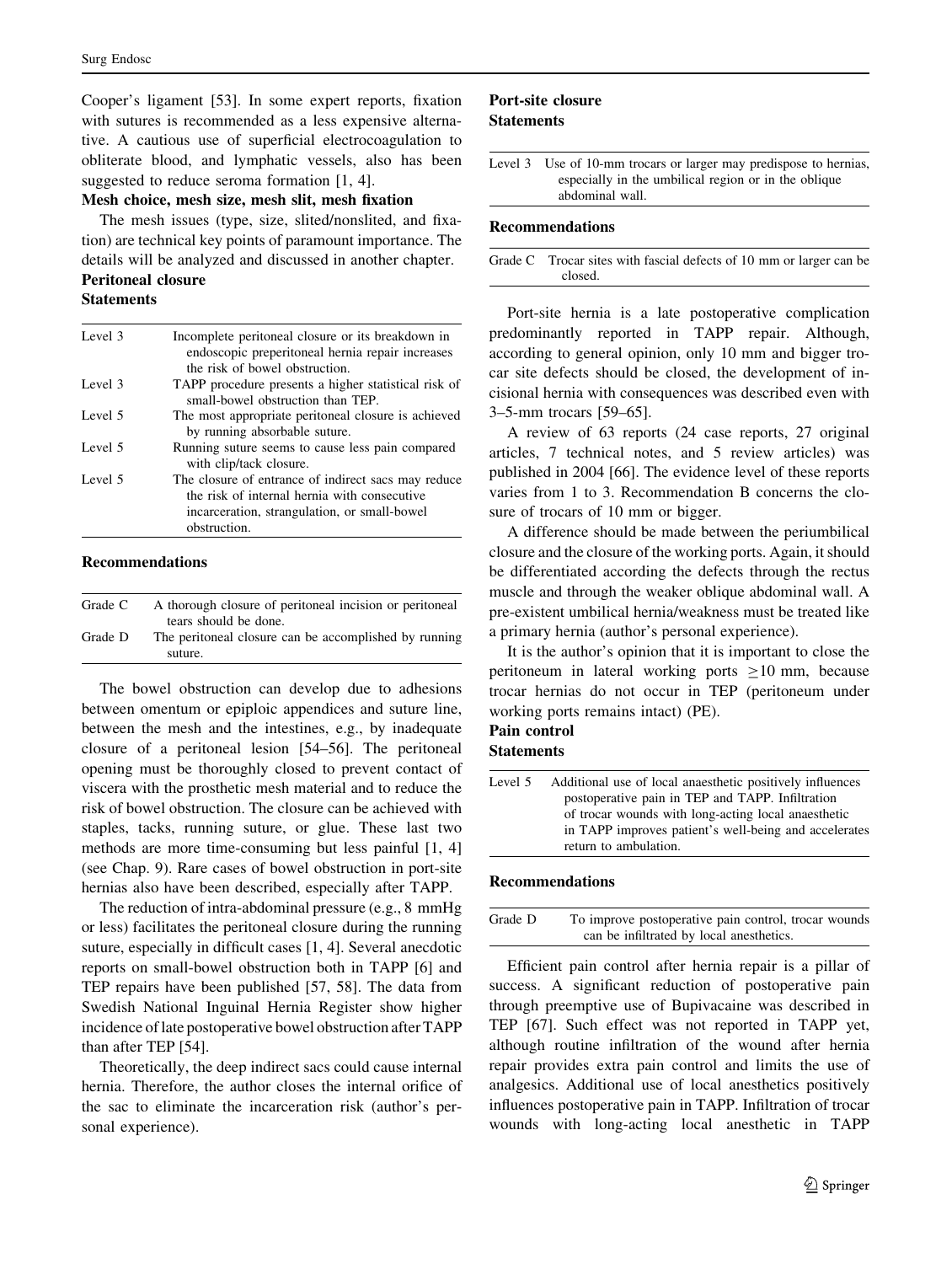improves patient's well-being and accelerates return to ambulation (PE).

## Conclusion on technical key points in TAPP repair

The multitude of data published on this subject presents different levels of evidence, but particular technical key points are well investigated [68, 69]. Some expert opinions lack supporting data, but some steps of the TAPP technique are clearly supported by strong levels of evidence. The grade of recommendations varies from A to D. The proven technical key points should become the pillars of the standardized TAPP repair, transferred to the wide surgical community and emphasized in the teaching and learning environment to guarantee the best possible outcomes.

# References (in parentheses graduation of evidence)

- 1. Bittner R, Schmedt CG, Leibl BJ (2003) Transabdominal pre-peritoneal approach in LeBlanc KA. Laparoscopic hernia surgery. London: Arnold Publisher; pp 54–64. (2C)
- 2. Bittner R, Schmedt CG, Schwarz J, Kraft K, Leibl BJ (2002) Laparoscopic transperitoneal procedure for routine repair of groin hernia. Br J Surg 89:1062–1066. (2C)
- 3. Bittner R, Kraft K, Schmedt CG, Leibl BJ (2000) Technik der laparoskopischen Hernioplastik (TAPP). Chir Gastroenterol 16:98–103. (4)
- 4. Bittner R, Leibl BJ, Ulrich M (2006) Chirurgie der Leistenhernie, Karger, Freiburg. (2C)
- 5. Leibl BJ, Kraft K, Schmedt CG, Bittner R (2001) Access techniques for endoscopic surgery-types of trocars, ports and cannulae—an overview. Min Invas Ther Allied Technol 10:5–10. (3)
- 6. Lovisetto F, Zonta S, Rota E, Bottero L, Faillace G, Turra G, Fantini A, Longoni M (2007) Laparoscopic TAPP hernia repair: surgical phases and complications. Surg Endosc 21:646–652. (2B)
- 7. Schmedt CG, Leibl BJ, Däubler P, Bittner R (2001)Access-related complications—an analysis of 6023 consecutive laparoscopic hernia repairs. Min Invas Ther Allied Technol 10:23–30. (2C)
- 8. Schmedt CG, Sauerland S, Bittner R (2005) Comparison of endoscopic procedures vs. Lichtenstein and other open mesh techniques for inguinal hernia repair. A metaanalysis of RCTs. Surg Endosc 19:188–199. (1A)
- 9. Bittner R, Sauerland S, Schmedt CG (2005) Comparison of endoscopic techniques vs. Shouldice and other open nonmesh techniques for inguinal hernia repair: a meta-analysis of randomized controlled trials. Surg Endosc 19:605–615. (1A)
- 10. Eklund A, Rudberg C, Leijonmarck C-E, Rasmussen I, Spangen L, Wickbom G, Wingren U, Montgomery A (2007) Recurrent inguinal hernia: randomized multicenter trial comparing laparoscopic and Lichtenstein repair. Surg Endosc 21:634–640. (1B)
- 11. Ulrich M (2006) Postoperatives management. In: Bittner R, Leibl BJ, Ulrich M (eds). Chirurgie der Leistenhernie. Karger, Freiburg; pp 140–142. (2C)
- 12. Simons MP, Aufenacker T, Bay-Nielsen M, Bouillot JL, Campanelli G, Conze J, de Lange D, Fortelny R, Heikkinen T, Kingsnorth A, Kukleta J, Morales-Conde S, Nordin P, Schumpelick V, Smedberg S, Smietanski M, Weber G, Miserez M (2009) European Hernia Society guidelines on the treatment of inguinal hernia in adult patients. Hernia 13:343–403. (2C)
- 13. Phillips EH, Arregui M, Carroll BJ, Corbitt J, Crafton WB, Fallas MJ, Filipi C, Fitzgibbons RJ, Franklin MJ, McKernan B, Olsen D, Ortega A, Payne JH Jr, Peters J, Rodriguez R, Rosette P, Schultz L, Seid A, Sewell R, Smoot R, Toy F, Waddell R, Watson S (1995) Incidence of complications following laparoscopic hernioplasty. Surg Endosc 9:16–21. (3)
- 14. Wauschkuhn CA, Schwarz J, Bittner R (2009) Laparoscopic transperitoneal inguinal hernia repair (TAPP) after radical prostatectomy: is it safe? Results of prospectively collected data of more than 200 cases. Surg Endosc 23:973–977. (2B)
- 15. Jensen P, Mikkelsen T, Kehlet H (2002) Postherniorrhaphy urinary retention—effect of local, regional, and general anesthesia: a review. Reg Anesth Pain Med 27:612–617. (2A)
- 16. Koch CA, Grinberg GG, Farley DR (2006) Incidence and risk factors for urinary retention after endoscopic hernia repair. Am J Surg 191:381–385. (3)
- 17. Lau H, Patil NG, Yuen WK, Lee F (2002) Urinary retention following endoscopic totally extraperitoneal inguinal hernioplasty. Surg Endosc 16:1547–1550. (3)
- 18. Kjønniksen I, Andersen BM, Søndenaa VG, Segadal L (2002) Preoperative hair removal–a systematic literature review. AORN J 75:928–938, 940. (2B)
- 19. Orsi GB, Ferraro F, Franchi C (2005) Preoperative hair removal review [in Italian]. Ann Ig 17:401– 412. (2C)
- 20. Tanner J, Moncaster K, Woodings D (2007) Preoperative hair removal: a systematic review. J Perioper Pract 17:118–121, 124–132. (1A)
- 21. Tanner J, Woodings D, Moncaster K (2006) Preoperative hair removal to reduce surgical site infection. Cochrane Database Syst Rev (2):CD004122. (1A)
- 22. Dickinson KJ, Thomas M, Fawole AS, Lyndon PJ, White CM (2008) Predicting chronic postoperative pain following laparoscopic inguinal hernia repair. Hernia 12:597–601. (2B)
- 23. Crawford DL, Hiatt JR, Phillips EH (1998) Laparoscopy identifies unexpected groin hernias. Am Surg 64:976–978. (2B)
- 24. Kraft BM, Kolb H, Kuckuk B, Haaga S, Leibl BJ, Kraft K, Bittner R (2003) Diagnosis and classification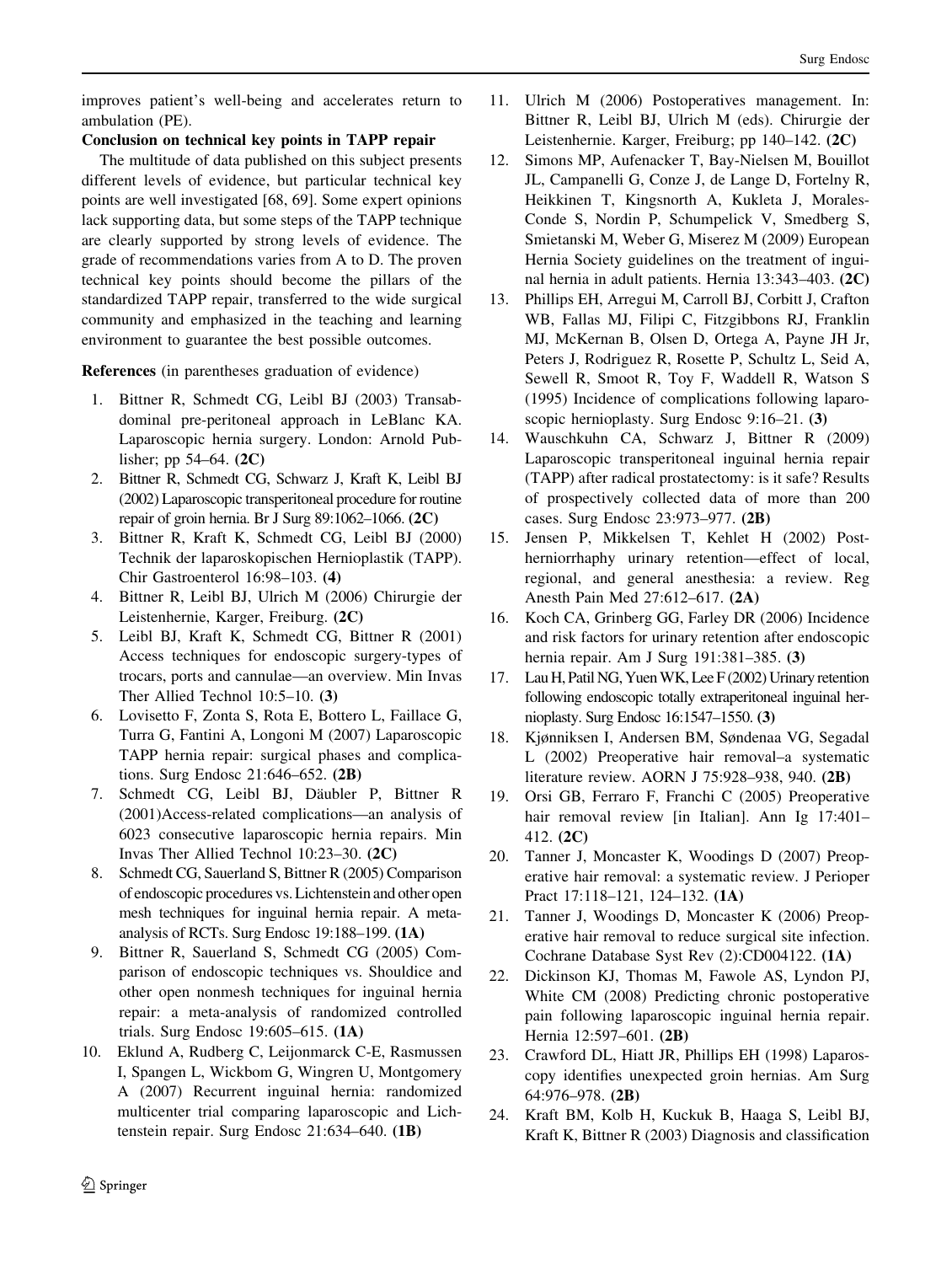of inguinal hernia. Accuracy of clinical, ultrasonographic and laparoscopic findings. Surg Endosc 17:2021–2024. (2C)

- 25. Novitsky YW, Czerniach DR, Kercher KW, Kaban GK, Gallagher KA, Kelly JJ, Heniford BT, Litwin DE (2007) Advantages of TAPP in the evaluation and management of inguinal hernias. Am J Surg 193:466– 470. (2C)
- 26. Thumbe VK, Evans DS (2001) To repair or not to repair incidental defects found on laparoscopic repair of groin hernia. Early results of a randomized controlled trial. Surg Endosc 15: 47–49. (1B)
- 27. Vilos GA, Vilos AG, Abu-Rafea B, Hollett-Caines J, Nikkhah-Abyaneh Z, Edris F (2009) Three simple steps during closed laparoscopic entry may minimize major injuries. Surg Endosc 23:758–764. (4)
- 28. Shamiyeh A, Glaser K, Kratochwill H, Hörmandinger K, Fellner F, Wayand W, ZehetnerJ (2009) Lifting of the umbilicus for the installation of pneumoperitoneum with the Veress needle increases the distance to the retroperitoneal and intraperitoneal structures. Surg Endosc 23:313–317. (3)
- 29. Vilos GA, Ternamian A, Dempster J, Laberge PY (2007) The Society of Obstetricians and Gynaecologists of Canada. Laparoscopic entry: a review of techniques, technologies, and complications. J Obstet Gynaecol Can 29:433–465. (1A)
- 30. Teoh B, Sen R, Abbot J (2005) An evaluation of four tests used to ascertain Veress needle placement at closed laparoscopy. 12:153–158. (4)
- 31. Catarci M, Carlini M, Gentileschi P, Santoro E (2001) Major and minor injuries during the creation of pneumoperitoneum: a multicenter study on 12,919 cases. Surg Endosc 15:566–569. (2C)
- 32. Hasson HM (1971) A modified instrument and method for laparoscopy. Am J Obstet Gynecol 110: 886–887. (5)
- 33. Peitgen K, Nimtz K, Hellinger A, Walz MK (1997) Open approach or Veress needle in laparoscopic interventions? Results of a prospective randomized controlled study [in German]. Chirurg 68:910–913. (2B)
- 34. Agresta F, De Simone P, Ciardo LF, Bedin N (2004) Direct trocar insertion vs Veress needle in nonobese patients undergoing laparoscopic procedures: a randomized prospective single-center study. Surg Endosc 18:1778–1781. (1B)
- 35. Altun H, Banli O, Kavlakoglu B, Kücükkayikci B, Kelesoglu C, Erez N (2007) Comparison between direct trocar and Veress needle insertion in laparoscopic cholecystectomy. J Laparoendosc Adv Surg Tech A 17:709–712. (1B)
- 36. Neudecker J, Sauerland S, Neugebauer E, Bergamaschi R, Bonjer HJ, Cuschieri A, Fuchs KH, Jacobi Ch, Janson FW, Koivusalo AM, Lacy A, McMahon MJ, Millat B, Schwenk W (2002) The EAES clinical practice guideline on the pneumoperitoneum for laparoscopic surgery. Surg Endosc 16:1121–1143. (2C)
- 37. Merlin TL, Hiller JE, Maddern GJ, Jamieson GG, Brown AR, Kolbe A (2003) Systematic review of the safety and effectiveness of methods used to establish pneumoperitoneum in laparoscopic surgery. Br J Surg 90:668–679. (1A)
- 38. Bhoyrul S, Payne J, Steffes B, Swanstrom L, Way LW (2000) A randomized prospective study of radially expanding trocars in laparoscopic surgery. J Gastrointest Surg 4:392–397. (1B)
- 39. Lam TY, Lee SW, So HS, Kwok SP (2000) Radially expanding trocar: a less painful alternative for laparoscopic surgery. J Laparoendosc Adv Surg Tech A 105:269–273. (2B)
- 40. Yim SF, Yuen PM (2001) Randomized doublemasked comparison of radially expanding access device and conventional cutting tip trocar in laparoscopy. Obstet Gynecol 97:435–438. (1B)
- 41. Bisgaard T, Jakobsen HL, Jacobsen B, Olsen SD, Rosenberg J (2007) Randomized clinical trial comparing radially expanding trocars with conventional cutting trocars for the effects on pain after laparoscopic cholecystectomy. Surg Endosc 21:2012–2016. (1B)
- 42. Dastur JK, Entikabi F, Parker MC (2006) Repair of incidental contralateral defects found during laparoscopic transabdominal preperitoneal (TAPP) repair of unilateral groin hernias. Surg Endosc 20:1924. (4)
- 43. Foelscher DJ, Leroy J, Jamali FR, Marescaux J (2000) Totally extrafascial endoscopic preperitoneal hernia repair: a merger of anatomy and surgery. The exact description to endoscopically dissect the spermatic fascia. Hernia 4:223–227. (5)
- 44. Leibl BJ, Schmedt CG, Kraft K, Ulrich M, Bittner R (2000) Scrotal hernias: a contraindication for an endoscopic procedure? Results of a single-institution experience in transabdominal preperitoneal repair. Surg Endosc 14:289–292. (2B)
- 45. Carilli S, Alper A, Emre A (2004) Inguinal cord lipomas. Hernia 8:252–254. (4)
- 46. Cavazzola LT, Lieberknecht M, Machado AS, Farias FR (2009) Giant lipoma of the spermatic cord. Am J Surg 198:54–55. (4)
- 47. Lau H (2007) Recurrence following endoscopic extraperitoneal inguinal hernioplasty. Hernia 11:415– 418. (4)
- 48. Lilly MC, Arregui ME (2002) Lipomas of the cord and round ligament. Ann Surg 235:586–590. (4)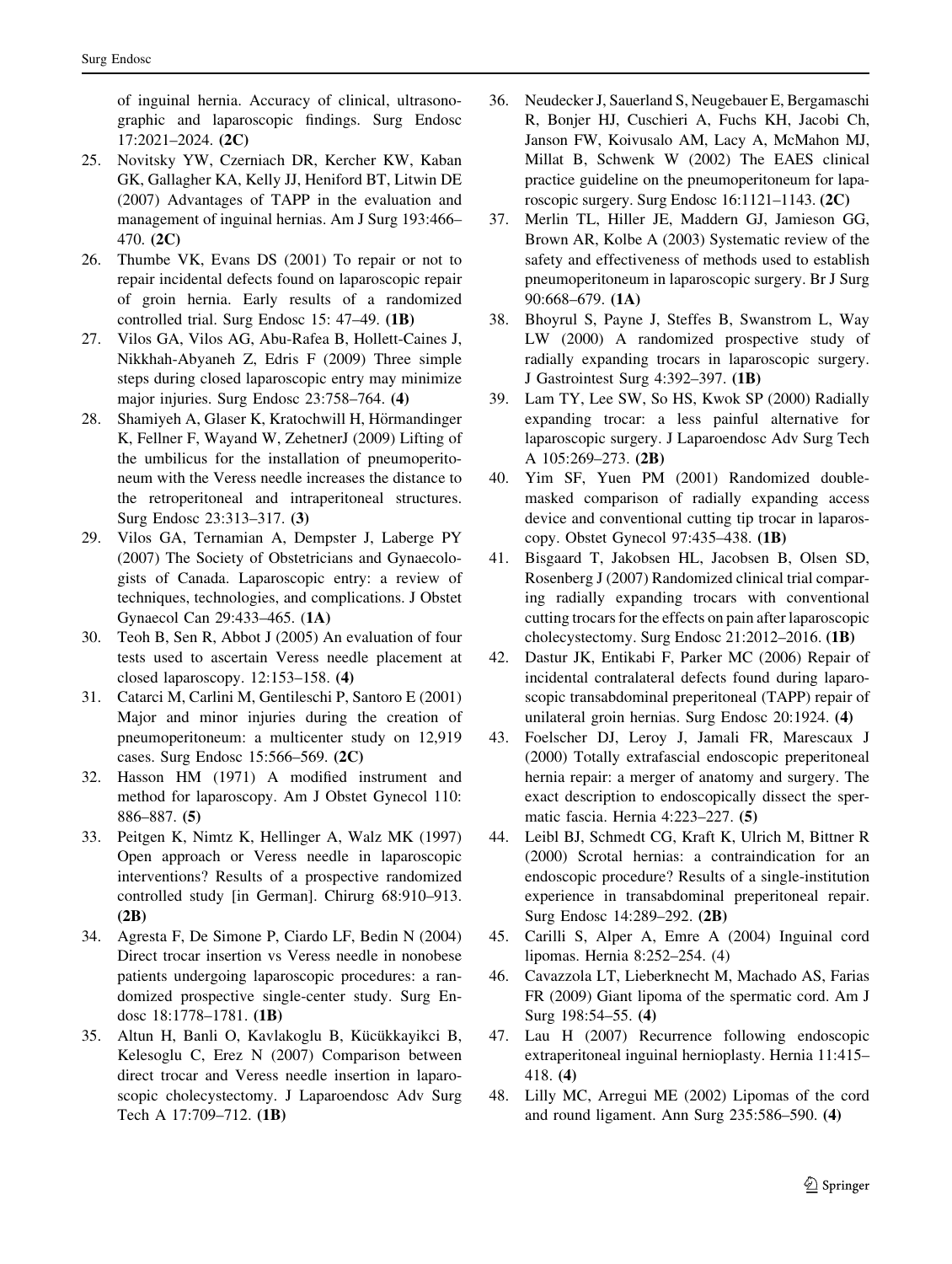- 49. Lau H, Loong F, Yuen WK, Patil NG (2007) Management of herniated retroperitoneal adipose tissue during endoscopic extraperitoneal inguinal hernioplasty. Surg Endosc 21:1612–1616. (3)
- 50. Nasr AO, Tormey S, Walsh TN (2005) Lipoma of the cord and round ligament: an overlooked diagnosis? Hernia 9:245–247. (4)
- 51. Felix E, Scott S, Crafton B, Geis P, Duncan T, Sewell R, McKernan B (1998) Causes of recurrence after laparoscopic hernioplasty. A multicenter study. Surg Endosc 12:226–231. (3)
- 52. Gersin KS, Heniford BT, Garcia-Ruiz A, Ponsky JL (1999) Missed lipoma of the spermatic cord. A pitfall of transabdominal preperitoneal laparoscopic hernia repair. Surg Endosc 13:585–587. (3)
- 53. Reddy VM, Sutton CD, Bloxham L, Garcea G, Ubhi SS, Robertson GS (2007) Laparoscopic repair of direct inguinal hernia: a new technique that reduces the development of postoperative seroma. Hernia 11:393–396. (2B)
- 54. Bringman S, Blomqvist P (2005) Intestinal obstruction after inguinal and femoral hernia repair: a study of 33,275 operations during 1992–2000 in Sweden. Hernia 9:178–183. (2C)
- 55. Duran JJ, May JM, Msika S, Gaschard D, Domergue J, Gainant A, Fingerhut A (2000) Prevalence and mechanisms of small intestinal obstruction following laparoscopic abdominal surgery. Arch Surg 135: 208–212. (2C)
- 56. Eugene JR, Gashti M, Curras EB, Schwartz K, Edwards J (1998) Small bowel obstruction as a complication of laparoscopic extraperitoneal inguinal hernia repair. J Am Osteopath Assoc 98:510– 511. (2C)
- 57. Lodha K, Deans A, Bhattacharya P, Underwood JW (1990) Obstructing internal hernia complicating totally extraperitoneal inguinal hernia repair. J Laparoendosc Adv Surg Tech 8:167–168. (4)
- 58. McKay R (2008) Preperitoneal herniation and bowel obstruction post laparoscopic inguinal hernia repair: case report and review of the literature. Hernia 12:535–537. (4)
- 59. Boughey JC, Nottingham JM, Walls AC (2003) Richter's hernia in the laparoscopic era: four case reports and review of the literature. Surg Laparosc Endosc Percutan Tech 13:55–58. (4)
- 60. Jones DB, Callery MP, Soper NJ (1996) Strangulated incisional hernia at trocar site. Surg Laparosc Endosc 6:152–154. (4)
- 61. 65. Di Lorenzo N, Coscarella G, Lirosi F, Gaspari A (2002) Port-site closure: a new problem, an old device. JSLS 6:181–183. (4)
- 62. Kouba EJ, Hubbard JS, Wallen E, Pruthi RS (2007) Incisional hernia in a 12-mm non-bladed trocar site following laparoscopic nephrectomy. Urol Int 79:276–279. (4)
- 63. Liu CD, McFadden DW (2000) Laparoscopic port sites do not require fascial closure when nonbladed trocars are used. Am Surg 66:853–854. (4)
- 64. Reardon PR, Preciado A, Scarborough T, Matthews B, Marti JL (1990) Hernia at 5-mm laparoscopic port site presenting as early postoperative small bowel obstruction. J Laparoendosc Adv Surg Tech A 9:523–525. (4)
- 65. Yee DS, Duel BP (2006) Omental herniation through a 3-mm umbilical trocar site. J Endourol 20: 133–134. (4)
- 66. Di Lorenzo N, Coscarella G, Lirosi F, Gaspari A (2002) Port-site closure: a new problem, an old device. JSLS 6:181–183. (4)
- 67. Tonouchi H, Ohmori Y, Kobayashi M, Kusunoki M (2004) Trocar site hernia. Arch Surg 139:1248–1256.(2A)
- 68. Hon SF, Poon CM, Leong HT, Tang YC (2009) Preemptive infiltration of Bupivacaine in laparoscopic total extraperitoneal hernioplasty: a randomized controlled trial. Hernia 13:53–56. (1B)
- 69. Grant AM (2002) EU Hernia Trialists Collaboration. Laparoscopic versus open groin hernia repair: metaanalysis of randomised trials based on individual patient data. Hernia 6:2–10. (1A)
- 70. McCormack K, Wake BL, Fraser C, Vale L, Perez J, Grant A (2005) Transabdominal pre-peritoneal (TAPP) versus totally extraperitoneal (TEP) laparoscopic techniques for inguinal hernia repair: a systematic review. Hernia 9: 109–114. (1A)

# Chapter 3: Technical key points: total extraperitoneal patch plasty (TEP) repair

P. Chowbey, F. Köckerling, D. Lomanto

Search terms: inguinal hernia, femoral hernia, total extraperitoneal repair (TEP), preperitoneal access, space creation, needlescopic, ports, peritoneal tears, complications, mesh, fixation.

## Preoperative preparations

Is it necessary to empty the urinary bladder before TEP?

# Which is the best way of emptying the urinary bladder: catheterization or voiding?

Statements and recommendations are not different to TAPP. See Chap. 2 (Kukleta) and Chap. 11 (Fitzgibbons), and References 1–7.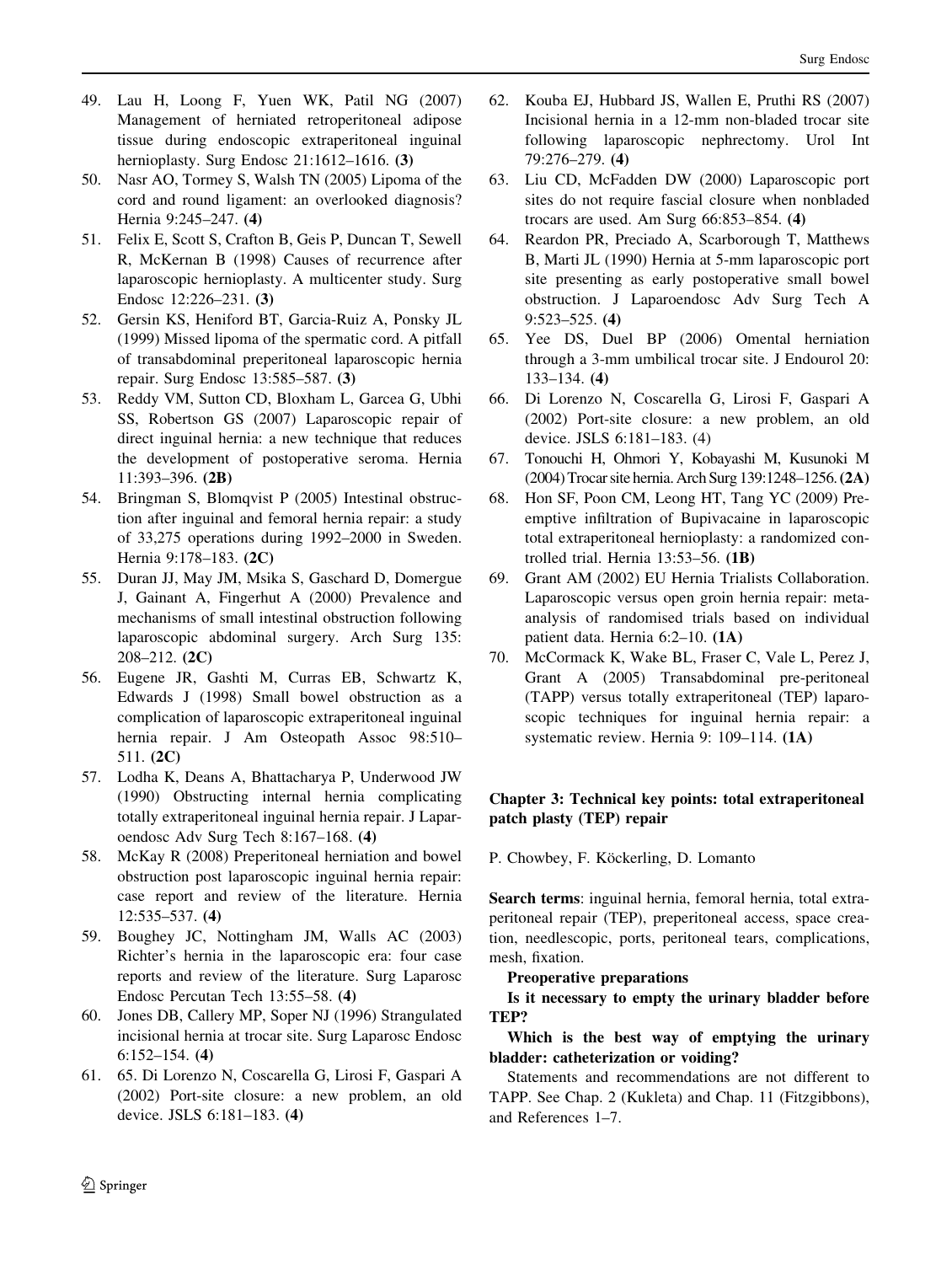# Positioning of patient and surgeons Recommendation

| Level 5 | The patient is kept in the supine position.         |
|---------|-----------------------------------------------------|
| Level 5 | The operating surgeon and the camera assistant stay |
|         | on opposite sides of the hernias.                   |

No studies have compared different positions of the patient and the operating table or the positioning of the surgeons. However, there is a general agreement that the patient is kept in the supine position [8, 9] on the operating table, which is in head-down position during the operation and slightly (approximately  $15^{\circ}$ ) turned toward the surgeon. The operating surgeon and the camera assistant stay on opposite sides of the hernias [9].

# Preperitoneal access

## What is the most popular mode of accessing the preperitoneal space?

| Level 4 | Direct open access is a simple and reproducible technique           |
|---------|---------------------------------------------------------------------|
|         | for accessing the preperitoneal space.                              |
|         | Access by transperitoneal visualization is an alternative but       |
|         | is associated with the risks of entering the peritoneal<br>cavity.  |
|         | Suprapubic Veress needle technique also is used by few<br>surgeons. |
|         |                                                                     |

## **Statements**

| Grade D- | Direct access with the Hasson trocar via a 1–2-cm       |
|----------|---------------------------------------------------------|
|          | subumbilical incision on the side of hernia and opening |
|          | of the rectus sheath, enlargement of the space between  |
|          | the rectus muscle and the posterior sheath.             |

## Recommendations

Direct access with Hassan trocar has been popularized by many and is used by Ferzli et al. [10], McKernan and Laws  $[11]$ , Chowbey  $[12]$ , Garg et al.  $[9]$ , and Köckerling [13]. The suprapubic Veress needle technique [8] requires the placement of Veress needle in the space of Retzius followed by carbon dioxide insufflation and direct trocar placement. In this method, it is difficult to place the Veress needle correctly and the working space is initially narrow.

The transperitoneal visualization technique of Philip [14, 15] requires creation of pneumoperitoneum and subsequently a preperitoneal blister is raised using 0.5% Bupivacaine followed by direct trocar placement in the preperitoneal space. This also has been used by Arregui and Young [16]. The disadvantage of this technique is the addition of complications inherent to a transperitoneal approach, such as bowel injury and port site hernia. The presence of pneumoperitoneum may compromise the extraperitoneal space.

# Space creation Which technique of space creation best achieves the required extraperitoneal space? Statements

| Level 1B | Balloon dissection is associated with significantly<br>reduced postoperative pain at 6 h, scrotal edema, and<br>seroma formation compared with telescopic dissection.<br>At 3 months follow-up, balloon dissection did not offer |
|----------|----------------------------------------------------------------------------------------------------------------------------------------------------------------------------------------------------------------------------------|
|          | significant advantage over direct telescopic dissection.                                                                                                                                                                         |
|          | The use of a dissection balloon in TEP reduces the                                                                                                                                                                               |
|          | conversion rate and may be especially beneficial early                                                                                                                                                                           |
|          | in the learning curve.                                                                                                                                                                                                           |
|          | The technique of balloon dissection provides adequate<br>extraperitoneal space creation and is evolving as a<br>method of choice; indigenous balloons contribute to<br>cost-effectiveness.                                       |
|          | Dissection with the telescope is another frequently used                                                                                                                                                                         |
|          | method.                                                                                                                                                                                                                          |
|          | Anatomical delineation of inguinal area and dissection in                                                                                                                                                                        |
|          | the extraperitoneal space in TEP repair was equally                                                                                                                                                                              |
|          | satisfactory in both the balloon dissection and the                                                                                                                                                                              |
|          | telescope dissection group.                                                                                                                                                                                                      |

### Recommendations

| Grade A | Balloon dissection should be considered for       |
|---------|---------------------------------------------------|
|         | extraperitoneal space creation, especially during |
|         | the learning period, when it is difficult to find |
|         | the correct plane in the preperitoneal space.     |

Balloon dissection is the most commonly used method to create extraperitoneal space [17]. There are commercially available balloons [18, 19] as well as low-cost indigenous balloons, such as the ones used by Chowbey [12] in which two cut fingers stalls of an 8-size glove are applied over a suction-irrigation cannula and tied with silk. Similar techniques and minor variations thereof have been used by different authors [21–24].

A randomized, prospective, multicenter study showed that a dissection balloon made the dissection of preperitoneal space easier and safer, thus reducing operative time, conversion rate, and number of complications [19].

Blunt probe dissection under vision with a 10-mm zerodegree operative scope with a 5-mm working channel was described by Ferzli et al. in 1992 [10]. Direct telescopic dissection has been described by McKernan and used in many centers across the globe [6].

Modifications to the technique of balloon dissection are needed for patients with previous lower abdominal surgery. The balloon is distended much less than in those without previous surgery and away from the scar site to prevent tearing of scar tissues and thereby decreasing the potential for tearing of bowel, bladder, or peritoneum [7]. Furthermore, balloon dissection has a major disadvantage in patients who have a linea alba that extends to the pubic symphysis. In these patients, the balloon will dissect one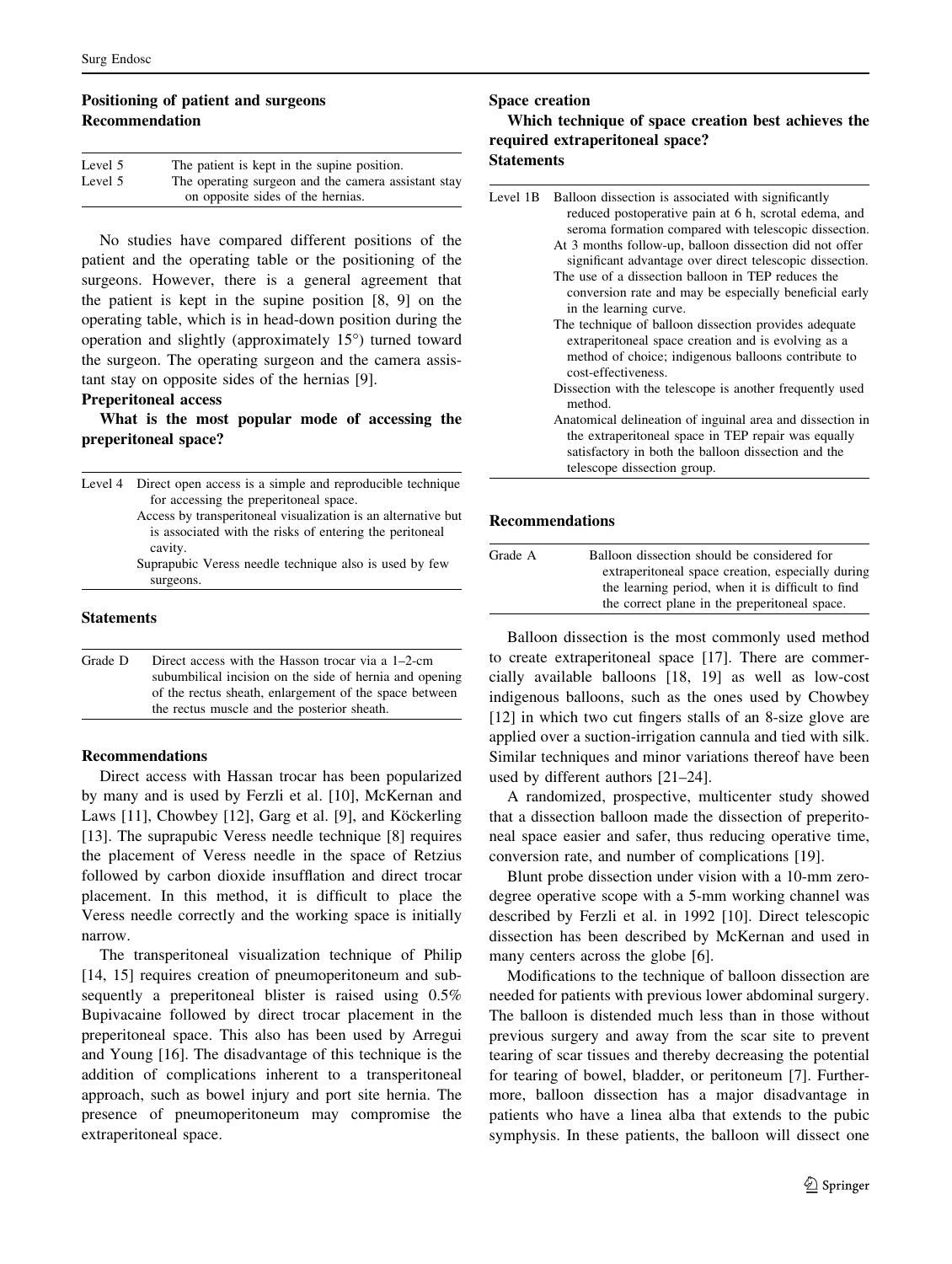side of the preperitoneal space posterior to the epigastric vessels and may cause bleeding (Ferzli, personal comment).

### The role of needlescopic TEP **Statements**

| Level 2 B | Needlescopic TEP is a safe technique for the repair<br>of inguinal hernia.     |
|-----------|--------------------------------------------------------------------------------|
|           | Postoperative recovery after needlescopic and<br>conventional TEP was similar. |
|           | Needlescopic TEP conferred a significantly lower pain                          |
|           | score upon coughing on the first day after operation.                          |

### Recommendations

| Grade C | In patients with a low pain threshold, a needlescopic |
|---------|-------------------------------------------------------|
|         | TEP can be performed.                                 |

In the past, needlescopic TEP was difficult because the instruments were not strong enough to allow sufficient dissection of the hernia sac, especially of the indirect sac; however, new technical developments have eliminated this problem [25]. Ports

# How does port positioning contribute to the technique of TEP repair?

## Statements

| Level 5 | The midline ports have the advantage of accessing both   |
|---------|----------------------------------------------------------|
|         | sides with equal ease and minimal risk of injuries       |
|         | to the inferior epigastric vessels.                      |
|         | All three ports made in the midline at the               |
|         | commencement of the procedure enable bimanual            |
|         | dissection right from the start.                         |
|         | Another technique of a 10-mm port at the umbilicus,      |
|         | a 5-mm port a few centimeters lower, and another         |
|         | 5-mm trocar laterally near the anterior-superior iliac   |
|         | spine is the next alternative. Overlapping mesh in the   |
|         | midline is thought to be easier with this technique.     |
|         | Lateral ports, two in number, just lateral to the rectus |
|         | muscle, used along with a midline camera port are        |
|         | an option.                                               |

## Recommendations

| Grade D | Two alternatives for the trocar placement: two 5-mm<br>working ports in the midline, and in the midway<br>between the camera port and the pubic symphysis.<br>Alternatively, the second working trocar (5 or 10 mm)<br>can be placed after lateral dissection approximately<br>$3-4$ cm superior and $1-2$ cm anterior to the<br>anterosuperior iliac spine.<br>Lateral working trocars are favored when mesh |
|---------|---------------------------------------------------------------------------------------------------------------------------------------------------------------------------------------------------------------------------------------------------------------------------------------------------------------------------------------------------------------------------------------------------------------|
|         | overlap over the midline is perceived to be difficult.                                                                                                                                                                                                                                                                                                                                                        |

Three ports are required, of which the camera port is constant and is a 10-mm subumbilical port. The two working ports are variable. Both of them may be in the midline as far cephalad as possible from the pubic symphysis.

Another option is one midline port below the camera and one lateral port near the anterior superior iliac spine [13, 26]. This port placement gives a better trocar

triangulation and makes complete dissection of large lateral hernia sacs easier.

Along with the three midline ports, additional ports if required can be placed lateral to the rectus muscle below the linea semicircularis [10]. Caution should be exercised to avoid injury to inferior epigastric vessels during introduction of the lateral trocar [27].

Dissection of preperitoneal space

# What are the limits of dissection and the landmarks to be visualized?

### **Statements**

| Level 3 The dissection should extend superiorly up to the         |
|-------------------------------------------------------------------|
| subumbilical area, inferiorly to the space of Retzius,            |
| inferolaterally to the psoas muscle and Bogros space              |
| until spina iliaca anterior superior is reached,                  |
| and medially beyond the midline.                                  |
| The landmarks to be visualized are the pubic bone,                |
| Cooper's ligament, inferior epigastric vessels, cord              |
| structures, the myopectineal orifice boundaries,                  |
| and the fascia over psoas muscle.                                 |
| Posteriorly, the peritoneum is reflected to the point             |
| of which the vas turns medially.                                  |
| Level 4 Extensive preperitoneal dissection with complete exposure |
| of the myopectineal orifice of Fruchaud is critical to the        |
| success of the laparoscopic inguinal hernia repair.               |

## Recommendations

| Grade B | Complete parietalization of the vas deferens and the       |
|---------|------------------------------------------------------------|
|         | testicular vessels needs to be performed.                  |
|         | Complete dissection of the whole pelvic floor (anatomical) |
|         | should be done for flat placement of the mesh to cover     |
|         | the entire myopectineal orifice and prevent its folding.   |
|         |                                                            |

Before any dissection is performed, the pubic tubercle, the iliopubic tract, and Cooper's ligaments must be clearly identified. The complete space medial to the inferior epigastric vessels (Retzius) must be visible, and then the transversus abdominis muscle lateral to the epigastric vessels to the level of anterior superior iliac spine has to be exposed [28]. Wide exposure of preperitoneal space is the key to a good TEP repair [16].

What are the techniques of management of a peritoneal tear during TEP?

# How can peritoneal tears be prevented and treated? **Statements**

| Level 3 | The incidence of peritoneal tear is $47\%$ .<br>Techniques for the closure of a peritoneal opening include<br>pretied suture, loop ligation, endoscopic stapling,<br>and endoscopic suturing.                                                                                                |
|---------|----------------------------------------------------------------------------------------------------------------------------------------------------------------------------------------------------------------------------------------------------------------------------------------------|
|         | To decrease the potential for peritoneal tear, the balloon<br>dissection is modified. Less volume of saline is used<br>for inflation; the balloon is sited away from the scar.                                                                                                               |
|         | Careful dissection in close proximity to the vas deferens<br>and adhesions, in addition to cautious use of traction and<br>counter traction, associated with prudent application of<br>sharp dissection with endo-scissors to divide adhesions<br>can help to prevent peritoneal laceration. |
|         |                                                                                                                                                                                                                                                                                              |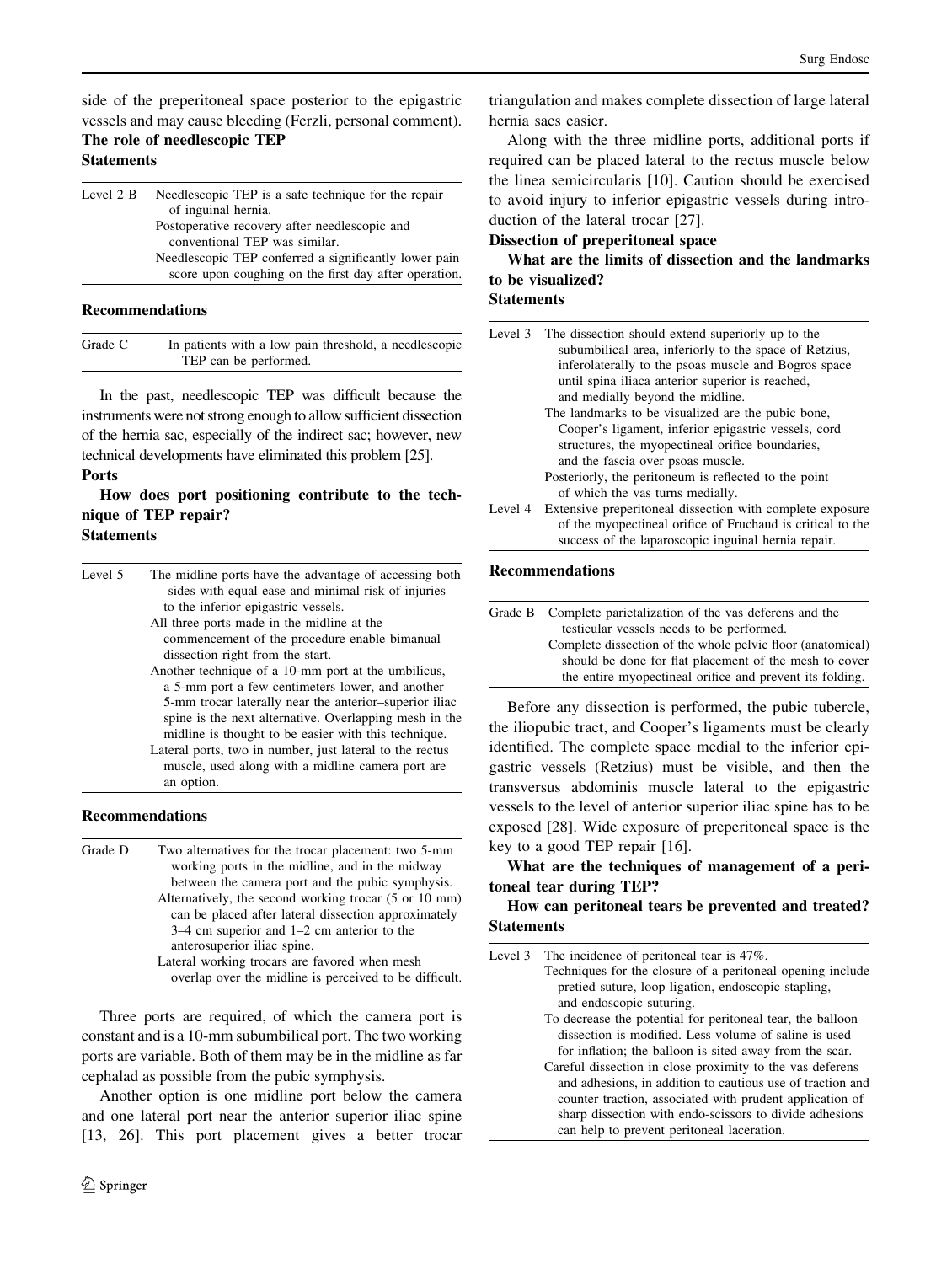### Recommendations

| Grade D | It is recommended that peritoneal tears be closed |
|---------|---------------------------------------------------|
|         | whenever feasible to prevent adhesions.           |

Peritoneal tear is the most common reason for conversion and predisposes patients to small-bowel adhesions and internal herniation. The mesh is no longer securely buttressed between the abdominal wall and retroperitoneum by intra-abdominal pressure and becomes susceptible to migration when not stapled. Hence, closure of the defect is preferred [29].

Difficulty in reaching the pubis by the balloon dissector is associated with an increased risk of peritoneal tear [30]. In a randomized multicentric trial, a 24% incidence of peritoneal tears was found, but loss of pneumopreperitoneum occurred only in 7%, which required switching to another technique [27].

In a study of 107 consecutive TEP repairs [23], it was found that no peritoneal tear was noticed in two patients with previous laparotomy scars and 17 patients with previous hernia repair scars after balloon dissection of preperitoneal space. However, minor peritoneal tears resulted in a few cases during dissection and retraction of the hernial sac. None of the peritoneal defects in these few cases were closed. Shpitz et al. (2004) found no perioperative or postoperative complications related to these tears [31].

In a prospective study of 400 patients [32] with a total of 588 inguinal hernias, tiny peritoneal defects occurred in 13% of the hernias, which were closed in most cases with a running endoclip suture. Various methods of closure include loop ligation, pretied suture, endoscopic stapling, and endoscopic suturing [29].

How best can injury to the urinary bladder and epigastric vessels be avoided?

Urinary bladder injury (see Chap. 11, Fitzgibbons) Statements

| Level 3 | In patients who have previously undergone lower<br>abdominal surgery or suprapubic catheterization,<br>injury to the bladder is the most common major<br>complication of TEP $(0.06-0.3\%)$ .<br>Recognized intraoperatively bladder injuries may be |
|---------|------------------------------------------------------------------------------------------------------------------------------------------------------------------------------------------------------------------------------------------------------|
|         | managed endoscopically.                                                                                                                                                                                                                              |
|         |                                                                                                                                                                                                                                                      |

### Recommendations

Grade C Utmost caution to prevent a bladder injury is necessary in a patient with previous lower abdominal surgery and a high index of suspicion to recognize one intraoperatively and manage if it were to occur.

Injury to the bladder was seen in 8 of 3,868 patients who underwent surgery during a 7.5-year period, the majority of whom had previously undergone suprapubic catheterization [13, 32].

## Inferior epigastric artery injury **Statements**

|         | Level 3 Plane should be developed with inferior epigastric vessels<br>anteriorly and the cord structures posteriorly. |
|---------|-----------------------------------------------------------------------------------------------------------------------|
|         | In 2.75%, bleeding from epigastric branches, vessels on                                                               |
|         | the pubic bone or testicular vessels can occur.                                                                       |
| Level 4 | Inferior epigastric vessels were ligated in 3%, because                                                               |
|         | they blocked the view of the surgeon.                                                                                 |
|         | Inferior epigastric vessel injury occurred in 0.4%                                                                    |
|         | of patients during trocar insertion.                                                                                  |

### Recommendations

|  | Grade C Dissection should be performed in the plane posterior to |
|--|------------------------------------------------------------------|
|  | the inferior epigastric vessels, because they are prone to       |
|  | injury when they drop down and also obstruct the view            |
|  | of the surgeon.                                                  |

Correct plane of dissection is important to prevent inferior epigastric vessel injury [7, 27, 32]. Bleeding is usually controlled endoscopically [33].

Dissection of hernia sacs

Direct sac

How should a large direct sac be handled? Statements

| Level 2B | In large direct hernias, inversion and fixation of the<br>extended fascia transversalis to Cooper's ligament may<br>reduce the frequency of occurrence of serohematoma.                                                                                                                                                                                                                                                                                                                                                                                                                   |
|----------|-------------------------------------------------------------------------------------------------------------------------------------------------------------------------------------------------------------------------------------------------------------------------------------------------------------------------------------------------------------------------------------------------------------------------------------------------------------------------------------------------------------------------------------------------------------------------------------------|
| Level 3  | Direct Hernias are already largely reduced by inflation<br>of the balloon, through the wall of which the whitish<br>enlarged fascia transversalis can be seen overlapping<br>the Cooper's ligament.<br>Seroma formation seems to be more common after<br>repair of direct hernia with significantly enlarged<br>transversalis fascia.<br>In an incarcerated hernia, the opening of the defect may<br>be enlarged to allow safe dissection of its contents. A<br>releasing incision is made of the anteromedial aspect<br>of the defect to avoid injury to epigastric or iliac<br>vessels. |

### Recommendations

| Grade B | The direct sac should be inverted and anchored to         |
|---------|-----------------------------------------------------------|
|         | Cooper's ligament to decrease the risk of seroma          |
|         | and external hematoma formation.                          |
| Grade D | In incarcerated direct hernias, the opening of the defect |
|         | may be enlarged or an anteromedial releasing incision     |
|         | may be used.                                              |

The direct hernial sac is the first structure to be reduced starting from midline laterally, medial to the inferior epigastric vessels. The fundus was separated from the redundant fascia transversalis, which gives the appearance of a reverse sac and then pulled down [24]. The defect may be enlarged or a releasing incision given when the hernia is incarcerated [34]. A prospective, nonrandomized study demonstrates significantly lower incidence of postoperative seromas in the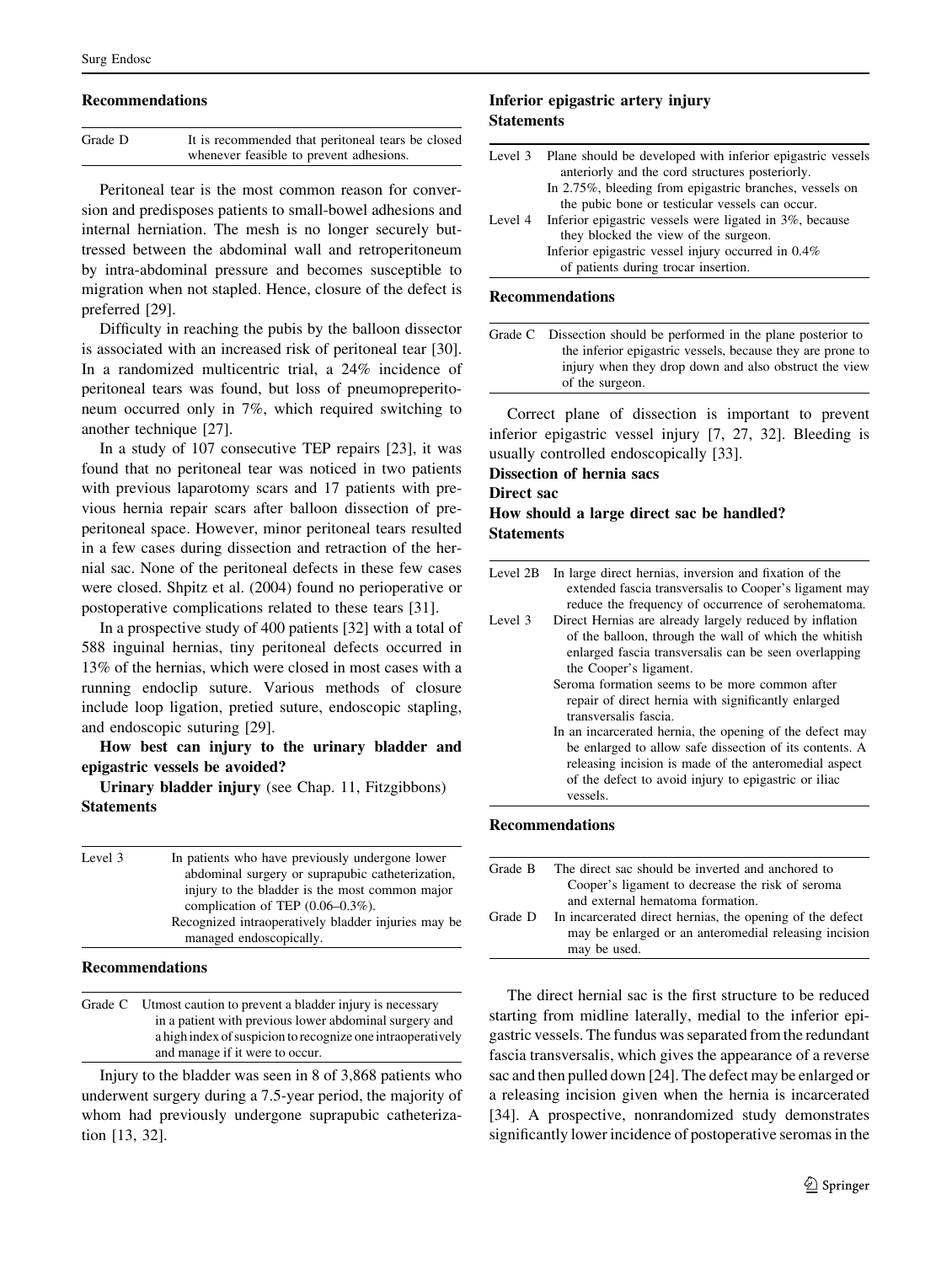group of patients with direct hernias and transversalis fascia inversion, without increase of postoperative pain despite the use of invasive fixation with tacks to the Cooper's ligament [35]. In some expert reports, fixation with sutures is recommended as a less expensive alternative.

### Indirect sac

## How should a large indirect sac be handled? **Statements**

Level 4 Dissection of the indirect hernial sac, for the most part blunt, is performed under exposure of the spermatic cord/ round ligament and all inguino-femoral hernial orifices. Complete dissection of large indirect sacs may carry the risk of an injury of the cord structures or may disturb blood circulation to the testis.

### Recommendations

| Grade C | A large indirect sac may be ligated proximally |
|---------|------------------------------------------------|
|         | and divided distally.                          |

In a case of indirect hernia, lateral to the inferior epigastric vessels, the peritoneal sac is dissected away from the cord structures, both medially and laterally until it is separated completely and then dealt with appropriately [24].

At times, a long indirect sac cannot be completely reduced from the deep inguinal ring and is divided, the peritoneal side being ligated with a laparoscopic suture [19, 34] (see Chap. 11 Fitzgibbons).

### Femoral hernia

## Should occult femoral hernia be looked for and treated? **Statements**

| Level 2C | Women have a higher risk of recurrence after an open<br>inguinal hernia repair operation due to a higher |
|----------|----------------------------------------------------------------------------------------------------------|
|          | occurrence of overlooked femoral hernia at primary<br>operation.                                         |

## Recommendations

| Grade D | A preperitoneal endoscopic approach should |
|---------|--------------------------------------------|
|         | be considered in female hernia repair.     |

The high frequency of femoral recurrence after inguinal herniorrhaphy in women argues for the use of endoscopic repair covering both inguinal and femoral orifices simultaneously [1].

### Contralateral dissection: how far?

# Should occult contralateral hernias always be looked for?

# Statements

- Level 3 The incidence of incipient unsuspected contralateral hernia is 11.2–20%.
	- Laparoscopic hernia repair (TAPP) has a major advantage of allowing the surgeon to explore the site contralateral to the clinically diagnosed hernia without any additional dissection steps.
	- In TEP, the contralateral medial space can be explored easily, but the exploration of the deep inguinal ring may be difficult.

### Recommendations

| Grade D | The systematic exploration of the contralateral side |
|---------|------------------------------------------------------|
|         | using the TEP technique is controversial.            |
|         | Further studies are needed.                          |

Hertz and Holcomb performed a laparoscopic transabdominal exploration before performing a TEP inguinal hernia repair and reported an incidence of incipient contralateral hernias as high as 20%.

Laparoscopic TAPP repair allows easy identification of the hernia sacs without any need to dissect the spermatic cord. However, it is accompanied by the risk of visceral adhesions to the mesh and the peritoneal dissection site. TEP eliminates the need to penetrate the abdominal cavity.

Skeletonization of the cord to detect an asymptomatic hernia is not necessary and avoiding excessive dissection limits the potential for injuries to vas deferens and spermatic vessel [28]. Tenting of the peritoneum toward the internal ring and inability to visualize the vas warrants further dissection of the cord.

The advantage of contralateral exploration is that an unsuspected contralateral inguinal hernia can be diagnosed at the time of initial surgery, and if treated, the patient can avoid reoperation, exposure to a second anesthesia, another period of work loss, and containment of costs to the healthcare system. The disadvantages would be the violation of a virgin space, difficulty in the event of a requirement for surgery at a later date, and the additional time and morbidity associated with the procedure. In the light of this observation, another question arises ''once dissected, is there a need or advantage in placing a contralateral mesh?''

## Should a drain be used after a TEP repair? Should seromas be aspirated? Statements

| Level 1A | Patients who receive anticoagulant are prone to<br>afterbleed.                                          |
|----------|---------------------------------------------------------------------------------------------------------|
|          | The most frequent early complications are hematomas<br>and seromas $(8-22\%)$ .                         |
|          | The incidence of hematomas is lower for endoscopic                                                      |
|          | $(4.2-13.1\%)$ techniques than for open repair $(5.6-16\%)$ .                                           |
|          | The risk of seroma formation is higher for endoscopic                                                   |
|          | techniques than for open repairs.                                                                       |
| Level 1B | The use of Fibrin sealant for mesh fixation during<br>bilateral TEP leads to a significant reduction of |
|          | analgesic consumption but is associated with an<br>increased incidence of postoperative seroma.         |
| Level 3  | Most seromas disappear spontaneously within 6–8 weeks.                                                  |
|          | Infection after aspiration of seromas is described.                                                     |
| Level 5  | Perioperative drainage to prevent seromas is contradictory.                                             |

### Recommendations

- Grade B It is recommended that wound drains be used only when specifically indicated (large blood loss, coagulopathies). Anticoagulants should be stopped before surgery. Seromas are best not aspirated.
- Grade D If indicated, a closed suction drain is kept as per the assessed requirements.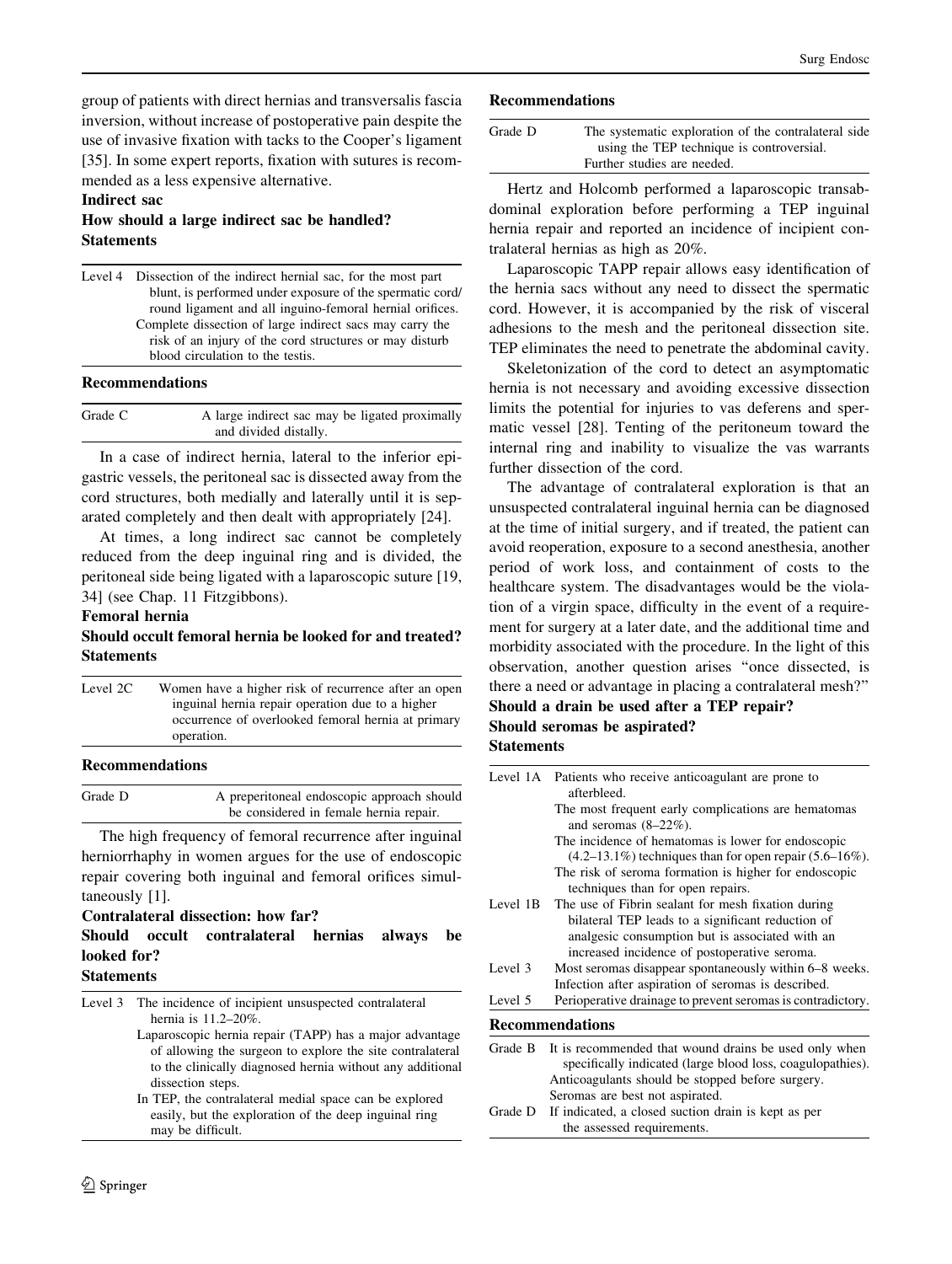Incidence of seromas and hematomas are described in various studies [32, 36]. In a study, the author recommends routine use of drain, because release of carbon dioxide pressure is followed by bleeding from tiny capillaries, resulting in unpredictable amount of blood collecting in the preperitoneal space. Avoidance of postoperative hematomas is important to the achievement of a low mesh infection rate and prevention of potential mesh displacement by the collection fluid. Furthermore, drainage also ensures complete deflation and readaptation of the tissue layer [13].

In a multi-institutional retrospective analysis, it was found that local complications, such as hematoma, seroma, and emphysema, were seen most commonly after TEP repair. Fifty-six local complications were found in 457 TEP repairs compared with a total 95 local complications in 1,514 repairs by various endoscopic techniques; the important local complications are hematoma and seroma [3]. In a study of 400 patients who had undergone TEP repair, one patient who received anticoagulant treatment had to undergo endoscopic revision of an afterbleed [32]. Preparation and introduction of mesh Recommendations

| Grade C | The mesh should be taken out of its packaging just before |
|---------|-----------------------------------------------------------|
|         | introduction under absolutely sterile conditions.         |

No data allow any relevant recommendations. Under absolutely sterile conditions just before introduction, the mesh is prepared to facilitate its introduction into the preperitoneal space and its placement over the myopectineal orifice. The techniques of Felix [37], Philip [15], and Chowbey et al. [20] are subtle variations in the preparations of the flat polypropylene mesh. Chowbey recommended cutting the mesh to a size of  $15 \times 13$  cm, rolled superiorinferiorly for approximately two-thirds of its length and fixed with two sutures. This ensures ease of introduction and placement, following which the stitches are cut and the mesh unrolled. Golash [22] rolls the mesh from both the medial and lateral edges. Lal et al. [24] also rolls up the mesh and secures it with two Vicryl ties to introduce it into the preperitoneal space via the 10-mm telescope.

## Should one or two meshes be used for bilateral hernias? **Statements**

| Level 1B | To treat bilateral hernias, implantation of two meshes         |
|----------|----------------------------------------------------------------|
|          | overlapping by $1-2$ cm in the midline above the pubic         |
|          | symphysis or one large mesh are options.                       |
| Level 2B | The issue stills remain unresolved as to whether two           |
|          | different meshes of adequate size with overlap in the          |
|          | midline or a single large mesh be used to treat bilateral      |
|          | inguinal hernias.                                              |
|          | After implantation of two meshes, the recurrences detected     |
|          | (direct and bilateral) suggest the presence of a weak zone in  |
|          | the midline despite the two meshes overlapping in the midline. |
| Level 3  | Implantation of one large mesh seems to be technically         |
|          | more difficult than that of two meshes.                        |

### Recommendations

| Grade C | In bilateral hernias, a sufficiently large mesh should be |
|---------|-----------------------------------------------------------|
|         | used or two different meshes (e.g., $15 \times 13$ cm on  |
|         | both sides).                                              |

In a prospective, randomized, controlled trial of 100 patients comparing totally preperitoneal laparoscopic approach and Stoppa procedure (open), the author suggests the use of a large prosthesis rather than two small ones for bilateral hernias to minimize recurrence [38]. Another RCT concurs due to the presence of a weak zone in the midline [39]. A retrospective study [40] could not find a significant difference between the use one large or two small meshes in the totally extraperitoneal repair for bilateral inguinal hernias.

Mesh placement—how much overlap? Is there any scientific basis?

Are there cases for fixation? **Statements** 

| Level 4/5 | Mesh overlapping of less than 2–3 cm may lead to a<br>protrusion of the mesh into the hernia opening. |
|-----------|-------------------------------------------------------------------------------------------------------|
|           | The larger the hernia opening the more overlapping                                                    |
|           | there should be.<br>In large direct defect, danger for protrusion of mesh                             |
|           | into the opening is increased.                                                                        |

### Recommendations

|         | Grade C The minimum distance between the margin of the<br>prosthesis and that of the hernial opening should be<br>equal to the diameter of the opening in hernias of |
|---------|----------------------------------------------------------------------------------------------------------------------------------------------------------------------|
|         | size 2 cm or larger.                                                                                                                                                 |
|         | For smaller lesions $(<1-2$ cm), a minimum mesh overlap                                                                                                              |
|         | of 2 cm is required. For hernias $\geq$ 4 cm, the prosthesis                                                                                                         |
|         | should be fixed to prevent recurrence.                                                                                                                               |
|         | In direct hermia, medial overlapping should be $>4$ cm.                                                                                                              |
| Grade D | The mesh should cover without wrinkles all the facial                                                                                                                |
|         | defects in the groin, including Hesselbach's triangle,                                                                                                               |
|         | the indirect ring, the femoral ring, and the obturator ring.                                                                                                         |

The scientific basis of mesh overlap has been explained by Hollinsky [41]. The required mesh overlap over the hernial opening is calculated based on the distribution of adhesive force and load on the mesh. In a randomized, controlled trial, a medial overlap of mesh by some 4 cm is advised in direct unilateral hernias to prevent recurrence [38].

How to avoid uprolling of the mesh during desufflation of pneumopreperitoneum? Statements

Level 3 Uprolling of mesh is one main cause for recurrence. Insufficient preperitoneal dissection (parietalization) is the main cause for uprolling of mesh.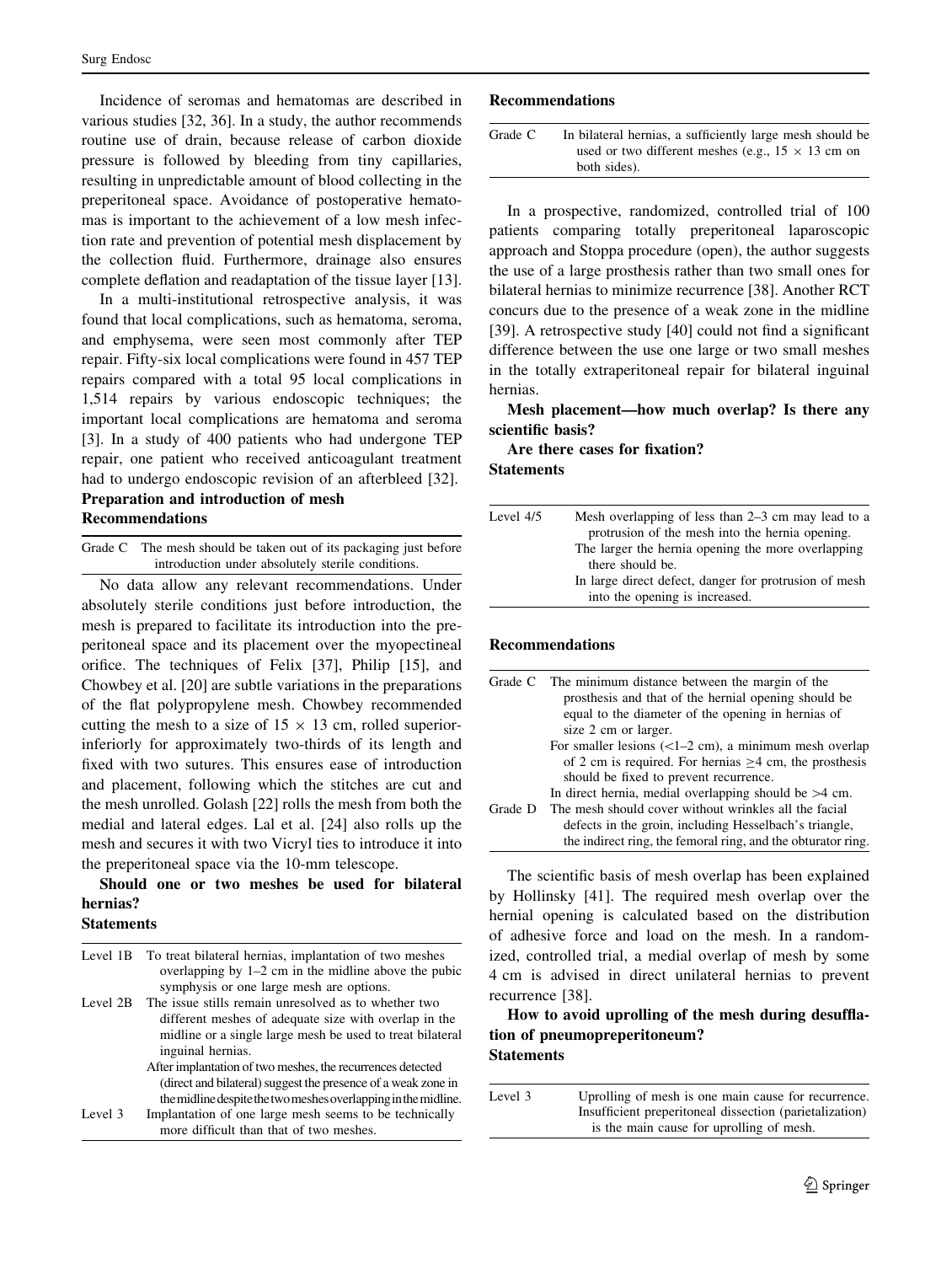## Recommendations

|  | Grade B Extensive preperitoneal dissection is critical to          |
|--|--------------------------------------------------------------------|
|  | prevent uprolling of mesh.                                         |
|  | Desufflation of retropneumoperitoneum should be                    |
|  | done under vision.                                                 |
|  | Grade D When fibrin sealant is used, it is applied to the Cooper's |
|  | ligament, the inferior edge, and medial corner of the              |
|  | mesh, which is steadied in position in graspers for a few          |
|  | minutes to ensure firm adhesion before desufflation.               |

With adequate preperitoneal dissection, the mesh is spread out completely and steadied before desufflation [42]. References (in parentheses graduation of evidence)

- 1. Simons MP, Aufenacker T, Bay Nielsen M, Bouillot JL, Campanelli G, Conze J, de Lange D, Fortelny R, Heikkinen T, Kingsnorth A, Kukleta J, Morales-Conde S, Nordin P, Schumpelick V, Smedberg S, Smietanski M, Weber G, Miserez M(2009) European Hernia Society guidelines on the treatment of inguinal hernia in adult patients. Hernia 13:343–403. (1A)
- 2. Lau H, Patil NG, Yuen WK, Lee F (2002) Urinary retention following endoscopic totally extraperitoneal inguinal hernioplasty. Surg Endosc 16:1547– 1550. (3)
- 3. Tetik C, Arregui ME, Dulucq JL, Fitzgibbons RJ, Franklin ME, McKernan JB, Rosin RD, Schultz LS, Toy FK (1994) Complications and recurrences associated with laparoscopic repair of groin hernias. A multi-institutional retrospective analysis. Surg Endosc 8:1316–1323. (3)
- 4. McCormack K, Scott N, Go PM, Ross S, Grant A (2008) Collaboration the EU Hernia Trialists. Laparoscopic techniques versus open techniques for inguinal hernia repair (review). The Cochrane Collaboration. (1A)
- 5. Garg P, Menon GR, Rajagopal M, Ismail M (2010) Laparoscopic total extra peritoneal repair of recurrent inguinal hernias. Surg Endosc 24:450–454. (3)
- 6. Misra MC, Bhowate PD, Bansal VK, Kumar S (2009) Massive scrotal hernias: problems and solutions. J Laparoendosc Adv Surg Tech 19:19–22. (4)
- 7. Ramshaw B, Shuler FW, Jones HB, Duncan TD, White J, Wilson R, Lucas GW, Mason EM (2001) Laparoscopic inguinal hernia repair. Lessons learned after 1224 consecutive cases. Surg Endosc 15:50–54. (3)
- 8. Dulucq JL, Wintringer P, Mahajna A (2009) Laparosopic totally extraperitoneal inguinal hernia repair: lessons learned from 3,100 hernia repairs over 15 years. Surg Endosc 23:482–486. (4)
- 9. Garg P, Rajagopal M, Varghese V, Ismail M (2009) Laparoscopic total extraperitoneal inguinal hernia repair with nonfixation of the mesh for 1.692 hernias. Surg Edosc 23:1241–1245. (3)
- 10. Ferzli GS, Massad A, Albert P (1992) Extraperitoneal endoscopic inguinal hernia repair. J Laparoendosc Surg 2:281–286. (5)
- 11. McKernan JB, Laws HL (1993) Laparoscopic repair of inguinal hernias using a totally extraperitoneal prosthetic approach. Surg Endosc 7:26–28. (4)
- 12. Chowbey P (2004) Total Extraperitoneal repair of groin hernia. In: Chowbey P (ed) Endoscopic repair of abdominal wall hernias. New Delhi: Byword Viva Publishers Pvt. Ltd., pp 76–93. (4)
- 13. Tamme C, Scheidbach H, Hampe C, Schneider C, Köckerling F (2003) Totally extraperitoneal endoscopic inguinal hernia repair (TEP). Results of 5203 hernia repairs. Surg Endosc 17:192-195. (4)
- 14. Crawford DL, Phillips EH (2002) Laparoscopic totally extraperitoneal herniorrhaphy. In: Nyhus LM, Condon R (eds) Hernia, 5th edn. Philadelphia: Lippincott, pp 239–243. (4)
- 15. Shadduck PP, Schwartz LB, Eubanks S (2002) Laparoscopic inguinal herniorrhaphy. In: Nyhus LM, Condon R (eds) Hernia, 5th edn. Philadelphia: Lippincott. (4)
- 16. Arregui ME, Young SB (2005) Groin hernia repair by laparoscopic techniques: current status and controversies. World J Surg 29:1052–1057. (4)
- 17. Misra MC, Kumar S, Bansal VK (2008) Total extraperitoneal (TEP) mesh repair of inguinal hernia in the developing world: comparison of low-cost indigenous balloon dissection versus telescopic dissection: a prospective randomized controlled study. Surg Endosc 22:1947–1958. (1B)
- 18. Winslow ER, Quasebarth M, Brunt LM (2004) Perioperative outcomes and complications of open vs laparoscopic extraperitoneal inguinal hernia repair in a mature surgical practice. Surg Endosc 18:221–227. (2B)
- 19. Bringman S, Ek A, Haglind E, Heikkinen T, Kald A, Kylberg F, Ramel S, Wallon C, Anderberg B (2001) Is a dissection balloon beneficial in totally extraperitoneal endoscopic hernioplasty (TEP)? A randomized prospective multicentre study. Surg Endosc 15:266–270. (1B)
- 20. Chowbey PK et al. (2006) Totally extraperitoneal repair of inguinal hernia: Sir Ganga Ram Hospital technique. J Minim Access Surg 2:160–164. (5)
- 21. Pekmezci S, Sarideyoglu K (2001) Emergency replacement for damaged balloon dissector for laparoscopic extraperitoneal inguinal hernia repair. Surg Laparosc Endosc Percutan Tech 11:289–290. (5)
- 22. Golash V (2008) A handy balloon for total extraperitoneal repair of inguinal hernia. J Minim Access Surg 4:54–56. (4)
- 23. Ullah MZ et al. (2007) Totally extra-peritoneal repair of inguinal hernia by a glove- balloon: technical innovation. Surgeon 5:245–247. (4)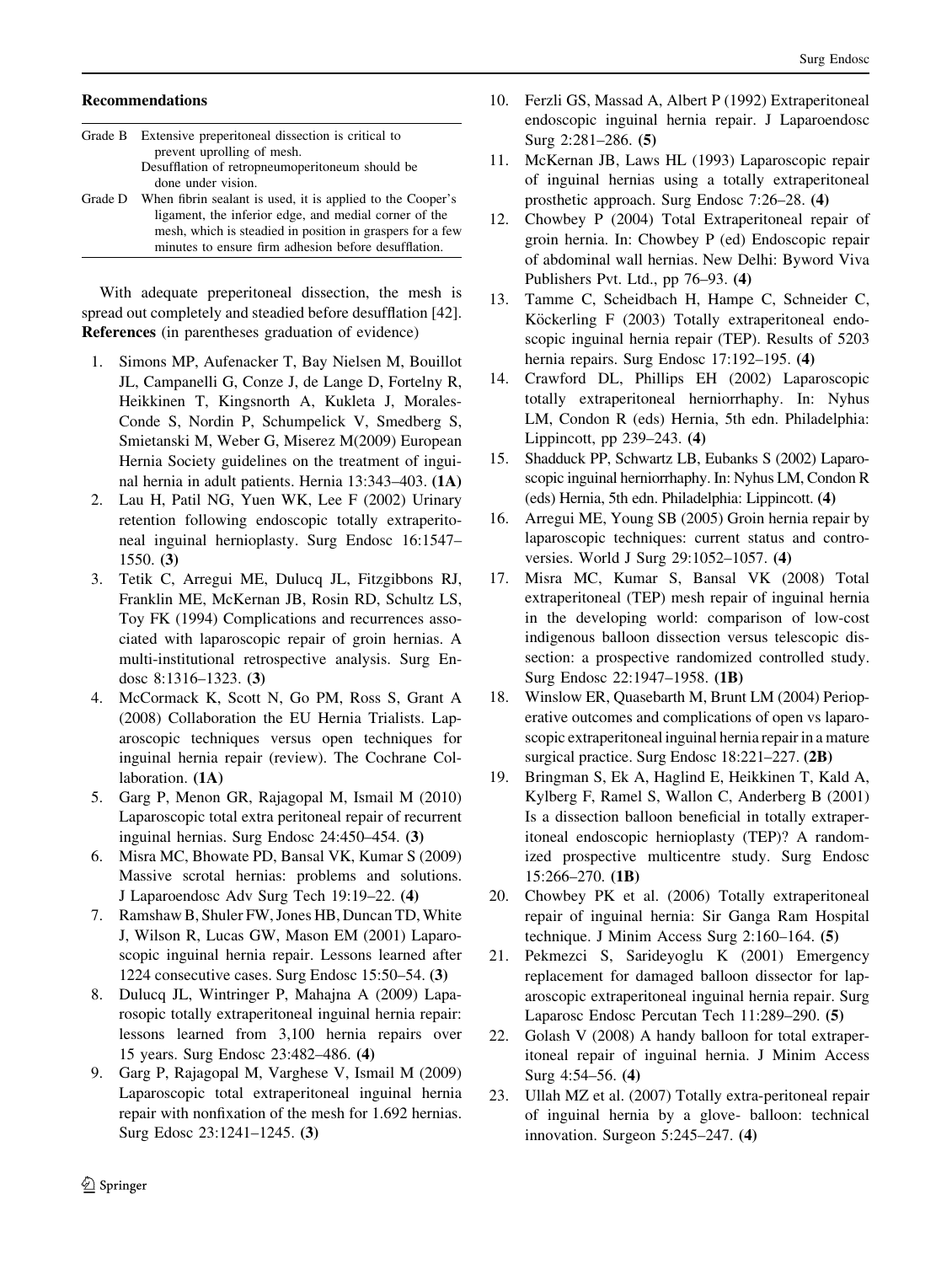- 24. Lal P, Phillips P, Saxena KN, Kajla RK, Chander J, Ramteke VK (2007) Laparoscopic total extraperitoneal (TEP) inguinal hernia repair under epidural anesthesia: a detailed evaluation. Surg Endosc 21:595–601. (4)
- 25. Lau H, Lee F (2002) A prospective comparative study of needlescopic and conventional endoscopic extraperitoneal inguinal hernioplasty. Surg Endosc 16:1737–1740. (2B)
- 26. Miserez M, Arregui M, Bisgaard T, Huyghe M, Bruwaene S, Peeters E, Penninckx F (2009) A standardized resident training program in endoscopic surgery in general and in laparoscopic totally extraperitoneal (TEP) inguinal hernia repair in particular. Surg Laparosc Endosc Percutan Tech 19:125–129. (5)
- 27. Liem MSL, van der Graaf Y et al. (1997) Comparison of conventional anterior surgery and laparoscopic surgery for inguinal hernia repair. N Engl J Med 336:141–1547. (1B)
- 28. Sayad P, Abdo Z, Cacchione R, Ferzli GR (2000) Incidence of incipient contralateral hernia during laparoscopic hernia repair. Surg Endosc 14:543–545. (4)
- 29. Lau H, Patil NG, Yuen WK. Lee F (2002) Management of peritoneal tear during endoscopic extraperitoneal inguinal hernioplasty. Surg Endosc 6:1474–1477. (2B)
- 30. Cohen RV, Morrel AC, Mendes JM, Alvarez G, Egarcia ME, Kawahara NT, Margarido NF, Rodrigues AJ (1998) Laparoscopic extraperitoneal repair of inguinal hernia. Surg Laparosc Endosc 8:14–16. (4)
- 31. Shpitz B (2004) Should peritoneal tears be routinely closed during laparoscopic total extraperitoneal repair of inguinal hernias? A reappraisal. Surg Endosc 18:1771–1773 (4)
- 32. Tamme C, Garde N, Klingler A, Hampe C, Munder R, Kockerling F (2005) Totally extraperitoneal inguinal hernioplasty with titanium coated light weight polypropylene mesh. Early results. Surg Endosc 19:1125–1129. (4)
- 33. Chowbey P (2007) TEP. In: Schumpelick V, Fitzgibbons RJ (eds) Recurrent hernia. Prevention and treatment. Berlin: Springer, pp 274–279. (4)
- 34. Ferzli G, Shapiro K, Chaudhry G, Patel S (2004) Laparoscopic extraperitoneal approach to acutely incarcerated inguinal hernia. Surg Endosc 18:228–231. (4)
- 35. Reddy VM, Sutton CD, Bloxham L, Garcea G, Ubhi SS, Robertson GS (2007) Laparoscopic repair of direct inguinal hernia: a new technique that reduces that reduces the development of postoperative seroma. Hernia 11:393–396. (2B)
- 36. Lau H (2005) Fibrin sealant versus mechanical stapling for mesh fixation during endoscopic extraperitoneal inguinal hernioplasty. A randomized prospective trial. Ann Surg 242:670–675. (1B)
- 37. Felix EL (2002) Mastery of endoscopic and laparoscopic surgery. In: Nyhus LM, Condon R (eds) Hernia, 5th edn. Philadelphia: Lippincott. (4)
- 38. Champault GG, Risk N, Catheline JM, Turner R, Boutelier P (1997) Inguinal hernia repair: totally preperitoneal laparoscopic approach versus Stoppa operation: randomized trial of 100 cases. Surg Laparosc Endosc 7:445–450. (1B)
- 39. Moreno-Egea A et al. (2004) Randomized clinical trial of fixation vs nonfixation mesh in total extraperitoneal inguinal hernioplasty. Arch Surg 139:1376–1379. (1B)
- 40. Halm JA, Heisterkamp J, Boelhouwer RU, den Hoed PT, Weidema WF (2005) Totally extraperitoneal repair for bilateral inguinal hernia. Surg Endosc 19:1373–1376. (3)
- 41. Hollinsky C, Hollinsky KH (1999) Static calculations for mesh fixation by intra-abdominal pressure in laparoscopic extraperitoneal herniorrhaphy. Surg Laparosc Endosc Percutan Tech 9:106–109. (5)
- 42. Scheuerlein H, Schiller A, Schneider C, Scheidbach H, Tamme C, Köckerling F (2003) Totally extraperitoneal repair of recurrent inguinal hernia. Surg Endosc 17:1072–1076. (4)

# Chapter 4: TEP versus TAPP: which is better for the patient?

Misra Mahesh Chandra, Kumar Subodh, Bansal Virinder Kumar, Krishna Asuri

Department of Surgical Disciplines, All India institute of Medical Sciences, New Delhi-29, India

Comparison of the two standardized techniques of laparoscopic inguinal hernia repair (LIHR): What is better for the patient—Transabdominal Preperitoneal (TAPP) or Totally Extraperitoneal (TEP) repair?

Search terms: "Inguinal hernia"; "laparoscopy"; "TAPP"; "TEP"

Uncomplicated inguinal hernia Statements

| Level 2 A | Potentially serious adverse events are rare after both<br>TAPP and TEP.                      |
|-----------|----------------------------------------------------------------------------------------------|
| Level 3   | Regarding overall complication rate, there is no<br>obvious difference between TAPP and TEP. |
|           | TAPP and TEP show a noticeable "learning curve."                                             |
|           | TAPP has a shorter operation time in inexperienced                                           |
|           | and experienced surgeons.                                                                    |
| Level 4   | TEP is more suitable for regional anesthesia.                                                |
| Level 5   | Unsuspected hernias on the contralateral side are                                            |
|           | easier to detect with TAPP.                                                                  |
|           |                                                                                              |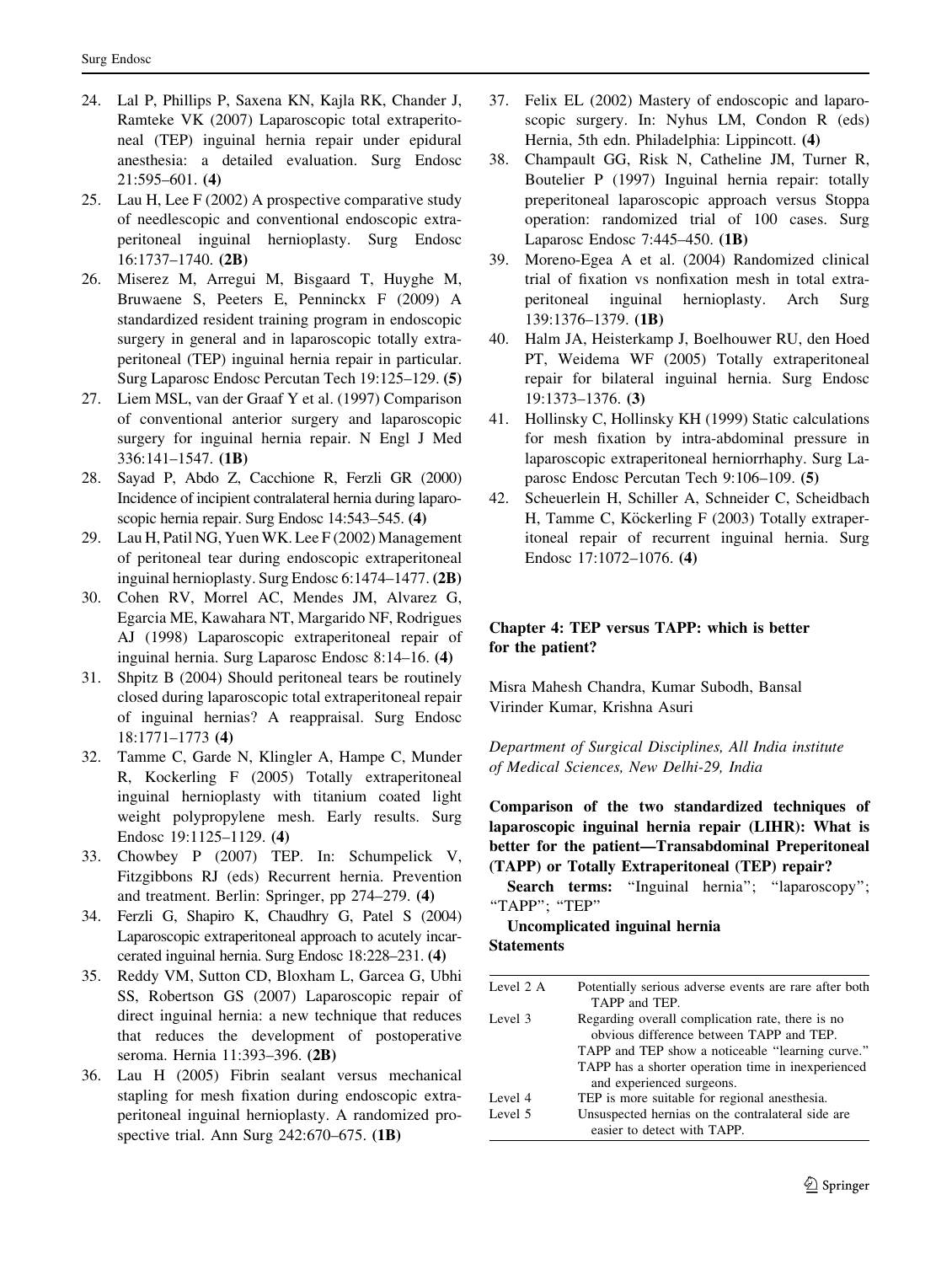### Recommendations

| Grade B Both techniques are acceptable treatment options for       |
|--------------------------------------------------------------------|
| inguinal hernia repair, but there is insufficient data to          |
| allow conclusions to be mde about relative effectiveness           |
| of TAPP compared with TEP.                                         |
| Grade D In selected patients having a contraindication for general |
| anesthesia, TEP in regional anesthesia can be done.                |

### Introduction

Two revolutions in the inguinal hernia surgery have occurred during the past two decades. The first was the introduction of tension-free open mesh repair (OMR) by Lichtenstein et al. [1] in 1989, which significantly reduced the recurrence rates. The second revolution was the application of laparoscopic surgery in the treatment of inguinal hernia during the early 1990s, which led to decrease in postoperative pain and faster recovery along with low recurrence rates [2]. Ger et al. [3] reported first laparoscopic inguinal hernia repair (LIHR). Schultz et al. [4] were the first to report the use of prosthetic material during laparoscopic inguinal hernia repair.

### Discussion

There is only one RCT done by Schrenk et al. [5] who compared TAPP and TEP inguinal hernia repairs. The authors found less early postoperative pain after TAPP  $(p < 0.02)$  and a shorter hospital stay than after TEP  $(p = 0.03)$ , but the number of patients randomized to the two techniques is very small (EBM IIb). The Cochrane database review 2005 [6] concluded that there are insufficient data to draw any significant conclusions regarding what is better TAPP or TEP.

### Anesthesia consideration

LIHR requires general anesthesia and thus cannot be considered if the patient is unfit for this type of anesthesia. Few reports expressed their concern that general anesthesia is too much a procedure for uncomplicated unilateral inguinal hernia in a young patient and advocated OMR under local anesthesia [7, 8]. LIHR should be offered to patients with bilateral and recurrent hernias. We feel that to pass on the advantages of LIHR to patients with bilateral and recurrent hernias, one should be doing LIHR even in uncomplicated unilateral inguinal hernia routinely to overcome the steep learning curve. Sumpf et al. [8] reported another issue related to  $CO<sub>2</sub>$  absorption during LIHR which can influence anesthetic management and perioperative morbidity. They observed that TEP group required more minute ventilation (range 9–22.6) than TAPP group (range 7.7–11.5) to maintain normocapnia and concluded that more  $CO<sub>2</sub>$  absorption during TEP repair puts the patient with chronic lung disease at risk who might be unable to eliminate excess  $CO<sub>2</sub>$  [8]. There are many reports published with variable experiences of TEP repairs performed under regional (1,724 repairs under spinal [9–12] and 82 under epidural [13, 14]) anesthesia. All of the studies concluded that laparoscopic TEP repair under spinal/epidural anesthesia appears to be safe, technically feasible, and an acceptable alternative in patients who are at high risk or unfit for general anesthesia, but the same is not possible for TAPP (EBM IV and V).

Results of comparative studies and case series in primary, bilateral/recurrent/incarcerated inguinal hernia: laparoscopic repair (EBM III, IV, V)

Comparative studies and large case series (Table [1\)](#page-26-0) show an overall very low rate of potentially serious adverse events independent of the technique used. Regarding vascular injuries, there is a slight advantage in favor of TAPP series [TAPP 0.25% (35/13,475): TEP 0.42% (47/11,160)]. Conversion rates are lower in TAPP studies. On the other hand, occurrence of visceral injuries, deep mesh infection, and port site hernias rates are in favor of TEP. Most vascular complications were injuries to inferior epigastric vessels and more often in TEP series. Most of the visceral complications were in the form of small bowel and urinary bladder injuries and were slightly more after TAPP repair (Table [2\)](#page-27-0).

We compared overall complication and recurrence rates after TAPP and TEP repairs during the first decade [1990–1998;  $N = 8,761$  (TAPP),  $N = 4,849$  (TEP)] after the introduction of LIHR and during the subsequent second decade (1999–2008;  $N = 17,695$  (TAPP),  $N = 13,562$ (TEP); Tables [3,](#page-27-0) [4,](#page-28-0) [5](#page-28-0), [6](#page-28-0)). TAPP ( $N = 26,456$ ) repair continued to be the favorite of most surgeons during both periods compared with TEP ( $N = 18,411$ ). Overall complication rates significantly decreased during the second decade after both TAPP [first decade: mean 6.3 (range 1–22); second decade: mean 5.2 (range 2.6–11.7)] and TEP repairs [first decade: mean 7.6 (range 0–14); second decade: mean 5.4 (range 0.64–16.6)], indicating that surgeons gained more experience with the LIHR.

Overall recurrence rates also improved following both TAPP [first decade: mean 1.2 (range 0–5); second decade: mean 0.77 (range 0.4–2.84)] and TEP repairs [first decade: mean 0.66 (range 0–3.4); second decade: mean 0.54 (range 0.1–1.92)] and were comparable. Bittner et al. [25] have shown similar results in a large series of 8,050 patients after TAPP repair. Dulucq et al. [29] showed acceptable complication and recurrence rates after TEP repair in 3,100 patients. During TAPP repair, there is an advantage of diagnosing and repairing unexpected contralateral hernias in patients with unilateral hernias, which has been reported to occur in 25–50% of patients [47, 48].

The results of our systematic review are to be discussed with caution due to relevant inconsistencies of most of the studies published.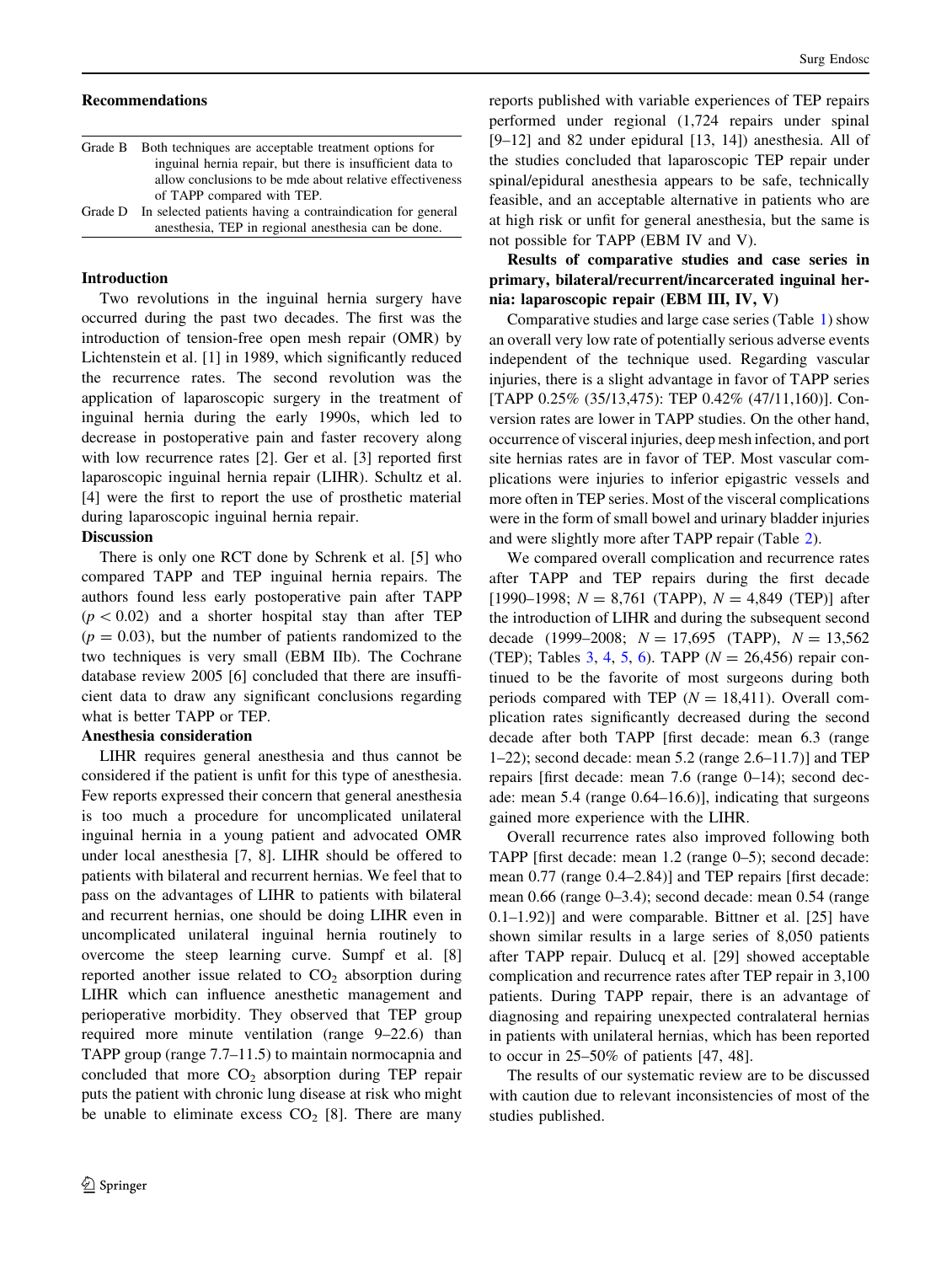## <span id="page-26-0"></span>Learning curve (EBM IV)

McCormack et al. [49] showed, in an analysis regarding learning of TAPP and TEP for inexperienced surgeons (<20) repairs), an operating time of 70 min for TAPP but 95 min for TEP, and for experienced surgeons (30–100 repairs), 40 min for TAPP and 55 min for TEP respectively, thus indicating that TAPP might be easier to perform, although there is no level 1 evidence to support this belief. Cost

One of main issues in LIHR is to justify its cost-effectiveness. Greenberg et al. [50] concluded after a systemic review of laparoscopic and open repair of inguinal hernia that a shorter recovery time and shorter off work period after laparoscopic hernia repair could compensate for the increased hospital expenditures. Kapiris et al. [24] reported that the operation expenses can be reduced by eliminating the need for a fixation device. They advocated that fixation of mesh is not required in TAPP repair and advocated suturing of peritoneal flaps with absorbable sutures. They also concluded that hospital cost can be further reduced by doing laparoscopic hernia repair as day-care procedure. Beattie et al. [51] also reported that fixation of mesh is not required in TEP repair and not associated with increased risk of hernia recurrence. Farinas et al. [52] suggested that cost can be significantly reduced by performing TEP repair without balloon dissection using reusable cannulas and other instruments. Misra et al. [53] advocated the use of low-cost indigenous balloon to reduce the cost of TEP repair. In the recently completed RCT (unpublished; clinical trial identifier NCT 00687375), we did not fix the mesh

Table 1 Results of potentially serious adverse events from non-randomized studies of TAPP and TEP

| Study ID                                     | Vascular injury          |                           | Visceral injury         |                           | Deep/mesh infection       |                                | Port site hernia      |                              | Conversion                |                           |  |
|----------------------------------------------|--------------------------|---------------------------|-------------------------|---------------------------|---------------------------|--------------------------------|-----------------------|------------------------------|---------------------------|---------------------------|--|
| Comparative<br>studies                       | TAPP %<br>(n/N)          | TEP %<br>(n/N)            | TAPP %<br>(n/N)         | TEP %<br>(n/N)            | TAPP %<br>(n/N)           | TEP %<br>(n/N)                 | TAPP %<br>(n/N)       | TEP %<br>(n/N)               | TAPP %<br>(n/N)           | TEP %<br>(n/N)            |  |
| Felix et al. (1995)<br>$[15]$                | $\mathbf{0}$<br>(0/733)  | $\overline{0}$<br>(0/382) | 0.4<br>(3/733)          | $\overline{0}$<br>(0/382) | $\overline{0}$<br>(0/733) | $\overline{0}$<br>(0/382)      | 0.8<br>(6/733)        | $\Omega$<br>(0/382)          | $\overline{0}$<br>(0/733) | 1.8<br>(7/382)            |  |
| Khoury (1995) [16]                           | $\mathbf{0}$<br>(0/60)   | 3<br>(2/60)               | $\Omega$<br>(0/60)      | $\theta$<br>(0/60)        | $\Omega$<br>(0/60)        | $\Omega$<br>(0/60)             | 1.7<br>(1/60)         | $\Omega$<br>(0/60)           | $\Omega$<br>(0/60)        | $\Omega$<br>(0/60)        |  |
| Cohen et al. (1998)<br>$[17]$                | NR                       | NR                        | 0.9<br>(1/108)          | $\mathbf{0}$<br>(0/100)   | NR                        | NR                             | 3.7<br>(4/108)        | $\mathbf{0}$<br>(0/100)      | $\mathbf{0}$<br>(0/108)   | $\overline{4}$<br>(4/100) |  |
| Van Hee et al.<br>$(1998)$ [18]              | $\Omega$<br>(0/33)       | $\Omega$<br>(0/58)        | $\Omega$<br>(0/33)      | $\Omega$<br>(0/58)        | $\overline{0}$<br>(0/33)  | $\Omega$<br>(0/58)             | $\Omega$<br>(0/33)    | $\Omega$<br>(0/58)           | 5<br>(2/33)               | $\tau$<br>(4/58)          |  |
| Bobrzynski et al.<br>$(2001)$ [19]           | 0.52%<br>(3/809)         | 0.32%<br>(1/368)          | <b>NR</b>               | NR                        | NR                        | NR                             | NR                    | <b>NR</b>                    | NR                        | NR.                       |  |
| Lepere et al.<br>$(2000)$ [20]               | $\mathbf{0}$<br>(0/1290) | $\overline{0}$<br>(0/682) | $\theta$                | <b>NR</b>                 |                           | <b>NR</b>                      |                       | <b>NR</b>                    | <b>NR</b>                 | NR.                       |  |
| Weiser and Klinge<br>$(2000)$ [21]           | NR                       | NR                        | $\Omega$<br>(0/1216)    | 0.06<br>(1/1547)          | 0.2<br>(2/1216)           | $\overline{0}$<br>(0)<br>1547) | 0.3<br>(4/1216)       | 0.1<br>(2)<br>1547)          | NR                        | <b>NR</b>                 |  |
| Ramshaw et al. <sup>a</sup><br>$(2001)$ [22] | <b>NR</b>                | NR                        | $\mathbf{1}$<br>(3/300) | $\mathbf{1}$<br>(3/300)   | NR.                       | NR                             | NR                    | <b>NR</b>                    | NR                        | NR.                       |  |
| Case series                                  |                          |                           |                         |                           |                           |                                |                       |                              |                           |                           |  |
| Schultz et al.<br>$(2001)$ [23]              | 0.28<br>(7/2500)         | NA                        | 0.16<br>(4/2500)        | NA                        | $\mathbf{0}$<br>(0/2500)  | NA                             | 0.24<br>(6/2500)      | NA                           | 0.24<br>(6/2500)          | NA                        |  |
| Kapiris et al.<br>$(2001)$ [24]              | NR                       | NA                        | 0.19<br>(7/3530)        | NA                        | 0.11<br>(4/3530)          | NA                             | NR                    | NA                           | 0.19<br>(7/3530)          | NA                        |  |
| Bittner et al.<br>$(2002)$ [25]              | 0.3<br>(25/<br>8050)     | NA                        | 0.2<br>(17/<br>8050)    | NA                        | 0.1<br>(8/8050)           | <b>NA</b>                      | 0.7<br>(57/<br>8050)  | NA                           | 0.12<br>(10/<br>8050)     | NA                        |  |
| Chiofalo et al.<br>$(2001)$ [26]             | NA                       | NA                        | NA                      | NR                        | NA                        | NR                             | NA                    | <b>NR</b>                    | NA                        | 0.5<br>(2/431)            |  |
| Vanclooster et al.<br>$(2001)$ [27]          | <b>NA</b>                | 0.3%<br>(4/1259)          | <b>NA</b>               | 0.08<br>(1/1259)          | <b>NA</b>                 | NR                             | NA                    | NR                           | NA                        | 0.4<br>(5/1259)           |  |
| Tammeet al.<br>$(2003)$ [28]                 | NA                       | 0.56<br>(29/<br>5203)     | NA                      | 0.15<br>(8/5203)          | NA                        | 0.02<br>(1/<br>5203)           | NA                    | $\mathbf{0}$<br>(0)<br>5203) | NA                        | 0.23<br>(12/<br>5203)     |  |
| Dulucq et al.<br>$(2008)$ [29]               | NA                       | 0.47<br>(11/<br>3100)     | NA                      | 0.04<br>(1/3100)          | NA                        | 0.04<br>(1/<br>3100)           | NA                    | 0.1<br>(3)<br>3100)          | NA                        | 1.2<br>(36/<br>3100)      |  |
| Total                                        | 0.25<br>(35/<br>13475)   | 0.42<br>(47/<br>11160)    | 0.21<br>(35/<br>16604)  | 0.11<br>(14)<br>12009)    | 0.08<br>(14/<br>16122     | 0.02<br>(2)<br>10350)          | 0.6<br>(78/<br>12700) | 0.05<br>(5/<br>10450)        | 0.16<br>(25/<br>15014)    | 0.66<br>(70/<br>10593)    |  |

NA not available, NR not reported

<sup>a</sup> Only the first 300 repairs of each technique are included for comparison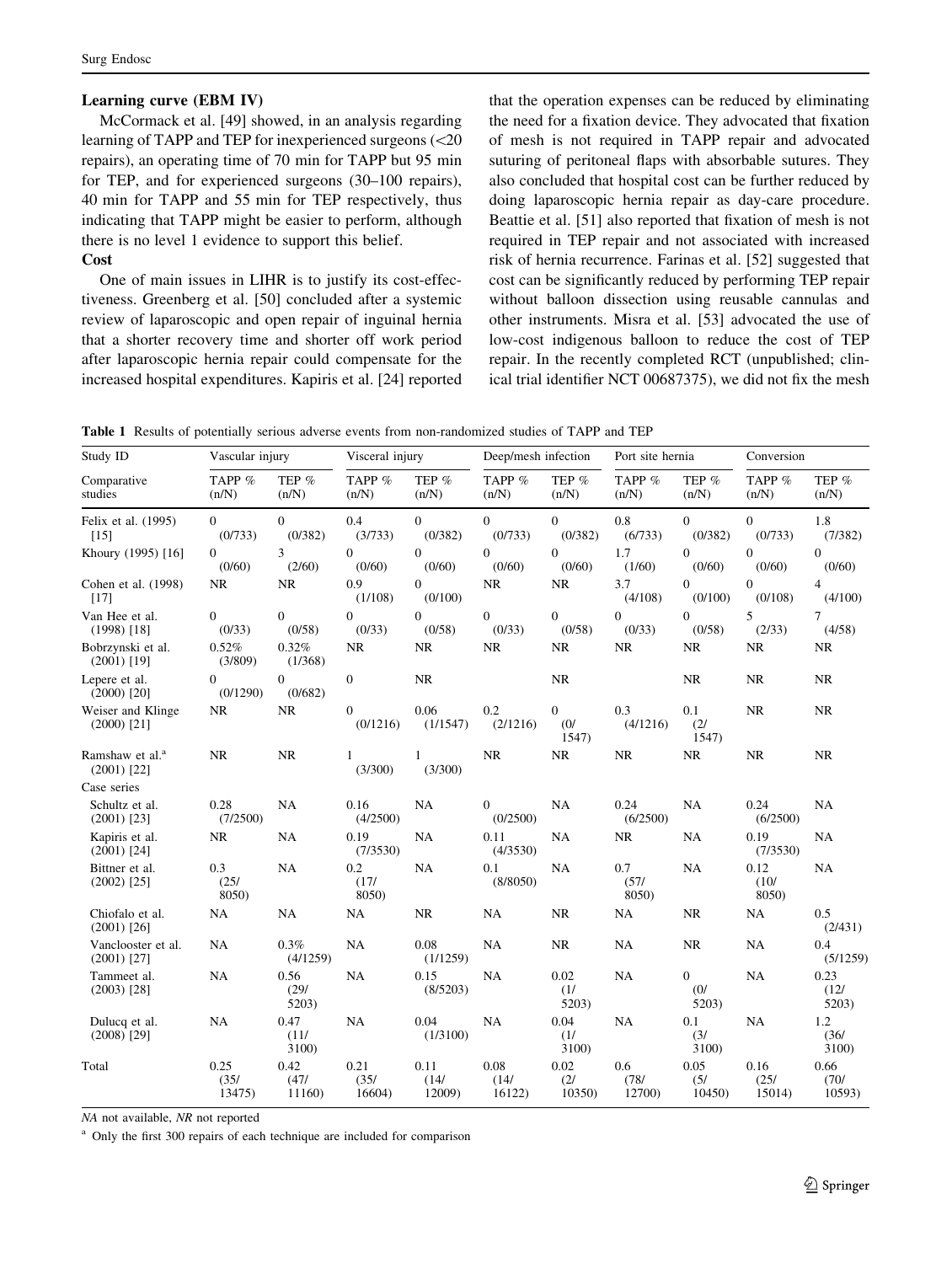| Study ID                   | TAPP repair              |                          |                                                |                         | TEP repair              |                   |                                      |                         |  |  |
|----------------------------|--------------------------|--------------------------|------------------------------------------------|-------------------------|-------------------------|-------------------|--------------------------------------|-------------------------|--|--|
|                            |                          | Visceral injury $(n)$    | Vascular Injury $(n)$                          |                         | Visceral injury $(n)$   |                   | Vascular Injury $(n)$                |                         |  |  |
|                            | Bowel<br>injury          | <b>Bladder</b><br>injury | Inferior epigastric<br>vessels                 | <b>Iliac</b><br>vessels | Bowel<br>injury         | Bladder<br>injury | Inferior epigastric<br>vessels (IEV) | <b>Iliac</b><br>vessels |  |  |
| Felix et al. [15]          | 3/733                    |                          | -                                              |                         |                         |                   |                                      |                         |  |  |
| Cohen et al. [17]          | $\qquad \qquad -$        | 1/108                    |                                                |                         |                         |                   |                                      |                         |  |  |
| Bobrzynski<br>et al. [19]  | $\overline{\phantom{0}}$ | $\overline{\phantom{0}}$ | 3/809                                          |                         |                         |                   |                                      | 1                       |  |  |
| Bittner et al.<br>$[25]$   | 9/8050                   | 8/8050                   | 14 (trocar site)<br>5 (inguinal)<br>6 (others) |                         |                         |                   |                                      |                         |  |  |
| Schultz et al.<br>$[23]$   | 1/2500                   | 3/2500                   | 5/2500<br>1 (mesenteric)<br>1 (corona mort.)   |                         |                         |                   |                                      |                         |  |  |
| Kapiris et al.<br>$[24]$   |                          | 7/3530                   |                                                |                         |                         |                   |                                      |                         |  |  |
| Ramshaw et al.<br>$[22]$   | 2/300                    | 1/300                    |                                                |                         | 2/300                   | 1/300             |                                      |                         |  |  |
| Khourey [16]               | $\qquad \qquad -$        |                          |                                                |                         |                         |                   | 2/60                                 |                         |  |  |
| Vanclooster<br>et al. [27] |                          |                          |                                                |                         | 1/1259 (large<br>bowel) | -                 | 4/1259                               |                         |  |  |
| Tamme et al.<br>$[28]$     | $\overline{\phantom{0}}$ |                          |                                                |                         |                         | 8/5203            | 29/5203 (11 IEV)                     |                         |  |  |
| Dulucq et al.<br>$[29]$    |                          |                          |                                                |                         | 1/3100                  |                   | 11/3100                              |                         |  |  |

<span id="page-27-0"></span>Table 2 Details of visceral and vascular injuries from non-randomized studies of TAPP and TEP

Table 3 Complications and recurrence rates after TAPP hernia repair in various series from 1990 to 1998

|                        | No. of patients | Complications rate $N(\%)$ | Recurrence rate $N(\%)$ |
|------------------------|-----------------|----------------------------|-------------------------|
| Bittner et al. [30]    | 3400            | 241(7.1)                   | 31(0.9)                 |
| Phillips et al. [31]   | 1944            | 120(6.2)                   | 19(1)                   |
| Tetik et al. [32]      | 553             | NR.                        | 4(0.7)                  |
| Fitzgibbon et al. [33] | 562             | NR.                        | 28(5)                   |
| Felix et al. [15]      | 733             | 9(1.2)                     | 2(0.2)                  |
| Ramshaw et al. [34]    | 300             | 13(4.3)                    | 6(2)                    |
| Fielding [35]          | 386             | 4(1)                       | 2(0.5)                  |
| Kald et al. [36]       | 339             | 42(11)                     | 7(2)                    |
| Stoker et al. [37]     | 75              | 6(8)                       | $\mathbf{0}$            |
| Payne et al. [38]      | 48              | 6(12)                      | $\mathbf{0}$            |
| Maddern et al. [39]    | 42              | 7(17)                      | $\mathbf{0}$            |
| Lawrence et al. [40]   | 58              | 7(12)                      | 1(1.7)                  |
| Wright et al. [41]     | 67              | 15(22)                     | NR.                     |
| Total                  | 8507            | 470 (6.36)                 | 100(1.33)               |
|                        |                 |                            |                         |

in both the TAPP and the TEP repair. There was no difference in the cost of procedure. No recurrence was noted at mean follow-up of 17 months.

# **Conclusions**

There are two standardized techniques for laparoscopic groin hernia repair (LIHR): (1) Trans-Abdominal PrePeritoneal (TAPP) and (2) Totally Extra-Peritoneal (TEP) repair. There is a paucity of published data with level 1 evidence comparing TAPP versus TEP. There are advantages and disadvantages of both TAPP and TEP procedures. There is no statistically significant difference regarding postoperative complications, particularly recur-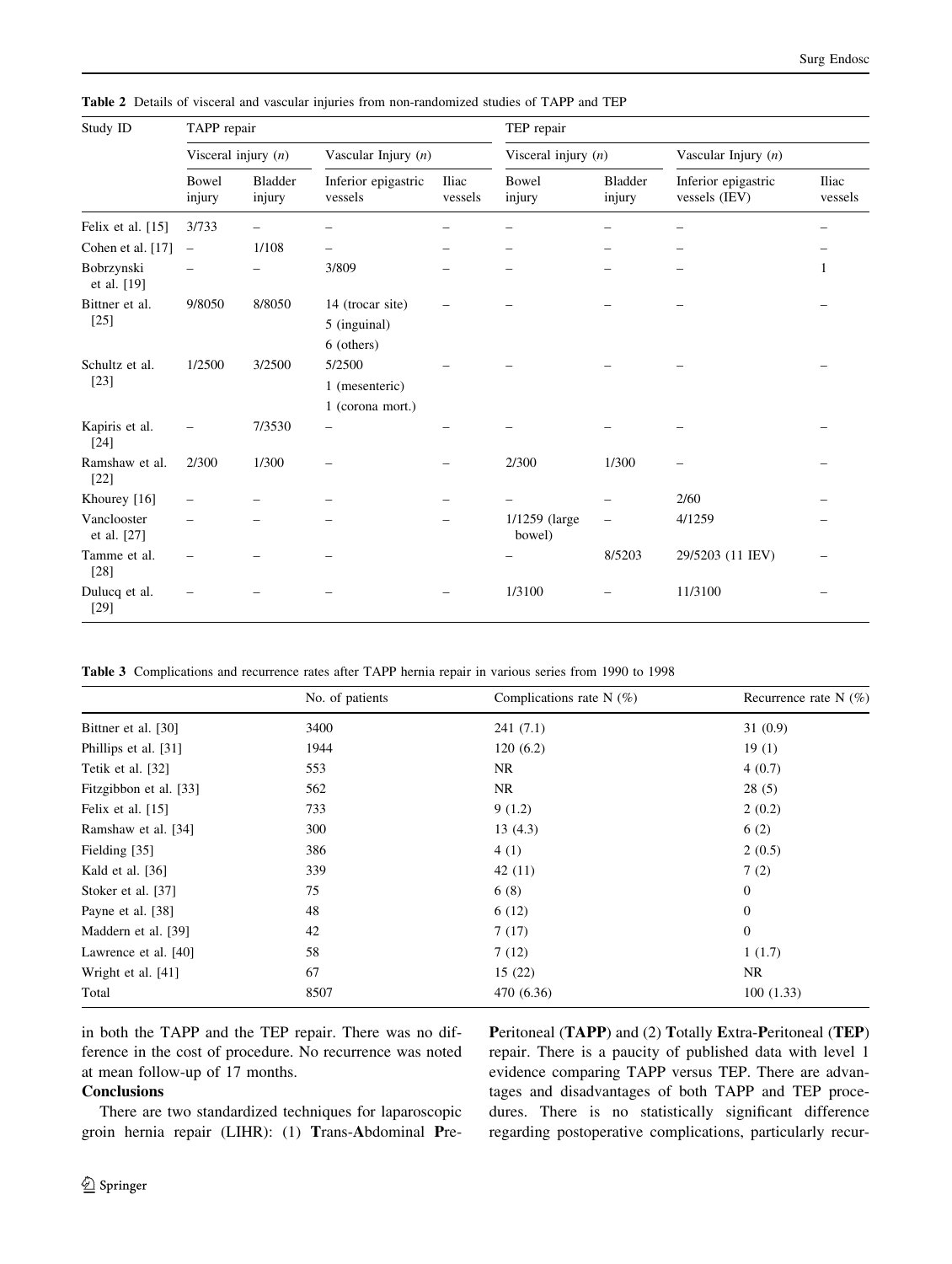<span id="page-28-0"></span>

|  | <b>Table 4</b> Complications and recurrence rates after TEP hernia repair in various series from 1990 to 1998 |  |  |  |  |  |  |  |  |  |  |  |
|--|---------------------------------------------------------------------------------------------------------------|--|--|--|--|--|--|--|--|--|--|--|
|--|---------------------------------------------------------------------------------------------------------------|--|--|--|--|--|--|--|--|--|--|--|

| Study                   | No. of patients | Complications rate $N(\%)$ | Recurrent rate $N(\%)$ |
|-------------------------|-----------------|----------------------------|------------------------|
| Smith et al. [42]       | 100             | 14(14)                     | 2(2)                   |
| Vanclooster et al. [27] | 158             | 23(6.3)                    | $\boldsymbol{0}$       |
| Phillips et al. [31]    | 253             | 36(14.2)                   | 2(0.3)                 |
| Felix et al. $[15]$     | 382             | 40(10.5)                   | 1(0.2)                 |
| Heithold et al. [43]    | 346             | 7(2)                       | 1(0.4)                 |
| McKernan and Laws [44]  | 633             | 73(11.5)                   | 4(0.6)                 |
| Phillips et al. [45]    | 578             | 55(9.5)                    | $\mathbf{0}$           |
| Tetik et al. [32]       | 457             |                            | 2(0.4)                 |
| Fitzgibbon et al. [33]  | 87              |                            | $\boldsymbol{0}$       |
| Ramshaw et al. [34]     | 600             | 5(0.8)                     | 2(0.3)                 |
| Fielding [35]           | 218             | $\boldsymbol{0}$           | 2(0.9)                 |
| Kald et al. [36]        | 87              | 7(8)                       | $\mathbf{0}$           |
| Liem et al. $[46]$      | 487             | 15(3)                      | 16(3.4)                |
| Total                   | 4386            | 275(7.6)                   | 32(0.60)               |

Table 5 Complications and recurrence rates after TAPP hernia repair in various series from 1999 to 2008

| Study                  | No. of patients | Complications rate $N(\%)$ | Recurrence rate $N(\%)$ |
|------------------------|-----------------|----------------------------|-------------------------|
| Lepere et al. $[20]$   | 1290            | 129(10)                    | $13 \; (<1)$            |
| Weiser and Klinge [21] | 1216            | 83 (6.8)                   | 15(1.2)                 |
| Ramshaw et al. [22]    | 300             | 9(3)                       | 6(2)                    |
| Bobrzynski et al. [19] | 809             | 95(11.7)                   | 23(2.84)                |
| Schultz et al. [23]    | 2500            | 89 (3.56)                  | 26(1.04)                |
| Kapiris et al. [24]    | 3530            | 300(8.5)                   | 22(0.62)                |
| Bittner et al. [25]    | 8050            | 209(2.6)                   | 32(0.4)                 |
| Total                  | 17695           | 914(5.2)                   | 137 (0.77)              |

Table 6 Complications and recurrence rates after TEP hernia repair in various series from 1999 to 2008

| Study                   | $\boldsymbol{N}$ | Complications rate $N(\%)$ | Recurrence rate $N(\%)$ |
|-------------------------|------------------|----------------------------|-------------------------|
| Lepere et al. $[20]$    | 682              | 68 (10)                    | $7 (-1)$                |
| Weiser and Klinge [21]  | 1547             | 135(8.7)                   | 8(0.5)                  |
| Ramshaw et al. [22]     | 924              | 6(0.64)                    | 2(0.21)                 |
| Bobrzynski et al. [19]  | 416              | 69 (16.6)                  | 8(1.92)                 |
| Tamme et al. [28]       | 5203             | 164(3.15)                  | 31(0.6)                 |
| Chiofalo et al. [26]    | 431              | 25(5.7)                    | 2(0.5)                  |
| Vanclooster et al. [27] | 1259             | 106(8.4)                   | 1(0.1)                  |
| Dulucq et al. [29]      | 3100             | 167(5.4)                   | 14(0.46)                |
| Total                   | 13562            | 740 (5.4)                  | 73 (0.54)               |

rence rates and chronic groin pain. It is generally believed that TAPP is easier to teach and learn, although there is no level 1 evidence in the literature to support this belief. We need to generate more data comparing TAPP and TEP by conducting randomized, controlled trials. A laparoscopic hernia surgeon must be familiar with open techniques, because there are instances where the procedure needs conversion. A TEP procedure can be easily converted to TAPP rather than to open procedure.

References (in parentheses graduation of evidence)

1. Lichtenstein IL, Shulman AG, Amid PK, Montllor MM (1989) The tension-free hernioplasty. Am J Surg 157:188–193. (4)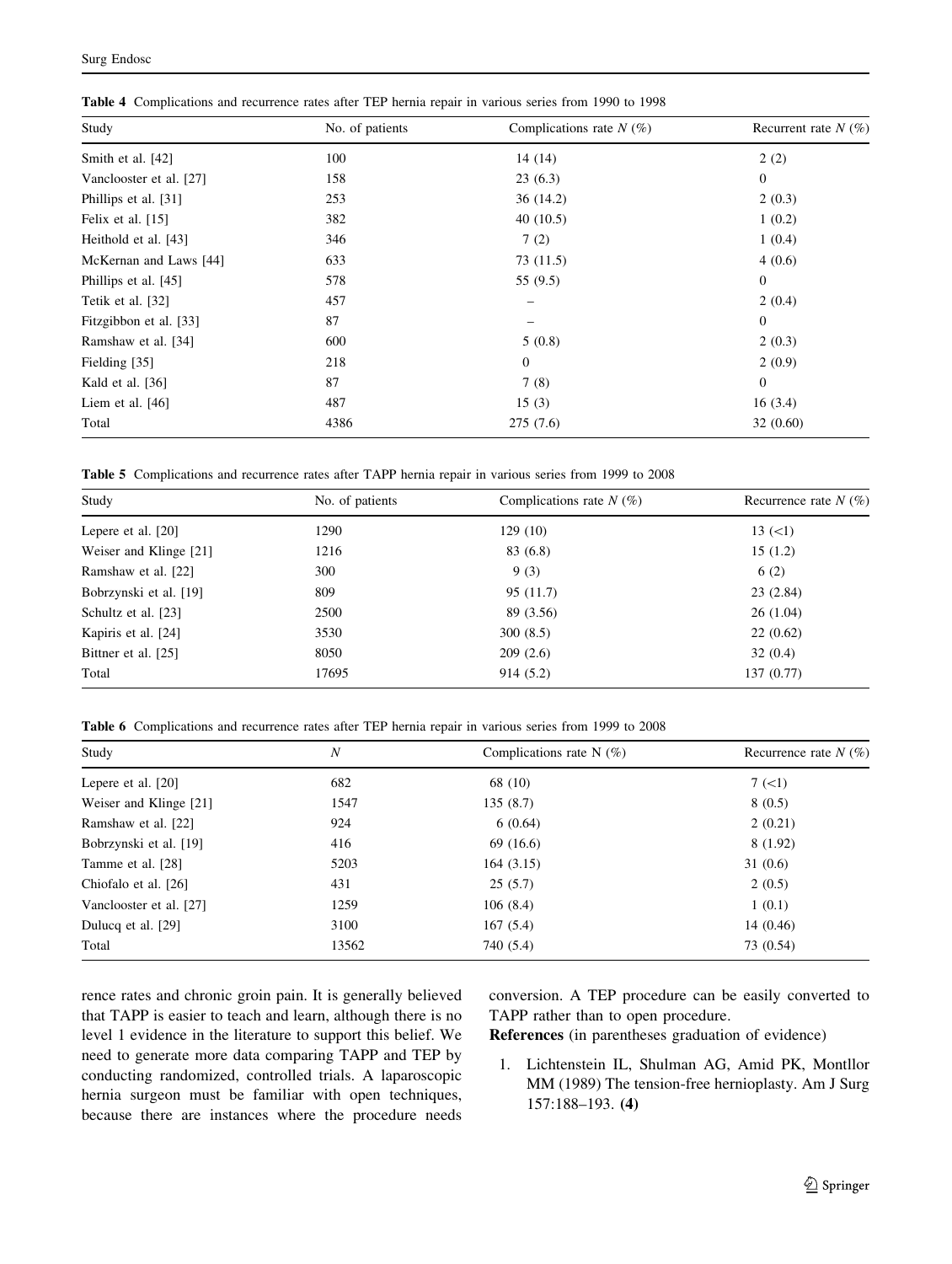- 2. Dulucq JL (1991) Traitement des hernies de l'aine par la mise en place d'un patch prothetique par laparoscopie. Voi totalement extraperitoneale. Cah Chir 79:15–16. (5)
- 3. Ger R, Monroe K, Duvivier R, Mishrick A (1990) Management of indirect inguinal hernias by laparoscopic closure of the neck of the sac. Am J Surg 159:370–373. (5)
- 4. Schultz LS, Graber JN, Pietrafitta J, Hickok DF (1990) Early results with laparoscopic inguinal herniorrhaphy are promising. Clin Laser Mon 8:103–105. (5)
- 5. Schrenk P, Woisetschlager R, Rieger R, Wayand W (1996) Prospective randomized trial comparing postoperative pain and return to physical activity after transabdominal preperitoneal, total preperitoneal or Shouldice technique for inguinal hernia repair. Br J Surg 83:1563–1566. (2B)
- 6. Wake BL, McCormack K, Fraser C, Vale L, Perez J, Grant AM (2005) Transabdominal pre-peritoneal (TAPP) vs totally extraperitoneal (TEP) laparoscopic techniques for inguinal hernia repair. Cochrane Database Syst Rev 1:CD004703. (1A and 4)
- 7. Scheyer M, Arnold S, Zimmerman G (2001) Minimally invasive operation techniques for inguinal hernia; spectrum of indications in Austria. Hernia 5:73–79. (5)
- 8. Sumpf E, Crozier TA, Ahrens D, Bräuer A, Neufang T, Braun U (2000) Carbon dioxide absorption during extraperitoneal and transperitoneal endoscopic hernioplasty. Anesth Analg 91:589–595. (2B)
- 9. Ismail M, Garg P (2009) Laparoscopic inguinal total extraperitoneal hernia repair under spinal anesthesia without mesh fixation in 1,220 hernia repairs. Hernia 13:115–119. (4)
- 10. Sinha R, Gurwara AK, Gupta SC (2008) Laparoscopic total extraperitoneal inguinal hernia repair under spinal anesthesia: a study of 480 patients. J Laparoendosc Adv Surg Tech A 18:673–677. (4)
- 11. Molinelli BM, Tagliavia A, Bernstein D (2006) Total extraperitoneal preperitoneal laparoscopic hernia repair using spinal anesthesia. JSLS 10:341–344. (5)
- 12. Lau H, Wong C, Chu K, Patil NG (2005) Endoscopic totally extraperitoneal inguinal hernioplasty under spinal anesthesia. J Laparoendosc Adv Surg Tech A 15:121–124. (5)
- 13. Lal P, Philips P, Saxena KN, Kajla RK, Chander J, Ramteke VK (2007) Laparoscopic total extraperitoneal (TEP) inguinal hernia repair under epidural anesthesia: a detailed evaluation. Surg Endosc 2:595–601. (5)
- 14. Chowbey PK, Sood J, Vashistha A, Sharma A, Khullar R, Soni V, Baijal M (2003) Extraperitoneal endoscopic

groin hernia repair under epidural anesthesia. Surg Laparosc Endosc Percutan Tech 13:185–190. (5)

- 15. Felix EL, Michas CA, Gonzalez MH Jr (1995) Laparoscopic hernioplasty. TAPP vs. TEP. Surg Endosc 9:984–989. (3)
- 16. Khoury N (1995) A comparative study of laparoscopic extraperitoneal and transabdominal preperitoneal herniorrhaphy. J Laparoendosc Surg 5:349–355. (3)
- 17. Cohen RV, Alvarez G, Roll S et al. (1998) Transabdominal or totally extraperitoneal laparoscopic hernia repair? Surg Laparosc Endosc 8:264–268. (3)
- 18. Van Hee R, Goverde P, Hendrick L et al. (1998) Laparoscopic transperitoneal versus extraperitoneal inguinal hernia repair: a prospective clinical trial. Acta Chir Belg 98:132–135. (3)
- 19. Bobrzynski A, Budzynski A, Biesiada Z, Kowalczyk M, Lubikowski J, Sienko J (2001) Experience–the key factor in successful laparoscopic total extraperitoneal and transabdominal preperitoneal hernia repair. Hernia 5:80–83. (3)
- 20. Lepere M, Benchetrit S, Debaert M et al. (2000) A multicentric comparison of transabdominal versus totally extraperitoneal laparoscopic hernia repair using PARIETEX meshes. J Soc Laparoendosc Surg 4:147–153. (3)
- 21. Weiser HF, Klinge B (2000) Endoscopic hernia repair- experiences and characteristic features. Viszeralchirurgie 35:316–320. (3)
- 22. Ramshaw B, Schular FW, Jones HB et al. (2001) Laparoscopic inguinal hernia repair: lessons learned after 1224 consecutive cases. Surg Endosc 15:50–54. (3)
- 23. Schultz C, Baca I, Götzen V (2001) Laparoscopic inguinal hernia repair. Surg Endosc. 15:582–584. (3)
- 24. Kapiris SA, Brough WA, Royston CM et al. (2001) Laparoscopic transabdominal preperitoneal (TAPP) hernia repair. A 7-year two-center experience in 3017patients. Surg Endosc 15:972–975. (3)
- 25. Bittner R, Schmedt CG, Schwarz J, Kraft K, Leibl BJ (2002) Laparoscopic transperitoneal procedure for routine repair of groin hernia. Br J Surg 89:1062– 1066. (3)
- 26. Chiofalo R, Holzinger F, Klaiber C et al. (2001) Total endoscopic pre-peritoneal mesh implant in primary and recurrent inguinal hernia. Chirurg 72:1485–1491. (3)
- 27. Vanclooster P, Smet B, de Gheldere C et al. (2001) Laparoscopic inguinal hernia repair: review of 6 years experience. Acta Chir Belg 101:135–138. (3)
- 28. Tamme C, Scheidbach H, Hampe C et al. (2003) Totally extraperitoneal endoscopic inguinal hernia repair (TEP). Surg Endosc 17:190–195. (3)
- 29. Dulucq JL, Wintringer P, Mahajna A (2009) Laparoscopic totally extraperitoneal inguinal hernia repair: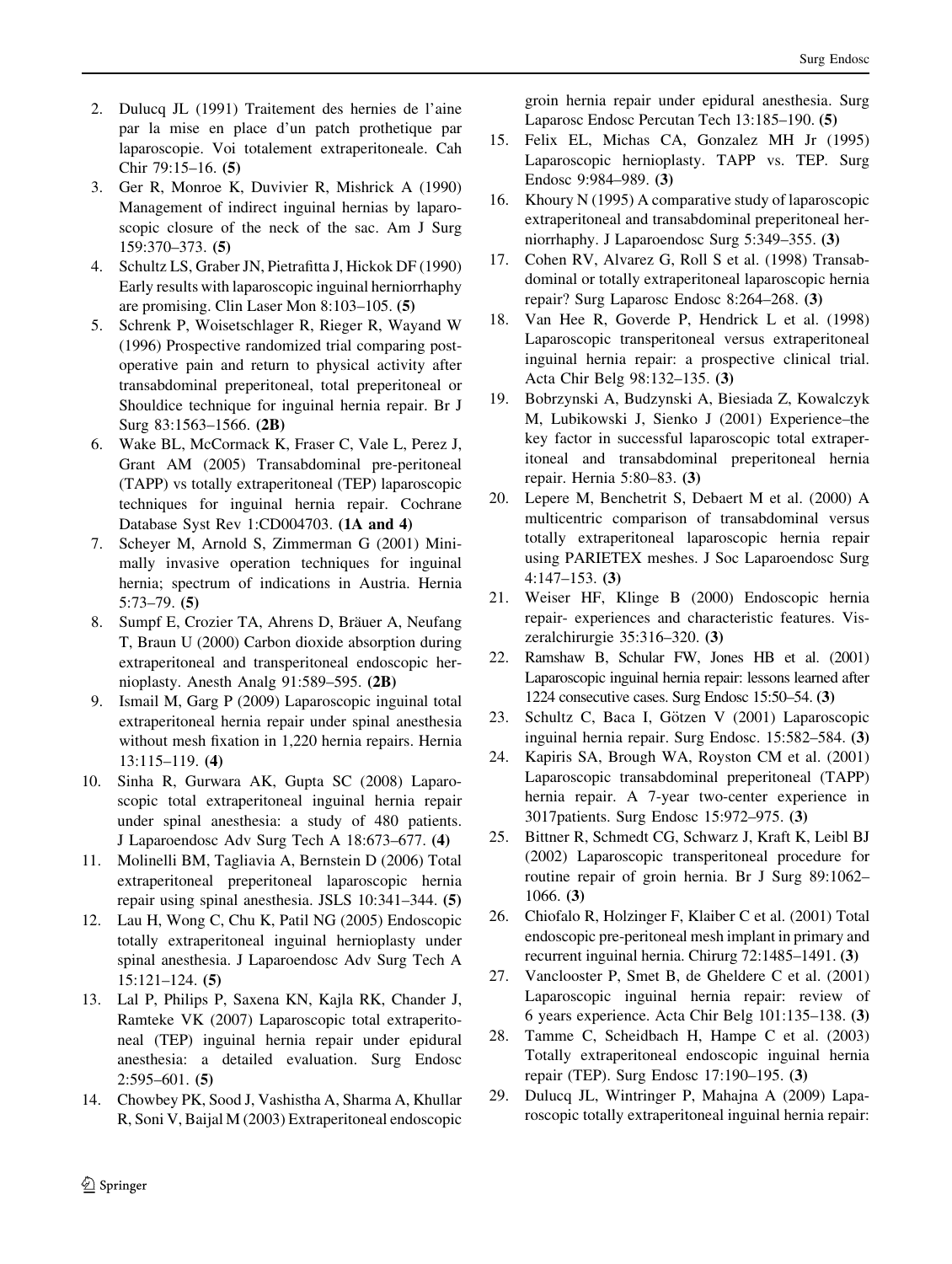lessons learned from 3,100 hernia repairs over 15 years. Surg Endosc 23:482–486. (3)

- 30. Bittner R, Kraft K, Schmedt CG, Schwarz J, Leibl BJ (1998) Risks and benefits of laparoscopic hernioplasty (TAPP). 5 years experience with 3400 hernia repairs. Chirurg 69:854–858. (3)
- 31. Phillips EH, Carroll BJ, Fallas MJ (1993) Laparoscopic preperitoneal inguinal hernia repair without peritoneal incision. Surg Endosc 7:159–162. (3)
- 32. Tetik C, Arregui Mr, Dulucq JL et al. (1994) Complications and recurrences associated with laparoscopic repair of groin hernias: a multi-institutional retrospective analysis. Surg Endosc 8:1316–1323. (4)
- 33. Fitzgibbons RJ, Camps J, Cornet DA et al. (1995) Laproscopic inguinal herniorrhaphy: results of a multicenter trial. Ann Surg 221:3–13. (4)
- 34. Ramshaw BJ, Tucker JG, Conner T, Mason EM, Duncan TD, Lucas GW (1996) A comparison of the approaches to laparoscopic herniorrhaphy. Surg Endosc 10:29–32. (4).
- 35. Fielding GA (1995) Laparoscopic inguinal hernia repair. Aust N Z J Surg 65:304–307 (4)
- 36. Kald A, Anderberg B, Smedh K et al. (1997) Transperitoneal or totally extraperitoneal approach in laparoscopic hernia repair: results of 491 consecutive herniorrhaphies. Surg Laparosc Endosc 7: 86–89. (4)
- 37. Stoker DL, Spiegelhalter DJ, Singh R et al. (1994) Laparoscopic versus open inguinal hernia repair: randomised prospective trial. Lancet 343:1243–1245. (4)
- 38. Payne JH Jr, Grininger LM, Izawa MT et al. (1994) Laparoscopic or open inguinal herniorrhaphy? A randomized prospective trial. Arch Surg 129: 973–979. (4)
- 39. Maddern GJ, Rudkin G, Bessell JR et al. (1994) A comparison of laparoscopic and open hernia repair as a day surgical procedure. Surg Endosc 8:1404–1408. (4)
- 40. Lawrence K, McWhinnie D, Goodwin A et al. (1995) Randomized controlled trial of laparoscopic versus open repair of inguinal hernia: early results. Br Med J 311:981–985. (4)
- 41. Wright DM, Kennedy Am Baxter JN et al. (1996) Early outcome after open versus extraperitoneal endoscopic tension free hernioplasty: a randomized clnical trail. Surgery 119:552–557. (4)
- 42. Smith CD, Tiao G, Beebe T (1997) Intraoperative events common to videoscopic preperitoneal mesh inguinal herniorrhaphy. Am J Surg 174:403–405. (4)
- 43. Heithold DL, Ramshaw BJ, Mason EM et al. (1997) 500 total extraperitoneal approach laparoscopic herniorrhaphies: a single-institution review. Am Surg 63:299–301. (4)
- 44. McKernan JB, Laws HL (1993) Laparoscopic repair of inguinal hernias using a totally extraperitoneal prosthetic approach. Surg Endosc 7:26–28. (4)
- 45. Phillips EH, Arregui ME, Carroll BJ et al. (1995) Incidence of complications following laparoscopic hernioplasty. Surg Endosc 9:16–21. (4)
- 46. Liem MSL, Van Der Graff Y, Van Steensel CJ et al. (1997) Comparison of conventional anterior surgery and laparoscopic surgery for inguinal hernia repair. N Engl J Med 336:1541–1547. (4)
- 47. Crawford DL, Hiatt JR, Phillips EH (1998) Laparoscopy identifies unexpected groin hernias. Am Surg 64:976–978. (5)
- 48. Panton ON, Panton RJ (1994) Laparoscopic hernia repair. Am J Surg 167:535–537. (5)
- 49. McCormack K, Wake BL, Perez J, Fraser C, Cook J, McIntosh E et al. (2005) Laparoscopic surgery for inguinal hernia repair: systemic review of effectiveness and economic evaluation. Health Technol Assess 9:1–203. (1A and 4)
- 50. Greenberg D, Peiser JG (2001) Cost and benefits of laparoscopic inguinal hernia repair: is there an economic justification? Harefuah 140:580–585. (1A)
- 51. Beattie GC, Kumar S, Nixon SJ (2000) Laparoscopic total extraperitoneal hernia repair: mesh fixation is unnecessary. J Laparoendosc Adv Surg Tech A 10:71–73. (5)
- 52. Farinas LP, Griffen FD (2000) Cost containment and totally extraperitoneal laparoscopic herniorrhaphy. Surg Endosc 14:37–40. (5)
- 53. Misra MC, Kumar S, Bansal VK (2008) Total extraperitoneal (TEP) mesh repair of inguinal hernia in the developing world: comparison of low-cost indigenous balloon dissection versus direct telescopic dissection: a prospective randomized controlled study. Surg Endosc 22:1947–1958. (2B)

# Chapter 5: Laparoscopic surgery in complicated hernia: feasibility, risks, and benefits

G. Ferzli, M. Timoney.

Search terms: "Scrotal hernia"; "Hernias with large defects''

## Statements

| Level 3 | TAPP and TEP are possible therapeutic options in<br>scrotal hernia.                                         |
|---------|-------------------------------------------------------------------------------------------------------------|
|         | Operation time, complication rate, and frequency of<br>recurrences are higher than in normal hernia repair. |
|         | Sero-hematoma formation is the most frequent<br>complication.                                               |
|         | Results will improve with gaining experience.<br>Complete reduction of hernia sack is possible.             |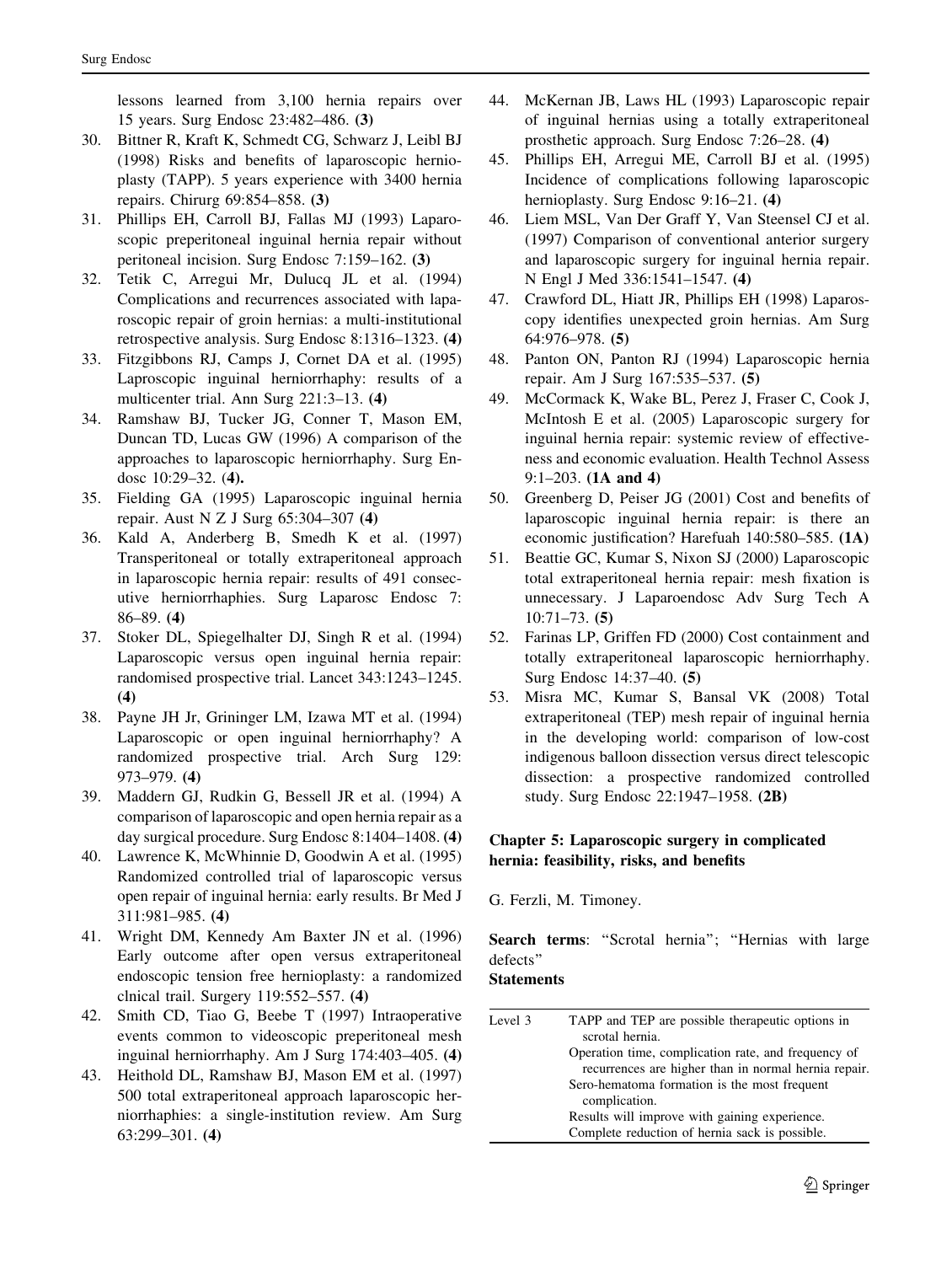Table continued

Level 5 The higher recurrence rate may result in some of these cases (large hernia openings), because the standard mesh size (10  $\times$  15 cm) was too small. In large hernia openings a mesh with less flexural stiffness (lightweight) or insufficient overlapping may be pushed into the defect.

### Recommendations

- Grade C TAPP and TEP may be safely used when performed by surgeons with a higher level of experience in either technique. Grade D In large hernia openings  $(>=3-4$  cm), a larger mesh
	- may be used  $(12 \times 17 \text{ cm})$ . In large direct defects  $(>=3-4$  cm), a stapled fixation of the mesh to the symphysis, Cooper's ligament and rectus muscle may be done.
		- In large indirect defects  $(>=4-5$  cm), the overlapping of the mesh has to reach approximately 1–3 cm lateral to the spina iliaca anterior superior. In addition, fibrin fixation to the psoas muscle can be performed.

| In large hernia defects, a mesh with greater flexural    |  |
|----------------------------------------------------------|--|
| stiffness (heavyweight) or a well-fixed lightweight mesh |  |
| with adequate overlapping may be used.                   |  |
| To reduce frequency of sero-hematomas, careful           |  |
| bleeding control by electrocoagulation should be done.   |  |

Laparoscopic repair of the scrotal hernia is a controversial subject in laparoscopy, because it implies a large abdominal wall defect and great difficulty in dissecting the extensive hernia sac. Literature on the subject is scant. Ferzli [1] first described laparoscopy for scrotal hernia in 17 patients in 1996. He utilized the TEP method and had no recurrences. In 1999, Leibl addressed the subject of TAPP for the scrotal hernia. He and his colleagues analyzed the results of 191 prospectively studied TAPP repairs for scrotal hernias. They only rarely transected the sac. Operative times were slightly increased compared with normal TAPP repair. Total minor complication rate was 12% for the scrotal repair versus 5% for the normal TAPP repair, with the most common complication being seroma. Major complications were 1.6% for scrotal versus 0.6% for the normal repair. The recurrence rate was 1% [2]. Bittner followed up this data with analysis of 440 scrotal hernias in their large, single-center series of 8,050 TAPP repairs. Overall recurrence for the series was 0.7% but 2.7% for scrotal hernias [3]. Detailed clinical analysis and experimental studies (Hollinsky) show that the higher recurrence rate in some cases of scrotal hernias having a large defect may be due to inadequate overlapping. Other causes for recurrence in these cases may be the use of meshes with less flexural stiffness and insufficient fixation (Hollinsky) [4, 5].

Bittner's overall morbidity was 3.2% and decreased with experience. The scrotal subgroup had a significantly increased rate of sero-hematoma (12.5%), which mandated drainage [3]. Palanivelu also presented a small series of patients using TAPP to repair irreducible scrotal hernias with good results.

## TAPP for incarcerated and strangulated inguinal hernia

|  | <b>Statements</b> |  |  |  |
|--|-------------------|--|--|--|
|  |                   |  |  |  |

| Operation time is longer than in uncomplicated hernia.                                                                                                         |
|----------------------------------------------------------------------------------------------------------------------------------------------------------------|
| Complication rate and recurrences are similar<br>to uncomplicated cases.                                                                                       |
| Advantage of laparoscopy is that bowel viability                                                                                                               |
| can be observed during the whole time of procedure.                                                                                                            |
| Frequency of bowel resection is less compared with<br>open hernia surgery.                                                                                     |
| Reduction of hernia content or cutting the hernia ring if<br>necessary for reduction may be safer when overlooking<br>both peritoneal and preperitoneal space. |
|                                                                                                                                                                |

### Recommendations

| Grade C TAPP may be used for the repair of incarcerated or |
|------------------------------------------------------------|
| strangulated inguinal hernias, but the technique should    |
| be reserved for surgeons with extensive experience         |
| in the TAPP technique.                                     |
| Compromised bowel that is encountered during TAPP          |
| repair of strangulated hernia may be resected after the    |
| completion of the TAPP repair (after allowing time for     |
| the bowel to declare its viability). The resection should  |
| be performed extracorporeally for intestine or may be      |
| performed intracorporeally for omentum or appendix.        |
|                                                            |

In 2001, Leibl et al. [7] published the results of 220 prospectively studied acutely (strangulated) and chronically incarcerated inguinal hernia repairs; 194 of these repairs were accomplished via TAPP. There was no difference in operative time comparing laparoscopic and conventional repair; however, the time of operation was significantly longer compared with elective TAPP repair. Recurrence rate for TAPP repairs of incarcerated hernias were low (0.5%) and was similar to conventional open repair of incarcerated hernias. Other complications, including bleeding, mesh infection (0.1%), organ injury, and death, were similarly low or lower. The authors noted that one advantage of the TAPP technique is that it allows assessment of the viability of the bowel. The time needed for hernia repair allows time for the congested bowel to return to normal or not. A comparison to the prelaparoscopic era shows less frequent bowel resections when performing TAPP.

Resection can be performed, if needed, after repair of the hernia. Leibl's group [7] has extensive experience with TAPP repair of routine hernia, and he cautions that surgeons must be comfortable with this technique in routine hernias before attempting it on a complex incarcerated hernia. Other smaller case series and case reports have shown the viability of the TAPP technique for incarcerated hernias [7–11].

The key step to the operation is the reduction of the sac and its contents. The hernia ring can be enlarged (while preventing injury to the femoral or epigastric vessels) through a ventromedial incision in the case of direct hernias and through a ventrolateral incision in the case of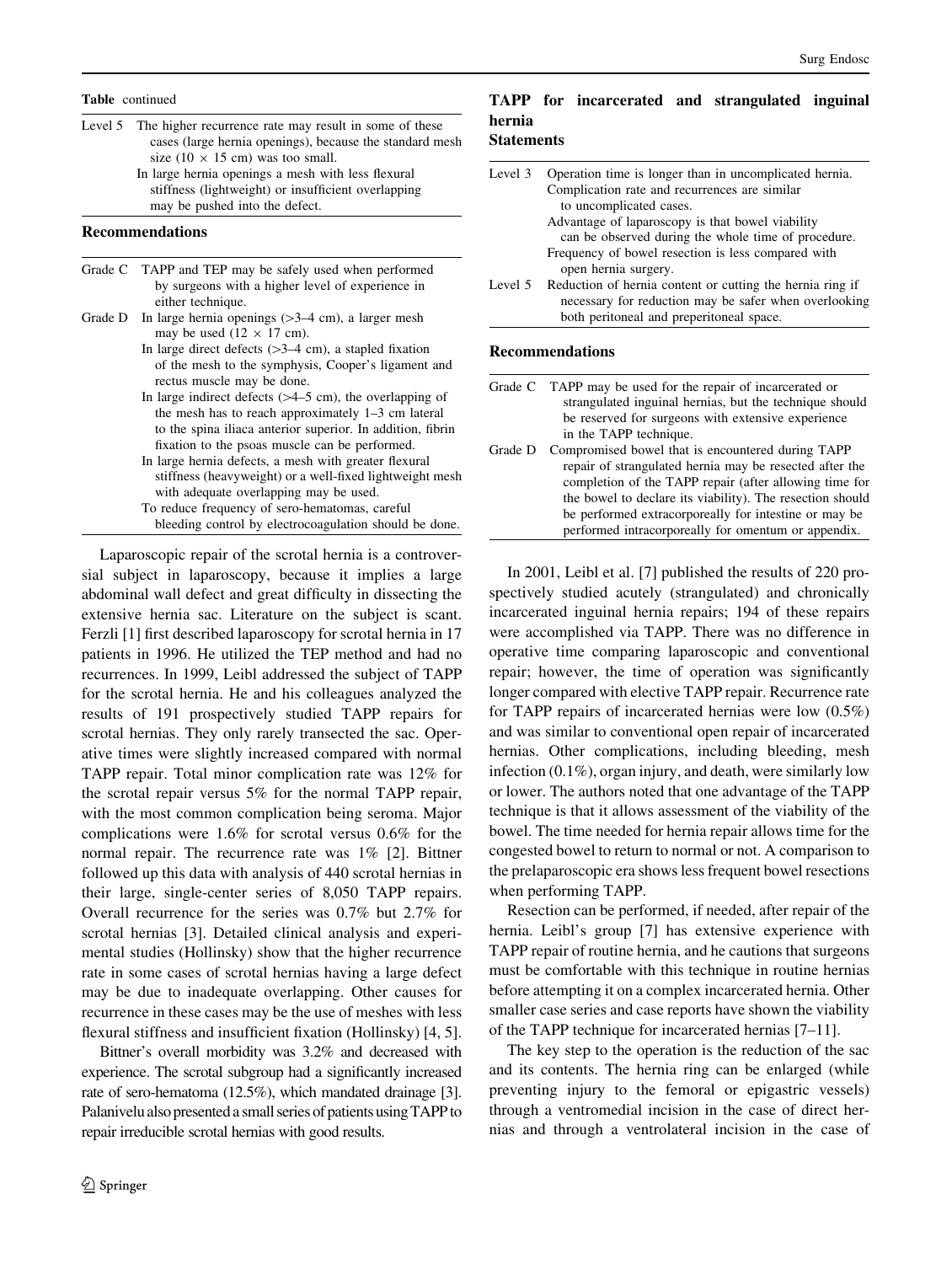indirect hernias. If resection of nonviable tissue is required. it can be done intraperitoneally (for omentum or appendix) or extraperitoneally (for small bowel) after the repair has been accomplished [8, 10, 11].

## TEP for incarcerated and strangulated inguinal hernia **Statements**

| Level 3 | The conversion rate in the acute setting is high.       |
|---------|---------------------------------------------------------|
|         | Recurrence and complication rates are higher than       |
|         | in the nonincarcerated hernia.                          |
| Level 5 | A drawback to the TEP vs. TAPP approach for the         |
|         | strangulated inguinal hernia is that TEP does not allow |
|         | inspection of the bowel without laparoscopy.            |

### Recommendations

|         | Grade C TEP may be used for repair of both incarcerated and |
|---------|-------------------------------------------------------------|
|         | strangulated inguinal hernias; however, the data on the     |
|         | subject are scant.                                          |
| Grade D | The umbilical port can be converted from a preperitoneal    |
|         | port to an intraperitoneal port to assess bowel viability   |
|         | when it is in question.                                     |

In 2004, Ferzli et al. described their experience with TEP to repair 11 acutely incarcerated inguinal hernias. Eight repairs were completed via TEP and three converted to open repairs. They describe the use of various releasing incisions to free the incarcerated sac depending on the nature of the hernia (direct, indirect, or femoral). Ferzli et al. [12] reported no recurrences, a single mesh infection that resolved with continuous irrigation, and a midline wound infection after bowel resection. In 2003, Tamme et al. [13] showed the results of a large series of TEP repairs of inguinal hernias. In this group, he includes, but does not detail, repairs performed on strangulated hernias. His overall results demonstrated low rates of recurrence and complications. Among his conclusions is that TEP is particularly advantageous for the treatment of bilateral, recurrent, and strangulated hernias versus open and TAPP repairs. He cites a reduction in postoperative neuralgia versus open repair and a reduction in bowel injury and port site hernia versus TAPP. Saggar and Sarang [14] retrospectively looked at 34 patients (of 286 elective TEP hernia repairs) who underwent repair of chronically incarcerated inguinal hernia using TEP. Recurrence rate was higher for incarcerated versus nonincarcerated hernias (5.8 vs. 0.35%). The recurrences in the incarcerated group  $(n = 2)$  occurred during the immediate postoperative period and 2 months postoperatively. Scrotal hematoma and cord induration also were significantly higher in the incarcerated group. He converted the umbilical port to an intraperitoneal port to inspect the bowel when its viability was in question.

## TAPP and TEP for incarcerated femoral hernia **Statements**

| Level 5                       | There are only few reports of successful treatment |
|-------------------------------|----------------------------------------------------|
|                               | of incarcerated femoral hernia.                    |
|                               |                                                    |
|                               | Reduction of hernia contents requires incision     |
|                               | of the lacunar ligament.                           |
| $\mathbf{R}$ and $\mathbf{R}$ |                                                    |

### Recommendations

| Grade D Incarcerated femoral hernia may be safely repaired via the |
|--------------------------------------------------------------------|
| TAPP or TEP; however, in TEP additional laparoscopy                |
| for inspection of the incarcerated hernia content is               |
| necessary.                                                         |
| Although in some cases a plug repair was done, the                 |
| general opinion is that a flat mesh having usual size              |
| should be inserted.                                                |

There are currently no major reports on the use of laparoscopy for the treatment of femoral hernia although case series exist [15, 16]. Watson first reported the use of TAPP for an incarcerated femoral hernia in a 1993 case report. He used a plug and patch and resected the compromised bowel extracorporeally [17]. Yau et al. describe a cohort of eight patients with incarcerated femoral hernias that were repaired laparoscopically by the TAPP technique. The hernia was reduced with atraumatic forceps and, if needed, the lacunar ligament was incised. After opening the preperitoneal space, a Prolene mesh was inserted into the femoral canal and the peritoneum was reapproximated over the repair. The authors opted not to lay mesh over the entire pectineal orifice in the case of an isolated femoral hernia [18]. Rebuffat et al. [8] describes 7 TAPP repairs of strangulated femoral hernias in his series of 28 TAPP repairs for strangulated hernias. Comman et al. [19] wrote a case report of a single patient with an incarcerated femoral Littre's (herniation of a Meckel's diverticulum), which was treated successfully by TAPP repair.

The literature on the use of TEP for incarcerated femoral hernia is even sparser than for that of TAPP. Ferzli et al. [12] report one case in his series of TEP for incarcerated inguinal hernias.

## Laparoscopic inguinal hernia repair in the setting of peritonitis and bowel necrosis **Statements**

| Level 5 | A high risk for mesh infection is feared.                                                                                                                                                                      |
|---------|----------------------------------------------------------------------------------------------------------------------------------------------------------------------------------------------------------------|
|         | <b>Recommendations</b>                                                                                                                                                                                         |
| Grade D | Laparoscopic repair of incarcerated inguinal hernia should<br>be avoided in the setting of peritonitis and if an infected<br>abdominal wall or intra-abdominal cavity is found on<br>laparoscopic exploration. |

Laparoscopic (TAPP or TEP) repair of an incarcerated hernia should be avoided in the setting of frank peritonitis or if an infected abdominal wall is encountered in association with necrotic bowel during laparoscopic evaluation. Standard surgical principles still dictate that the risks of mesh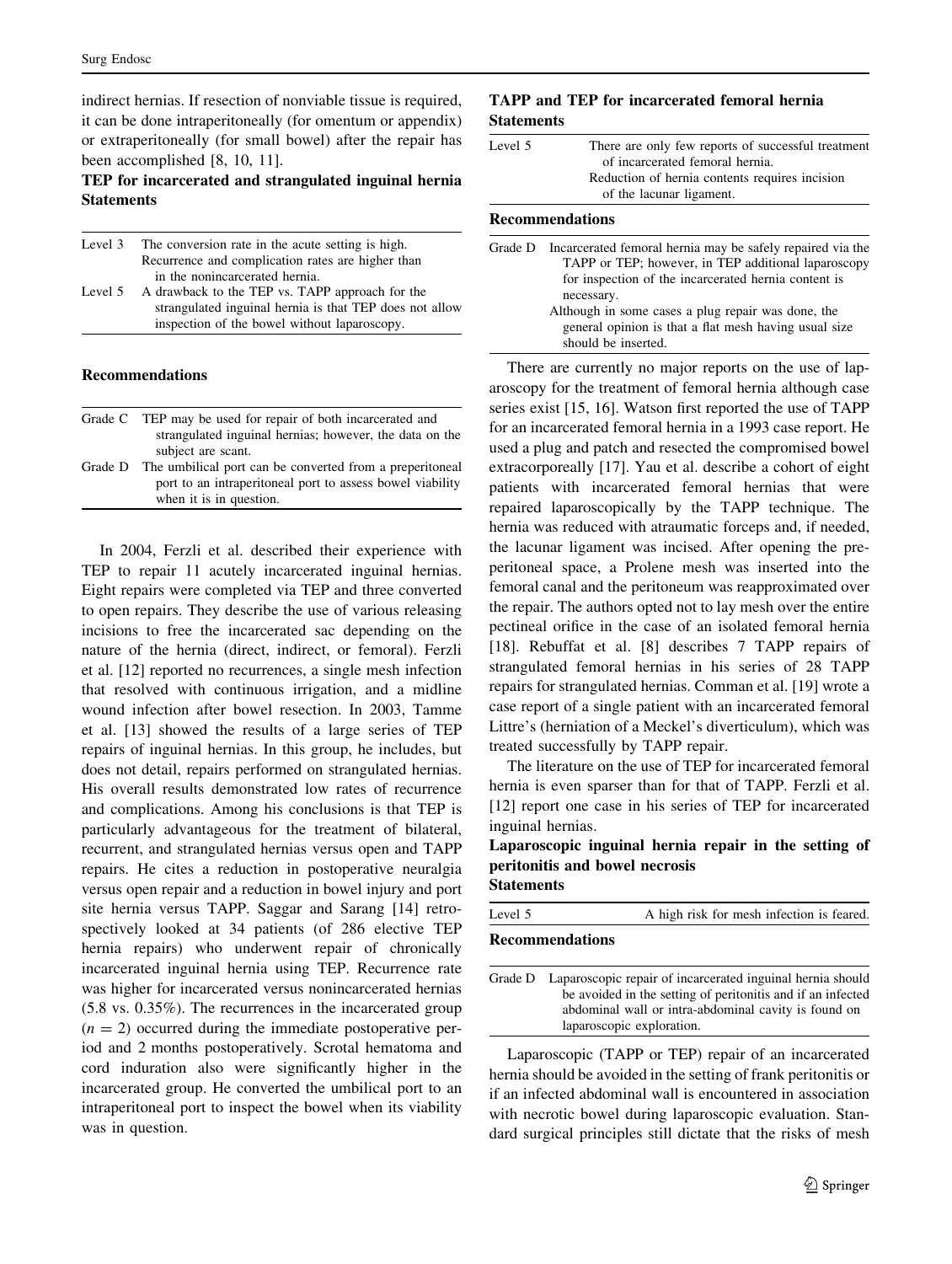infection and its associated complications (recurrence, draining sinus, and enterocutaneous fistula) are too great and a myofascial repair should be performed [7, 9, 12].

### TAPP and TEP for recurrent inguinal hernia

Recurrence of inguinal hernia is a common problem that vexes all general surgeons. Large database studies from Denmark and Sweden demonstrate that reoperation rates after first repair that range from 3.1 to 17% [20–23]. The re-recurrence rate of inguinal hernia after a repair for recurrence is even higher. Some reports state a re-recurrence rate as high as 33% [24]. The higher re-recurrence rate of inguinal hernia after a prior recurrence results from distortion of the normal anatomy and from the replacement of the fascial strength layer with weaker scar tissue.

The potential for reduction of re-recurrence after laparoscopic hernia repair stems from the use of mesh, which, as Lichtenstein demonstrated, reduces tension along the repair, thereby, reducing the rate of recurrence [25, 26]. Just as importantly, the posterior approach of the laparoscopic inguinal hernia repair not only provides the mechanical advantage of an underlay repair but also provides the technical advantage of operating through virgin tissue when performed after prior anterior repair.

# TAPP for recurrent inguinal hernia

technique.

| Statements |
|------------|
|            |

| TAPP is advantageous in terms of defining anatomy and<br>providing improved mechanical strength.                                                                            |
|-----------------------------------------------------------------------------------------------------------------------------------------------------------------------------|
| Re-recurrence rate is equal or improved when compared<br>with open techniques.                                                                                              |
| Complication rate at 1 week after surgery is less and sick<br>leave is shorter compared with the Lichtenstein repair.<br>Acute and chronic pain are less compared with open |
| mesh repair.                                                                                                                                                                |
| Level III Effectiveness of TAPP-repair in recurrent hernia is equal<br>compared with TAPP repair in primary hernia.                                                         |
| <b>Recommendations</b>                                                                                                                                                      |
|                                                                                                                                                                             |

| Grade A TAPP for repair of recurrent inguinal hernia is the   |
|---------------------------------------------------------------|
| preferred alternative to tissue repair and to the             |
| Lichtenstein repair for recurrence after prior anterior       |
| repair.                                                       |
| Grade B TAPP for recurrent hernia should only be performed by |
| surgeons with extensive experience in the TAPP                |

Review of the literature from 1996 to present on the use of TAPP for repair of recurrent hernia demonstrates overall that TAPP is equal to or has a significantly better profile compared with the Lichtenstein and other open repairs in terms of re-recurrence. This is especially true for the use of TAPP after prior anterior (open) repair. These data include smaller prospective randomized trials, small and large nonrandomized prospective cohorts, and reviews of large, prospective national hernia databases. Several smaller, single-institution studies (Sandbilcher, Felix, Memon) demonstrate good re-recurrence rates for TAPP for

recurrence (0.5, 0.6, and 3%, respectively). Ramshaw's large single institution review demonstrated a 2% rerecurrence rate after TAPP for recurrence. Bittner's rerecurrence rate (1.1%) in his large series was no different than his rate of recurrence for primary unilateral or bilateral hernia. The same was true for operation time, complication rate, and time of sick leave. Bisgaard's large prospective study from the Danish national hernia database shows a re-recurrence rate of 1.3% for TAPP repair of recurrent inguinal hernia versus 11.3% for Lichtenstein repair of recurrent inguinal hernia. Dedemadi and Eklund demonstrated improved and equivalent re-recurrence results, respectively, for TAPP versus Lichtenstein. Furthermore, Mahon, Dedemadi, and Eklund found significantly less pain during the early postoperative period. In addition, Mahon reported significantly less chronic pain compared with open mesh repair. These and multiple other studies (most notably, Neumayer) are consistent in the finding that a significant learning curve is associated with the TAPP repair and that TAPP for recurrent hernia should only be attempted by surgeons who are very familiar with the technique [3, 20–22, 27–40].

### TEP for recurrent inguinal hernia **Statements**

| Level I B | TEP is advantageous in terms of defining anatomy                    |
|-----------|---------------------------------------------------------------------|
|           | and providing improved mechanical strength.                         |
|           | Re-recurrence rate is equal or improved compared                    |
|           | with open techniques.                                               |
|           | Level II C Re-operation rate is less compared with open techniques. |
|           |                                                                     |
|           |                                                                     |

## Recommendations

| Grade A | TEP for repair of recurrent inguinal hernia is the |
|---------|----------------------------------------------------|
|         | preferred alternative to tissue repair and to the  |
|         | Lichtenstein repair for recurrence after prior     |
|         | anterior repair.                                   |
|         |                                                    |

A number of studies have demonstrated that TEP repair of recurrent inguinal hernia is a viable technique that can be done with low re-recurrence and low morbidity. These studies range from case series to data prospectively collected from multicenter and large national hernia databases. They also include one prospective, randomized study with a subset analysis of laparoscopy for recurrent hernia and a prospective, controlled, nonrandomized study looking at TEP versus open repair for recurrence [31, 41]. Conversion rates to open were comparable to conversion rates of repairs for primary hernias. Re-recurrence rates after recurrent repair by TEP ranged from 0 to 20%, but most studies show a comparable or improved recurrence rate compared with the open re-repair [42, 43]. Ramshaw's large single institution study had a re-recurrence rate of 0.3% after TEP [36]. The study by Bay-Nielson et al. [21] showed a reoperation of 1.3% after TEP for recurrence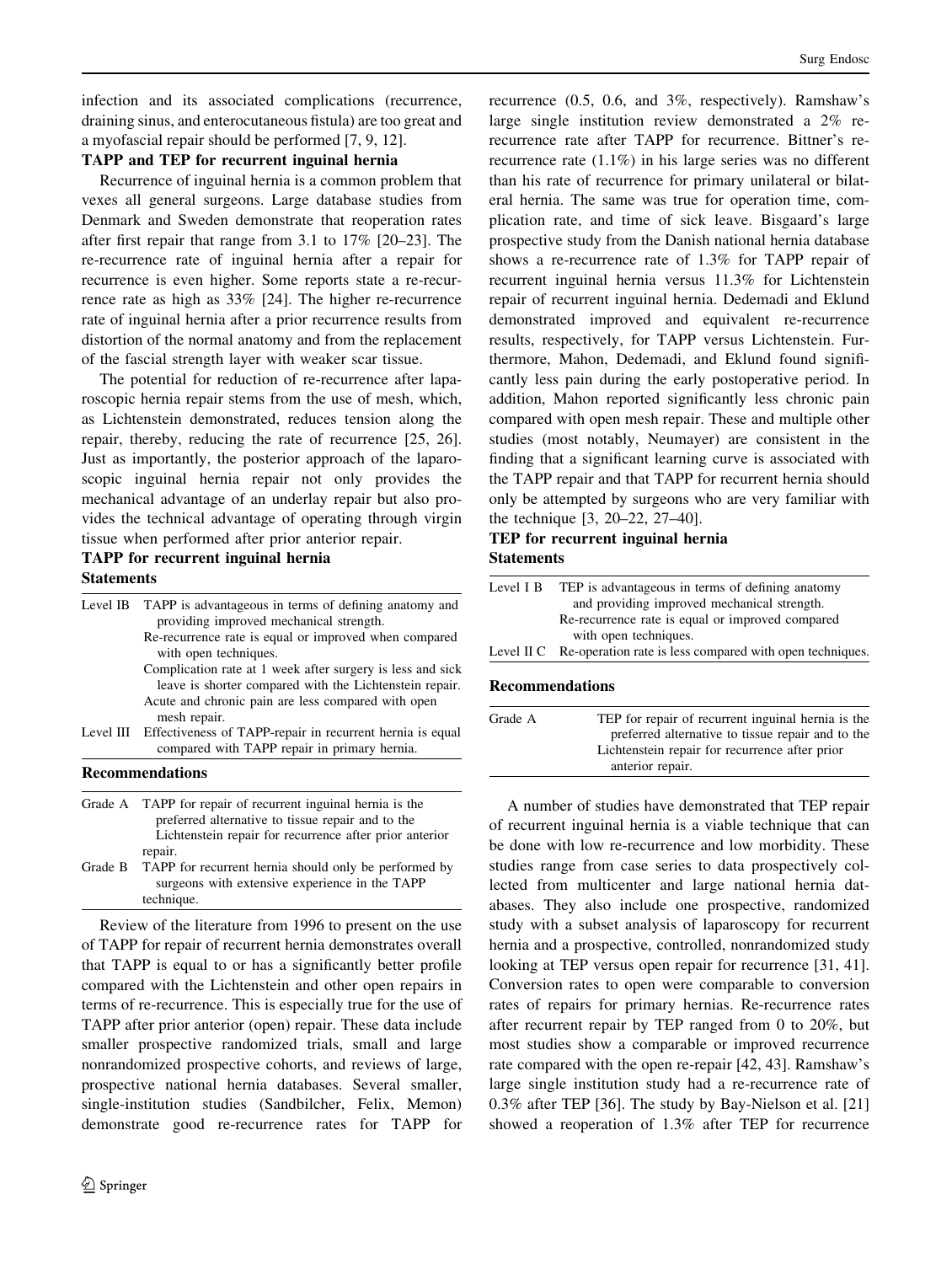versus 3.2 and 6.7% respectively for the Lichtenstein and muscle repair for recurrence. These results were later reconfirmed when his group looked at all laparoscopy for recurrence [20]. One drawback to the technique, as Ferzli and Sayad point out, is that sutures or scarring from the prior repair may result in inadvertent pneumoperitoneum. This results in a technical obstacle to repair, but the challenge can be overcome with experience [43]. Again, most authors emphasize the importance of the steep learning curve with this technique and caution that only surgeons who are well trained in the TEP technique utilize it for recurrent hernia [20, 21, 29, 34, 36, 40–54].

## Pain score and return to regular activity after TAPP and TEP for recurrent inguinal hernia **Statements**

| Level IB | Compared with open repair, TAPP and TEP have a      |
|----------|-----------------------------------------------------|
|          | better profile in terms of level of pain and return |
|          | to regular activity.                                |
|          | Incidence of wound and mesh infection is lower      |
|          | compared with open hernia surgery.                  |
| Level IV | Effectiveness of TAPP versus TEP is similar.        |
|          |                                                     |

## Recommendations

| Grade A | Both techniques TAPP and TEP are recommended after  |
|---------|-----------------------------------------------------|
|         | an anterior approach, providing the surgeon is      |
|         | sufficiently experienced in the specific procedure. |

The long skin incision and myofascial dissection of an open inguinal hernia repair create significant postoperative pain, resulting in prolonged recuperation and in delayed return to normal activity and return to work. TAPP has been directly compared in a number of retrospective and small, randomized, prospective studies to open repair for recurrent hernia and has been shown to be associated with significantly decreased postoperative pain and earlier return to work and activity. The incidence of wound and mesh infections also has been demonstrated to be lower [27–31, 44, 55–58].

TAPP and TEP seem to be similarly effective, although there is a scarcity of data comparing both techniques directly [56]. TAPP inguinal hernia repair after failed TAPP/TEP Statements

| Level III  | Re-TAPP is possible.                              |
|------------|---------------------------------------------------|
|            | Operation time is longer and morbidity higher     |
|            | compared with repair of primary hernia, but time  |
|            | of sick leave and re-recurrence rate are similar. |
|            | There is a steep learning curve.                  |
| Level IV/V | TAPP is superior to TEP.                          |

### Recommendations

Grade C TAPP repair of recurrent inguinal hernia after prior TAPP or TEP may be performed; however, it should only be attempted by experts in TAPP inguinal hernia repair.

According to EHS Guidelines, it is generally agreed that an anterior approach seems to be the best choice after

failed posterior repair. Yet, a number of studies have looked at TAPP repair for recurrence after TAPP as the primary repair modality (TAPP after TAPP). Most show excellent results. Bisgaard's review from the Danish hernia registry is the exception. The recurrence rate of 7.1% for TAPP vs. 2.7% for Lichtenstein repair may stem from the fact that this is a national study and includes all comers (expert and novice laparoscopic surgeons alike). Bisgaard's [20] review highlights the need for a high level of experience and comfort in the basic TAPP technique before attempting its use for TAPP after TAPP. Indeed, the largest series of TAPP after TAPP, Bittner  $(n = 135)$ , demonstrates a significant learning curve, but with a low overall re-recurrence rate of 0.74% [20, 31, 59–61].

## TAPP and TEP repair in patient after previous transabdominal radical prostatectomy Statements

| Level 3 | TAPP and TEP are possible treatment options.                                                                    |
|---------|-----------------------------------------------------------------------------------------------------------------|
|         | Operation time is longer and morbidity higher compared<br>with repair of primary hernia, but time of sick leave |
|         | and re-recurrence rate are similar.                                                                             |
|         | There is a steep learning curve.                                                                                |
|         | In TEP, there is a significant conversion rate to TAPP.                                                         |
| Level 5 | TAPP seems to be easier to perform.                                                                             |

### Recommendations

| Grade D TAPP or TEP repair may be performed, but it should |
|------------------------------------------------------------|
| only be attempted by experts in TAPP or TEP inguinal       |
| hernia repair.                                             |

It is generally accepted that an anterior approach seems to be the best choice after previous preperitoneal surgery. Only two studies report the results of TAPP (Wauschkuhn et al. [62]) and TEP (Dulucq et al. [63]) in hernia patients after previous transabdominal radical prostatectomy. During a 1-year period, Dulucq operated on a total of 10 patients after prostatectomy with TEP. Operation time was longer than in uncomplicated repairs and two patients were converted to TAPP, but overall complication rate and outcome were similar. Wauschkuhn et al. report approximately 264 patients who underwent surgery during a 10-year period. They found a longer operation time and a higher morbidity (5.7 vs. 2.8), but time of slick leave and recurrence rates were similar. Analysis of subgroups with respect to the time period during which they were operated on showed a steep learning curve [62, 63].

# Pitfalls of TAPP and TEP repair for recurrent inguinal hernia

## **Statements**

| Level 4 The presence of two or more meshes in the inguinal region |
|-------------------------------------------------------------------|
| does not seem to enhance the frequency of chronic pain.           |
| Removal of a previously implanted preperitoneal mesh              |
| may increase the risk for lesion of urinary bladder,              |
| bleeding complications, and substantial defects of the            |
| peritoneum.                                                       |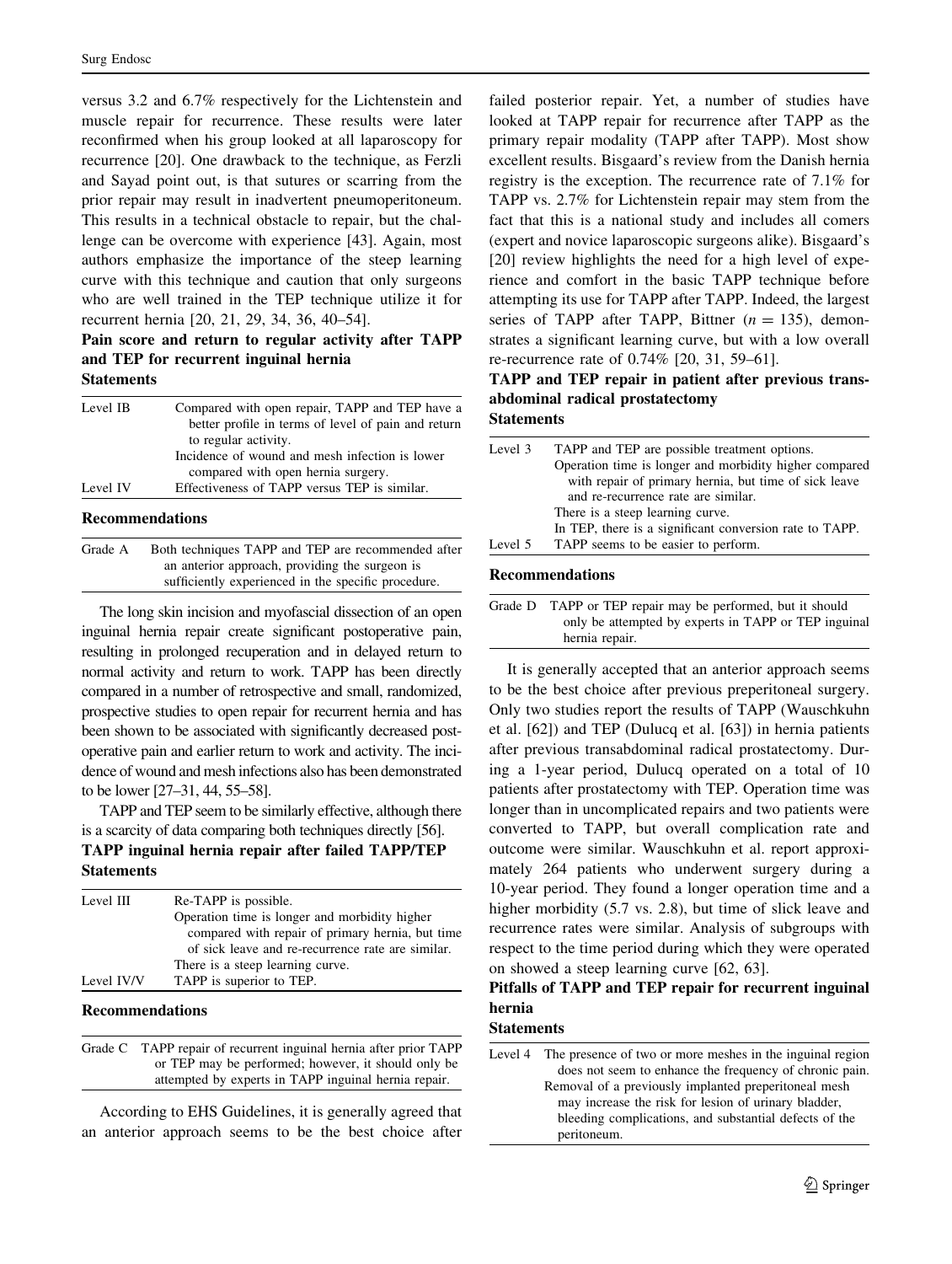## Recommendations

| Grade D Old mesh from prior preperitoneal hernia repair should |
|----------------------------------------------------------------|
| be left in place.                                              |
| The re-repair should be defect-adapted.                        |
| When an old plug is encountered that does not allow            |
| placement of a flat mesh, the protruding part of the plug      |
| may be best cut away with the use of electrocautery.           |
|                                                                |

The presence of old mesh in the prior hernia repair presents a technical challenge for TAPP or TEP repairs of recurrence. The mesh from a prior Lichtenstein repair should not affect the field of a posterior approach. However, the mesh plug technique poses a unique problem for laparoscopic repair of recurrence. The old plug creates an obstacle to placing the mesh and replacing the peritoneum over the mesh. Removal of the plug is not simple and cannot be easily accomplished with endo-shears. We find that electrocautery more effectively cuts the protruding aspect of the plug, thus allowing posterior mesh placement and replacement and repair of the peritoneum.

The best approach to a mesh placed from prior laparoscopic repairs may be to leave it in place and avoid risk of injury to the iliac vein or to the bladder. The new mesh can be laid on top of the old to correct any technical failure of a slipped or misplaced prior mesh.

## TAPP and TEP repair and the occult synchronous hernias. **Statements**

## Recommendations Level 4 TAPP and TEP repair of inguinal hernia allow easy identification of the occult ipsilateral femoral or obturator hernia. TEP allows easy identification of concomitant contralateral direct hernias. TAPP allows easy identification of concomitant contralateral direct and indirect hernias. The laparoscopic approach obliterates these associated occult synchronous or potential hernias utilizing a single repair without any particular modification to the technique.

| Grade B | In inguinal hernia repair for diagnosis of occult ipsilateral |
|---------|---------------------------------------------------------------|
|         | hernia defects, a careful dissection of the whole pelvic      |
|         | floor should be done.                                         |

One problem associated with the repair of the recurrent inguinal hernia repair is the missed synchronous hernia [64]. Felix et al. [33] found an occult femoral hernia incidence of 9% in his 1996 series of laparoscopic repair of recurrent inguinal hernia. Mikkelsen et al. found the risk of femoral hernia to be 15 times higher after inguinal hernia repair than in the general population, and Chan believes prior inguinal hernia repair may precipitate femoral hernia [65, 66]. He found that 50.9% of his series of 225 femoral hernia repairs had concurrent inguinal hernia and 18.2% had prior groin hernia repair. Laparoscopic inguinal hernia repair provides the benefit of a panoramic view of the all the potential hernia spaces: direct and indirect, femoral, and obturator hernias. TAPP and TEP therefore address the missed femoral and concomitant ipsilateral hernias. Furthermore, TAPP enables rapid evaluation of contralateral hernias (see Chap. 2, Kukleta). The laparoscopic approach obliterates these associated occult synchronous or potential hernias utilizing a single repair without any particular modification to the technique. There has been a general agreement that in every case of hernia repair a careful complete dissection of the whole ipsilateral pelvic floor is mandatory.

References (in parentheses graduation of evidence)

- 1. Ferzli GS, Kiel T (1997) The role of the endoscopic extraperitoneal approach in large inguinal scrotal hernias. Surg Endosc 11:299–302. (4)
- 2. Leibl BJ, Schmedt CG, Kraft K, Ulrich M, Bittner R (2000) Scrotal hernias: a contraindication for an endoscopic procedure? Results of a single-institution experience in transabdominal preperitoneal repair. Surg Endosc 14:289–292. (4)
- 3. Bittner R, Schmedt CG, Schwarz J, Kraft K, Leibl BJ (2002) Laparoscopic transperitoneal procedure for routine repair of groin hernia. Br J Surg 89:1062– 1066. (4)
- 4. Hollinsky C, Sandberg S, Koch T, Seidler S (2008) Biomechanical properties of lightweight versus heavyweight meshes for laparoscopic inguinal hernia repair and their impact on recurrence rates. Surg Endosc 22:2679–2685. (5)
- 5. Hollinsky C, Hollinsky K (1999) Static calculations for mesh fixation by intraabdominal pressure in laparoscopic extraperitoneal herniorrhaphy. Surg Laparosc Endosc Percutan Tech 9:106–109. (5)
- 6. Palanivelu C, Rangarajan M, John SJ (2007) Modified technique of laparoscopic intraperitoneal hernioplasty for irreducible scrotal hernias (omentoceles): how to remove the hernial contents. World J Surg 31:1889–1891. (4)
- 7. Leibl BJ, Schmedt CG, Kraft K, Kraft B, Bittner R (2001) Laparoscopic transperitoneal hernia repair of incarcerated hernias: Is it feasible? Results of a prospective study. Surg Endosc 15:1179–1183. (4)
- 8. Rebuffat C, Galli A, Scalambra MS, Balsamo F (2006) Laparoscopic repair of strangulated hernias. Surg Endosc 20:131–134. (4)
- 9. Ishihara T, Kubota K, Eda N, Ishibashi S, Haraguchiy (1996) Laparoscopic approach to incarcerated inguinal hernia. Surg Endosc 10:1111–1113. (4)
- 10. Legnani GL, Rasini M, Pastori S, Sarli D (2008) Laparoscopic trans-peritoneal hernioplasty (TAPP) for the acute management of strangulated inguino-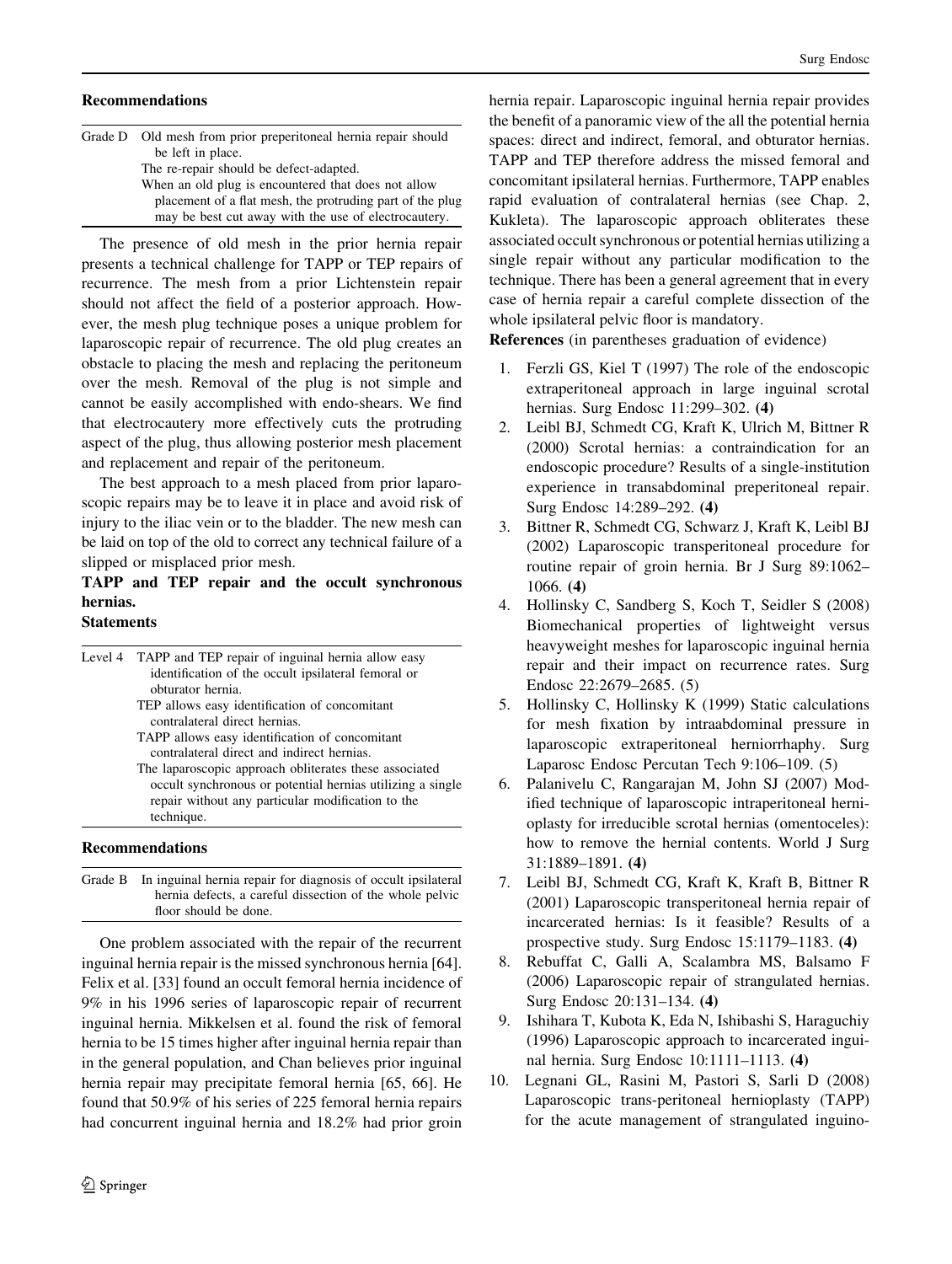crural hernias: a report of nine cases. Hernia 12:185–188. (4)

- 11. Scierski A (2004) Laparoscopic operations of incarcerated inguinal and femoral hernias. Wiad Lek 57:245–248. (4)
- 12. Ferzli G, Shapiro K, Chaudry G, Patel S (2004) Laparoscopic extraperitoneal approach to acutely incarcerated inguinal hernia. Surg Endosc 18:228–231. (4)
- 13. Tamme C, Scheidbach H, Hampe C, Schneider C, Köckerling F (2003) Totally extraperitoneal endoscopic inguinal hernia repair (TEP). Surg Endosc 17:190–195. (4)
- 14. Saggar VR, Sarang R (2005) Endoscopic totally extraperitoneal repair of incarcerated inguinal hernia. Hernia 9:120–124. (4)
- 15. Hernandez-Richter T, Schardey HM, Rau HG, Schildberg FW, Meyer G (2000) The femoral hernia: an ideal approach for the transabdominal preperitoneal technique (TAPP). Surg Endosc 14:736–740. (4)
- 16. Yalamarthi S, Kumar S, Stapleton E, Nixon SJ (2004) Laparoscopic totally extraperitoneal mesh repair for femoral hernia. J Laparoendosc Adv Srg Tech A 14:358–361. (4)
- 17. Watson SD, Save W, Hollier PA (1993) Combined laparoscopic incarcerated herniorrhaphy and small bowel resection. Surg Laparosc Endosc 3:106–108. (5)
- 18. Yau KK, Siu WT, Cheung YS, Wong CH, Chung CC, Li KW (2007) Laparoscopic management of acutely incarcerated femoral hernia. J Laparoscopic Adv Surg Tech A 17(6):759–762. (4)
- 19. Comman A, Brunner SM, Gaetzschmann P, Kipf B, Baierl W, Behrend M (2008) Incarcerated femoral Littre's hernia-Transperitoneal preperitoneal hernia repair (TAPP) and laparoscopic resection of the necrotic diverticulum. Surg Laparosc Endosc Percutan Tech 18:409–413. (5)
- 20. Bisgaard T et al. (2008) Re-recurrence after operation for recurrent inguinal hernia. A nationwide 8-year follow-up study on the role of type of repair. Ann Surg 247:707–711. (2c)
- 21. Bay-Nielson M, Kehlet H, Strand L, Malmstrom J, Andersen FH, Wara P, Juul P, Callesen T (2001) Quality assessment of 26,304 herniorrhaphies in Denmark: a prospective nationwide study. Lancet 358:1124–1128. (2c)
- 22. Haapaniemi S et al. (2001) Reoperation after recurrent groin hernia repair. Ann Surg  $234(1):122-126$ . (2c)
- 23. Nilsson E et al. (1998) Methods of repair and risk for reoperation in Swedish hernia surgery from 1992 to 1996. Br J Surg 85:1686–1691. (2c)
- 24. Schaap HM et al. (1992) The preperitoneal approach in the repair of recurrent inguinal hernias. Surg Gynecol Obstet 174:460–464. (4)
- 25. Amid PK, Shulman AG, Lichtenstein IL (1996) Open "tension-free" repair of inguinal hernias: the Lichtenstein technique. Eur J Surg 162:447–453. (4)
- 26. Kark AE, Kurzer M, Belsham PA (1998) Three thousand one hundred and seventy-five primary inguinal hernia repairs; advantages of ambulatory open mesh repair using local anesthesia. J Am Coll Surg 86:447–456. (4)
- 27. Beets GL et al. (1999) Open or laparoscopic preperitoneal mesh repair for recurrent inguinal hernia? A randomized controlled trial. Surg Endosc 13: 323–327. (1b)
- 28. Mahon D et al. (2003) Prospective randomized trial of laparoscopic (transabdominal preperitoneal) vs open (mesh) repair for bilateral and recurrent inguinal hernia. Surg Endosc 17:1386–1390. (1b)
- 29. Dedemadi G et al. (2006) Comparison of laparoscopic and open tension-free repair of recurrent inguinal hernias: a prospective randomized study. Surg Endosc 20:1099–1104. (1b)
- 30. Eklund A et al. (2007) Recurrent inguinal hernia: randomized multicenter trial comparing laparoscopic and Lichtenstein repair. Surg Endosc 21:634–640. (1b)
- 31. Neumayer L et al. (2004) Open mesh versus laparoscopic mesh repair of inguinal hernia. N Engl J Med 350:1819–1827. (1b)
- 32. Sandbichler P et al. (1996) Laparoscopic repair of recurrent inguinal hernia. Am J Surg 171:366–368. (4)
- 33. Felix EL et al. (1996) Laparoscopic repair of recurrent hernia. Am J Surg 172:580–584. (4)
- 34. Jarhult J et al. (1999) Laparoscopic treatment of recurrent inguinal hernias: experience from 281 operations. Surg Laparosc Endosc Percutan Tech 9:115–118. (4)
- 35. Memon MA et al. (1999) Laparoscopic repair of recurrent hernias. Surg Endosc 13:807–810. (4)
- 36. Ramshaw B et al. (2001) Laparoscopic inguinal hernia repair: lessons learned after 1,224 consecutive cases. Surg Endosc 15:50–54. (4)
- 37. Hawasli A et al. (2002) Laparoscopic transabdominal preperitoneal inguinal hernia repair for recurrent inguinal hernia. Am Surg 68:303–308. (4)
- 38. Keider A et al. (2002) Laparoscopic repair of recurrent inguinal hernia: long-term follow up. Surg Endosc 16:1708–1712. (4)
- 39. Wara P et al. (2005) Prospective nationwide analysis of laparoscopic versus Lichtenstein repair of inguinal hernia. Br J Surg 92:1277–1281. (2c)
- 40. Tantia O et al. (2009) Laparoscopic repair of recurrent groin hernia: results of a prospective study. Surg Endosc 23:734–738. (4)
- 41. Feliu X, Torres G, Vinas X, Martinez-Rodenas F, Fernandez-Sallent E, Pie J (2004) Preperitoneal repair for recurrent inguinal hernia: laparoscopic and open approach. Hernia 8:113–116. (4)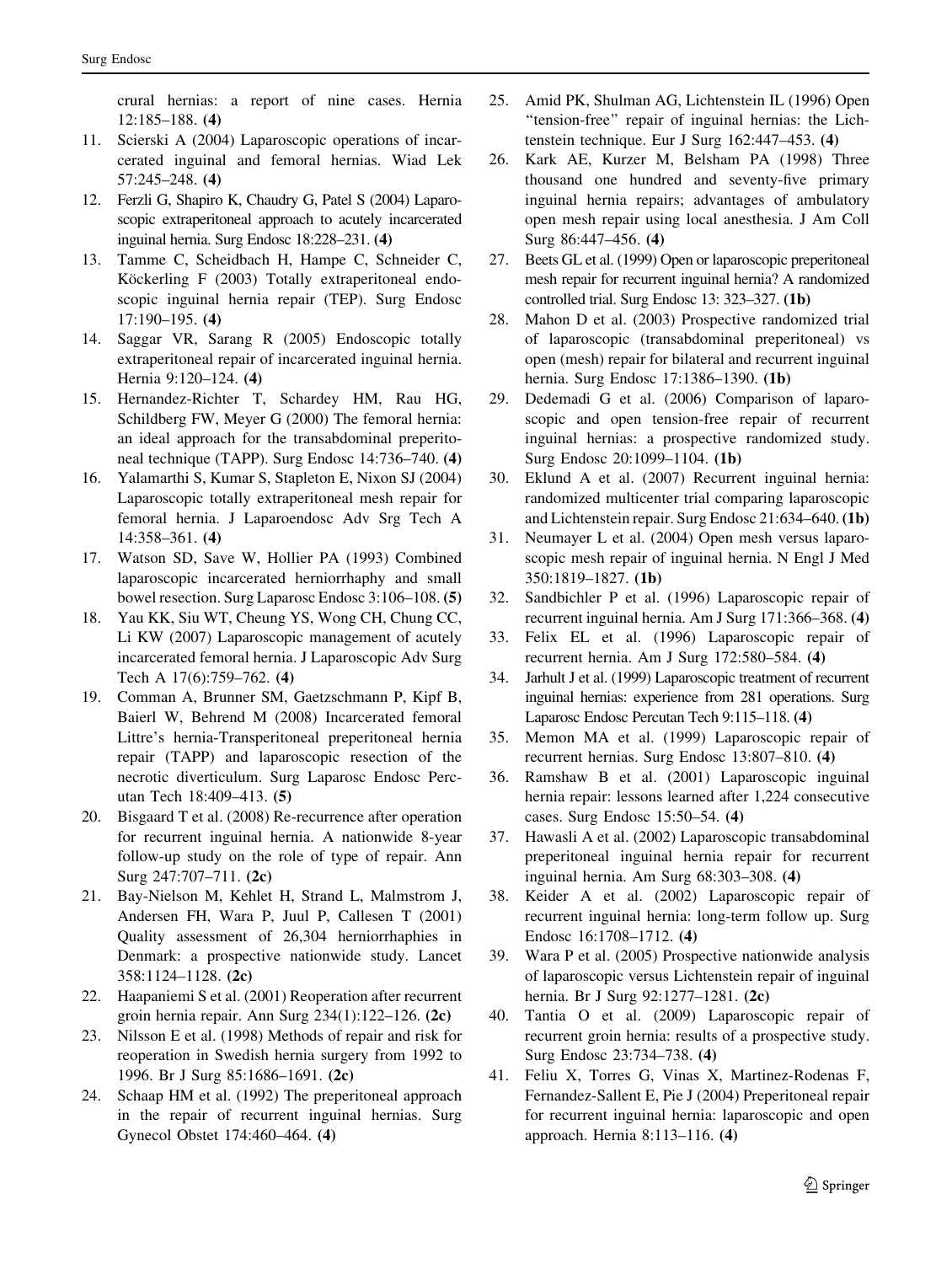- 42. Knook MTT, Weidema WF, Stassen LPS, van Steensel CJ (1999) Endoscopic total extraperitoneal repair of primary and recurrent inguinal hernias. Surg Endosc 13:507–511. (4)
- 43. Sayad P, Ferzli G (1999) Laparoscopic preperitoneal repair of recurrent inguinal hernias. J Laparoendosc Adv Surg Tech A 9:127–130. (4)
- 44. Aeberhard P, Klaiber C, Meyenberg A, Osterwalder A, Tschudi J (1999) Prospective audit of laparoscopic totally extraperitoneal inguinal hernia repair: a multicenter study of the Swiss Association for Laparoscopic and Thoracoscopic Surgery (SALTC). Surg Endosc 13:1115–1120. (2c)
- 45. Staarink M, van Veen RN, Hop WC, Weidema WF (2008) A 10-year follow-up study on endoscopic total extraperitoneal repair of primary and recurrent inguinal hernia. Surg Endosc 22:1803–1806. (4)
- 46. van der Hem JA, Hamming JF, Meeuwis JD, Oostvogel HJ (2001) Totally extraperitoneal endoscopic repair of recurrent inguinal hernia. Br J Surg 88:884–886. (4)
- 47. Ramshaw BJ, Tucker JG, Duncan TD, Heithold D, Garcha I, Mason EM, Wilson JP, Lucas GW (1996) Technical considerations of the different approaches to laparoscopic herniorrhaphy: an analysis of 500 cases. Am Surg 62:69–72. (4)
- 48. Felix EL, Michas CA, McKnight RL (1995) Laparoscopic repair of recurrent hernias. Surg Endosc 9:135–138. (4)
- 49. Thill V, Simeons C, Smets D, Ngongang C, da Costa PM (2008) Long-term results of a non-ramdomized prospective mono-centre study of 1000 laparoscopic totally extraperitoneal hernia repairs. Acta Chir Belg 108:405–408. (4)
- 50. Alani A, Duffy F, O'Dwyer PJ (2006) Laparoscopic or open preperitoneal repair in the management of recurrent groin hernias. Hernia 10:156–158. (4)
- 51. Bingener J, Dorman JP, Valdes G (2003) Recurrence rate after laparoscopic repair of recurrent inguinal hernias: have we improved? Surg Endosc 17:1781–1783. (4)
- 52. Feliu X, Jaurrieta E, Vinas X, Macarulla E, Abad JM, Fernandez-Sallent E (2004) Recurrent inguinal hernia: a ten-year review. J Laparoendosc Adv Surg Tech A 14:362–367. (4)
- 53. Frankum CE, Ramshaw BJ, White J, Duncan TD, Wilson RA, Mason EM, Lucas G, Promes J (1999) Laparoscopic repair of bilateral and recurrent hernias. Am Surg. 65:839–842. (4)
- 54. Barrat C, Surlin V, Bordea A, Champault G (2003) Management of recurrent inguinal hernias: a prospective study of 163 cases. Hernia 7:125–129. (4)
- 55. Kapiris SA, Brough WA, Royston CM, O'Boyle C, Sedman PC (2001) Laparoscopic transabdominal preperitoneal (TAPP) hernia repair. A 7-year

two-center experience in 3017 patients. Surg Endosc 15:972–975. (4)

- 56. McCormack K, Wake B, Perez J, Fraser C, Cook J, McIntosh E, Vale L, Grant A (2005) Laparoscopic surgery for inguinal hernia repair: systematic review of effectiveness and economic evaluation. Health Technol Assess 9:14. (1a)
- 57. Bringman S, Ramel S, Heikkinen TJ, Englund T, Westman B, Anderberg B (2003) Tension-free inguinal hernia repair: TEP versus mesh-plug versus Lichtenstein: a prospective randomized controlled trial. Ann Surg 237:142–147. (1b)
- 58. Kuhry E, van Veen RN, Langeveld HR, Steyerberg EW, Jeekel J, Bonjer HJ (2007) Open or endoscopic total extraperitoneal inguinal hernia repair? A systematic review. Surg Endosc 21:161–166. (1a)
- 59. Bittner R, Schwarz J (2007) How to treat recurrent inguinal hernia—TAPP. In: Schumpelick V, Fitzgibbons JR (eds) Recurrent hernia. Prevention and treatment. Heidelberg, Springer, pp 297–301. (4)
- 60. Knook MT et al. (1999) Laparoscopic repair of recurrent inguinal hernias after endoscopic herniorrhaphy. 13:1145–1147. (4)
- 61. Leibl B et al. (2000) Recurrence after endoscopic transperitoneal hernia repair (TAPP): causes, reparative techniques, and results of the reoperation. J Am Coll Surg 190:651–655. (4)
- 62. Wauschkuhn CA, Schwarz J, Bittner R (2009) Laparoscopic transperitoneal inguinal hernia repair (TAPP) after radical prostatectomy: is it safe? Results of prospectively collected date of more than 200 cases. Surg Endosc 23:973–977. (4)
- 63. Dulucq JL, Wintringer P, Mahajna A (2006) Totally extraperitoneal (TEP) hernia repair after radical prostatectomy or lower abdominal surgery: is it safe?A prospective study. Surg Endosc 20: 473–476. (4)
- 64. Crawford DL, et al. (1998) Laparoscopy identifies unexpected groin hernias. Am Surg 64:976–978. (4)
- 65. Mikkelsen T et al. (2002) Risk of femoral hernia after inguinal herniorrhaphy. Br J Surg 89:486–488. (2c)
- 66. Chan G, Chan CK (2008) Long-term results of a prospective study of 225 femoral hernia repairs: Indications for tissue and mesh repair. J Am Coll Surg 207:360–367. (4)

# Chapter 6: Mesh size and recurrence: what is the optimal size?

Thue Bisgaard, Jacob Rosenberg

# Copenhagen, Denmark

Search terms: "mesh size"; "recurrence"; "inguinal hernia''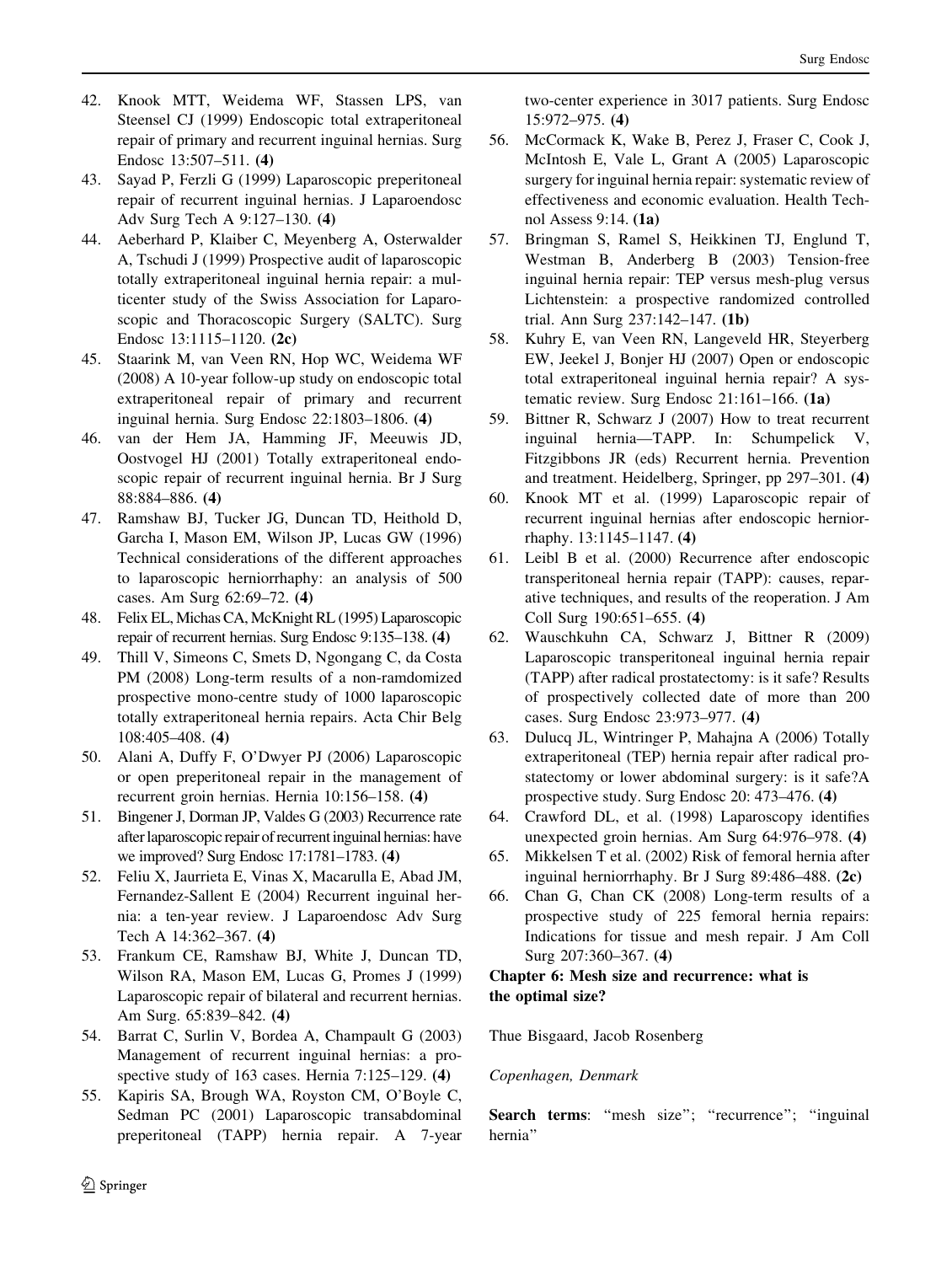## Does the use of a larger mesh prevent recurrence after laparoscopic inguinal hernia repair? Statements

| Level 2A | A small mesh may be a risk factor for recurrence         |
|----------|----------------------------------------------------------|
|          | after laparoscopic inguinal hernia repair.               |
| Level 5  | Insufficient dissection of the preperitoneal space makes |
|          | it difficult to place a large mesh properly and avoid    |
|          | folds and wrinkles.                                      |
|          | Fixation does not compensate for inadequate mesh size.   |

### Recommendations

| Grade A A mesh size of at least $10 \times 15$ cm is recommended.  |
|--------------------------------------------------------------------|
| Grade D Use a bigger mesh (i.e., $12 \times 17$ cm or greater) for |
| large hernias (direct $>3-4$ cm, indirect $>4-5$ cm).              |

A systematic literature search was performed in PubMed covering the period from 1966 to January 2009. Papers in English, German, and French were reviewed. Only human studies were included. The following search terms were used: mesh size, recurrence, inguinal hernia.

Mesh size may have a greater impact on recurrence than surgical technique [1, 2]. A small mesh has been shown to be an independent risk factor for recurrence compared with a large one, irrespective of the type of mesh, i.e., light or heavyweight [3].

We found no randomized trials that specifically compared mesh sizes, but several studies on surgical techniques used different sizes of mesh. Data extracted from a recent meta-analysis of open versus laparoscopic hernia repairs provide some information about this issue [4]. A significant trend toward reduced recurrence rates with increasing mesh size was noted (a "large" mesh was most often  $10 \times$  $15 \text{ cm}^2$  size). Indeed, use of a small mesh almost doubled the risk for recurrence [4]. A large, retrospective series that included 3,017 patients who underwent TAPP inguinal herniorrhaphies showed a 5% recurrence rate using an  $11 \times 6$  cm<sup>2</sup> mesh in 325 repairs and a 0.16% recurrence rate using a  $15 \times 10 \text{ cm}^2$  mesh in 3,205 repairs [5].

There are two large randomized studies from Sweden; one compared TAPP with Shouldice with a 5-year followup of 920 patients and showed a recurrence rate of 6.6% when using a mesh size of  $7 \times 12$  cm<sup>2</sup> [6], and the other compared TEP with Lichtenstein with 5-year clinical examination of 1,370 patients when using a mesh size of  $12 \times 15$  cm<sup>2</sup> and showed a recurrence rate of 3–5% [7]. Animal data have suggested that a minimum of 3-cm mesh overlap is essential to prevent mesh protrusion through the hernia defect resulting in recurrence [8].

To summarize, the use of a large mesh for laparoscopic inguinal hernia repair is supported by the literature, albeit with a low level of evidence, which makes it impossible to recommend an optimal size. However, it seems reasonable to suggest that the mesh should overlap the hernia defect by at least 3 cm in all directions. It should be emphasized that dissection of the preperitoneal space has to be adequate for the size of mesh to ensure that the mesh lies flat against the abdominal wall [9–11].

## Comprehensive comments

As recurrence factor, mesh size is much more important than the prosthetic material used. In daily clinical practice, we use a mesh of  $10 \times 15$  cm<sup>2</sup> size, even in "small" patients. If the patient is big or has a large hernia defect, it is advisable to use a larger mesh. However, for logistic reasons, we have decided to use only  $10 \times 15$  cm<sup>2</sup> meshes in our departments, and if we encounter a patient who requires a larger mesh, we simply implant two meshes instead of one with sufficient overlap.

Some surgeons routinely cut the mesh making it curved, i.e., rounding the edges. This is not necessary. Instead, the dissection should be thorough with a complete parietalization and a wide exposure of the entire preperitoneal space to ensure a flat positioning of the mesh.

References (in parentheses graduation of evidence)

- 1. Neumayer L, Giobbie-Hurder A, Jonasson O, Fitzgibbons R Jr, Dunlop D, Gibbs J, Reda D, Henderson W; Veterans Affairs Cooperative Studies Program 456 Investigators (2004) Open mesh versus laparoscopic mesh repair of inguinal hernia. N Engl J Med 350:1819–1827. (1B)
- 2. Neumayer L, Giobbi-Hurder A, Jonasson O (2004) Open mesh versus laparoscopic mesh hernia repair (authors reply). N Engl J Med 351:1463–1465. (4)
- 3. Lowham AS, Filipi CJ, Fitzgibbons RJ Jr, Stoppa R, Wantz GE, Felix EL, Crafton WB (1997) Mechanisms of hernia recurrence after preperitoneal mesh repair. Ann Surg 225:422–431. (2B)
- 4. Stengel D, Bauwens K, Ekkernkamp A (2004) Recurrence risks in randomized trials of laparoscopic versus open inguinal hernia repair: to pool or not to pool (this is not the question). Langenbecks Arch Surg 389:492–498. (2A)
- 5. Kapiris SA, Brough WA, Royston CM, O'Boyle C, Sedman PC (2001) Laparoscopic transabdominal preperitoneal (TAPP) hernia repair. A 7-year twocenter experience in 3,017 patients. Surg Endosc 15:972–975. (2C)
- 6. Arvidsson D, Berndsen FH, Larsson LG, Leijonmarck C-E, Rimbäck G, Rudberg C, Smedberg S, Spangen L, Montgomery A (2005) Randomized clinical trial comparing 5-year recurrence rate after laparoscopic versus Shouldice repair of primary inguinal hernia. Br J Surg 92:1085–1091. (IB)
- 7. Eklund AS, Montgomery A, Rasmussen C, Sandbue RP, Bergkvist LA, Rudberg CR (2009) Low recurrence rate after laparoscopic (TEP) and open (Lichtenstein)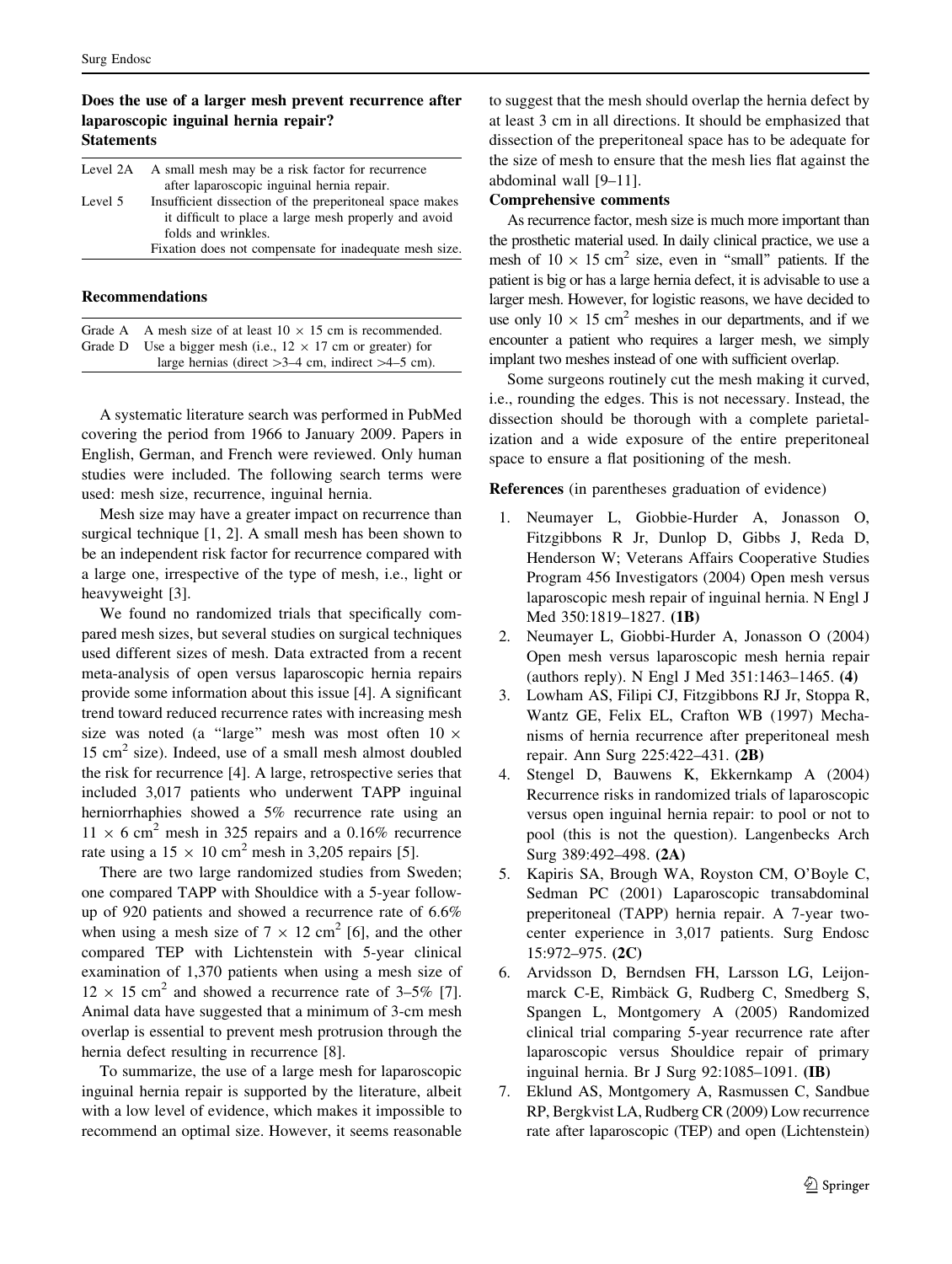inguinal hernia repair. A randomized, multicenter trial with 5-year follow-up. Ann Surg 249:33–38. (IB)

- 8. Knook MT, van Rosmalen AC, Yoder BE, Kleinrensink GJ, Snijders CJ, Looman CW, van Steensel CJ (2001) Optimal mesh size for endoscopic inguinal hernia repair, a study in a porcine model. Surg Endosc 15:1471–1477. (5)
- 9. Totte E, Van Hee R, Kox E, Hendrickx L, Van Zwieten KJ (2005) Surgical anatomy of the inguinal region: implications during inguinal laparoscopic herniorrhaphy. Eur Surg Res 37:185–190. (5)
- 10. Lowham AS, Filipi CJ, Fitzgibbons RJ Jr, Stoppa R, Wantz GE, Felix EL, Crafton WB (1997) Mechanisms of hernia recurrence after preperitoneal mesh repair. Traditional and laparoscopic. Ann Surg. 225:422–431 (4, videotapes from 13 recurrence operations analysed by experts). (4)
- 11. Phillips EH, Rosenthal R, Fallas M, Carroll B, Arregui M, Corbitt J, Fitzgibbons R, Seid A, Schultz L, Toy F et al. (1995) Reasons for early recurrence following laparoscopic hernioplasty. Surg Endosc 9:140–144. (2C)

# Chapter 7: Selection of mesh material

D. Weyhe, C. Schug-Pass, U. Klinge

Search terms: "TAPP" AND "mesh"; TEP AND "mesh"; ''Biocompatibility'' AND ''mesh''; ''groin pain'' AND "mesh"; "inguinal hernia" AND "mesh"; "Quality of life" AND ''mesh''

Does functional outcome and quality of life improve with the use of light meshes in TAPP and TEP? Statements

Level 1A In the long-term comparison, lighter meshes with larger pores do not lead to improvements of the quality of life or a reduction of discomfort that are of statistical significance. They offer advantages in terms of convalescence during the first few postoperative weeks.

## Recommendations

- Grade B The hernia repair in the TAPP/TEP technique with a so-called material-reduced mesh (less amount of material, bigger pores, some elasticity) decreases the rate of mesh-related complaints, at least within the first 3 months.
- Grade D A monofilament implant with a pore size of at least 1.0–1.5 mm (usually meaning low-weight) consisting of a minimum tensile strength in all directions (including subsequent tearing force) of  $>16$  N/cm appeared to be most advantageous; however, this assumption mainly summarizes personal and published clinical and experimental experiences.

### Introduction

The common approach in hernia surgery is the tensionfree technique with alloplastic materials to strengthen the connective tissue or partial connective tissue replacement in large fascia defects. Modern implants have to fulfill increasingly stringent requirements concerning their mechanical and biological qualities. A large number of investigations deal with the improvement of the biocompatibility of implants. In this respect, the definition of biocompatibility moves away from the concept of a biochemical inert material to an application-oriented definition. In the past, a variety of experimental studies were performed to improve the implants to prevent undesirable effects, such as chronic groin pain or movement-dependent discomfort, and allow quicker return to work and daily activities. Against this background, the light mesh concept has established itself over the years. An analysis of prospective, randomized, double blind studies that compared the theoretical effect of weight reduction to clinical outcome should result in a recommendation of the choice of mesh in TAPP and TEP technique based on the strength of the evidence.

## Materials and methods

The clinical studies analyzed were conducted between January 2000 and February 2009, because no comparable studies are available before this period. We conducted a search of Pubmed, Medline, and Cochrane Library using the terms: TAPP/TEP and mesh, biocompatibility and mesh, groin and mesh. We analyzed each article. The classification in degrees of evidence followed the Oxford hierarchy of evidence starting from Level 1A (systematic review of RCTs with consistent results from individual studies) up to level 5 (expert opinion, animal, or lab experiments). Results

# TAPP

In total, 374 hits were found from January 2000 to February 2009. Excluding 48 review articles, 326 publications were classified according to the evidence criteria. The result was three articles [1–3; Study design Figs. 1–3] (0.92%) based on a prospective study design, of which only two [2, 3] performed randomization (0.6%). Early results (3 months) are described in one article [2], medium-term results (12-month follow-up) likewise in one article [1], and 5-year long-term results in one study [3].

## TEP

The TEP search resulted in 359 articles. Excluding 42 review articles, 317 articles were (peer) reviewed. Three of 317 (0.94%) publications were prospective, controlled, randomized studies [4–6; Study design Figs. 4–6]. Two articles [4, 5] described early results (2 months) and one [6] medium-term results. Long-term results were not available. Apart from the article by Horstmann et al., only five articles seem to be comparable (Table [1\)](#page-40-0) [2–6]. This prospective, longitudinal study [1] continues to be taken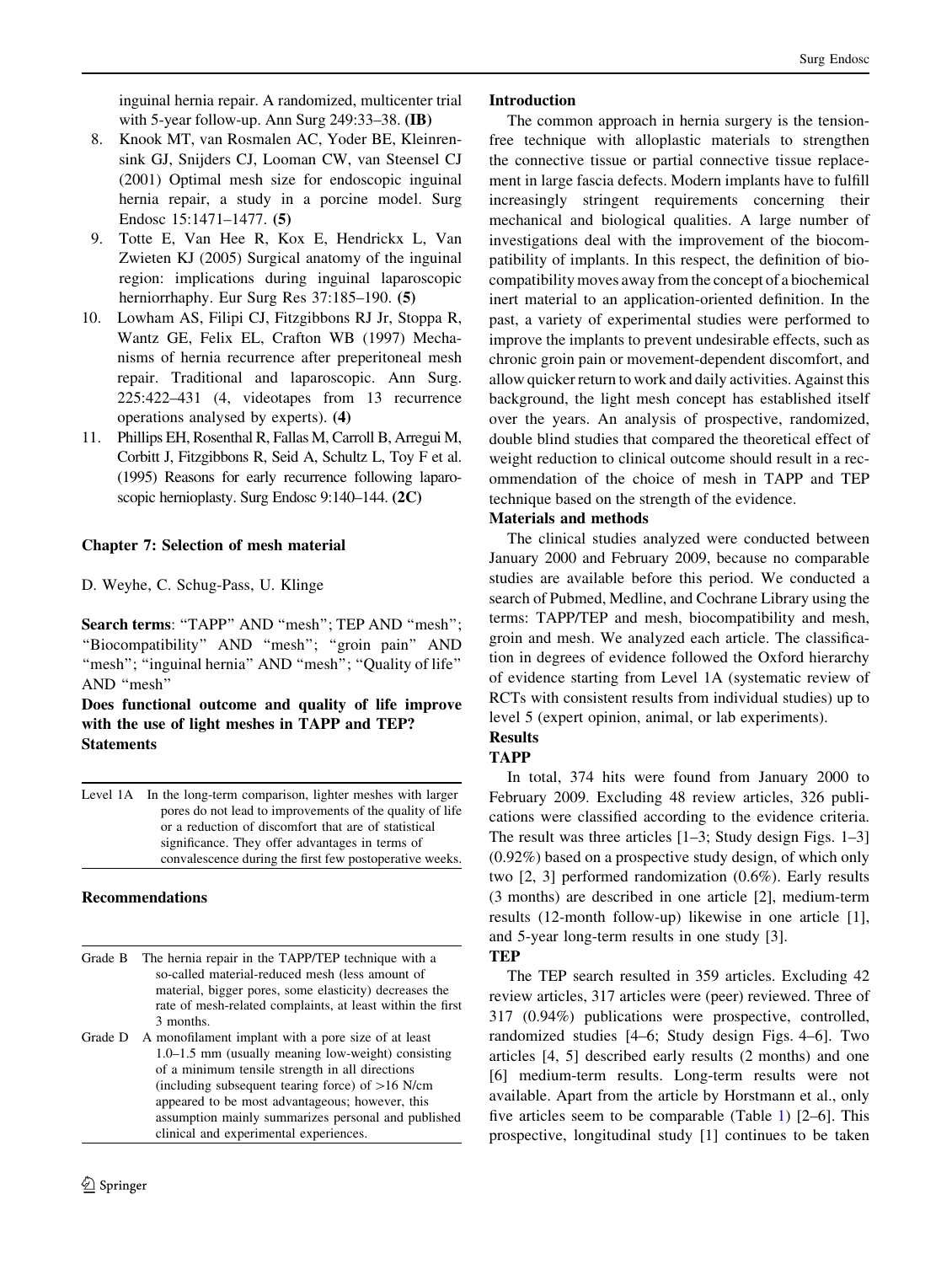|                     | Randomized | d- blind | <b>VAS</b> | $SF-36$ | Multicenter | Level          |
|---------------------|------------|----------|------------|---------|-------------|----------------|
| TAPP <sub>[1]</sub> | No         | No       | No         | No      | No          | 2 <sub>b</sub> |
| <b>TAPP [2]</b>     | Yes        | Yes      | Yes        | Yes     | No          | 1 <sub>b</sub> |
| <b>TAPP</b> [3]     | Yes        | Yes      | Yes        | Yes     | No          | 1 <sub>b</sub> |
| <b>TEP</b> [4]      | Yes        | Single   | Yes        | Yes     | Yes         | 1 <sub>b</sub> |
| <b>TEP [5]</b>      | Yes        | Single   | Yes        | Yes     | Yes         | 1 <sub>b</sub> |
| <b>TEP</b> [6]      | Yes        | Yes      | Yes        | No      | No          | 1 <sub>b</sub> |
| Accordance          | 5.         | 3        |            | 4       | 2           |                |
|                     |            |          |            |         |             |                |

<span id="page-40-0"></span>Table 1 Overview of the study methods and assessment of the level of evidence

Study [1] is not comparable to the other

Table 2 Overview of the significant advantages of LM in the early, medium-, and long-term results

|                 | No. patients | Follow-up $(\%)$ | $<$ 3-month Adv. LM | 12-month Adv. LM         | 60-month Adv. LM |
|-----------------|--------------|------------------|---------------------|--------------------------|------------------|
| <b>TAPP</b> [1] | 672          | 81               |                     | Yes <sup>a</sup>         |                  |
| <b>TAPP [2]</b> | 90           | 100              | Yes <sup>b</sup>    | -                        |                  |
| <b>TAPP [3]</b> | 180          | 97               | -                   | $\overline{\phantom{0}}$ | No               |
| <b>TEP</b> [4]  | 139          | 94               | Yes <sup>c</sup>    |                          |                  |
| <b>TEP [5]</b>  | 137          | 88               | Yes <sup>d</sup>    | -                        | -                |
| <b>TEP</b> [6]  | 50           | 100              | Yes <sup>e</sup>    | No <sup>e</sup>          |                  |
| Average         | 211          | 93               | $n=4$               | $\overline{\phantom{0}}$ | $n=1$            |

<sup>a</sup> Significant advantage with regard to formation of seroma/hematoma, sensation of foreign body, undue sensitivity to weather changes

<sup>b</sup> Significant advantage with regard to physical fitness, family activities, sensation during sexual activities for lightweight mesh

<sup>c</sup> Significant advantage concerning return to daily activities, no difference in the SF-36 or VAS score

<sup>d</sup> Significant advantage in general health and bodily pain but no difference in VAS and SF-36 score

<sup>e</sup> Significant advantage with regard to postoperative pain; no difference after 1 year

Table 3 Textile requirements to synthetic meshes for TAPP/TEP technique

| Min. standard keyword |  |
|-----------------------|--|
|                       |  |

1. Monofile structure–infection

2. Pore size 1–1.5-mm collagen (large pores usually are related with low weight)

3. Tensile strength  $>16$  N/cm stability

into consideration despite the insufficiently standardized methodology; however, it is critically discussed in the overall analysis and separately assessed (Level 2B). The five analysed RCT studies (Level 1B) agree that postsurgical advantages last for up to 3 months. These advantages are partly very subtle and not always corroborated by the VAS and SF score (Tables 1, 2). Only one study (TAPP) has a survey of 5 years and could not detect any difference of statistical significance. Noteworthy, this long-term study reported on 5% of patients complaining about discomfort, similarly for three different mesh materials tested (smooth heavyweight, rigid ultra heavyweight, lightweight). There was no significant difference in the hernia recurrence rate in the long-term comparison between HM and LM.

#### **Discussion**

It is hardly possible to make a best treatment recommendation because the clinical studies do not accurately assess the value of medical devices. To this effect, we have to consider a huge variety of modifications (advantages of some slight changes, e.g., thinner filaments may be demonstrable only in nonclinical settings), a long delay of some device-related complications (e.g., infection, migration), the variable individual response with increased risk in yet insufficiently defined subgroups (e.g., collagen formation, intra-abdominal adhesions), and not least many confounders that make it difficult to associate clearly an outcome with a device.

In view of to these limitations of clinical studies and RCTs, any recommendation has to consider experimental results as basic evidence (see author's comment). Therefore, when comparing medical devices, the absence of any statistically significant differences in RCTs (Levels A–B) does not mean that a proper selection of a device will not be beneficial, but a negative result in a study rather expresses the principally limited power of clinical studies. Authors' comment

Even if experimental studies and experts' opinions are to be allocated an evidence Level 5, their results cannot be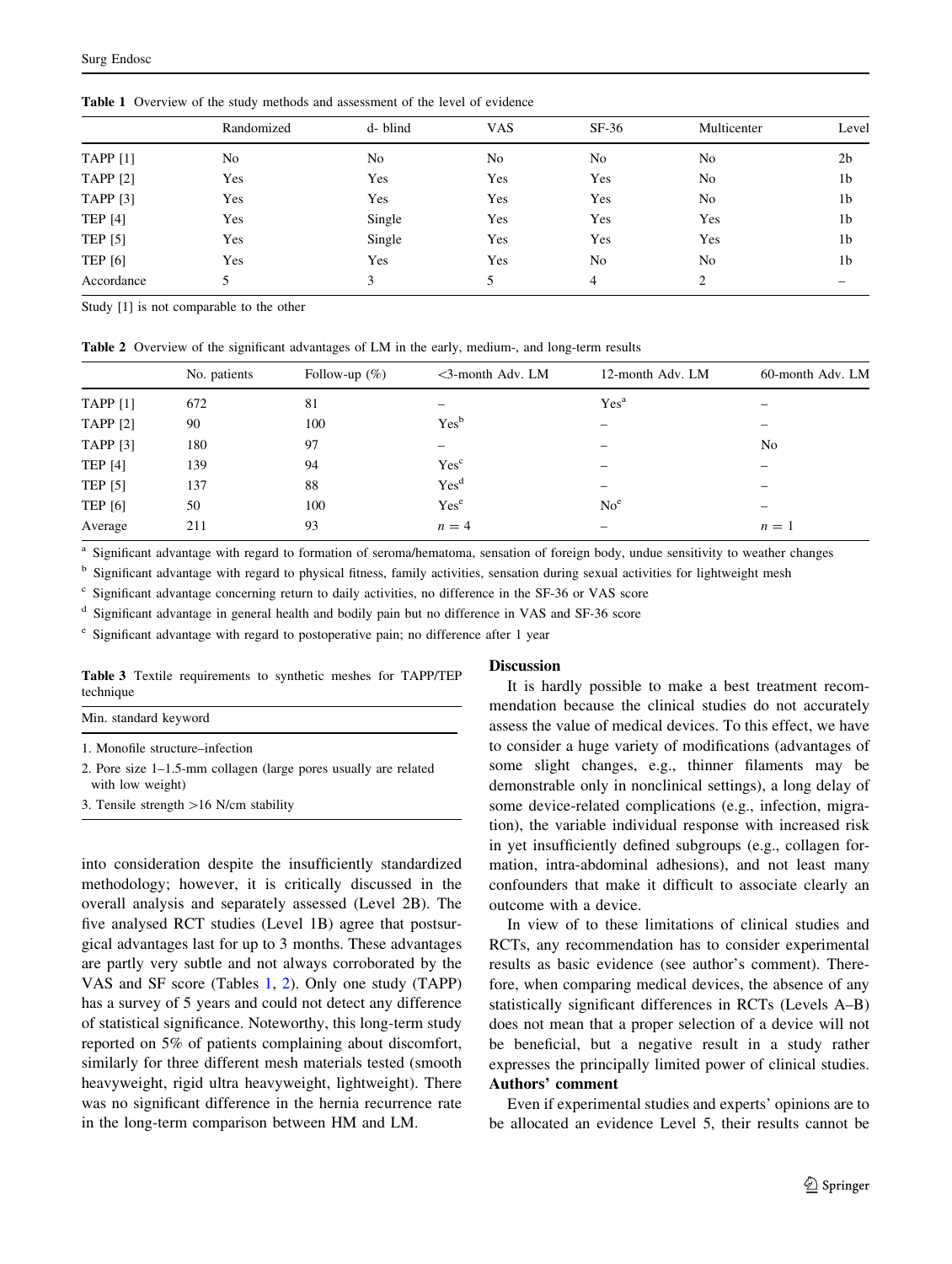<span id="page-41-0"></span>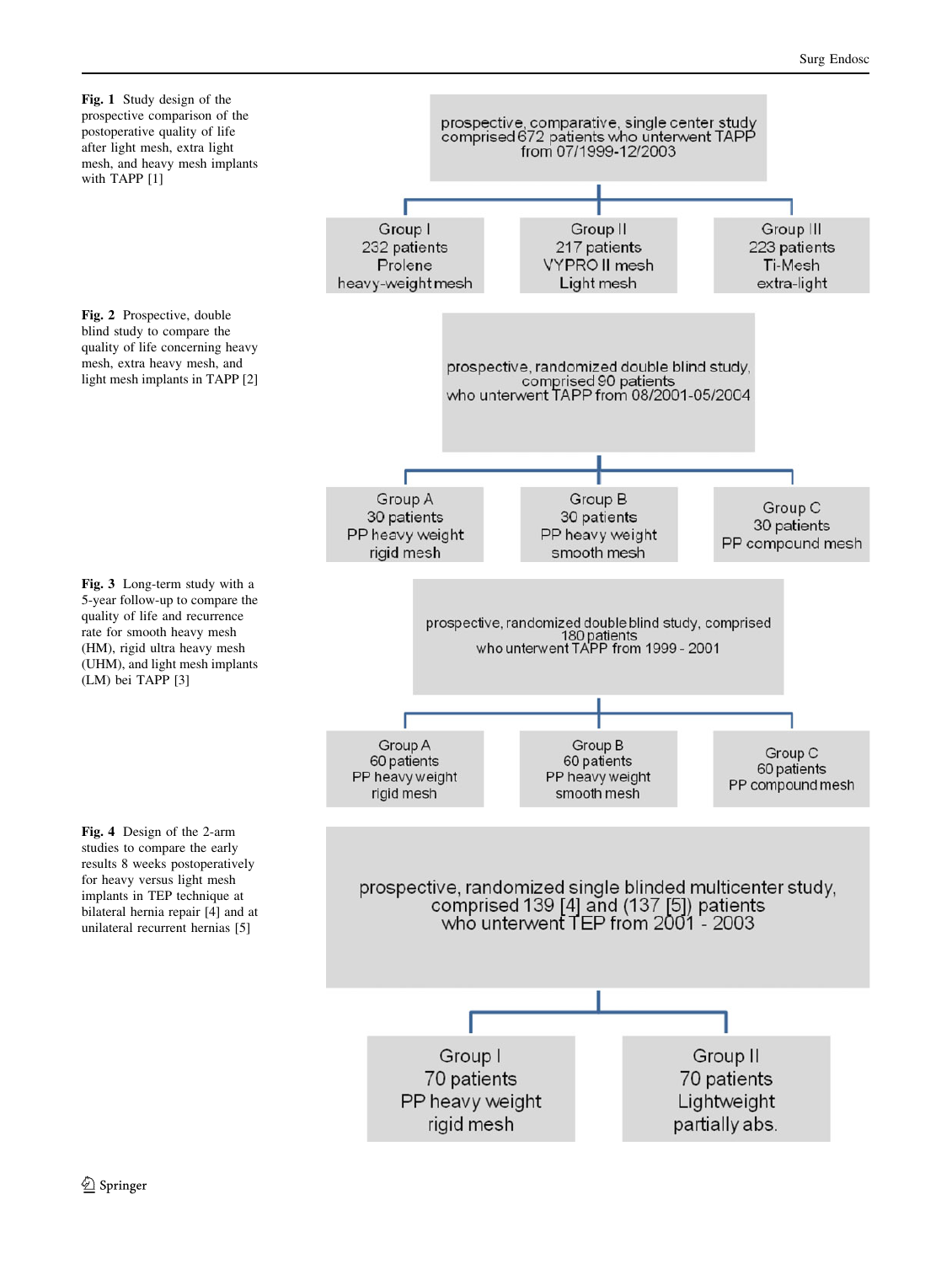Fig. 5 Study design of the Agarwal study with 12 months of follow-up [6]



ignored. The summarized findings of these articles are listed consecutively and taken into account in the following recommendation:

- 1. The older generation of polypropylene mesh is oversized with regard to the mechanical properties.
- 2. Bigger pore size improves the integration into the tissue and also preserves a high degree of elasticity and stability in the implant matrix.
- 3. Monofilament meshes have a lower infection potential.

The authors' recommendations are based on three textile design construction parameters (Table [3](#page-40-0)). The implant weight parameter alone is unsuitable and, hence, is modified by the structural parameter: pore size. Usual meshes with small pores <1 mm are "heavy" weight  $(>60 \text{ g/m}^2)$ , whereas those with large pores are ''low'' weight. However, there are no precisely defined limits, there are some meshes with low weight but small pores (e.g., Mersilene), and some heavyweight polymers despite large pores (e.g., made of PVDF). Because porosity is more difficult to measure than weight, the term most often used by manufacturers is "weight," and therefore, this is used in this text too.

The hernia repair in the TAPP/TEP technique using a monofilament implant with a pore size of at least 1.0–1.5 mm (usually meaning low weight) consisting of a minimum tensile strength in all directions (including subsequent tearing force)  $>16$  N/cm appears to be most advantageous, summarizing personal and published clinical and experimental experiences (Figs. [1](#page-41-0), [2](#page-41-0), [3](#page-41-0), [4,](#page-41-0) 5). References (in parentheses graduation of evidence)

1. Horstmann R, Hellwig M, Classen C, Röttgermann S, Palmes D (2006) Impact of polypropylene amount on functional outcome and quality of life after inguinal hernia repair by the TAPP procedure using pure, mixed and titanium coated meshes. World J Surg 30:1742–1749. [2B]

- 2. Langenbach MR, Schmidt J, Zirngibl H (2006) Comparison of biomaterials:three meshes and TAPP for inguinal hernia. Surg Endosc 20:1511–1117. [1B]
- 3. Langenbach MR, Schmidt J, Ubrig B, Zirngibl H (2008) Sixty-month follow- up after endoscopic inguinal hernia repair with three types of mesh: a prospective randomized trial. Surg Endosc 22:1790–1797. [1B]
- 4. Bringmann S, Wollert S, Osterberg J, Heikkinen T (2005) Early results of a randomized multicenter trial comparing Prolene and Vypro II mesh in bilateral endoscopic extraperitoneal hernioplast (TEP). Surg Endosc 19:536–540. [1B]
- 5. Heikkinen T, Wollert S, Österberg J, Smedberg S (2006) Early results of a randomized trial comparing Prolene and Vypro II mesh in endoscopic extraperitoneal inguinal hernia repair (TEP) of recurrent unilateral hernias. Hernia 10:34–40. [1B]
- 6. Agarwal BB, Agarwal KA, Mahajan KC (2009) Prospective double- blind randomized controlled study comparing heavy- and lightweight polypropylene mesh in totally extraperitoneal repair of inguinal hernia: early results. Surg Endosc 23:242-247. [1B]

# Chapter 8: Cutting or not cutting of mesh: does it influence the recurrence rate?

Thue Bisgaard, Jacob Rosenberg

# Copenhagen, Denmark

Search terms: "mesh"; "inguinal hernia"; "cutting"; "slit"

Should the mesh have a slit or not to surround the spermatic cord?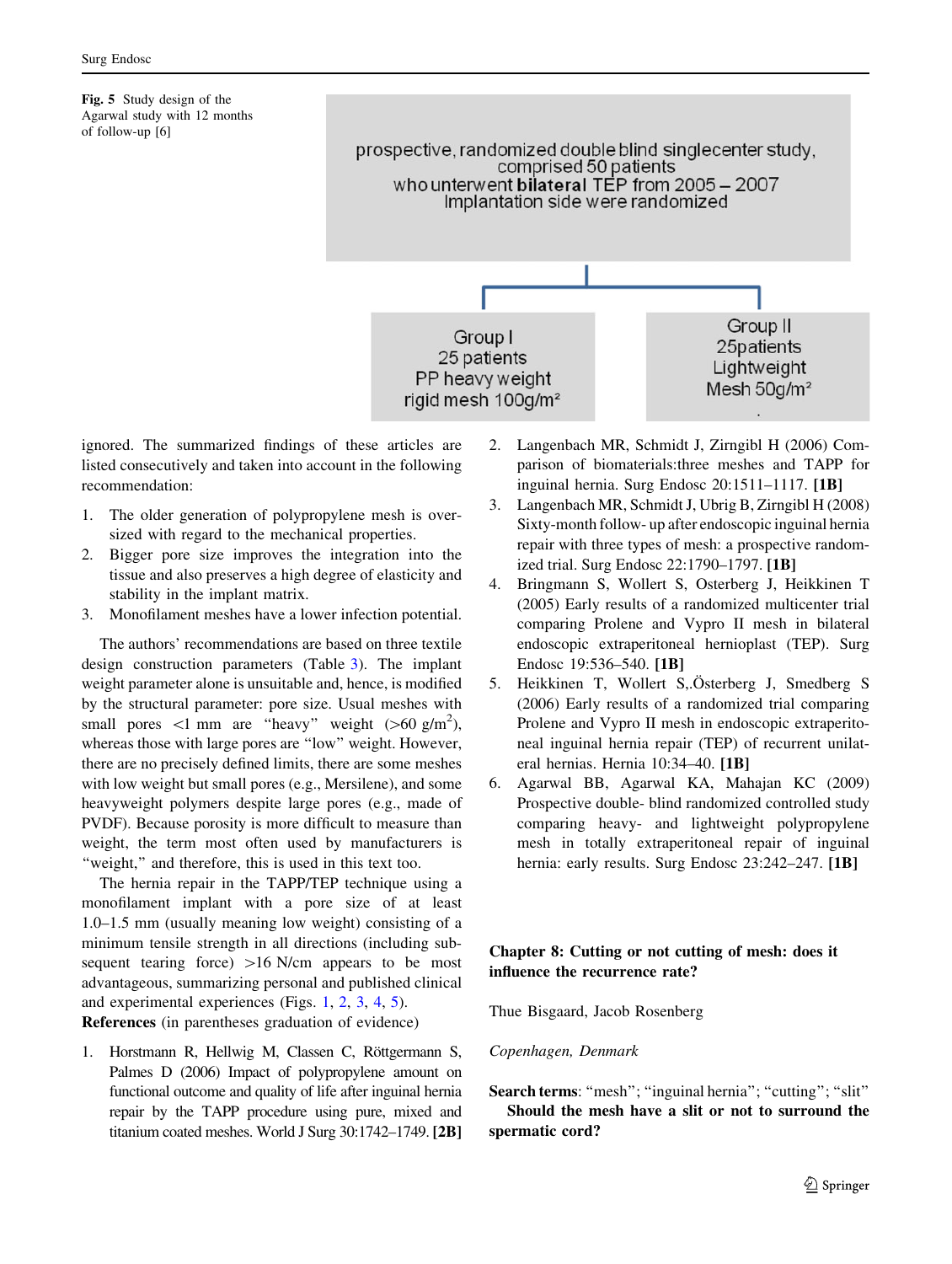| <b>Statements</b> |                                                                                                                                                                                 |  |  |  |
|-------------------|---------------------------------------------------------------------------------------------------------------------------------------------------------------------------------|--|--|--|
| Level 3           | Cutting a slit in the mesh to allow the structures of the<br>funicle to pass through the mesh may be a risk factor<br>for recurrence after laparoscopic inguinal hernia repair. |  |  |  |
| Level 1B          | An intact mesh does not produce more postoperative<br>complications or higher risk of recurrences compared<br>with a cut mesh.                                                  |  |  |  |
|                   | <b>Recommendations</b>                                                                                                                                                          |  |  |  |

| Grade B<br>We recommend not to cut a slit in the mesh. |  |
|--------------------------------------------------------|--|
|--------------------------------------------------------|--|

A systematic literature search was performed in PubMed covering the period 1966 to January 2009. Papers in English, German, and French were accepted. Only human studies were included.

We identified one randomized trial [1]. In this threearmed study, including 360 patients, a TAPP procedure was performed. In group A, the mesh was implanted through a central incision, creating a deep inguinal ring by overlapping the two incised sides. In groups B and C, a non-incised mesh was used, which was fixed with staples in group B and with nonresorbable sutures in group C. The authors reported no significant differences between the groups regarding operation times, postoperative complaints, and need for pain killers. Furthermore, they found only one recurrence in group C (no recurrences in groups A and B).

Moreover, we found one comparative study with historical controls [2], including 2,700 TAPP procedures from a single institution. After a median follow-up time of 26 months, there were 28 recurrences, 9 (0.3%) of which were due to insufficient closure of the mesh slit. From the same institution, a later prospective study involving 8,050 procedures without slit in the mesh reported an overall recurrence rate of 0.4% [3].

Thus, there is no evidence to support use of a slit in the mesh for laparoscopic inguinal hernia repair. One study found some of the recurrences to be associated with insufficient closure of the mesh slit. This could argue against slitting the mesh at all.

# Comprehensive comments

Routinely, we do not cut a slit in the mesh, because it does not bring any technical advantage for the surgeon or better clinical results for the patient.

References (in parentheses graduation of evidence)

- 1. Leibl BJ, Kraft B, Redecke JD, Schmedt CG, Ulrich M, Kraft K, Bittner R (2002) Are postoperative complaints and complications influenced by different techniques in fashioning and fixing the mesh in transperitoneal laparoscopic hernioplasty? Results of a prospective randomized trial. World J Surg 26:1481–1484. (2B)
- 2. Leibl BJ, Schmedt C-G, Schwarz J et al. (1998) A single institution's experience with transperitoneal laparoscopic hernia repair. Am J Surg 175:446–452. (2C)

3. Bittner R, Schmedt CG, Schwarz J, Kraft K, Leibl BJ (2002) Laparoscopic transperitoneal procedure for routine repair of groin hernia. Br J Surg 89:1062–1066. (2B)

# Chapter 9: Mesh fixation modalities: is there an association with acute or chronic pain?

Esther Kuhry, Agneta Montgomery, Wolfgang Reinpold, Rene Fortelny

Is it necessary to fixate the mesh in endoscopic inguinal hernia repair?

What kind of fixation is to be preferred?

Is type of fixation associated with acute and chronic pain?

Search terms: ''Surgical Mesh (MeSH)'' AND ''Surgical fixation device'' (MeSH) AND ''Inguinal Hernia'' (MeSH); ''fixation AND mesh AND TEP''; ''fixation AND mesh AND TAPP"; "TAPP AND pain"; "TEP AND pain"; ''groin hernia AND pain''; ''inguinal hernia AND pain''

## **Statements**

| Level 1B | Fixation and nonfixation of the mesh are associated<br>with equally low recurrence rates in both TAPP |
|----------|-------------------------------------------------------------------------------------------------------|
|          | and TEP; however, in most studies the hernia opening                                                  |
|          | was small $(3 \text{ cm})$ or not measured.                                                           |
|          | Staple fixation is associated with a higher risk                                                      |
|          | of acute and chronic pain compared with nonfixation.                                                  |
|          | Fixation is more expensive than nonfixation.                                                          |
|          | Fibrin glue is associated with low recurrence rates.                                                  |
|          | Fibrin glue is associated with less acute and chronic                                                 |
|          | pain than stapling.                                                                                   |
| Level 5  | Fibrin glue is less expensive than most stapling devices.                                             |

# Recommendations

| Grade B | If TAPP or TEP techniques are used, nonfixation<br>could be considered in types LI, II, and MI, II hernias<br>(EHS classification). |
|---------|-------------------------------------------------------------------------------------------------------------------------------------|
|         | For fixation, fibrin glue should be considered to minimize                                                                          |
|         | the risk of postoperative acute and chronic pain.                                                                                   |
| Grade D | For TAPP and TEP repair of big direct defects                                                                                       |
|         | (LIII, MIII), the mesh should be fixated; however,                                                                                  |
|         | fixation does not compensate for inadequate mesh                                                                                    |
|         | size or overlap.                                                                                                                    |
|         |                                                                                                                                     |

## Introduction

Recurrence after surgery for primary inguinal hernia occurs after approximately 2% of both open and endoscopic procedures at specialized centres [1]. Several recurrence factors have been identified, such as mesh or no mesh, mesh size, hernia type, and surgeon's volume of procedures [2]. Most studies on this issue were performed in patients who underwent open surgery.

Acute and chronic pain, defined as pain lasting for 3 months or more [3], after inguinal hernia surgery has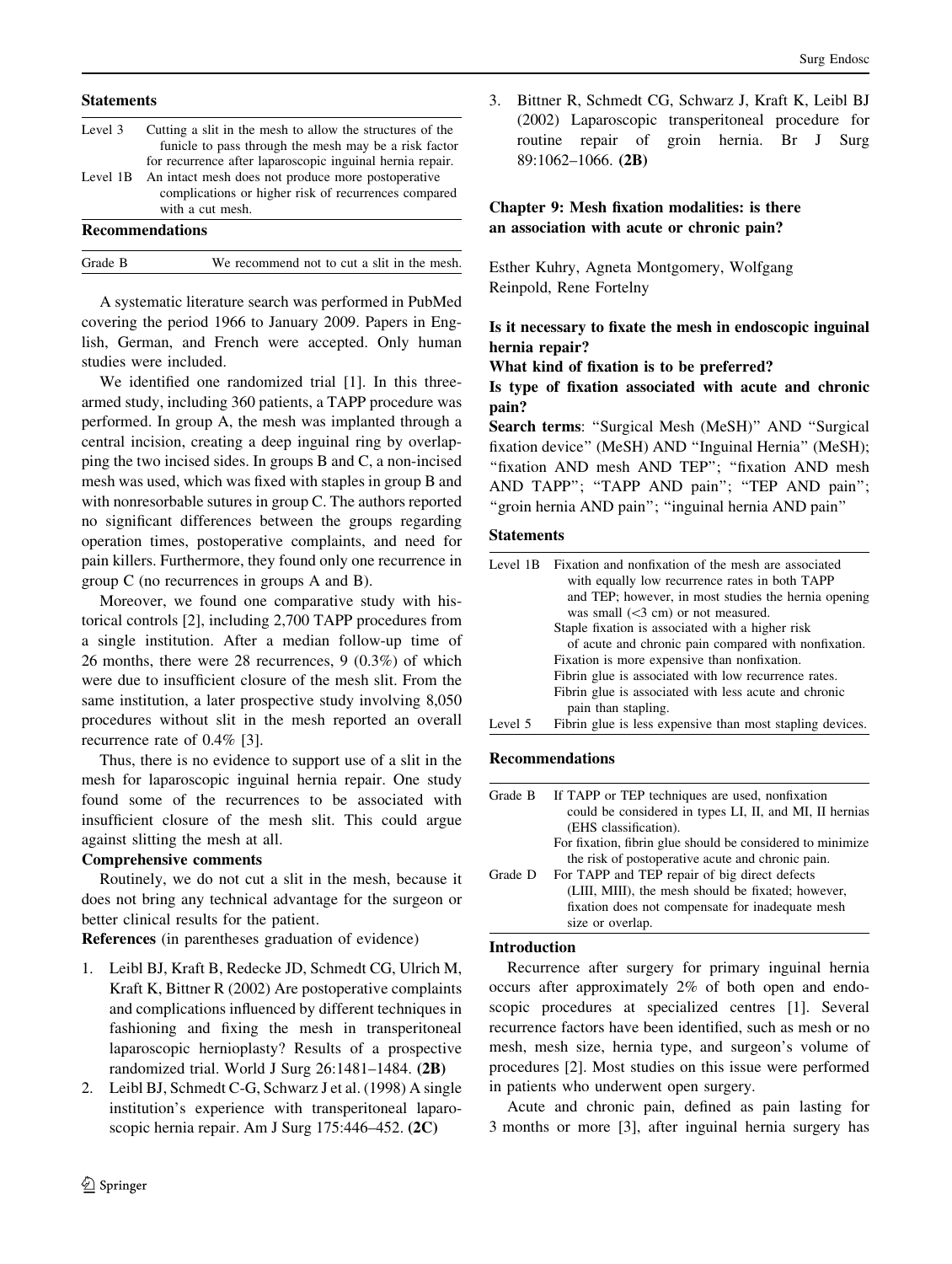| Study                           | Follow-up                       | Type of repair | Recurrence |             | Level of evidence |  |
|---------------------------------|---------------------------------|----------------|------------|-------------|-------------------|--|
|                                 |                                 |                | Fixation   | No fixation |                   |  |
| Taylor et al. (2008) [11]       | $8(6-13)$ months <sup>a</sup>   | TEP            | 1/247      | 0/253       | 1 <sub>b</sub>    |  |
| Smith et al. (1999) [18]        | 16 $(1-32)$ months <sup>a</sup> | <b>TAPP</b>    | 3/273      | 0/263       | 1 <sub>b</sub>    |  |
| Moreno-Egea et al. (2004) [17]  | $36 \pm 12$ months <sup>b</sup> | TEP            | 0/118      | 3/111       | 1 <sub>b</sub>    |  |
| Koch et al. (2006) [15]         | $19(6-30)$ mo <sup>b</sup>      | TEP            | 0/20       | 0/20        | 2 <sub>b</sub>    |  |
| Ferzli et al. (1999) [19]       | 8 months <sup>c</sup>           | TEP            | 0/50       | 0/50        | 2 <sub>b</sub>    |  |
| Garg et al. (2008) [21]         | 17 $(6-40)$ months <sup>d</sup> | TEP            | 1/61       | 2/1692      | 3 <sub>b</sub>    |  |
| Lau et al. (2003) [26]          | $1$ year <sup>c</sup>           | TEP            | 0/100      | 0/100       | 3 <sub>b</sub>    |  |
| Khajanchee et al. $(2001)$ [27] | 15 $(1-23)$ months <sup>d</sup> | TEP            | 2/67       | 4/105       | 3 <sub>b</sub>    |  |
| Morrison et al. (2008) [30]     | 89% 1 year                      | TEP            |            | 1/157       | 4                 |  |
| Tamme et al. (2003) [40]        | Not specified                   | TEP            |            | 29/5203     | 4                 |  |
| Kapiris et al. (2001) [28]      | Not specified                   | <b>TAPP</b>    |            | 22/3868     | 4                 |  |
| Beattie et al. (2000) [42]      | Not specified                   | TEP            |            | 0/89        | 4                 |  |
| Spitz et al. (2000) [43]        | Not specified                   | TEP            |            | 0/203       | 4                 |  |
| Summary                         |                                 |                | 7/936      | 61/12114    |                   |  |
|                                 |                                 |                | 0.7%       | $0.5\%$     |                   |  |

Table 1 Fixation versus nonfixation of the mesh in endoscopic inguinal hernia repair: recurrence

<sup>a</sup> Median (range); <sup>b</sup> mean  $\pm$  SD; <sup>c</sup> mean; <sup>d</sup> mean (range)

emerged as a key issue in the literature. Reported chronic pain rates after groin hernia repair vary from 0 to 75.5% [1, 3–8]. Overall, moderate to severe pain was experienced by 10–12% of the patients. In this respect, operations performed endoscopically seem to be more favorable than both nonmesh and mesh open technique operations [9, 10]. Apparently, the use of mesh reduces the risk of chronic pain [11]. After the introduction of the endoscopic hernia surgery, mesh fixation was thought to be mandatory to avoid dislocation of the mesh and recurrences. Permanent fixation with tacks, staples, or sutures was used. The perplexing problem of chronic pain after endoscopic hernia surgery raised the question of whether fixation is really necessary. Nerve entrapment and pain caused by shrinkage of the mesh due to scar tissue formation have been suggested as possible causes. The technique of nonfixation or temporary fixation using glue is increasingly used to solve the pain problem.

It is unclear whether nonfixation increases recurrence rates, especially in large defects, or decreases chronic pain. When fixation may be indicated, it is not clear which method of fixation should be recommended. Indications for fixation may be different for totally extraperitoneal (TEP) repair and transabdominal preperitoneal (TAPP) repair or for direct and indirect hernias.

A total of 33 studies, described in 34 different articles [11–44], were included in this review. The number of patients included in each study varied widely. In most of the studies comparing fixation to nonfixation, a TEP repair was performed.

### Fixation or nonfixation of the mesh

Permanent fixation using tacks, staplers, or anchors is compared with no fixation at all in terms of recurrence, acute pain, chronic pain, and costs. There are no studies comparing nonfixation with fibrin fixation for open or endoscopic hernia repair. A total of 16 studies were identified. Case series where fixation was used in all patients were not included.

## Recurrence

Recurrences after fixation versus nonfixation are reported in Table 1. Five randomized, controlled trials (RCTs) [11, 15, 17–19], four case–controlled studies comparing fixation versus nonfixation [21, 26, 27, 29], and five case series on nonfixation [28, 30, 40, 42, 43] were identified.

Only one study with a 1b evidence level compared fixation versus nonfixation in TAPP repair [18] and found no significant differences in the incidence of recurrence between fixated and nonfixated repairs. However, the majority of hernia defects in this trial were smaller than 2 cm.

In total, seven studies have compared fixation versus nonfixation in TEP, of which only two have 1b evidence level. They did not discover any difference in the incidence of recurrence between fixated versus nonfixated mesh [11, 17]. Three of the case series used selective mesh fixation. Saggar and Sarangi [29] retrospectively analyzed 822 TEP reconstructions and demonstrated a 0.7% recurrence rate. The mesh was fixated in only 28 hernias with large defects. Kapiris et al. [28] demonstrated 1% recurrences in 104 TAPP reconstructions. The mesh was fixated in only nine hernias with large defects in this study.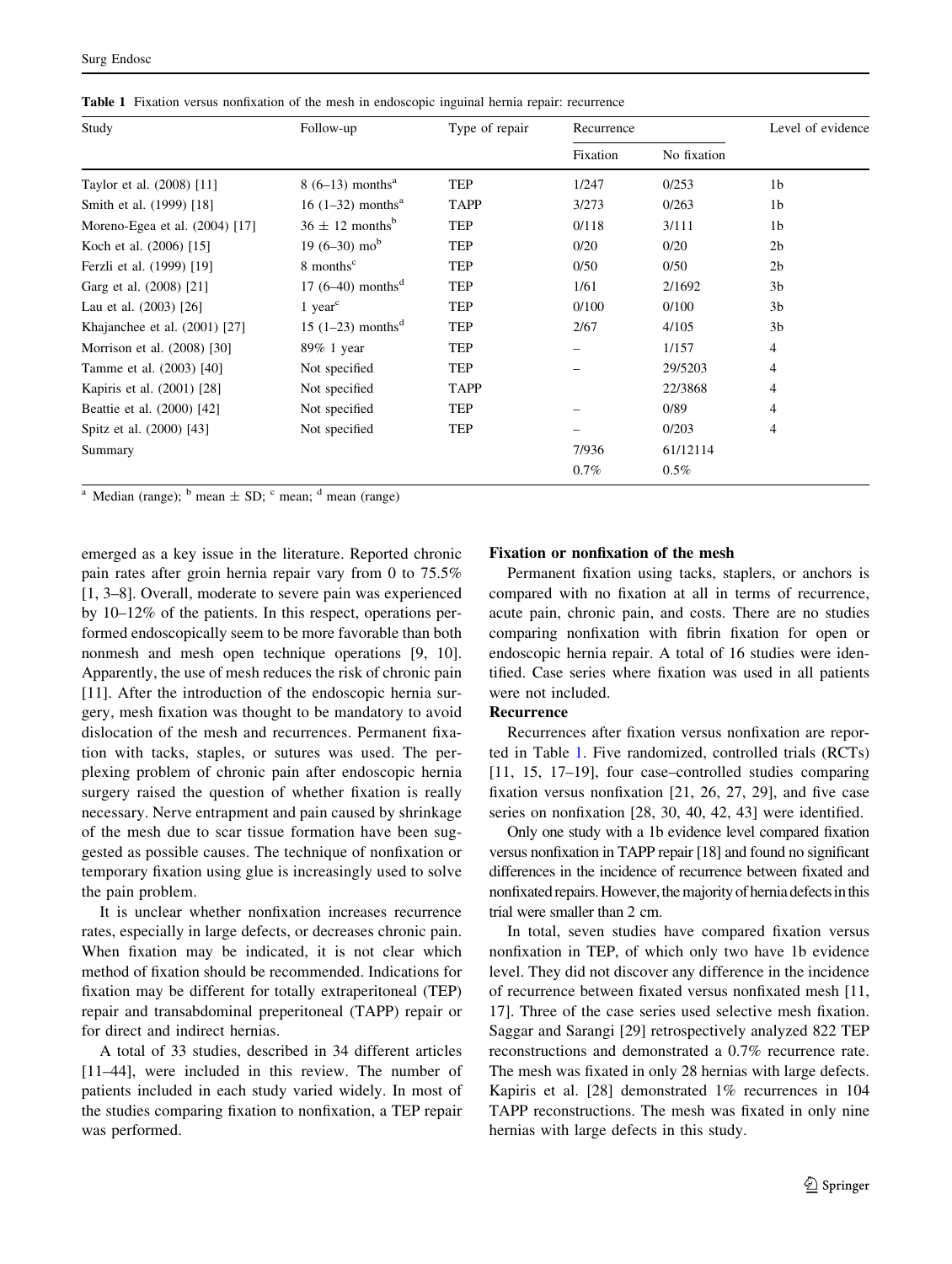| Study                          | Pain score            | Repair      | Pain     |             | $P$ -value | Level of evidence |
|--------------------------------|-----------------------|-------------|----------|-------------|------------|-------------------|
|                                |                       |             | Fixation | No fixation |            |                   |
| Taylor et al. (2008) [11]      | Cunningham            | TEP         |          |             | 0.0003     | 1b                |
| Smith et al. (1999) [18]       | Not specified         | <b>TAPP</b> | $=$      | $=$         |            | 1b                |
| Moreno-Egea et al. (2004) [17] | VAS $(24 \text{ mo})$ | <b>TEP</b>  | $=$      | $=$         | 0.75       | 1 <sub>b</sub>    |
| Koch et al. (2006) [15]        | Likert scale (9 mo)   | <b>TEP</b>  | $=$      | $=$         | 0.15       | 2 <sub>b</sub>    |
|                                |                       |             |          |             |            |                   |

<span id="page-45-0"></span>Table 2 Fixation versus nonfixation of the mesh: chronic pain

Table 3 Recurrences after fixation with staples versus fixation with fibrin glue

| Study                          | Follow-up                           | Type of repair | Recurrence      |             | Level of evidence |
|--------------------------------|-------------------------------------|----------------|-----------------|-------------|-------------------|
|                                |                                     |                | Stapling device | Fibrin glue |                   |
| Olmi et al. (2007) [13]        | $26$ months <sup>a</sup>            | <b>TAPP</b>    | 0/581           | 0/222       | 1 <sub>b</sub>    |
| Lau et al. (2005) [44]         | $1.2$ years <sup>a</sup>            | TEP            | 0/94            | 0/92        | 1 <sub>b</sub>    |
| Lovisetto et al. $(2007)$ [14] | 11.7 months                         | <b>TAPP</b>    | 0/98            | 1/99        | 1 <sub>b</sub>    |
| Ceccarelli et al. (2008) [20]  | 19 (4–40) months <sup>b</sup>       | <b>TAPP</b>    | 0/87            | 0/83        | 3 <sub>b</sub>    |
| Santoro et al. (2007) [22]     | 13.2 $(5-24)$ months <sup>b</sup>   | <b>TAPP</b>    | 0/245           | 0/250       | 3 <sub>b</sub>    |
| Schwab et al. (2006) [23]      | 23.7 $(11-47)$ months <sup>b</sup>  | <b>TEP</b>     | 5/87            | 2/86        | 3 <sub>b</sub>    |
| Novik al (2006) [24]           | 1, 16, 40 mo                        | TEP            | 0/96            | 0/9         | 3 <sub>b</sub>    |
| Topart et al. (2005) [25]      | $28.3 \pm 10.9$ months <sup>b</sup> | <b>TEP</b>     | 3/117           | 1/81        | 3 <sub>b</sub>    |
|                                | $23.9 \pm 11.3$ months <sup>b</sup> |                |                 |             |                   |
| Total                          |                                     |                | 8/1405          | 4/922       |                   |
|                                |                                     |                | $0.6\%$         | $0.4\%$     |                   |

 $a$  Median;  $b$  mean (range)

Table 4 Acute pain after fixation with staples versus fixation with fibrin glue

| Study                    | Repair      | Acute pain     |             | $P$ -value | Level of evidence |
|--------------------------|-------------|----------------|-------------|------------|-------------------|
|                          |             | <b>Staples</b> | Fibrin glue |            |                   |
| Lau et al. (2005) [44]   | <b>TEP</b>  |                |             | n.s.       | 1b                |
| Olmi et al. (2007) [13]  | <b>TAPP</b> |                |             | < 0.05     | 1b                |
| Boldo et al. (2008) [12] | <b>TAPP</b> |                |             | < 0.05     | 2 <sub>b</sub>    |

In total, 12,114 hernia repairs were performed without fixation in all studies combined. The recurrence rate was 61 (0.5%), which is comparable to the recurrence rate of 7 of 936 (0.7%) after fixation.

## Acute and chronic pain

There are only one small RCT  $(N = 20)$  and one cohort study  $(N = 509)$ , both with a 2b evidence level, that compare acute pain after stapler fixation versus nonfixation [15, 44]. Significantly more acute pain is found after stapling compared with nonfixation in the cohort study, whereas the RCT shows no differences between fixation and nonfixation with respect to acute pain.

Chronic pain after fixation versus nonfixation is reported in Table 2. Four RCTs included data on chronic pain after fixation versus nonfixation [11, 15, 17, 18]. A total of 1,072 patients were involved in these studies, which all used 8 different scales for pain scoring. A significant difference was demonstrated only in one large study, in which fixation was associated with a significant increase in chronic pain [11]. **Costs** 

Costs are analyzed in three RCTs. In only one study, Moreno-Egea et al. [17] performed a cost-analysis, which included not only the costs for endoscopic equipment but also for hospitalization and surgery (including anaesthesia, time spent in the operating room, and materials). For fixation of the mesh, they found a mean increase in costs of \$517, mainly due to the costs of a stapling device. Ferzli et al. [19] reported a net saving of \$120 when the operation was performed without fixation and Taylor et al. [11] a net saving of \$245.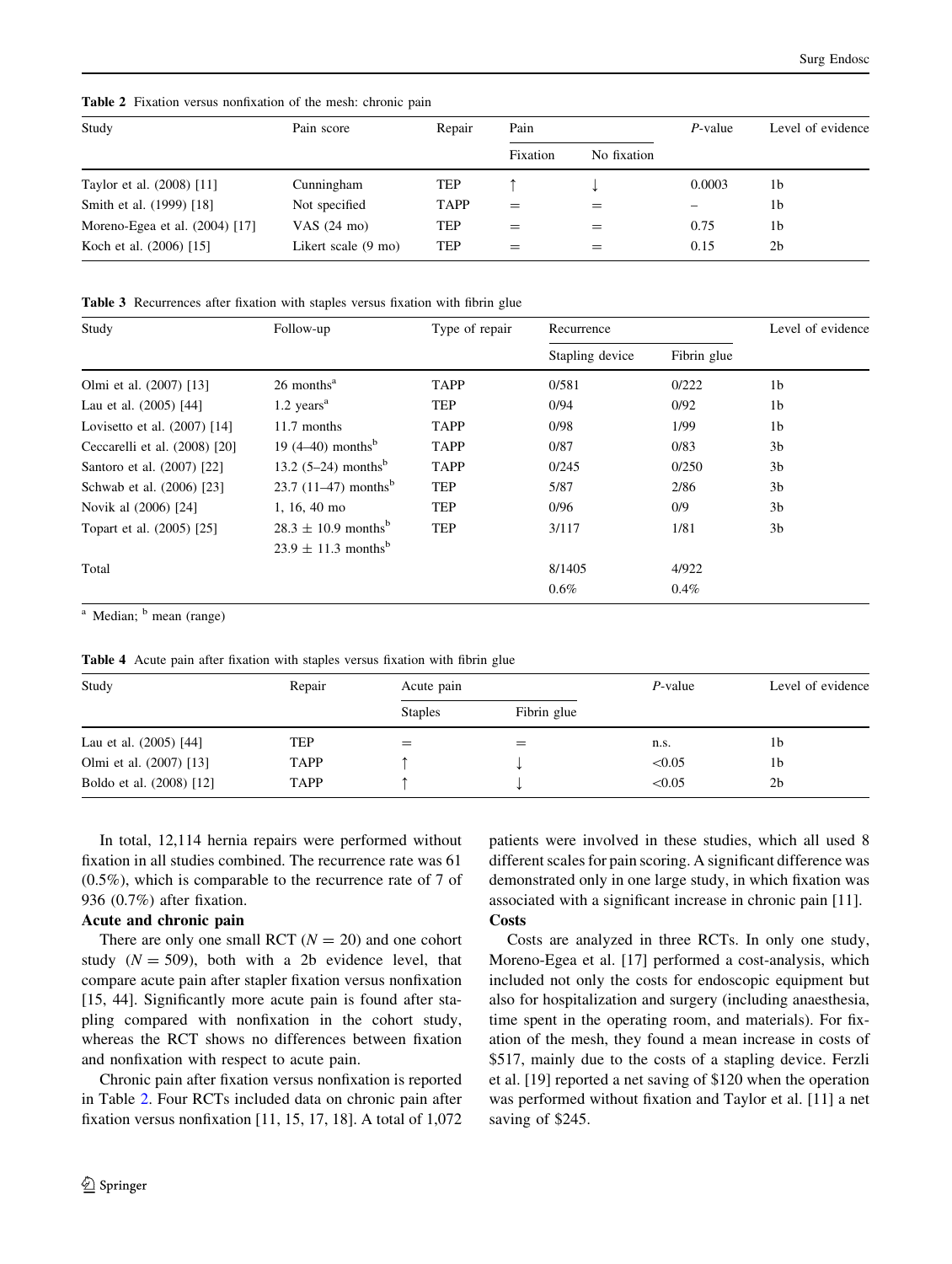| Study                          | Pain score           | Repair      | Chronic pain    |             | $P$ -value | Level of evidence |
|--------------------------------|----------------------|-------------|-----------------|-------------|------------|-------------------|
|                                |                      |             | Stapling device | Fibrin glue |            |                   |
| Lau et al. (2005) [44]         | Linear scale         | <b>TEP</b>  |                 | $=$         | n.s.       | 1b                |
| Lovisetto et al. $(2007)$ [14] | VAS $(6 \text{ mo})$ | <b>TAPP</b> |                 |             | < 0.001    | 1 <sub>b</sub>    |
| Boldo et al. (2008) [12]       | VAS (1 week)         | <b>TAPP</b> | $=$             | $=$         | n.s.       | 2 <sub>b</sub>    |
| Topart et al. (2005) [25]      | Chronic pain         | <b>TEP</b>  |                 |             | 0.037      | 3 <sub>b</sub>    |
| Schwab et al. (2006) [23]      | Chronic pain         | <b>TEP</b>  |                 |             | 0.002      | 3 <sub>b</sub>    |
| Ceccarelli et al. (2008) [20]  | Chronic pain         | <b>TAPP</b> | $=$             | $=$         | n.s.       | 3 <sub>b</sub>    |

Table 5 Chronic pain after fixation with staples versus fixation with fibrin glue

### Type of fixation

The following methods for fixation were used in the included studies: different types of permanent fixation devices (tacks, staples, and anchors), sutures, I-clips, fibrin glue, and autologous fibrin. Altogether, 17 studies were identified: 4 RCTs, 5 case–controlled studies, and 8 case series.

Two small studies have been published on the use of autologous fibrin: a small RCT in 22 patients that compared staples to autologous fibrin [12] and one case series that included 10 patients [37]. No reliable conclusions can be made based on these small studies.

One case series focused on the use of I-Clips (resorbable clips) to secure the mesh [31] and another on the use of sutures [39]. Additional studies are needed before any conclusions can be drawn regarding the use of these fixation techniques.

## Staples versus fibrin glue Recurrence

Recurrences after fixation with staples versus fixation with fibrin glue are reported in Table [3](#page-45-0). Three RCTs and five case–control studies were found, including a total of 2,327 patients [13, 14, 16, 20, 22–25]. The recurrence rate was 0.6% in the stapled group and 0.4% in the fibrin glue group. One of the RCTs compared different types of stapling devices, e.g., spiral tacks, conventional staples, anchor-shaped devices, and fibrin glue [13].

Five case series were found [32–34, 36, 38], including a total of 460 hernia operations with fibrin glue fixation. Only one recurrence is reported with a minimum follow-up of 1 year. Three of the studies were performed on TAPP, one on TEP, and one on an intraperitoneal onlay mesh (IPOM).

## Acute and chronic pain

Acute pain after fixation with staples versus fixation with fibrin glue is reported in Table [4](#page-45-0). Three studies described acute postoperative pain. In the study by Boldo [12], autologous fibrin glue was used. Two of three studies reported significantly less acute pain after fibrin glue compared with stapled fixation.

Chronic pain after fixation with staples versus fixation with fibrin glue is reported in Table 5. Six of the studies comparing staples and fibrin glue for fixation reported chronic pain [12, 13, 20, 23, 25, 44]. Four of six studies found significantly less chronic pain in patients in whom the mesh was fixated with fibrin glue compared with patients in whom the mesh was fixated using staples [13, 23, 25, 44]. **Costs** 

We did not find any publication that addressed this specific issue. Most studies agreed that stapling devices are more costly than fibrin glue, depending on the amount of fibrin glue used.

References (in parentheses graduation of evidence)

- 1. McCormack K, Scott NW, Go PM, Ross S, Grant AM (2000) Laparoscopic techniques versus open techniques for inguinal hernia repair. Cochrane Database Syst Rev 4:CD001785. doi[:10.1002/1465](http://dx.doi.org/10.1002/14651858.CD001785) [1858.CD001785](http://dx.doi.org/10.1002/14651858.CD001785) (1A)
- 2. Nordin P, van der Linden W (2008) Volume of procedures and risk of recurrence after repair of groin hernia: national register study. BMJ 336(7650): 934–937. (4)
- 3. Aasvang E, Kehlet H (1986) Classification of chronic pain. Descriptions of chronic pain syndromes and definitions of pain terms. Prepared by the International Association for the Study of Pain. Subcommittee on Taxonomy. Pain Suppl 3:S1–S226 (5)
- 4. Aasvang E, Kehlet H (2005) Chronic postoperative pain: the case of inguinal herniorrhaphy. BJA 95:69–76. (4)
- 5. Alfieri et al. (2006) Chronic pain after inguinal hernia mesh repair: possible role of surgical manipulation of the inguinal nerves. A prospective multicentre study. Chir Ital 58:23–31. (4)
- 6. Amid PK (2004) Causes, prevention, and surgical management of postherniorrhaphy neuropathic inguinodynia: triple neurectomy with proximal end implantation. Hernia 8:342–349. (5)
- 7. Cunningham J, Temple WJ, Mitchell P, Nixon J, Preshaw R, Hagen N (1996) Cooperative hernia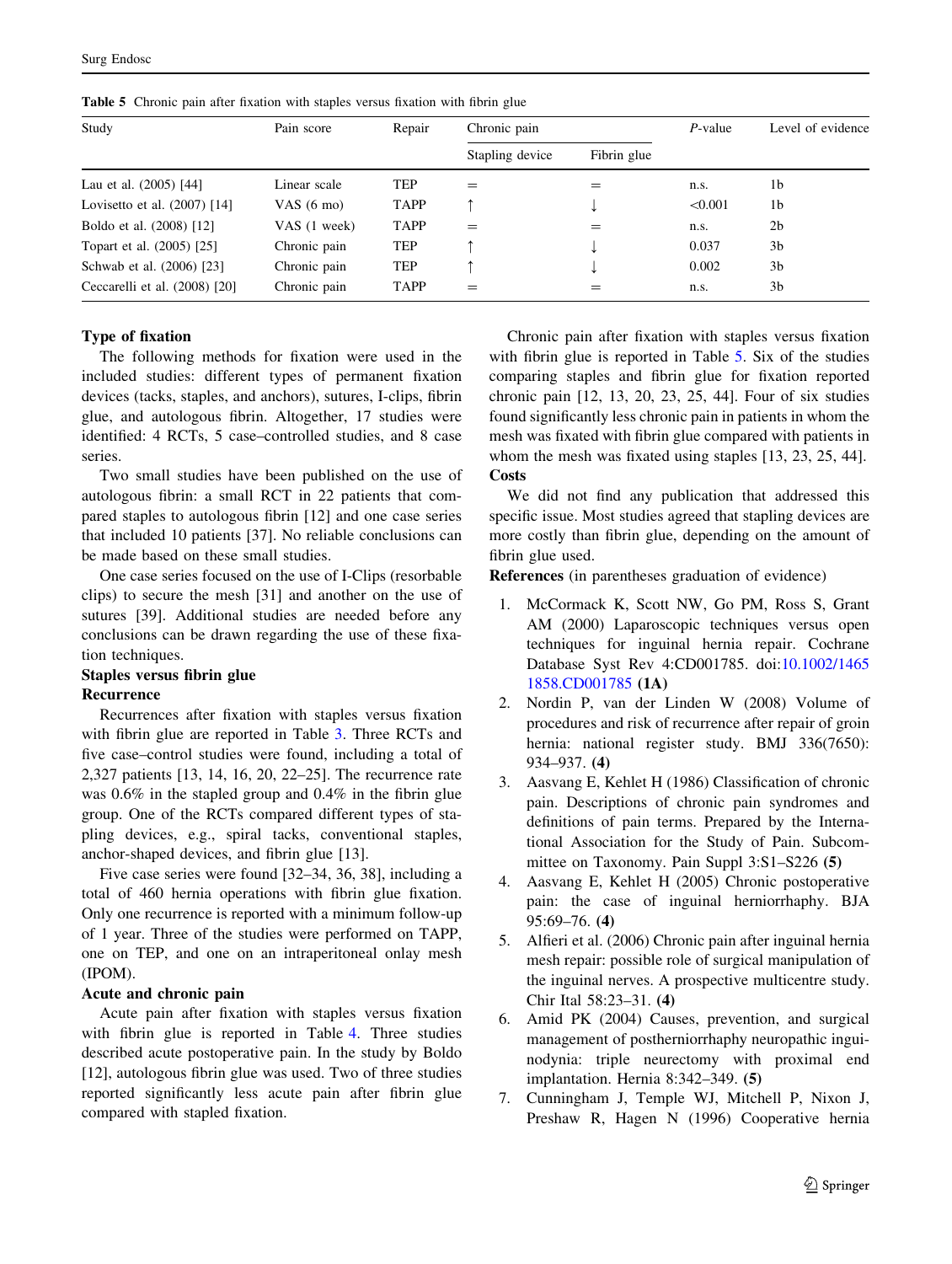study. Pain in the postrepair patient. Ann Surg 224:598–602. (4)

- 8. EU Hernia Trialists Collaboration (2002) Repair of groin hernia with synthetic mesh: meta-analysis of randomized controlled trials. Ann Surg 235:322–332. (1A)
- 9. Bittner R, Sauerland S, Schmedt CG (2005) Comparison of endoscopic techniques versus Shouldice and other open nonmesh techniques for inguinal hernia repair: a meta-analysis of randomized controlled trials. Surg Endosc 19:605–615. (1A)
- 10. Schmedt CG, Sauerland S, Bittner R (2005) Comparison of endoscopic procedures vs Lichtenstein and other open mesh techniques for inguinal hernia repair: a meta-analysis of randomized controlled trials. Surg Endosc 19:188–189. (1A)
- 11. Taylor C, Layani L, Liew V, Ghusn M, Crampton N, White S (2008) Laparoscopic inguinal hernia repair without mesh fixation: early results of a large randomised clinical trial. Surg Endosc 22:757–762 (1B)
- 12. Boldo E (2008) Pain after laparoscopic bilateral hernioplasty: early results of a prospective randomized double-blinded study comparing fibrin versus staples. Surg Endosc 22:1206–1209 (2B)
- 13. Olmi S, Scaini A, Erba L, Guaglio M, Groce E (2007) Quantification of pain in laparoscopic transabdominal preperitoneal (TAPP) inguinal hernioplasty identifies marked differences between prothesis fixation systems. Surgery 142:40–46 (1B)
- 14. Lovisetto F, Zonta S, Rota E, Mazzilli M, Bardone M, Bottero L, Faillace G, Longoni M (2007) Use of human fibrin glue (Tissucol) versus staples for mesh fixation in laparoscopic transabdominal preperitoneal hernioplasty: a prospective, randomized study. Ann Surg 245:222–231 (1B)
- 15. Koch CA, Greenlee SM, Larson DR, Harrington JR, Farley DR (2006) Randomized prospective study of totally extraperitoneal inguinal hernia repair: fixation versus no fixation of mesh. JSLS 10:457–460 (2B)
- 16. Lau H (2005) Fibrin sealant versus mechanical stapling for mesh fixation during endoscopic extraperitoneal inguinal hernioplasty: a randomized prospective trial. Ann Surg 242:670–675 (1B)
- 17. Moreno-Egea A, Torralba Martinez JA, Morales Cuenca G, Aguayo Albasini JL (2004) Randomized clinical trial of fixation vs nonfixation of mesh in total extraperitoneal inguinal hernioplasty. Arch Surg 139:1376–1379 (1B)
- 18. Smith AI, Royston CM, Sedman PC (1999) Stapled and nonstapled laparoscopic transabdominal preperitoneal (TAPP) inguinal hernia repair. A prospective randomized trial. Surg Endosc 13:804–806 (1B)
- 19. Ferzli GS, Frezza EE, Pecoraro AM Jr, Ahern KD (1999) Prospective randomized study of stapled versus unstapled mesh in a laparoscopic preperitoneal inguinal hernia repair. J Am Coll Surg 188:462–465 (2B)
- 20. Ceccarelli G, Casciola L, Pisanelli MC, Bartoli A, Di Zitti L, Spaziani A, Biancafarina A, Stefanoni M, Patriti A (2008) Comparing fibrin sealant with staples for mesh fxation in laparoscopic transabdominal hernia repair: a case–control study. Surg Endosc 22:668–673 (3B)
- 21. Garg P, Rajagopal M, Varghese V, Ismail M (2009) Laparoscopic total extraperitoneal inguinal hernia repair with nonfixation of the mesh for 1692 hernias. Surg Endosc 23:1241–1245 (3B)
- 22. Santoro E, Agesta F, Buscaglia F, Muglieri G, Mazzarolo G, Bedin N, Mulieri M (2007) Preliminary experience using fibrin glue for mesh fixation in 250 patients undergoing minilaparoscopic transabdominal preperitoneal hernia repair. J Laparoendosc Adv Surg Tech A 17:12–15 (3B)
- 23. Schwab R, Willms A, Kroger A, Becker HP (2006) Less chronic pain following mesh fixation using a fibrin sealant in TEP inguinal hernia repair. Hernia 10:272–277 (3B)
- 24. Novik B, Hagedorn S, Mork UB, Dahlin K, Skullman S (2006) Fibrin glue for securing the mesh in laparoscopic totally extraperitoneal inguinal hernia repair: a study with a 40-month prospective follow-up period. Surh Endosc 20:462–467 (3b)
- 25. Topart P, Vanderbroucke F, Lozach P (2005) Tisseel versus tack staples as mesh fixation in totally extraperitoneal laparoscopic repair of groin hernias: a retrospective analysis. Surg Endosc 19:724–727 (3B)
- 26. Lau H, Patil NG (2003) Selective non-stapling of mesh during unilateral endoscopic total extraperitoneal inguinal hernioplasty: a case–control study. Arch Surg 138:1352–1355 (3B)
- 27. KhajancheeYS, Urbach DR, Swanstrom LL, Hansen PD (2001) Outcomes of laparoscopic herniorrhaphy without fixation of mesh to the abdominal wall. Surg Endosc 15:1102–1107 (3B)
- 28. Kapiris S, Mavromatis T, Andrikopoulos S, Georgiades C, Floros D, Diamantopoulos G (2009) Laparoscopic transabdominal preperitoneal hernia repair (TAPP): stapling the mesh is not mandatory. J Laparoendosc Adv Surg Tech A Apr 27 (Epub ahead of print) (4)
- 29. Saggar VR, Sarangi R (2008) Laparoscopic totally extraperitoneal repair of inguinal hernia: a policy of selective mesh fixation over a 10-year period. J Laparoendosc Adv Surg Tech A 18:209–212 (4)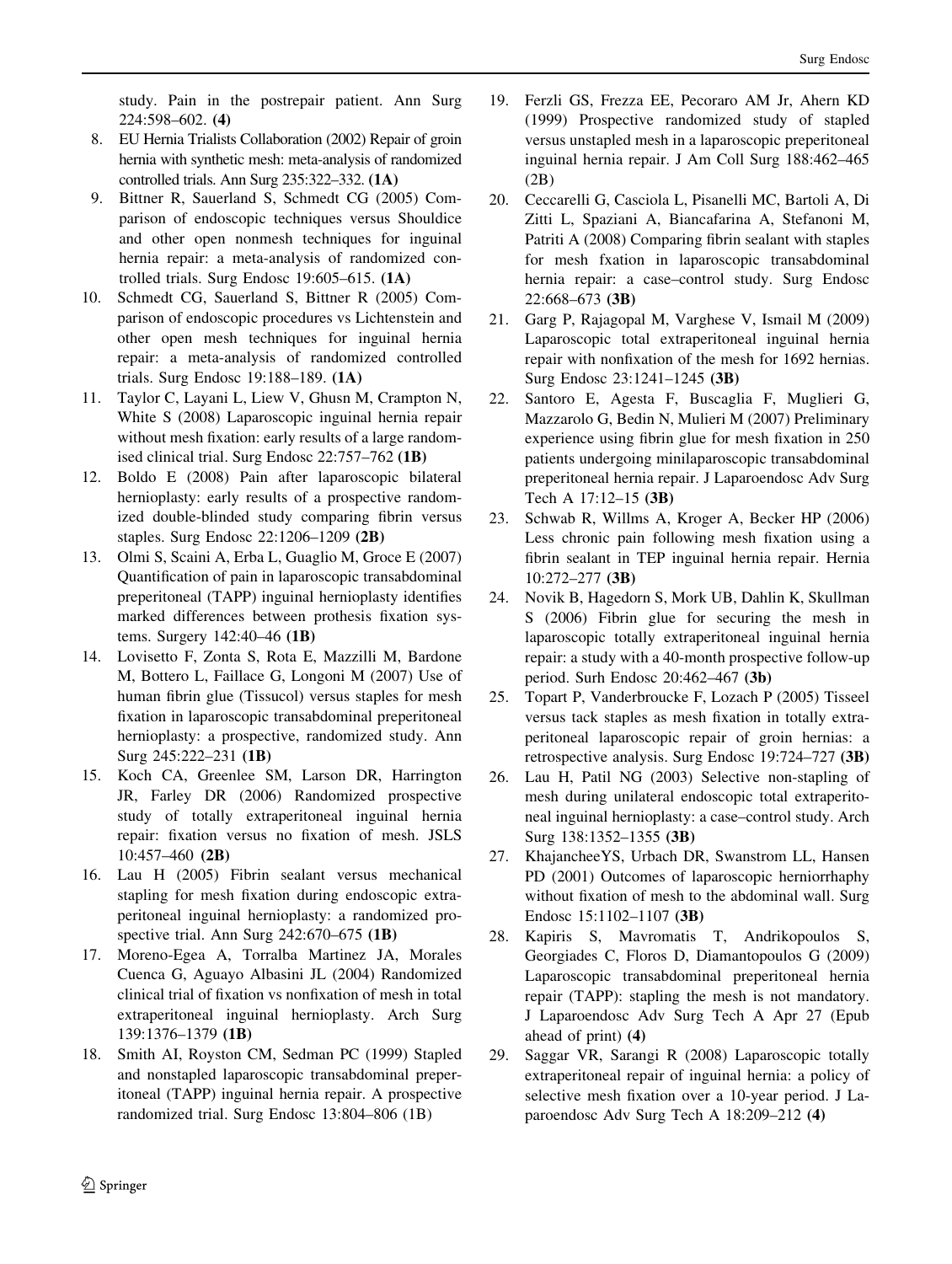- 30. Morrison JE Jr, Jacobs VR (2008) Laparoscopic preperitoneal inguinal hernia repair using preformed polyester mesh without fixation: prospective study with 1-year follow-up in a rural setting. Surg Laparosc Endosc Percutan Tech 18:33–39 (4)
- 31. Lepere M, Benchetrit S, Bertrand JC, Chalbet JY, Combier JP, Detruit B, Herbault G, Jarsaillon P, Lagoutte J, Levard H, Rignier P (2008) Laparoscopic resorbable mesh fixation. Assessment of an innovative disposable instrument delivering resorbable fixation devices: I-Clip<sup>M</sup>. Final results of a prospective multicentre clinical trial. Hernia 12: 177–183 (4)
- 32. Fortelny RH, Schwab R, Glaser KS, Puchner KU, May C, Koning F, Redl H, Petter-Pucher AH (2008) The assessment of quality of life in a trial on light weight mesh fixation with fibrin sealant in transabdominal preperitoneal hernia repair. Hernia 12:499–505 (4)
- 33. Olmi S, Scaini A, Erba L, Bertolini A, Croce E (2007) Laparoscopic repair of inguinal hernias using an intraperitoneal online mesh technique and a Parietex composite mesh fixed with fibrin glue (Tissucol). Personal technique and preliminary results. Surg Endosc 21:1961–1964 (4)
- 34. Olmi S, Erba L, Bertolini A, Scaini A, Croce E (2006) Fibrin glue for mesh fixation in laparoscopic transabdominal preperitoneal (TAPP) hernia repair: indications, technique, and outcomes. Surg Endosc 20:1846–1850 (4)
- 35. Olmi S, Erba L, Bertolini A, Scaini A, Mastropasqua E, Conti M, Croci E (2005) Use of fibrin glue (Tissucol) for mesh fixation in laparoscopic transabdominal hernia repair. Chir Ital 57:753–759 (4)
- 36. Fine AP (2006) Laparoscopic repair of inguinal hernia using Surgisis mesh and fibrin sealant. JSLS 10:461–465 (4)
- 37. Schmidt SC, Langrehr JM (2006) Autologous fibrin sealant (Vivostat) for mesh fixation in laparoscopic transabdominal preperitontoneal hernia repair. Endoscopy 38:841–844 (4)
- 38. Langrehr JM, Schmidt SC, Neuhaus P (2005) Initial experience with the use of fibrin sealant for the fixation of the prosthetic mesh in laparoscopic transabdominal preperitoneal hernia repair. Rozhl Chir 84:399–402 (4)
- 39. Golash V (2004) Technique of suturing the mesh in laparoscopic total extraperitoneal (TEP) repair of inguinal hernia. Surgeon 2:264–272 (4)
- 40. Tamme C, Scheidbach H, Hampe C, Schneider C, Köckerling F (2003) Totally extraperitoneal endoscopic inguinal hernia repair (TEP). Surg Endosc 17:90–95 (4)
- 41. Kapiris SA, Brough WA, Roystone CM, O'Boyle C, Sedman PC (2001) Laparoscopic transabdominal preperitoneal (TAPP) hernia repair. A 7-year twocenter experience in 3017 patients. Surg Endosc 15:972–975 (4)
- 42. Beattie GC, Kumar S, Nixon SJ (2000) Laparoscopic total extraperitoneal hernia repair: mesh fixation is unnecessary. J Laparoendosc Adv Surg Tech A 10:71–73 (4)
- 43. Spitz JD, Attegui ME (2000) Sutureless laparoscopic extraperitoneal inguinal herniorrhaphy using reusable instruments: two hundred three repair without recurrence. Surg Laparosc Endosc Percutan Tech 10:24–29 (4)
- 44. Lau H, Patil NG (2005) Acute pain after endoscopic totally extraperitoneal (TEP) inguinal hernioplasty: multivariate analyis of predictive factors. Ann Surg 242:670–675 (2B)

# Chapter 10: Risk factors and prevention of acute and chronic pain

W. Reinpold

# Introduction

It is well established that surgical injury can lead to chronic pain, which is defined as pain lasting for 3 months or more by the International Association for the Study of Pain (IASP) [1]. In the literature, chronic pain rates after groin hernia repair vary between 0% and 75.5% [1–9]. Overall, moderate-to-severe pain was experienced by 10–12% of patients. The use of mesh seems to reduce the risk of chronic pain [10]. After a mesh-based inguinal hernia repair, 11% of the patients suffer from chronic pain, more than a quarter of these report moderate-to-severe pain [11].

Methods

The conclusions and recommendations for risk factors and prevention of acute and chronic pain after endoscopic hernia repair are based on a systematic review of the literature and a consensus conference for the development of technical guidelines in endohernia surgery, which was held in February 2009 in New Delhi, India, during the fourth meeting of the International Endohernia Society (IEHS).

Search terms: Pubmed, Medline, Embase, British Journal of Surgery database, Science Citation Index, and the Cochrane database were searched for studies on acute and chronic pain after endoscopic hernia repair. Search terms were ''TEP'' and "pain"; "TAPP" and "pain"; "groin hernia" and "pain"; ''inguinal hernia'' and ''pain.'' Additionally experts in the field of endoscopic hernia repair were contacted. The levels of evidence and grades of the recommendation are based on the Oxford evidence-based medicine criteria [12].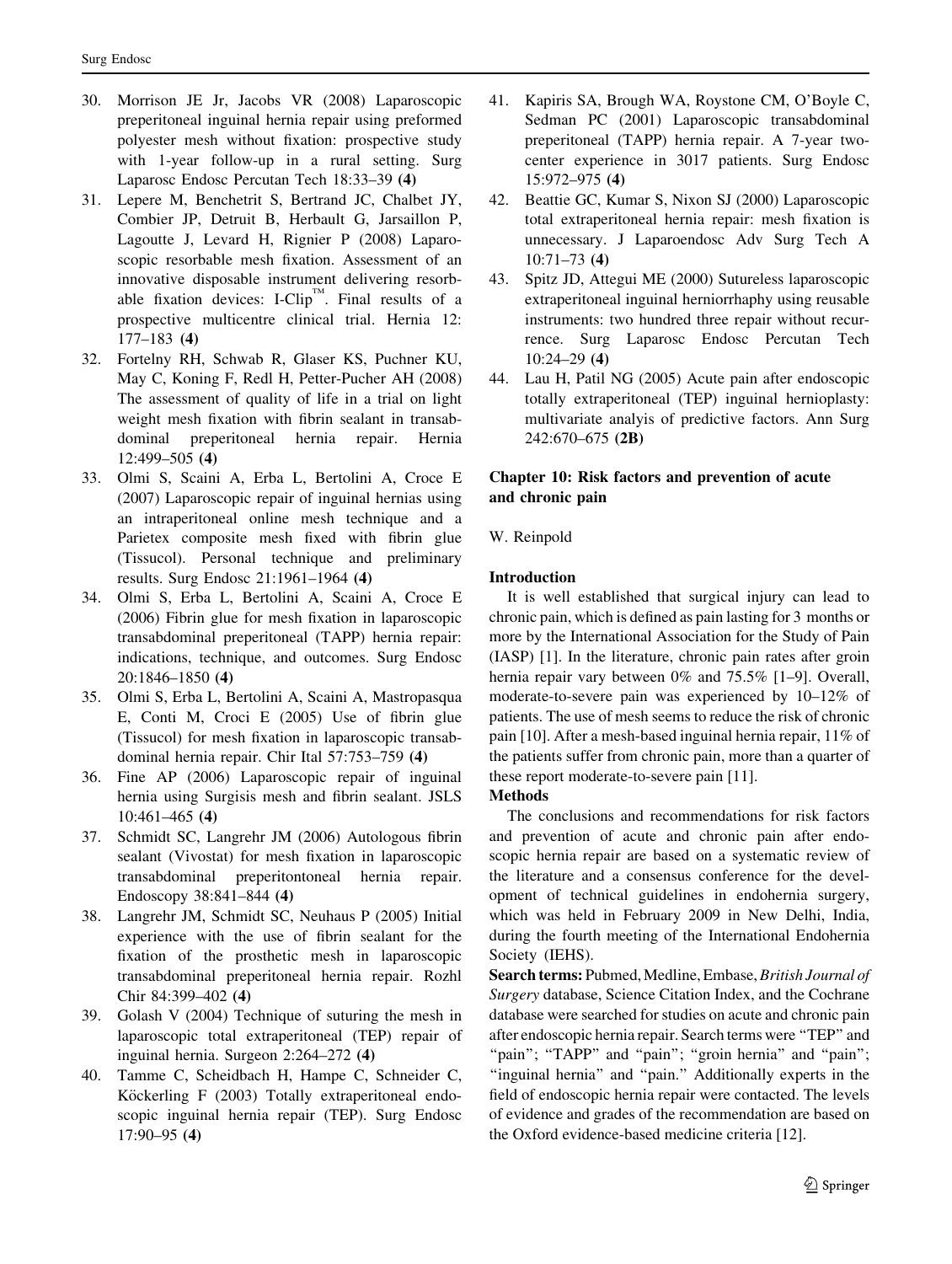Surgery-related risk factors have to be differentiated from those not related to surgery. Risk factors for acute and chronic pain after endoscopic groin hernia repair and recommendations for its prevention:

## **Statements**

| Level 1A | The risk of acute and chronic pain is lower after<br>endoscopic groin hernia repair compared with open |
|----------|--------------------------------------------------------------------------------------------------------|
|          | surgery with or without mesh.                                                                          |
|          | The risk of sensory disturbances of the groin                                                          |
|          | is lower after endoscopic groin hernia repair                                                          |
|          | compared with open surgery with or without mesh.                                                       |
| Level 1B | There is no difference of acute and chronic pain<br>after TEP and TAPP.                                |
|          | Preoperative pain is a risk factor for chronic pain.                                                   |
|          | The risk of acute and chronic pain after staple mesh                                                   |
|          | fixation is higher compared with fibrin fixation or<br>nonfixation (see Chapter "fixation").           |
|          | Bilateral TAPP and TEP repairs are not associated                                                      |
|          | with more acute and chronic pain compared<br>with unilateral repair.                                   |
|          |                                                                                                        |
|          | The risk of acute and chronic is lower after                                                           |
|          | endoscopic recurrent groin hernia repair compared                                                      |
|          | with open surgery with or without mesh                                                                 |
|          | (see Chapter "Complicated hernia")                                                                     |
| Level 2A | There is no difference in chronic pain after                                                           |
|          | endoscopic hernia repair with heavy or lightweight                                                     |
|          | meshes (see Chapter "Mesh").                                                                           |
|          | The use of light-weight meshes seems to reduce                                                         |
|          | acute postoperative pain and discomfort compared                                                       |
|          | with the use of traditional heavy-weight meshes                                                        |
|          | (see Chapter "mesh").                                                                                  |
| Level 2B | History of other pain syndromes is a risk factor<br>for chronic pain.                                  |
|          | Severe acute postoperative pain is a risk factor                                                       |
|          | for chronic pain.                                                                                      |
|          | Endoscopic recurrent groin hernia surgery                                                              |
|          | is a risk factor for chronic pain.                                                                     |
|          | Age younger than 65 years is a risk factor                                                             |
|          | for acute pain.                                                                                        |
|          | Age below median (40–50 years) is a risk factor<br>for chronic pain.                                   |
|          | Women suffer more often from acute and chronic<br>pain.                                                |
| Level 3B | Surgical complications (seroma, hematoma, wound                                                        |
|          | infection, bowel or bladder injury, and bowel                                                          |
|          | obstruction) are a risk factor for chronic pain.                                                       |
|          | Surgery-related sensory disturbance of the groin                                                       |
|          | is a risk factor for chronic pain.                                                                     |
|          | Day-case surgery may be a risk factor for acute                                                        |
|          | pain.                                                                                                  |
|          | Employment status may be a risk factor                                                                 |
|          |                                                                                                        |

Recommendations

Grade A To reduce acute pain and the risk of chronic pain after inguinal hernia repair, the endoscopic techniques (TAPP and TEP) should be preferred to open mesh or nonmesh repair if expertise is present.

for chronic pain.

To reduce the risk of sensory disturbances of the groin after inguinal hernia repair, the endoscopic techniques (TAPP and TEP) should be preferred to open mesh or nonmesh repair if expertise is present.

| Grade B | To reduce acute pain, the use of weight reduced<br>macroporous (pore size $>1$ mm) monofilament<br>meshes should be considered (see Chapter "Mesh"). |
|---------|------------------------------------------------------------------------------------------------------------------------------------------------------|
|         | Regarding frequency of chronic pain, the use of light<br>and heavyweight meshes can be considered                                                    |
|         | (see Chapter "Mesh").                                                                                                                                |
|         | To reduce the risk of acute and chronic pain and                                                                                                     |
|         | discomfort, nonfixation of the mesh or fibrin glue                                                                                                   |
|         | fixation should be preferred to staples fixation                                                                                                     |
|         | (see Chapter "Fixation").                                                                                                                            |
|         | Endoscopic groin hernia repair should be considered                                                                                                  |
|         | in patients with risk factors for acute and chronic                                                                                                  |
|         | pain if expertise is present.                                                                                                                        |
|         | Bilateral TAPP and TEP repair can be recommended                                                                                                     |
|         | without a higher risk of acute and chronic pain.                                                                                                     |
| Grade D | Every endoscopic groin hernia surgeon has to                                                                                                         |
|         | be familiar with the anatomy of the inguinal nerves.                                                                                                 |
|         | The use of penetrating fixation devices in the "trapezoid"                                                                                           |
|         | of pain" and "triangle of doom" is prohibited.                                                                                                       |
|         | The nerves should not be exposed, leaving                                                                                                            |

## Pain and sensory disturbances after endoscopic and open groin hernia repair

the protecting nerve fascia intact. Electrocautery has to be used with care.

According to Aasvang et al. [2], the overall incidence of chronic pain after open groin hernia repair is 18% (range, 0–75.5%) and 6% after endoscopic repair (range, 1–16%;  $p < 0.01$ 

Eight systematic reviews published between 2001 and 2008 of which 7 included only prospective, randomized and quasirandomized trials concluded that endoscopic hernia repair is associated with less acute and chronic pain, less numbness, and a faster return to usual activities [8, 10, 11, 13–17]. Four of these meta-analyses revealed statistically highly significant lower chronic pain rates ( $p<0.001$ to  $p\lt 0.00001$ ), lower rates of numbness ( $p\lt 0.001$  to  $p < 0.00001$ ), and a highly significant faster return to normal activities ( $p<0.001$  to  $p<0.00001$ ) after endoscopic hernia repair [8, 10, 14, 16]. Only 2 of 58 controlled, randomized trials report more pain after endoscopic hernia repair. In a randomized, multicentric study of 390 patients comparing endoscopic and open groin hernia repair, Millat [18] found significantly more testicular pain 30 days after TEP and TAPP.

However, after a median follow-up of 2.5 years, there was no difference in chronic pain. In a prospective, randomized, controlled trial on 163 patients with a medium follow-up of 7.3 years, Hallen et al. [19] reported significantly more testicular pain ( $p<0.003$ ) after TEP versus open mesh repair. The analysis of quality adjusted life years favors endoscopic groin hernia repair [20]. A retrospective analysis by Hindmarsh et al. [21] showed that the attendance at a pain clinic with severe chronic pain was significantly more frequent after open inguinal hernia repairs.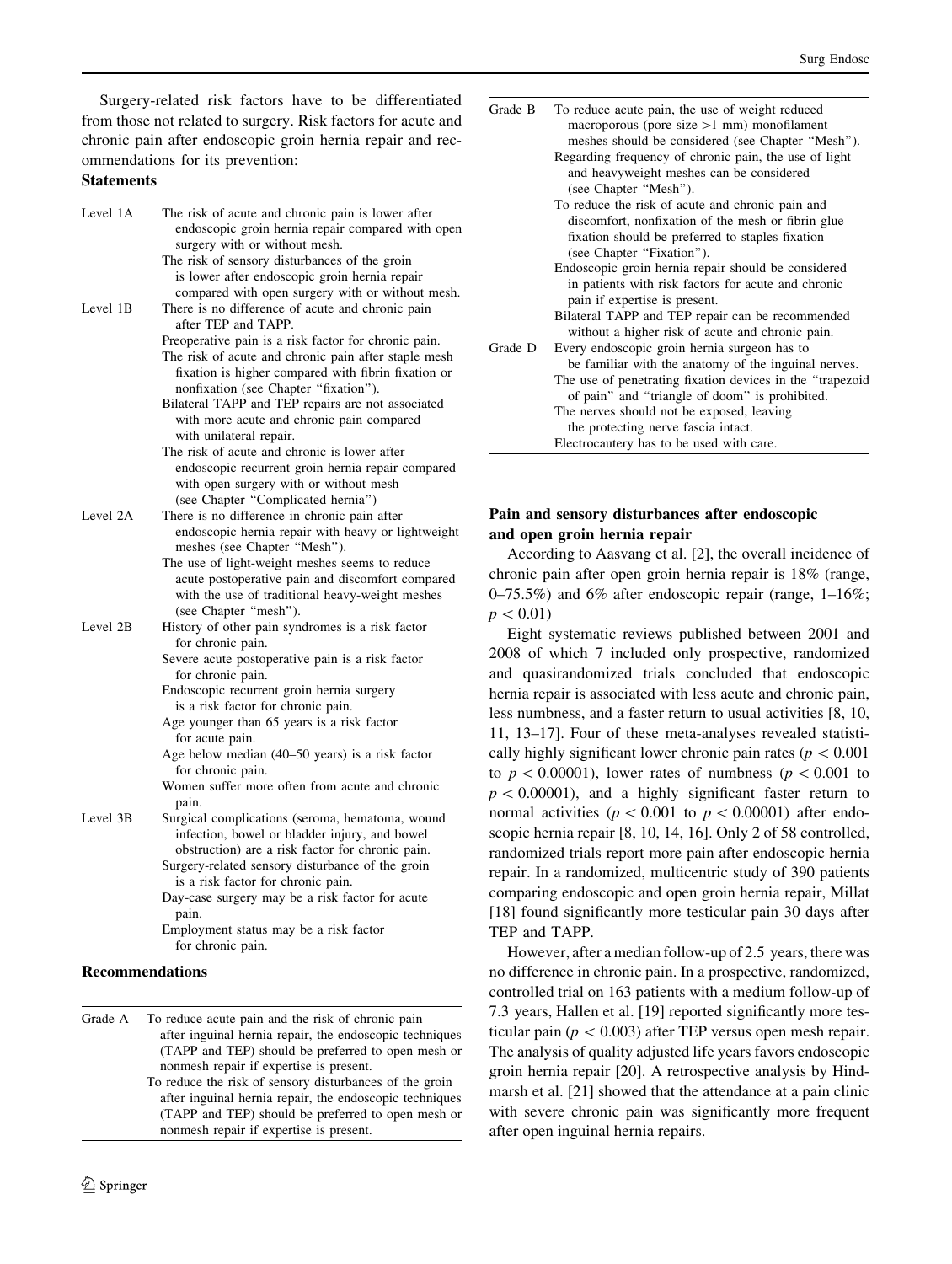### Acute and chronic pain after TAPP and TEP repair

Only two prospective, randomized trials with small patient numbers comparing both procedures have been published [22, 23]. Although Schrenk et al. [22] found less pain after TAPP on the operation day and day 1 after surgery ( $p < 0.02$ ) without any difference later, Dedemadi et al. [23] reported no difference in pain at any time after surgery. A retrospective, multicentric comparison of 1,972 TAPP and TEP hernia repairs using polyester meshes found no difference in chronic pain with rates of 0.6 and 0.7% after TAPP and TEP respectively [24]. A systematic review of Wake et al. [25] comparing TAPP and TEP showed no difference in early and chronic pain. According to the present literature, there is no difference in acute and chronic pain after TAPP and TEP hernia repair.

## Preoperative pain and chronic pain

Two review papers on chronic pain, which included publications on open and endoscopic repair [2, 15], reported that preoperative pain in the groin is a risk factor for chronic pain. In one controlled, randomized trial of 300 patients comparing laparoscopic and open groin hernia repair with a 5-year follow-up [26], preoperative pain was a significant risk factor for chronic pain ( $p \lt 0.001$ ). A recent, prospective, nonrandomized trial on chronic pain after laparoscopic groin hernia repair [27], which included 881 patients with 1,029 hernias, found preoperative pain significantly associated with chronic pain ( $p<0.001$ ).

Two other large, prospective, nonrandomized trials on long-term pain [28, 29] with a follow-up of 81 and 72%, respectively, which included 4,877 patients, the majority of whom had had an open hernia repair, showed that preoperative pain was significantly linked to long-term chronic groin pain  $(p < 0.001)$ . In a retrospective, comparative study by Dennis and O'Riordan [30] on 24 patients with severe chronic pain after groin hernia repair, preoperative pain was a risk factor for chronic pain ( $p < 0.005$ ).

Acute, chronic pain and discomfort and type of mesh: see Chapter ''Selection of mesh material for TAPP and TEP''

Acute and chronic pain after nonfixation, glue, or stapler mesh fixation: see Chapter ''Mesh fixation modalities in endoscopic inguinal hernia repair''

A history of nongroin hernia-related pain syndromes and chronic pain

Other preoperative chronic pain conditions not related to the groin are a risk factor for chronic postoperative groin pain. In one controlled, randomized trial comparing open and endoscopic hernia repair with a 5-year follow-up, other previous pain syndromes were a significant risk factor for chronic pain ( $p < 0.01$ ) [26]. Two retrospective studies of patients with severe chronic postoperative groin pain mostly after open groin hernia repair are in accordance with these findings [30, 31].

### Severe early postoperative pain and chronic pain

Whereas several publications have reported that severe early postoperative pain after groin hernia repair is significantly associated with chronic pain [15, 32], only a few publications are available on high acute pain rates and chronic pain after endoscopic hernia repair. In a randomized, controlled trial, Berndsen et al. [33] found that severe early postoperative pain was a risk factor for chronic pain after Shouldice repair but not after TAPP repair. However, two prospective, nonrandomized studies [34, 15] of 313 and 123 patients, respectively, reported that severe early postoperative pain was a significant risk factor for chronic pain after endoscopic hernia repair ( $p<0.05$  and  $p<0.03$ , respectively).

### Recurrent groin hernia surgery and chronic pain

Surgery for a recurrent hernia might be a risk factor for chronic pain. In a review, Poobalan et al. [15] found that surgery for a recurrent hernia was a risk factor for chronic pain. The exact number of endoscopic recurrent hernia repairs was not mentioned. A randomized, controlled trial by Liem et al. [36] did not confirm this finding. Four, large, prospective, nonrandomized trials are available on this issue [27, 32, 37, 38], but only two of these report exclusively on endoscopic recurrent hernia repair. Dickinson et al. [27] found significantly more chronic pain after a recurrence compared with primary endoscopic hernia repair ( $p < 0.02$ ), Tantia et al. [38] reported no difference between primary and recurrent TAPP and TEP repair.

### Age and acute and chronic pain

One prospective, nonrandomized study reported more acute pain after TEP repair in patients younger than age 65 years [39]. Nine studies identified age below median as a risk factor for chronic pain after groin hernia repair: one randomized controlled trial [26], five large prospective nonrandomized trials including the data of the Swedish and Danish hernia database [27–29, 40, 41], and three retrospective trials [31, 37, 42]. However, most of these trials include mainly patients after open hernia repair. Only one prospective, nonrandomized trial found that age younger than 50 years is a risk factor for chronic pain after endoscopic hernia repair  $(p < 0.001)$  [27].

## Acute and chronic pain after endoscopic hernia surgery in women

The prospective, nonrandomized trial by Lau et al. [39] found significantly more acute pain in women after TEP repair. Two large prospective, nonrandomized trials by Bay-Nielsen et al. [40] and Kalliomäki et al. [29] of the Danish and Swedish hernia database identified female gender as a risk factor for chronic pain, but only a small fraction of the patient population had an endoscopic hernia repair. This finding was confirmed by a retrospective study by Sondenna et al. [43].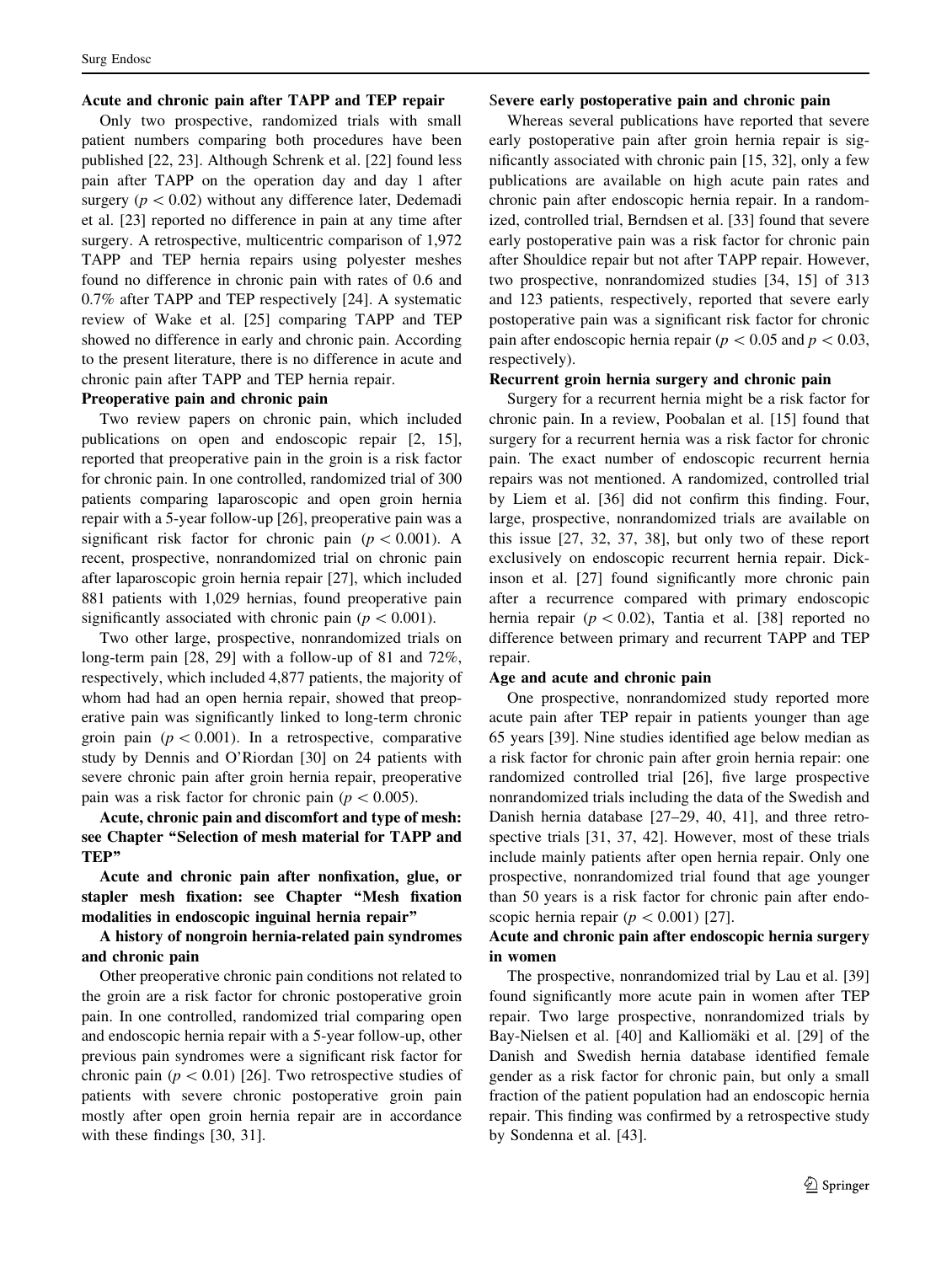# Surgical complications after groin hernia surgery and chronic pain

Two large, prospective, nonrandomized trials of the Danish and Swedish hernia database [28, 29], which included only a small number of endoscopic hernia repairs, identified surgical complications, such as seroma, wound infection, bowel or bladder injury, and bowel obstruction, as risk factors for chronic pain.

# Surgery-related sensory disturbances of the groin and chronic pain

Chronic postoperative numbness and other sensory disorders of the groin were identified as risk factors for chronic pain in one retrospective trial ( $p < 0.001$ ) [37].

## Employment status and chronic pain

In one case control study [44] and one retrospective cohort study [42], patients who received workers' compensation and employed patients suffered significantly more often from chronic pain.

## Day-case surgery and acute pain

In one prospective, nonrandomized trial, day-case surgery was identified as a risk factor for acute postoperative pain [39]. Bilateral endoscopic groin hernia surgery and acute and chronic pain

According to one systematic review by Pfeffer et al. [45], bilateral endoscopic groin hernia repair is not associated with more acute and chronic groin pain compared with a unilateral approach.

# History of lower abdominal surgery and direct defect closure and chronic pain

A history of lower abdominal surgery was not identified as a risk factor for chronic pain after endoscopic groin hernia repair in a prospective nonrandomized trial by Elshof et al. [46]. In another prospective nonrandomized trial, Reddy et al. [47] reported that the inversion of the fascia transversalis for the closure of big direct defects is not associated with chronic pain.

Body weight, hernia defect size, hernia defect location, and mesh size are not related to acute and chronic pain. In the current literature on endoscopic groin hernia repair, insufficient or no data are available about the relationship between pain and the management of strangulated and incarcerated hernias, port defects, scrotal hernias, and cord lipomas. Although several publications have reported on pain and nerve management in open groin hernia surgery [48–53], no data are available on nerve manipulation and pain in endoscopic hernia repair.

References (in parentheses graduation of evidence)

1. Aasvang E, Kehlet H (1986) Classification of chronic pain. Descriptions of chronic pain syndromes and definitions of pain terms. Prepared by the the International Association for the Study of Pain. Subcommittee on Taxonomy. Pain Suppl 3:1–226 (5)

- 2. Aasvang E, Kehlet H (2005) Chronic postoperative pain: the case of inguinal herniorrhaphy. BJA 95:69–76. (4)
- 3. Aasvang E, Kehlet H (2005) Surgical management of chronic pain after inguinal hernia repair. Br J Surg 92:795–801 (4)
- 4. Aasvang E, Kehlet H (2006) Pain and functional impairment 6 years after inguinal herniorrhaphy. Hernia 10:316–321 (4)
- 5. Alfieri S, Rotondi F, Di Miceli D, Di Giorgio A (2006) Chronic pain after inguinal hernia mesh repair: possible role of surgical manipulation of the inguinal nerves. A prospective multicentre study. Chir Ital 58:23–31 (4)
- 6. Amid PK (2004) Causes, prevention, and surgical management of postherniorrhaphy neuropathic inguinodynia: triple neurectomy with proximal end implantation. Hernia 8:342–349 (5)
- 7. Cunningham J, Temple WJ, Mitchell P, Nixon J, Preshaw R, Hagen N (1996) Cooperative hernia study. Pain in the postrepair patient. Ann Surg 224:598–602 (4)
- 8. EU Hernia Trialists Collaboration (2002) Repair of groin hernia with synthetic mesh: meta-analysis of randomized controlled trials. Ann Surg 235:322–332 (1A)
- 9. McCormack K, Scott NW, Go PMNYH, Ross SJ, Grant AM on behalf of the EU Hernia Trialists Collaboration (2003) Laparoscopic techniques versus open techniques for inguinal hernia. (Cochrane review). In: The Cochrane Library, Issue 3, 2003. Oxford: Update Software (1A)
- 10. Bittner R, Sauerland S, Schmedt CG (2005) Comparison of endoscopic techniques versus Shouldice and other open nonmesh techniques for inguinal hernia repair: a meta-analysis of randomized controlled trials. Surg Endosc 19:605–615 (1B)
- 11. Nienhuijs S, Staal E, Bleichrodt R (2007) Chronic pain after mesh repair of inguinal hernia: a systematic review. Am J Surg 194:394–400 (1A)
- 12. Sackett DL, Strauss SE, Richardson WS, Rosenberg W, Haynes RB (2000) Evidence-based medicine: how to practice and teach EBM. 2nd edn. New York, Churchill Livingston
- 13. Eggert A, Reinpold W (1994) Repair of inguinal hernia—a determination of the current status. Zentralbl Chir 119:649–652 (5)
- 14. McCormack K, Grant A, Scott N; The EU Hernia Trialists Collaboration (2003) Laparoscopic versus open techniques for inguinal hernia repair. Cochrane Database Syst Rev (1):CD001785 (1A)
- 15. Poobalan AS, Bruce J, Smith WC, King PM, Krukowski ZH, Chambers WA (2003) A review of chronic pain after inguinal herniorrhaphy. Clin J Pain 19:48–54 (1A)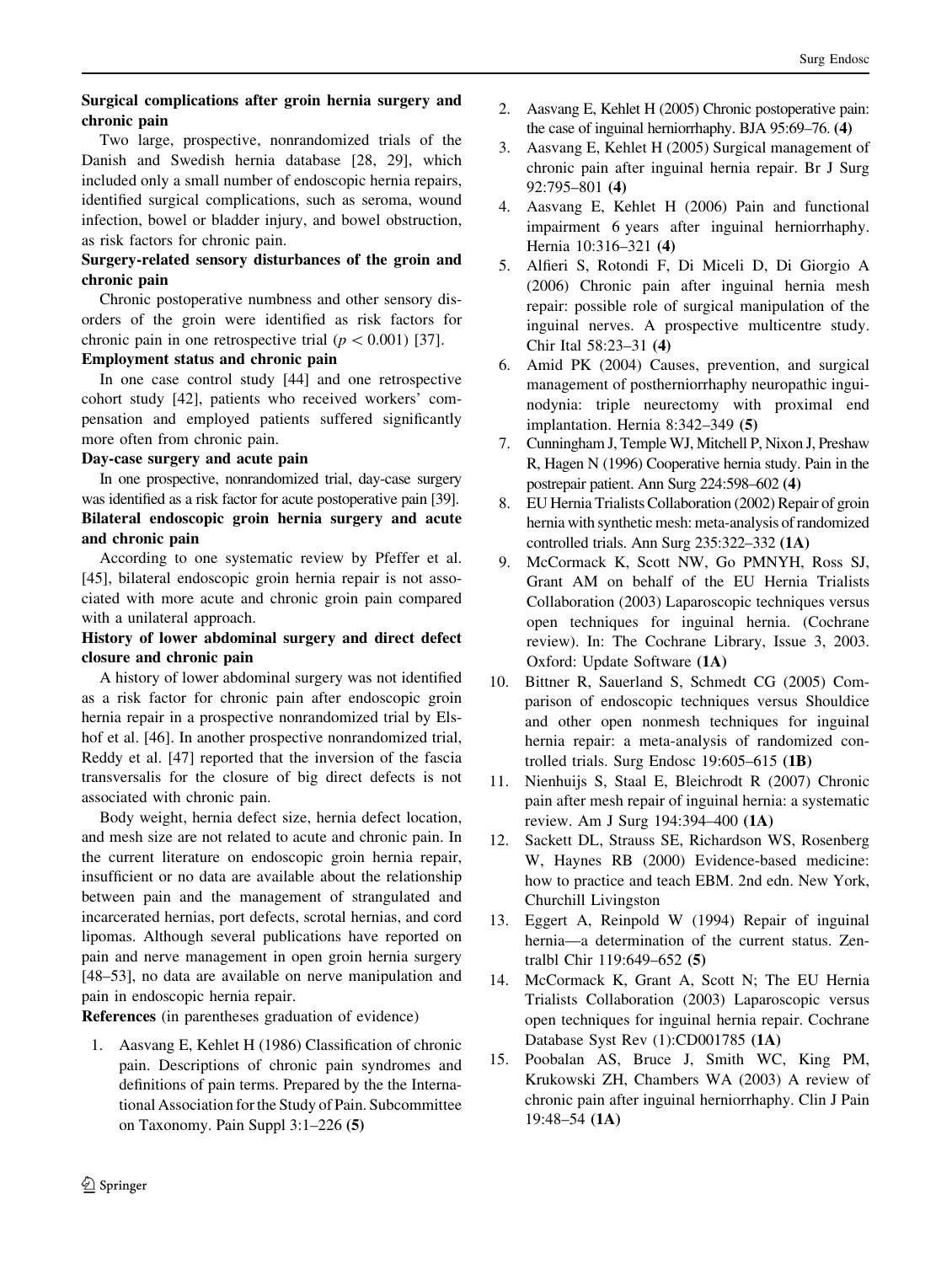- 16. Schmedt CG, Sauerland S, Bittner R (2005) Comparison of endoscopic procedures vs Lichtenstein and other open mesh techniques for inguinal hernia repair: a meta-analysis of randomized controlled trials. Surg Endosc 19: 188–199 (1A)
- 17. Wullstein C, Strey C, Woeste G, Bechstein WO (2008) Inguinal hernia: laparoscopic or open surgery? Zentralbl Chir 133:433–439 (2A)
- 18. Millat B, Fédération de Recherche en Cirurgie (2007) Inguinal hernia repair. A randomized multicentric study comparing laparoscopic and open surgical repair. J Chir (Paris) 144:119–124 (1B)
- 19. Hallén M, Bergenfelz A, Westerdahl J (2008) TEP hernia repair vs
- 20. open mesh repair: long term follow-up of a randomized controlled trial. Surgery 143:313–317 (1B)
- 21. McCormack K, Wake B, Perez J, Grant A (2005) Laparoscopic surgery for inguinal hernia repair: systematic review of effectiveness and economic evaluation. Health Technol Assess 9:1–203 (1A)
- 22. Hindmarsh A, Cheong E, Lewis MP, Rhodes M (2003) Attendance at a pain clinic with severe chronic pain after open and lap inguinal hernia repairs. Br J Surg 90:1152–1154 (3B)
- 23. Schrenk P, Woisetschlager R, Rieger R, Wayand W (1996) Prospective randomized trial comparing postoperative pain and return to physical activiy after TAPP, TEP and Shouldice technique for inguinal hernia repair. Br. J Surg 83: 1563–1566 (1B)
- 24. Dedemadi G, Sgourakis G, Karaliotas C et al. (2006) Comparison of lap and open tension free repair of recurrent inguinal hernias: a prospective randomized study. Surg Endosc 20:1099–1104 (1B)
- 25. Lepere M, Benchetrit S, Therin M et al. (2000) A multicentric comparison of TAPP vs TEP hernia repair using parietex meshes. JSLS 4: 147–153 (1B)
- 26. Wake BL, McCormack K, Fraser C, Vale L, Perez J, Grant AM (2005) Transabdominal preperitoneal (TAPP) vs totally extraperitoneal (TEP) laparoscopic techniques for inguinal hernia repair. Cochrane Database System Rev (1):CD004703 (1A)
- 27. Wright D, Paterson C, Scott N, O'Dwyer P et al. (2002) Five-year follow-up of patients undergoing laparoscopic or open groin hernia repair: a randomized controlled trial. Ann Surg 235:333–337 (1B)
- 28. Dickinson KJ, Thomas M, Fawole AS, Lyndon PJ, White CM (2008) Predicting chronic post-operative pain following laparoscopic inguinal hernia repair. Hernia 12:597–601 (2B)
- 29. Fränneby U, Sandblom G, Nordin P, Nyrén O, Gunnarsson U (2006) Risk factors for long term pain after hernia surgery. Ann Surg 244:212–219 (1B)
- 30. Kalliomäki ML, Meyerson J, Gunnarsson U et al. (2008) Long-term pain after inguinal hernia repair in a population-based cohort, risk factors and interference with daily activities. Eur J Pain 12:214–225 (2B)
- 31. Dennis R, O'Riordan D (2007) Risk factors for chronic pain after inguinal hernia repair. Ann R Coll Surg Engl 89:218–220 (3B)
- 32. Courtney CA, Duffy K, Serpell MG, O'Dwyer PJ (2002) Outcome of patients with severe chronic pain following repair of groin hernia. Br J Surg 89:1310–1314 (3B)
- 33. Callesen T, Bech K, Kehlet H (1999) Prospective study of chronic pain after groin hernia repair. Br J Surg 86:1528–1531 (1B)
- 34. Berndsen FH, Petersson U, Arvidsson D, Leijonmarck C-E, Rudberg C, Smedberg S, Montgomery A (2008) Discomfort five years after laparoscopic and Shouldice inguinal hernia repair: a randomised trial with 867 patients. A report from the SMIL study group. Hernia 11:307–313 (1B)
- 35. Patil NG, Yuen WK et al. (2003) Prevalence and severity of chronic pain after endoscopic totally extraperitoneal inguinal hernioplasty. Surg Endosc 17:1620–1623 (2B)
- 36. Heikkinen T, Bringman S, Ohtonen P et al. (2004) Five year outcome of laparoscopic and Lichtenstein hernioplasties. Surg Endosc 18:518–522 (2B)
- 37. Liem MS, van Duyn E, van der GY et al. (2003) Recurrences after conventional anterior and laparoscopic inguinal hernia repair: a randomized comparison. Ann Surg 237:136–141 (1B)
- 38. Loos MJ, Roumen RM, Scheltinga MR (2007) Chronic sequelae of common elective groin hernia repair. Hernia 11:169–173 (3B)
- 39. Tantia O, Jain M, Khanna S, Sen B (2009) Laparoscopic repair of recurrent groin hernia: results of a prospective study. Surg Endosc 23:734–738 (2B)
- 40. Lau H, Patil NG (2004) Acute pain after TEP: multivariate analysis of predictive factors. Surg Endosc 18:92–96 (2B)
- 41. Bay-Nielsen M, Perkins FM, Kehlet H (2001) Pain and functional impairment 1 year after inguinal herniorrhaphy: a nationwide questionnaire study. Ann Surg 233:1–7 (1B)
- 42. Bay-Nielsen M, Nilsson E, Nordin P, Kehlet H, Swedish and Danish Database (2004) Chronic pain after open mesh and sutured repair of inguinal hernia in young males. Br J Surg 91:1372–1376 (1B)
- 43. Poobalan A, Bruce J, King PM et al. (2001) Chronic pain and quality of life following open inguinal hernia repair. Br J Surg 88:1122–1126 (3B)
- 44. Sondenna K, Nesvik I, Breivik K et al. (2001) Long term follow-up of 1059 consecutive primary and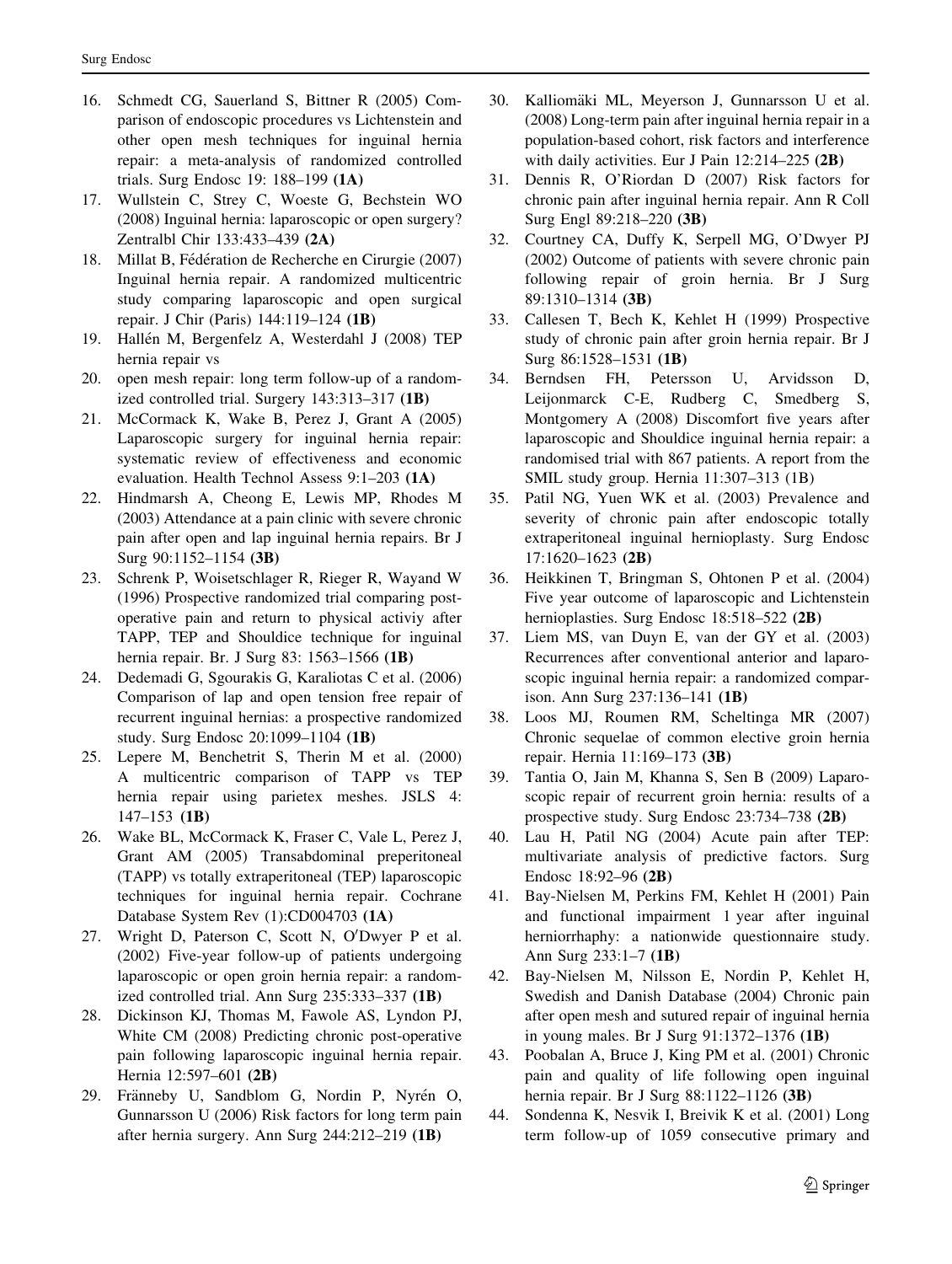recurrent inguinal hernias in a teaching hospital. Eur J Surg 167:125–129 (3B)

- 45. Salcedo-Wasicek MC, Thirlby RC (1995) Postoperative course after inguinal herniorrhaphy. A casecontrolled comparison of patients receiving workers' compensation vs patients with commercial insurance. Arch Surg 130:29–32 (2B)
- 46. Pfeffer F, Riediger H, Küfner Lein R, Hopt UT (2008) Repair of bilateral inguinal hernias—sequential or simultaneous? Zentralblatt Chir 133:446–451 (1A)
- 47. Elshof JW, Keus F, Burgmans JP, Clevers GJ, Davids PH, van Dalen T (2009) Feasibility of right sided TEP for inguinal hernia repair after appendectomy: a prospective cohort study. Surg Endosc 23:1754–1758 (2B)
- 48. Reddy VM, Sutton CD, Bloxham L, Garcea G, Ubhi SS, Robertson GS (2007) Laparoscopic repair of direct inguinal hernia: a new technique that reduces the development of postop seroma. Hernia 11:393–396 (2B)
- 49. Amid PK, Hiatt J (2007) New understanding of the causes and surgical treatment of postherniorrhaphy inguinodynia and orchalgia. J Am Coll Surg 205:381–385 (5)
- 50. Bartlett D, Porter C, Kingsnorth A (2007) A pragmatic approach to cutaneous nerve division during open hernia repair. Hernia 11:243–246 (4)
- 51. Dittrick G, Ridl K, Kuhn JA, McCarty TM (2004) Routine ilioinguinal nerve excision in inguinal hernia repairs. Am J Surg 188:736–740 (2B)
- 52. Mui WL Ng CS, Fung TM, Cheung FK, Wong CM, Ma TH, Bn MY, Ng EK (2006) Prophylactic ilioinguinal neurectomy in open hernia repair: a double blinded randomized controlled trial. Ann Surg 244:27–33 (1B)
- 53. Picchio M, Palimento D, Attanasio U, Matarazzo P, Bambini C (2004) Randomized controlled trial of preservation or elective division of inguinal nerve on open inguinal hernia repair with polypropylene mesh. Arch Surg 139:755–759 (1B)
- 54. Ravichandran D, Kalambe B, Pain J (2000) Pilot randomized controlled study of preservation or division of ilioinguinal nerve in open mesh repair of inguinal hernia. Br J Surg 87:1166–1167 (1B)

# Chapter 11: Urogenital complications associated with laparoscopic/endoscopic hernia repair

Robert J. Fitzgibbons, Jr., MD, FACS

# What are the urogenital complications associated with a laparoscopic inguinal herniorrhaphy (LIH) and how should they be treated?

Search terms: Laparoscopic inguinal herniorrhaphy, urinary complications, testicular complications, spermatic cord complications, infertility, sexual dysfunction

Disclaimer: For some of the complications described below, there is not enough literature devoted exclusively to LIH to make an accurate statement. Because many of them are common to both open and laparoscopic procedures, it seemed reasonable to extrapolate from the conventional open literature.

## Bladder perforation Statements

| Level 4 | Bladder injury can be the result of careless use            |
|---------|-------------------------------------------------------------|
|         | of a Veress needle or a trocar.                             |
|         | The bladder is especially prone to injury during LIH if the |
|         | preperitoneal space has previously been dissected.          |

## Recommendations

| Grade D | The bladder should be decompressed either by having       |
|---------|-----------------------------------------------------------|
|         | the patient void immediately preoperatively (preferred    |
|         | method) or by the use of an indwelling catheter           |
| Grade A | Consider referral of patients in need of a preperitoneal  |
|         | inguinal hernia repair who had a previous preperitoneal   |
|         | dissection, e.g., prostatectomy or failed previous hernia |
|         | repair to a specialty center.                             |
|         |                                                           |

Laparoscopic peritoneal access or secondary suprapubic trocar placement can result in a bladder perforation, usually the result of failure to decompress a distended bladder. Less commonly, injury is associated with a congenital bladder abnormality. It should be suspected if urine is withdrawn into a syringe after Veress needle insertion or blood and gas are noticed in the urine drainage bag if the patient is catheterized. In questionable cases, methylene blue dye may be instilled into the bladder to look for leakage. Bladder injury recognized during laparoscopy should be repaired laparoscopically providing the experience of the surgeon is sufficient. This should be followed by bladder drainage for 7–10 days.

Bladder injury may present in a delayed fashion with hematuria and lower abdominal discomfort. Contrastenhanced computerized tomography, cystography, or cystoscopy are the primary imaging techniques used to evaluate patients for a suspected injury [1]. Small defects may be managed with postoperative decompression via an indwelling catheter for urinary drainage, whereas larger defects necessitate repair. The bladder is especially prone to injury during LIH when the preperitoneal space has previously been dissected, e.g., previous preperitoneal hernia repair or prostatectomy [2–4].

## Mesh erosion into the bladder **Statements**

Level 4 Polypropylene and expanded polytetrafluoroethylene will erode into the bladder in a small number of patients in whom it is implanted. The reason is not known.

Mesh erosion into the bladder after LIH is rare; only eight cases have been reported since 1994 [5]. Therefore,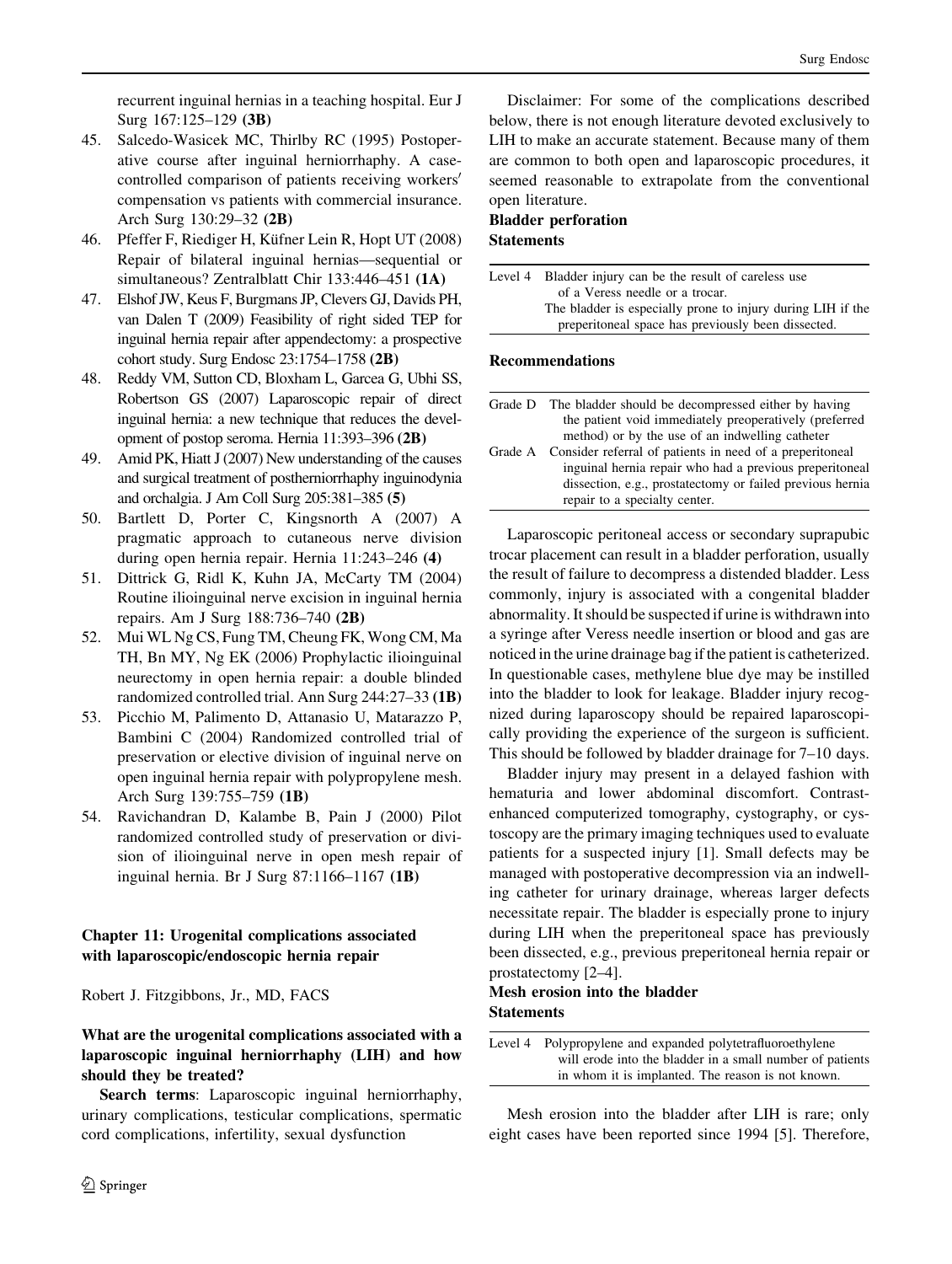the exact incidence is not known. Both polypropylene and expanded polytetrafluoroethylene have been incriminated [6, 7]. Probable causes are unrecognized injury to the bladder wall at the time of the LIH and improper placement of mesh and fixation material. Repeated urinary tract infections, hematuria, or the development of bladder stones can all be presenting signs [8].

# Urinary retention Statements

| Level 1a Urinary retention is higher after LIH than a conventional |
|--------------------------------------------------------------------|
| inguinal hernia performed under local anesthesia                   |
| because of the need for general anesthesia for LIH                 |
|                                                                    |

## Recommendations

| Grade C | Intra- and postoperative intraveneous fluid         |
|---------|-----------------------------------------------------|
|         | administration should be restricted to no more than |
|         | 500 cc.                                             |

Urinary retention is less common after inguinal herniorrhaphies performed under local anesthesia compared with general or regional [9, 10]. Urinary retention is not unusual after a LIH, because the most common associated factor, the use of general anesthesia, is almost always used [11, 12]. The incidence varies widely from as low as 0.2% in a singleauthor study from France to as high as 22.2% of patients undergoing laparoscopic inguinal hernia repair in a study from the Mayo clinic in Rochester, Minnesota [13, 14]. More commonly, it is reported to occur in the 2–7% range [15–19]. Although reports in the literature conflict somewhat, in general older age, prostatic symptoms, postoperative use of narcotics, and the administration of postoperative intravenous fluid  $>500$  cc have been found to be predictive [14]. Type of procedure (TEP vs. TAPP), surgical time, anesthesia time, intraoperative fluid restriction, or the development of other complications do not appear to be significant risk factors. Intermittent catheterization or temporary placement of an indwelling urinary catheter is usually adequate therapy.

# Urinary infection **Statements**

Level 2B Incidence is highest in patients older than aged 74 years or who have a urinary catheter placed.

## Recommendations

Grade B Antibiotic prophylaxis should be considered in patients at risk for infection [20].Urinary catheterization should be avoided if at all possible.

## Miscellaneous cord and testicular problems **Statements**

| Level 1a Testicular complications occur after both open and<br>endoscopic hernia surgery.                                                                         |
|-------------------------------------------------------------------------------------------------------------------------------------------------------------------|
| No significant difference in incidence between open and<br>laparoscopic techniques was found in a large<br>comparative trial and a Cochrane analysis did not show |
| any difference between TEP and TAPP [20-22].                                                                                                                      |

Scrotal hematomas can be prevented after LIH if complete hemostasis is assured before completing the procedure. Conservative treatment (ice, scrotal support, pain management, and observation) is sufficient for most, but large hematomas may require surgical drainage. Patients with bleeding disorders are especially prone to this complication [23]. Hydroceles can develop but the cause is not known. Whereas urological literature suggests that this is due to the practice of leaving the distal sac in situ, most experienced hernia surgeons do not accept this theory. The treatment is the same as for any other hydrocele. It is important to differentiate a hydrocele from a seroma because the later is almost always self-limiting and will resolve without treatment [24].

### Ischemic orchitis/testicular atrophy **Statements**

| Level IA Unequivocal evidence that LIH will decrease the   |
|------------------------------------------------------------|
| incidence of orchitis/testicular atrophy is not available. |
| Level III In most cases, complete dissection and reduction |
| of the hernia sac is possible without serious risk         |
| of orchitis or testicular atrophy.                         |
|                                                            |

## Recommendations

| Grade B | In herniorrhaphies where there is a question that damage<br>to the cord structures could occur with complete<br>excision (e.g., large inguinal-scrotal hernias, sacs<br>extending all the way to the testicle, densely adherent<br>sacs), the surgeon should consider dividing the sac at a<br>convenient point distal to the internal inguinal ring,<br>leaving the distal sac in situ. The proximal sac should<br>then be ligated. |
|---------|--------------------------------------------------------------------------------------------------------------------------------------------------------------------------------------------------------------------------------------------------------------------------------------------------------------------------------------------------------------------------------------------------------------------------------------|
|---------|--------------------------------------------------------------------------------------------------------------------------------------------------------------------------------------------------------------------------------------------------------------------------------------------------------------------------------------------------------------------------------------------------------------------------------------|

Orchitis is defined as postoperative inflammation of the testicle occurring within 1–5 days after surgery. It is felt to be due to acute thrombosis of the delicate venous pampiniform plexus rather than an arterial injury [25, 26]. It is most common after an inguinal scrotal herniorrhaphy when extensive dissection of the spermatic cord has been performed. The presenting symptoms are a lowgrade fever with a painful, enlarged, firm testicle. The differential diagnosis includes scrotal hematoma and testicular torsion. Management is supportive with scrotal support and anti-inflammatory agents. Duplex ultrasound scanning is useful when infarction is suspected. Ischemic orchitis may result in testicular necrosis within days or have a slower course resulting in testicular atrophy during a period of several months. Fortunately most patients recover from ischemic orchitis uneventfully without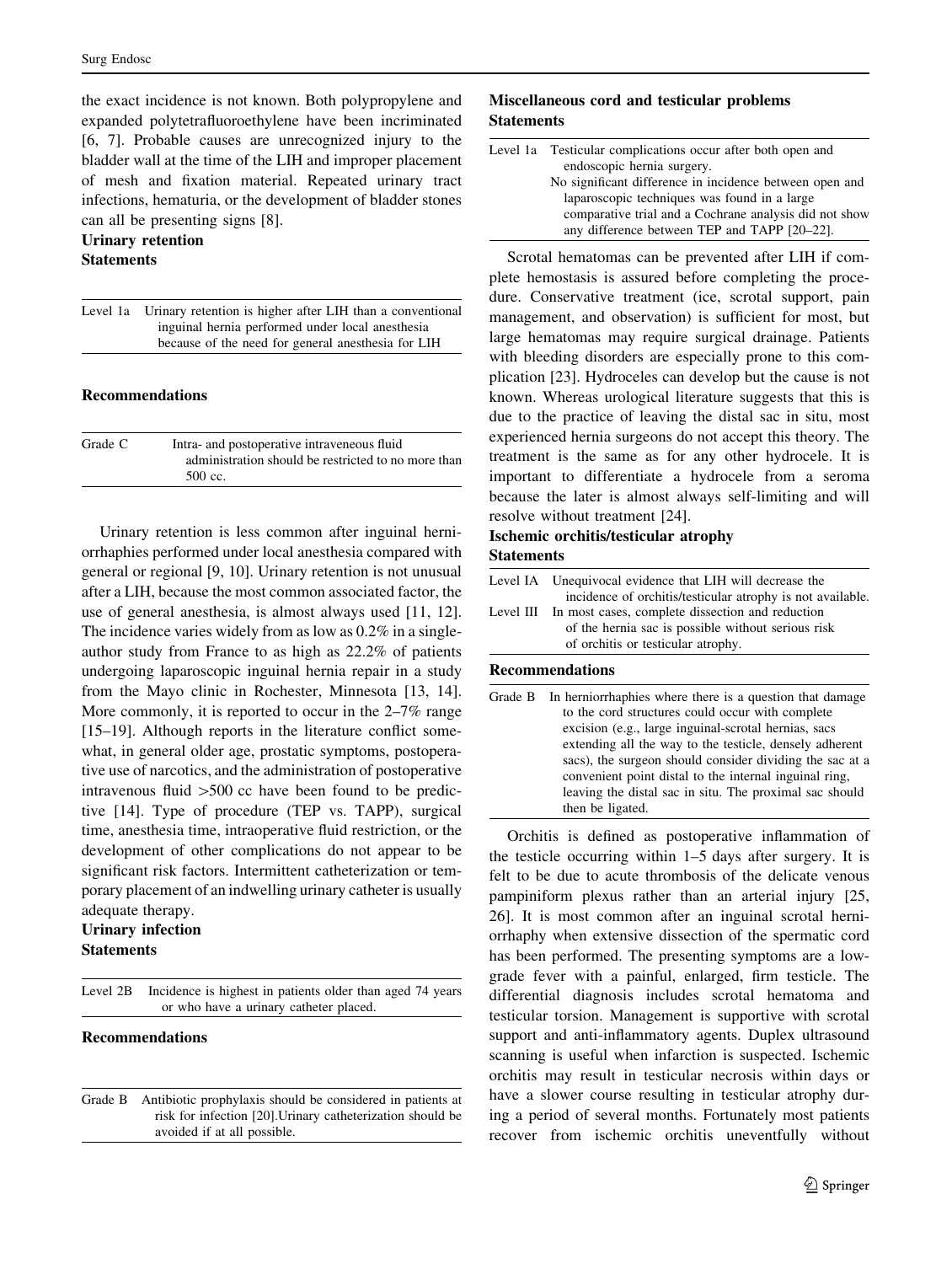testicular atrophy. Interestingly, most patients who develop testicular atrophy do not give a history of orchitis. It is not yet known whether laparoscopy will have an advantage over conventional surgery because of the more proximal dissection in the preperitoneal space. However, in one large analysis of a prospectively maintained database containing of 8,050 TAPP laparoscopic hernia repairs, orchitis and testicular atrophy was reported to be extremely low at 0.1 and 0.05% respectively. Interestingly, this group removes all indirect sacs despite the size except in rare circumstances of excessive inflammation [3]. Nevertheless, based primarily of the extensive writings of the late George Wantz, undue dissection of the cord and testicle to remove an indirect inguinal hernia sac completely is not recommended [25, 27–30]. The hernia sac can be divided at a convenient point in the inguinal canal with the distal aspect left open. The proximal sac is then dissected from the cord

## structures and ligated. Sexual dysfunction

Postherniorrhaphy impairment of sexual activity to a moderate or severe degree occurs in a small percentage of men after groin hernia repair, primarily inguinal scrotal or ejaculatory pain. In a Danish study, the incidence of substantial pain during sexual activity was higher with laparoscopic inguinal hernia repair compared with a Lichtenstein TFR (12.7 vs. 6.5%), but this may have been related to the greater use of LIH for recurrent hernias [31]. The cause is not completely understood. There is no consistently effective therapy, but alpha receptor blockers to decrease contractility of the Vas and neurolytic agents, such as Pregabalin, have been tried [32].

## Recommendations

Grade C Caution when dissecting the cord structures must be exercised to avoid the possibility of injury to the vas deferens or blood supply of the testicle.

## Infertility

Injury to the vas deferens can occur during LIH, and if bilateral will lead to certain infertility. The vas deferens may be injured during dissection and mobilization or during fixation of the mesh. Unilateral injury to the vas can lead to the exposure of spermatozoa to the immune system and the formation of antisperm antibodies, causing secondary infertility [33]. Bilateral testicular atrophy (discussed earlier) is another cause. A recent study that detailed 14 patients whose infertility was apparently the result of damage to the spermatic cord caused by the normal fibroplastic response to polypropylene mesh resulting in obstruction of the of the vas deferens included 10 open procedures, 2 laparoscopic, and 2 where laparoscopy was

used on one side and open on the other [34]. However, the explanation for their findings might be a more traditional injury mechanism at the time of surgery, such as ligation, division, or cauterization followed by scarring to the moist convenient adjacent structure, which in this case would be the mesh [35].

References (in parentheses graduation of evidence)

- 1. Ramchandani P, Buckler PM (2009) Imaging of genitourinary trauma. AJR Am J Roentgenol 192:1514–1523. (2C)
- 2. Leibl BJ, Schmedt CG, Kraft K, Ulrich M, Bittner R (2000) Recurrence after endoscopic transperitoneal hernia repair (TAPP): causes, reparative techniques, and results of the reoperation. J Am Coll Surg 190:651–655. (4)
- 3. Bittner R, Schmedt CG, Schwarz J, Kraft K, Leibl BJ (2002) Laparoscopic transperitoneal procedure for routine repair of groin hernia. Br J Surg 89:1062– 1066. (2A)
- 4. Kapiris SA, Brough WA, Royston CM, O'Boyle C, Sedman PC (2001) Laparoscopic transabdominal preperitoneal (TAPP) hernia repair. A 7-year twocenter experience in 3017 patients. Surg Endosc 15:972–975. (4)
- 5. Hamouda A, Kennedy J, Grant N, Nigam A, Karanjia N (2009) Mesh erosion into the urinary bladder following laparoscopic inguinal hernia repair; is this the tip of the iceberg? Hernia 14:314–349. (4)
- 6. Baldassarre E, Valenti G, Porta IP, Vigano M (2006) Re: Mesh migration into the bladder after TEP repair: a rare case report. Surg Laparosc Endosc Percutan Tech 16:52-53. Surg Laparosc Endosc Percutan Tech 16:377–378. (4)
- 7. Kurukahvecioglu O, Ege B, Yazicioglu O, Tezel E, Ersoy E (2007) Polytetrafluoroethylene prosthesis migration into the bladder after laparoscopic hernia repair: a case report. Surg Laparosc Endosc Percutan Tech 17:474–476. (4)
- 8. Agrawal A, Avill R (2006) Mesh migration following repair of inguinal hernia: a case report and review of literature. Hernia 10:79–82. (4)
- 9. Jensen P, Mikkelsen T, Kehlet H (2002) Postherniorrhaphy urinary retention–effect of local, regional, and general anesthesia: a review. Reg Anesth Pain Med 27:612–617. (2A)
- 10. Finley RK Jr, Miller SF, Jones LM (1991) Elimination of urinary retention following inguinal herniorrhaphy. Am Surg 57:486–488; discussion 488–489. (3)
- 11. Winslow ER, Quasebarth M, Brunt LM (2004) Perioperative outcomes and complications of open vs laparoscopic extraperitoneal inguinal hernia repair in a mature surgical practice. Surg Endosc 18:221– 227. (3)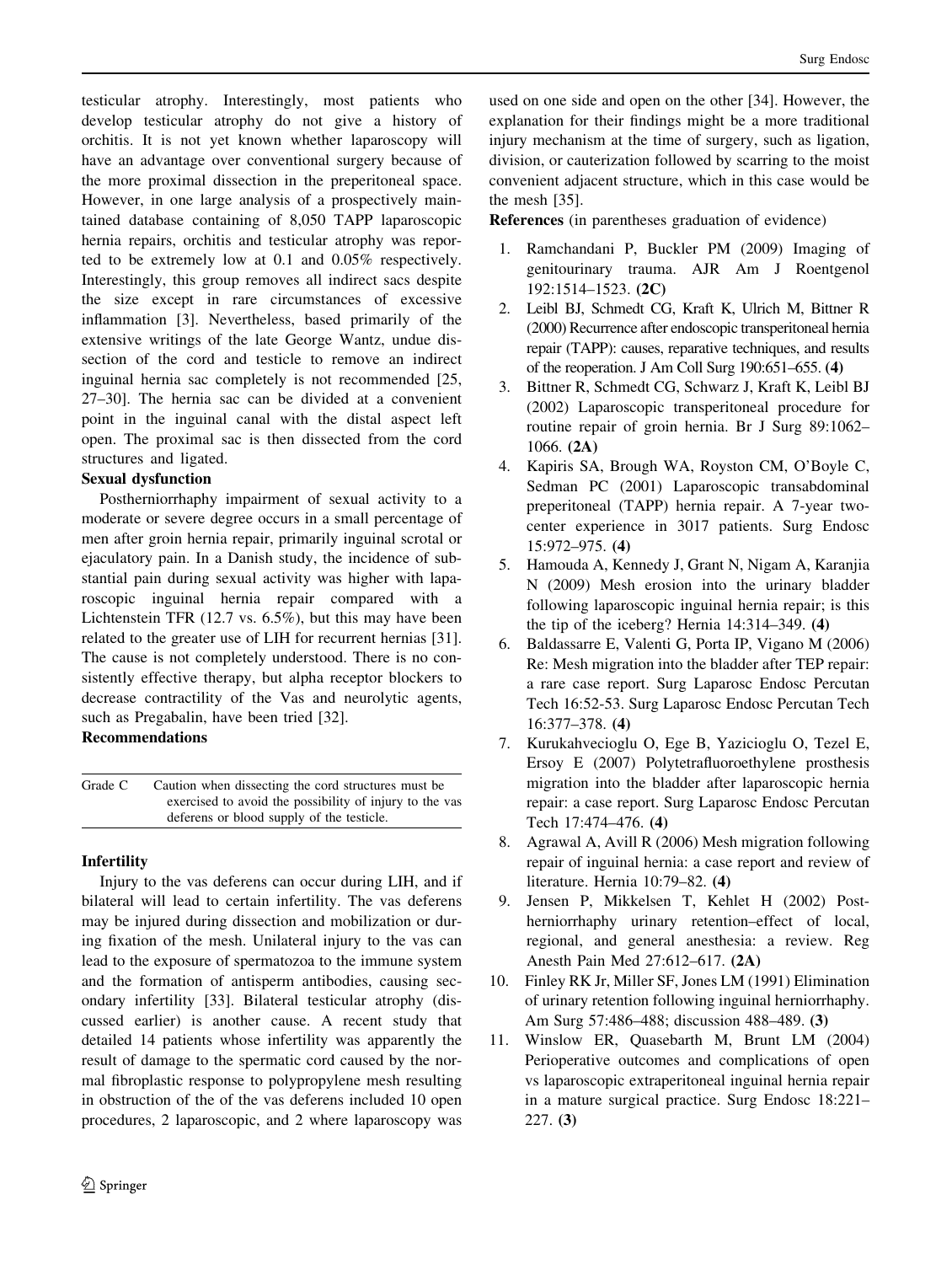- 12. van Veen RN, Mahabier C, Dawson I, Hop WC, Kok NF, Lange JF, Jeekel J (2008) Spinal or local anesthesia in Lichtenstein hernia repair: A randomized controlled trial. Ann Surg 247(3):428–433. (1B)
- 13. Dulucq JL, Wintringer P, Mahajna A (2009) Laparoscopic totally extraperitoneal inguinal hernia repair: lessons learned from 3,100 hernia repairs over 15 years. Surg Endosc 23:482-486. (4)
- 14. Koch CA, Grinberg GG, Farley DR (2006) Incidence and risk factors for urinary retention after endoscopic hernia repair. Am J Surg 191(3):381–385. (3)
- 15. Vidovic D, Kirac I, Glavan E, Filipovic-Cugura J, Ledinsky M, Bekavac-Beslin M (2007) Laparoscopic totally extraperitoneal hernia repair versus open Lichtenstein hernia repair: Results and complications. J Laparoendosc Adv Surg Tech A 17:585–590. (3)
- 16. Mazeh H, Beglaibter N, Grinbaum R, Samet Y, Badriyyah M, Zamir O, Freund HR (2008) Laparoscopic inguinal hernia repair on a general surgery ward: 5 years' experience. J Laparoendosc Adv Surg Tech A 18:373–376. (4)
- 17. Aeberhard P, Klaiber C, Meyenberg A, Osterwalder A, Tschudi J (1999) Prospective audit of laparoscopic totally extraperitoneal inguinal hernia repair: a multicenter study of the swiss association for laparoscopic and thoracoscopic surgery (SALTC). Surg Endosc 13:1115–1120. (2C)
- 18. Lau H, Patil NG, Yuen WK, Lee F (2002) Urinary retention following endoscopic totally extraperitoneal inguinal hernioplasty. Surg Endosc 16:1547–1550. (3)
- 19. Schmedt CG, Sauerland S, Bittner R (2005) Comparison of endoscopic procedures vs Lichtenstein and other open mesh techniques for inguinal hernia repair: a meta-analysis of randomized controlled trials. Surg Endosc 19:188–199. (1A)
- 20. Pessaux P, Lermite E, Blezel E, Msika S, Hay JM, Flamant Y, Deepak V, Arnaud JP (2006) Predictive risk score for infection after inguinal hernia repair. Am J Surg 192(2):165–171. (3)
- 21. Wake BL, McCormack K, Fraser C, Vale L, Perez J, Grant AM (2005) Transabdominal pre-peritoneal (TAPP) vs totally extraperitoneal (TEP) laparoscopic techniques for inguinal hernia repair. Cochrane Database Syst Rev (1):CD004703. (2A)
- 22. Neumayer L, Giobbie-Hurder A, Jonasson O, Fitzgibbons R Jr, Dunlop D, Gibbs J, Reda D, Henderson W (2004) Open mesh versus laparoscopic mesh repair of inguinal hernia. N Engl J Med 350:1819–1827. (1B)
- 23. Shah DK, Sagar J (2008) Massive penoscrotal haematoma following inguinal hernia repair: a case report. J Med Case Reports 2:357. (4)
- 24. Lau H, Lee F (2003) Seroma following endoscopic extraperitoneal inguinal hernioplasty. Surg Endosc 17:1773–1777. (4)
- 25. Wantz GE (1993) Testicular atrophy and chronic residual neuralgia as risks of inguinal hernioplasty. Surg Clin North Am 73:571–581. (4)
- 26. Moore JB, Hasenboehler EA (2007) Orchiectomy as a result of ischemic orchitis after laparoscopic inguinal hernia repair: case report of a rare complication. Patient Saf Surg 1:3. (5)
- 27. Wantz GE (1991) Testicular atrophy. A risk of inguinal hernioplasty. Chirurgie 117:645–651; discussion 651–652. (4)
- 28. Wantz GE (1986) Testicular atrophy as a sequela of inguinal hernioplasty. Int Surg 71:159–163. (4)
- 29. Wantz GE (1982) Testicular atrophy as a risk inguinal hernioplasty. Surg Gynecol Obstet 154:570–571. (4)
- 30. Wantz GE (1984) Complications of inguinal hernial repair. Surg Clin North Am 64:287–298. (4)
- 31. Aasvang EK, Mohl B, Bay-Nielsen M, Kehlet H (2006) Pain-related sexual dysfunction after inguinal herniorrhaphy. Pain 122:258–263. (4)
- 32. Finnerup NB, Otto M, McQuay HJ, Jensen TS, Sindrup SH (2005) Algorithm for neuropathic pain treatment: an evidence-based proposal. Pain 118: 289–305. (1A)
- 33. Chehval MJ, Doshi R, Kidd CF, Winkelmann T, Chehval V (2002) Antisperm autoantibody response after unilateral vas deferens ligation in rats: when does it develop? J Androl 23:669–673. (1B)
- 34. Shin D, Lipshultz LI, Goldstein M, Barmé GA, Fuchs EF, Nagler HM, McCallum SW, Niederberger CS, Schoor RA, Brugh VM 3rd, Honig SC (2005) Herniorrhaphy with polypropylene mesh causing inguinal vasal obstruction: a preventable cause of obstructive azoospermia. Ann Surg 241:553–558. (4)
- 35. Fitzgibbons RJ Jr (2005) Can we be sure polypropylene mesh causes infertility? Ann Surg 241:559– 561. (5)

# Chapter 12: Intraperitoneal onlay mesh (IPOM) for inguinal hernia repair—still a therapeutic option?

Kirpal Singh, Maurice E. Arregui

# Is there any role for intraperitoneal onlay mesh in inguinal hernia repair?

Search Items: "IPOM"; "Intraperitoneal onlay Mesh"; ''Inguinal hernia'' AND ''Intraperitoneal'' AND ''Onlay'' AND ''mesh''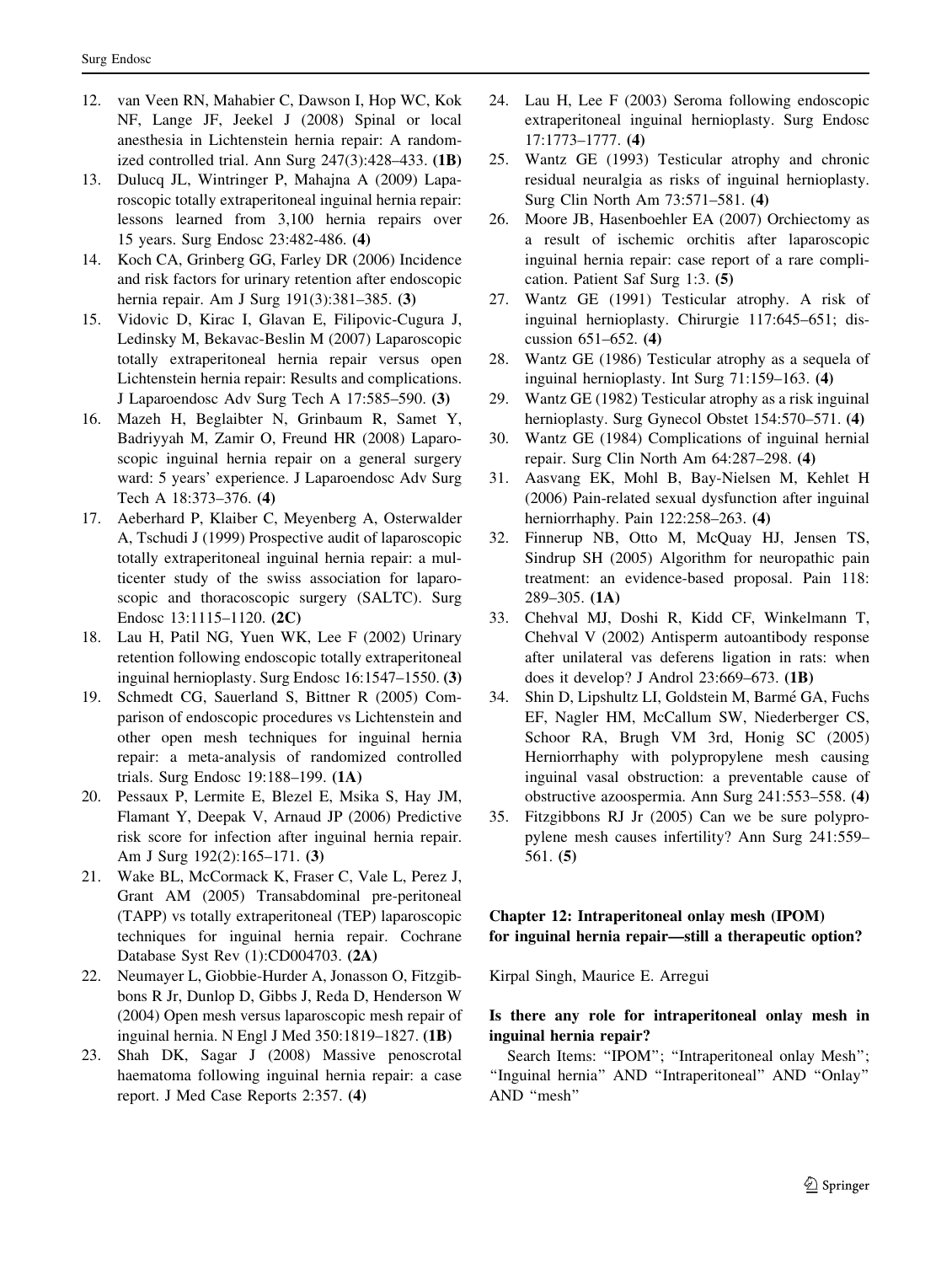### **Statements**

| Level 1B | Higher recurrence rate with IPOM with longer follow-up. |
|----------|---------------------------------------------------------|
|          | Lower operative times with IPOM technique.              |
| Level 4  | Fixation may play a significant role.                   |
| Level 5  | Leaving the sac in situ may lead to higher recurrence.  |
|          |                                                         |

Recommendations

| Grade B | IPOM can not be recommended for main stream      |
|---------|--------------------------------------------------|
|         | inguinal hernia repair at this time.             |
|         | Further long-term studies are needed to evaluate |
|         | true recurrences.                                |

Inguinal herniorrhaphy has been evolving since it was first described by Bassini. Lichtenstein popularized tension-free repair with mesh. Laparoscopy arrived on the scene in late 1980s and has further revolutionized the surgical techniques. It is well accepted that laparoscopic transabdominal preperitoneal (TAPP) and totally extraperitoneal (TEP) repairs have comparable recurrence rates and acceptable morbidity and mortality. Both techniques are challenging and have steep learning curves.

The IPOM technique was first introduced in 1991 as a way to reduce or eliminate the difficulty and potential complications of preperitoneal dissection and still maintain the tension free concept [21]. It also is perceived to be faster and easier to perform and teach. The simplicity and reduced operative times are the main attraction of this technique.

Unfortunately, there are not many prospective randomized studies with long-term results. There are three randomized trial (1B) [1–4] and one nonrandomized feasibility study [5] to evaluate IPOM technique. There also are 16 Level 4 case series [6–21].

A study by Vogt et al. [2] initially showed very good results at 8 months. The recurrence rate for IPOM was 3% compared with 7% for open suture repair. Long-term data were then published by Kingsley et al. [1]. The recurrence rate at 41 months was 43% for IPOM and 15% for open suture repair! This really stresses the importance of longterm follow-up. The IPOM technique was performed with ePTFE mesh ( $10 \times 15$  cm<sup>2</sup>) fenestrated to 1:1.5. Cooper's ligament was exposed through a small opening and mesh was secured to Cooper's, the iliopubic tract, and transversus abdominus with EMS Ethicon hernia stapler. The operative times were 62.5 min for IPOM and 80.9 min for the open group.

Another study [3] compared TAPP to IPOM in a prospective, randomized fashion (1B). A total of 76 patients underwent TAPP and 72 underwent IPOM;  $10 \times 7$  cm<sup>2</sup> ePTFE was used for IPOM and  $15 \times 12$  cm<sup>2</sup> polypropylene mesh was used for TAPP. There were no recurrences in

TAPP at 32 months compared with an 11.1% recurrence rate for IPOM. The mesh was tacked with a hernia stapler in both techniques. Neuralgia was noted with 3 TAPP and 11 IPOM patients ( $p < 0.05$ ). The IPOM technique was faster (53 vs. 71 min,  $p < 0.001$ ). The strength of this study was that only two surgeons performed all of the operations with reasonable follow-up. The size of the mesh, however, was not standardized!

The last Level 1B study [4] compared IPOM to open tension free repair. Catani randomized 26 patients to IPOM and 24 to open. The IPOM technique used ''Gore-Tex DualMesh Plus biomaterial with holes Corduroy'' and the open approach utilized Marlex plug and patch. Analgesic requirements were less for IPOM ( $p < 0.001$ ) and resumption to normal activity was faster with IPOM (8 vs. 17 days,  $p < 0.001$ ). There were no recurrences with either approach at 12 months. The follow-up is not long enough to draw any strong conclusions from this study.

A multicenter feasibility trial was performed by Fitzgibbons et al. [5]. There were 562 patients in TAPP group, 217 patients in IPOM group, and 87 patients in the TEP group. The recurrence rate was 5% for TAPP and IPOM compared with 0% for TEP at an average of 23 months. Polypropylene mesh was used with ''appropriate size.'' This was tacked using a hernia stapler "like TAPP," and the sack was left in situ. IPOM had the highest rate of neuralgia. One patient had to have the mesh removed due to inflammatory mass next to the cecum. No fistula was noted, and there was no mention of bowel resection. The investigators concluded that ''IPOM should be considered investigation.''

Of the 16 Level 4 case series, 10 favored the IPOM technique due to less operative time and acceptable recurrence rate [6–15]. Four of them were against IPOM due to higher recurrence rates or complications [16–19], and two were neutral [20, 21]. Most of the studies had a short and inadequate follow-up. Some of the studies only used a questionnaire rather than physical examinations. More recent studies by Cantani and Olmi have shown more promise with IPOM technique. Catani used Dual GoreTex with Titanium spiral tacs and Olmi used Parietex Composite mesh with fibrin glue. Recurrence rate was 3.3% at an average of 18 months for Catani and 0% at an average of 23.7 months for Olmi. Unfortunately, only 65% of the patients had follow-up at 1 year and only 20% had followup at 2 years. This really brings home the point that adequate follow-up is needed before true recurrence rate can be defined for IPOM.

Interestingly, Kurukahvecioglu reported a 50-year-old patient with bilateral IPOM with ePTFE repair. The mesh was secured to Cooper's ligament with small peritoneal incision and to peritoneal surface with tacks. This patient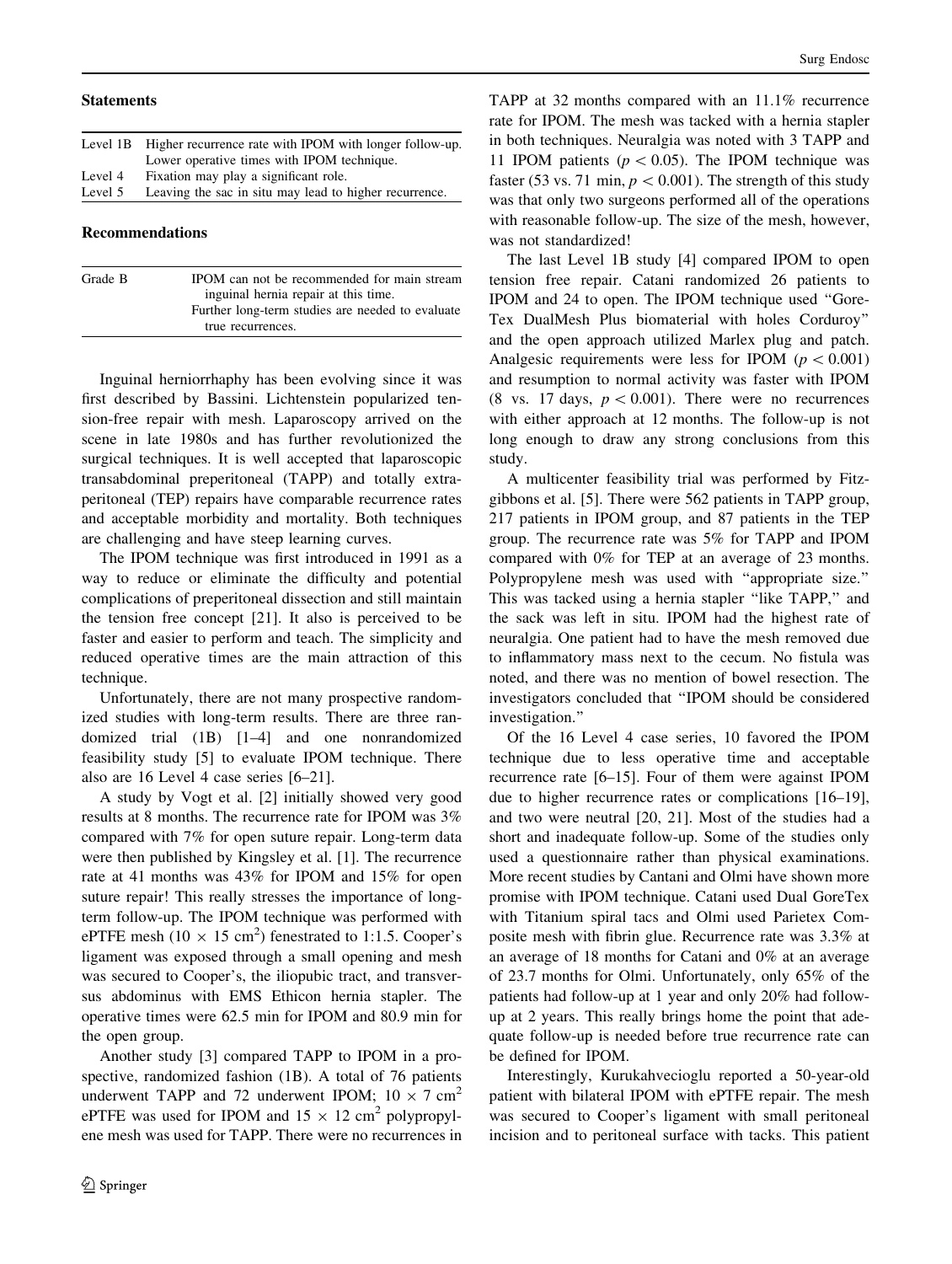had blood in stool 1 year later and defecated one of the GoreTex mesh. Four years later, he had hematuria and actually urinated four tacks! He had to undergo surgery to remove the GorTex from his bladder.

We feel that the IPOM technique is inferior, because mesh is not secured to any substantial fascia. The tacks usually do not penetrate deep into the tissue and there is no posterior fascia. These tacks also can become a source of chronic pain. The hernia sac is left in place and others have noted migration of the mesh into the hernia sac over time (Grade 5). There is a deviation from standard technique of trying to reduce the hernia sac for faster operation. Faster is not always better (Grade 5). There have been case reports of mesh-related bowel and bladder fistulae, which further complicates patient management. We feel that such complications are under-reported.

References (in parentheses graduation of evidence)

- 1. Kingsley D, Vogt DM et al. (1998) Laparoscopic intraperitoneal onlay inguinal herniorrhaphy. Am J Surg 176:548–553. (1B)
- 2. Vogt DM, Curet MJ et al. (1995) Preliminary results of a prostective randomized trial of laparoscopic onlay versus coventional inguinal herniorrhaphy. Am J Surg 169:84–90. (1B)
- 3. Sarli L, Pietra N et al. (1997) Laparoscopic hernia repair. Surg Laparosc Endosc 7:472–476. (1B)
- 4. Catani M, De Milito R et al. (2003) Laparoscopic inguinal hernia repair ''IPOM'' vs ''open tensionfree.'' Preliminary results of a prospective randomized study. Minerva Chir 58:783. (1B)
- 5. Fitzgibbons RJ Jr etal (1995) Laparoscopic inguinal herniorrhaphy – results of a multicenter trial. Ann of Surg 221:3–13. (2B)
- 6. Catani M, Milito R De et al. (2004) Is there a place for intraperitoneal onlay mesh repari (IPOM) of inguinal hernia among laparoscopic techniques? Hepato-Gastroenterology 51:1387–1392. (4)
- 7. Olmi S, Scaini A et al. (2007) Laparoscopic repair of inguinal hernias using an intraperitoneal only mesh technique and a Parietes composite mesh fixed with fibrin glue (Tissucol). Personal technique and preliminary results. Surg Endosc 21:1961–1964. (4)
- 8. Chan ACW, Lee TW et al. (1984) Early results of laparoscopic intraperitoneal onlay mesh repair for inguinal hernia. Br J Surg 81:1761–1762. (4)
- 9. Phillips EH, Rosenthal R et al. (1995) Reasons for early recurrence following laparoscopic hernioplasty. Surg Endosc 9:140–145. (4)
- 10. Schmidt J, Carbajo MA et al. (2001) Laparoscopic intraperitoneal onlay polytetrafluoroethylene mesh repair (IPOM) for inguinal hernia during spinal

anesthesia in patients with severe medical conditions. Surg Laparosc Endosc Percutan Tech 11:34–37. (4)

- 11. Carbajo MA, Martin JC et al. (1999) Laparoscopic inguinal hernioplasty with PTFE mesh. Personal technique and results. Hernia 3:99. (4)
- 12. Toy FK, Moskowitz M et al. (1996) Results of a prospective multicenter trial evaluating the ePTFE peritoneal onlay laparoscopic inguinal hernioplasty. J Laparoendosc Surg 6:375–386. (4)
- 13. Czudec S, Mec V (2001) Comparison of TAPP and IPOM method in laparoscopic inguinal hernia repair. Hernia 5:S60. (4)
- 14. Almedia JA, Franklin ME et al. (2001) Laparoscopic intraperitoneal onlay mesh hernioplasty. Hernia 5:S54. (4)
- 15. Gillion JF, Balique JC et al. (1996) Celioscopic treatment of recurrence of inguinal hernia after insertion of a prosthesis. Value of the interperitoneal technique with ePTFE patch? Group CHIC (Cure des Heries Inguino-crurales sous Coelioscopie). Ann Surg 50:821–826. (4)
- 16. Memon MA, Fitzgibbons RJ Jr et al. (1990) Laparoscopic repair of recurrent hernias. Surg Endosc 13:807–810. (4)
- 17. Kurukahvecioglu O, Ege B et al. (2007) Polytetrafluoroethylene prosthesis migration into the bladder after laparoscopic hernia repair. Surg Laparosc Endosc Percutan Tech 17: 474–476. (4)
- 18. Filipi CJ, Fitzgibbons RJ Jr et al. (1992) Laparoscopic herniorrhapy. Surg Clin N Am 72: 1109–1124. (4)
- 19. Blanc P, Porcheron J et al. (1999) Results of laparoscopic hernioplasty. A study of 401 cases in 318 patients. Chirurgie 124:412–418. (4)
- 20. Hatzitheofilou C, Lakhoo M et al. (1997) Laparoscopic inguinal hernia repair by an intraperitoneal onlay mesh technique using expanded PTFE. Surg Laparosc Endosc 7:451–455. (4)
- 21. Toy FK, Smoot RT (1991) Toy-Smoot laparoscopic hernioplasty. Surg Laparosc Endosc 1:151–155. (4)

# Chapter 13: Role for open preperitoneal mesh placement in the era of laparoscopic inguinal hernia repair

Kirpal Singh, Maurice E. Arregui

# What is the role of open preperitoneal hernia repair in the era of laparasoscopic inguinal hernia repair?

Search terms: "open preperitoneal hernia repair"; "laparoscopic inguinal hernia repair''; ''TAPP'' AND ''preperitoneal'' AND ''hernia repair''; ''TEP'' AND ''preperitoneal''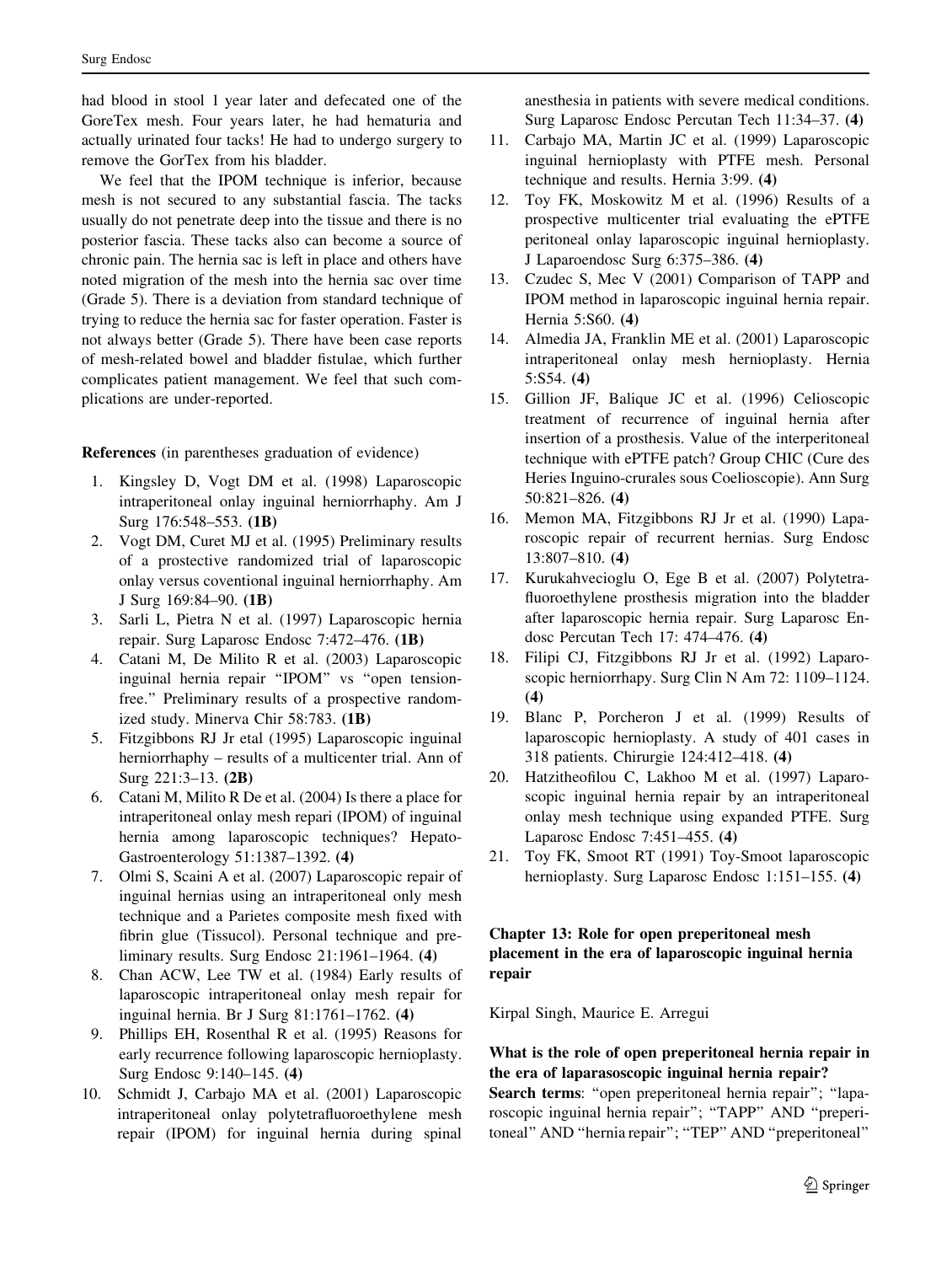AND ''hernia repair''; ''preperitoneal'' AND ''hernia'' AND "repair"

# Statements

| Level 1A | Laparoscopic approaches have fewer local<br>complications.                               |
|----------|------------------------------------------------------------------------------------------|
|          | Laparoscopic approaches have less pain.                                                  |
|          | Laparoscopic approaches have faster return to normal<br>activities.                      |
|          | Laparoscopic approaches have lower morbidities.                                          |
| Level 1B | Laparoscopic approaches have longer operative times.                                     |
|          | Laparoscopic approaches have less pain and faster<br>return to normal activity and work. |
| Level 5  | Minimally invasive open approaches ( <i>i.e.</i> , Kugel) have                           |
|          | limited visualization and higher likely hood of injury<br>or incomplete dissection.      |
|          | Both anterior and posterior spaces are violated leading                                  |
|          | to difficult reoperative surgery.                                                        |

### Recommendations

| Grade B | Laparoscopic approach is recommended over open<br>preperitoneal due to less morbidity, less pain,<br>and faster recovery. |
|---------|---------------------------------------------------------------------------------------------------------------------------|
| Grade D | Open approach may be considered in patients with<br>recurrent hernia and inability to undergo general<br>anesthesia.      |

The approach to inguinal hernia has been evolving since Bassini first described it. There are proponents of open anterior tissue repairs (Shouldice), open preperitoneal repairs, open anterior repairs with mesh, and laparoscopic repairs with mesh, including TAPP (laparoscopic transabdominal preperitoneal repair) and TEP (laparoscopic totally extraperitoneal repair). Many different open preperitoneal approaches have been described, making it difficult to summarize and compare them with laparoscopic approaches.

Two Level 1A studies concluded that endoscopic repairs do have advantages in terms of local complications, painassociated parameters, and faster return to normal activities; however, ''Well structured trials with improved standardization of hernia type, operative technique, and surgeons' experience are necessary'' [1, 2]. Both of these studies were reviewed by the Database of Abstracts of Reviews of Effects in 2008. It was concluded that ''overall methodological quality of the studies was poor and limited the conclusions that could be drawn.'' However, laparoscopic hernia repairs did have less postoperative pain and faster return to normal activities.

The five Level 1B studies have been outlined in Table [1](#page-60-0) and overall are in favor of laparoscopic approaches due to less pain and faster return to normal activity [3–7]. Champault et al. [3] compared 51 patients with TEP to 49 patients with Stoppa. They noted a 6% recurrence rate with TEP and 2% with Stoppa repair, although the mesh used for TEP was smaller (11  $\times$  6 vs. 12  $\times$  15 cm<sup>2</sup>). Morbidity

was only 4% with TEP compared with 30% with Stoppa  $(p = 0.01)$ . TEP also had less pain and a faster recovery with statistical significance.

Beets et al. [4] compared TAPP with GPRVS (great prosthetic replacement of the visceral sac). There was a difference in size of the mesh but not far from what is utilized now (10  $\times$  15 vs. 18  $\times$  26 cm<sup>2</sup>). The open operation was faster (56 vs. 79 min;  $p = 0.001$ ). There were no wound infections in TAPP compared with four with the open ( $p = 0.04$ ). The recurrence rate was higher for TAPP  $(12.5 \text{ vs. } 1.9\%)$ , but there was "variable degree of experience with the TAPP approach, and all surgeons had performed less than 50 cases. The TAPP group was able to be discharged same day in 93% of the cases compared with 77% with open. Interestingly, the cost of surgery was comparable in both goups (\$1,179 for TAPP and \$1,150 for open).

Aitola et al. [5] compared TAPP with open preperitoneal approach (opening the transversalis fascia from internal ring to pubic tubercle and suturing  $6 \times 12$  cm<sup>2</sup> Marlex mesh to Cooper's, rectus, and Transversalis fascia). There were 24 patients in TAPP and 25 in the open group. Interestingly, there were twice as many patients with recurrent hernia in TAPP group. The open group was faster (55 vs. 66 min,  $p < 0.01$ ), but pain was less in TAPP group  $(p<0.01)$ . The recurrence rate was 13% with TAPP and 8% with open. They concluded that open is better due to less cost and lower recurrence rate. The size of the mesh was small in this series and the method chosen to secure the mesh was different (sutures vs. staples). The staples do not go as deep as the sutures are able.

Johansson et al. [6] compared TAPP to open preperitoneal (split incision) to conventional (suture only). Follow-up was 1 year and most of the TAPP recurred in 6 months, indicating technical failure. Also, the open approach used sutures compared with tacks for TAPP.

Simmermacher et al. [7] studied TEP compared with the Grid-Iron (Ugahary) approach. The open approach was faster. There were no differences in pain and return back to work. However, the major limitation of this study is that there was no follow-up period and no recurrence rate mentioned.

There were six Level 2B studies but only three of these directly compared the laparoscopic to open surgeries. Mok et al. [8] compared TAPP with the Nyhus repair for recurrent inguinal hernia repairs. The size of mesh was  $8 \times 12$  for TAPP but not mentioned for the open approach. There was less pain with TAPP ( $p < 0.01$ ) and faster return to work (14 vs. 28 days,  $p < 0.01$ ). Despite the smaller mesh, the recurrence rate was only 1% at 54 months. TAPP cost \$615 more.

Goodwin and Traverso [9] compared TAPP with open periperitoneal (PPO). PPO took less time and had lower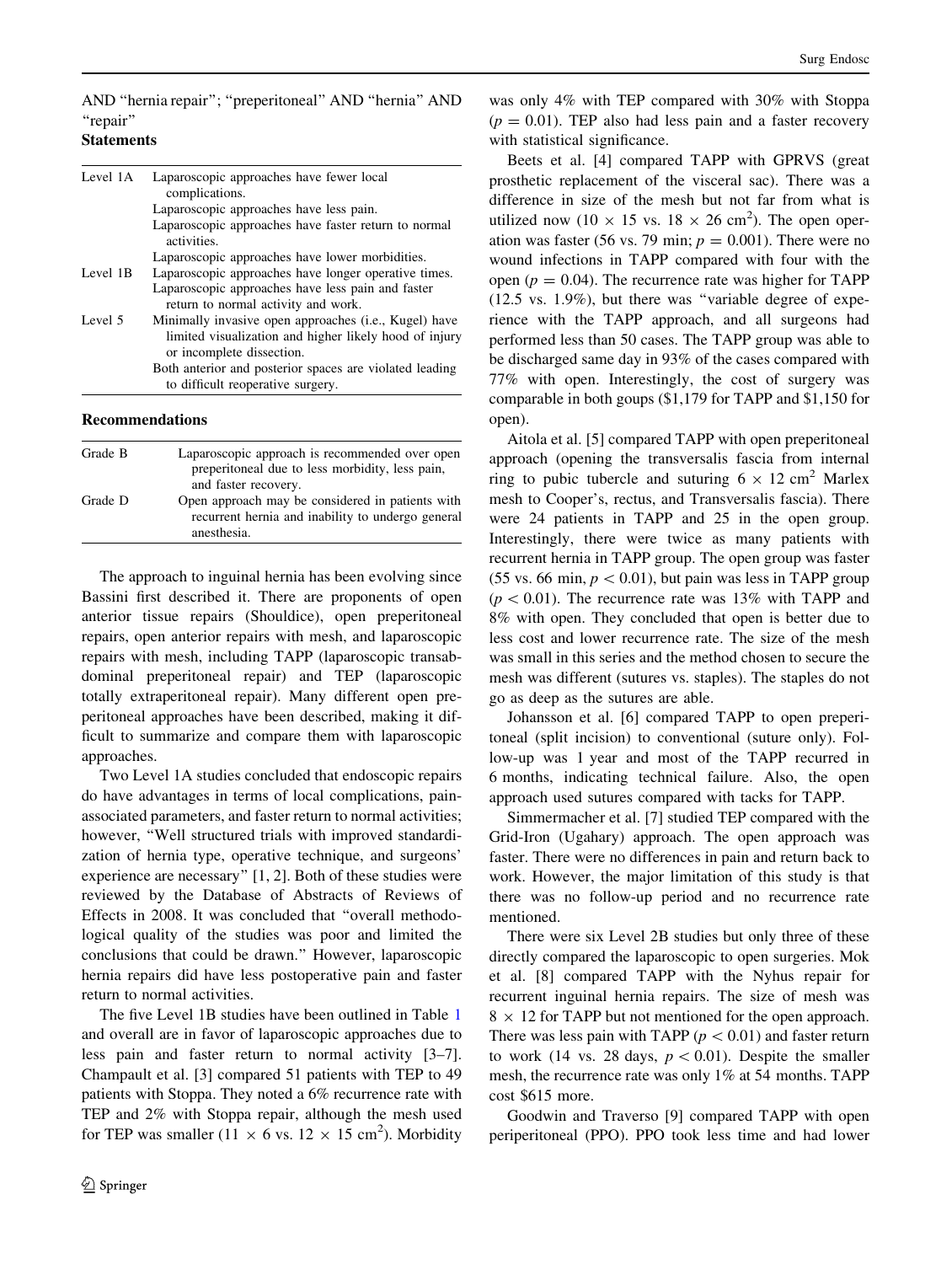<span id="page-60-0"></span>

| many pts with<br>Higher RR with<br>able to handle<br>to nl activity,<br>smaller Mesh<br>42 pts vs. 41<br>$37~\mathrm{pts}$<br>(TEP) vs. 8<br>4% (TEP) vs.<br>21% (TAPP)<br>$0$ (TAPP) vs.<br>despite abx<br>conversion<br>$(p = 0.01)$<br>$(p = 0.04)$<br>in GPRVS<br>$13$ pts w 6<br>infection<br>to open<br>vs. $8\%$<br>$29.5\%$<br>$4 \text{ pts}$<br>with<br>pts<br>pts<br>$\stackrel{\triangle}{\scriptstyle\sim}$<br>$(40.0 = q)$<br>(open) vs.<br>vs. 11 pts<br>vs. 1.9%<br>5% (TEP)<br>(TAPP)<br>(TAPP)<br>(TAPP)<br>vs. 2%<br>Stoppa<br>vs. $8\%$<br>(open)<br>$4 \text{ pts}$<br>$12.5\%$<br>$4 \text{ pts}$<br>13%<br><b>N/A</b><br>$(p = 0.01)$<br>$(p = 0.03)$<br>$(p = 0.05)$<br>vs. 5 days<br>(open) vs.<br>$17.9 \text{ days}$<br>17.7 days<br>(TEP) vs.<br>17 days<br>23 days<br>14.7 days<br>(TAPP)<br>(TAPP)<br>(TAPP)<br>13 days<br>(open)<br>11 days<br>7 days<br>Same<br>vs.<br>vs.<br>$(p = 0.01)$<br>same day<br>(TEP) vs.<br>TAPP <sub>vs.</sub><br>GPRVS-<br>('mainly<br>7.3 days<br>patient")<br>77% in<br>$92.5\%$ in<br>3.2 days<br>$out-$<br>Same<br>N/A<br>N/A<br>$(p < 0.01$ for<br>and $p < 0.05$<br>Less in TAPP<br>Less in TAPP<br>$(p = 0.0001$<br>Less in TEP<br>movement<br>$(p = 0.05)$<br>$(p = 0.02)$<br>compared<br>with open<br>$\operatorname{coughing}$<br>TAPP $\omega$<br>8 weeks<br>Less with<br>VAS)<br>Same<br>for<br>(p < 0.001)<br>(TAPP) vs.<br>(TAPP) vs.<br>(TAPP) vs.<br>(p < 0.01)<br>(open) vs.<br>Recurr in<br>$(TEP)$ vs.<br>Longer for<br>$55$ min<br>$27 \ \mathrm{min}$<br>$38$ min<br>b/l and<br>$37\,\mathrm{min}$<br>$56 \text{ min}$<br>79 min<br>$65 \text{ min}$<br>39 min<br>66 min<br>TEP<br>months<br>months<br>months<br>months<br>93% @<br>36<br><b>N/A</b><br>$\overline{18}$<br>34<br>$\overline{c}$<br>recurrent and<br>andrecurrent<br>bilateral and<br>49 pts w Uni,<br>15 primary<br>79 pts w 93<br>unilateral<br>recurrent<br>$162$ pts w<br>$100$ pts w<br>primary<br>primary<br>hemias<br>hemias<br>hemias<br>613 pts<br>TEP vs. Stoppa<br>TAPP vs. open<br>TAPP vs. open<br>preperitoneal<br>preperitoneal<br>TEP vs. Grid-<br>conventional<br><b>GPRVS</b><br>TAPP <sub>vs.</sub><br>Iron<br>γś.<br>2000<br>1997<br>1999<br>1998<br>1999<br>Johansson et al.<br>Aitola et al. [5]<br>Simmermacher<br>Beets et al. [4]<br>Champault<br>et al. [3]<br>et al. $[7]$<br>$\overline{6}$ | Study | Date | Type of repair | No. of patients | (months)<br>EVU | OR time | Pain | <b>LOS</b> | Return to nl/<br>work | Recurrence | Morbidity | Notes                                                                                                                                                                             |
|--------------------------------------------------------------------------------------------------------------------------------------------------------------------------------------------------------------------------------------------------------------------------------------------------------------------------------------------------------------------------------------------------------------------------------------------------------------------------------------------------------------------------------------------------------------------------------------------------------------------------------------------------------------------------------------------------------------------------------------------------------------------------------------------------------------------------------------------------------------------------------------------------------------------------------------------------------------------------------------------------------------------------------------------------------------------------------------------------------------------------------------------------------------------------------------------------------------------------------------------------------------------------------------------------------------------------------------------------------------------------------------------------------------------------------------------------------------------------------------------------------------------------------------------------------------------------------------------------------------------------------------------------------------------------------------------------------------------------------------------------------------------------------------------------------------------------------------------------------------------------------------------------------------------------------------------------------------------------------------------------------------------------------------------------------------------------------------------------------------------------------------------------------------------------------------------------------------------------------------------------------------------------------------------------------------------------------------------------------------------------|-------|------|----------------|-----------------|-----------------|---------|------|------------|-----------------------|------------|-----------|-----------------------------------------------------------------------------------------------------------------------------------------------------------------------------------|
|                                                                                                                                                                                                                                                                                                                                                                                                                                                                                                                                                                                                                                                                                                                                                                                                                                                                                                                                                                                                                                                                                                                                                                                                                                                                                                                                                                                                                                                                                                                                                                                                                                                                                                                                                                                                                                                                                                                                                                                                                                                                                                                                                                                                                                                                                                                                                                          |       |      |                |                 |                 |         |      |            |                       |            |           | $(11 \times 6 \text{ cm}^2)$ . No diff<br>in RR with Mesh size<br>of 15 $\times$ 12 cm <sup>2</sup>                                                                               |
|                                                                                                                                                                                                                                                                                                                                                                                                                                                                                                                                                                                                                                                                                                                                                                                                                                                                                                                                                                                                                                                                                                                                                                                                                                                                                                                                                                                                                                                                                                                                                                                                                                                                                                                                                                                                                                                                                                                                                                                                                                                                                                                                                                                                                                                                                                                                                                          |       |      |                |                 |                 |         |      |            |                       |            |           | recurrent hernias in<br>recurrent hernias in<br>TAPP group had 52                                                                                                                 |
|                                                                                                                                                                                                                                                                                                                                                                                                                                                                                                                                                                                                                                                                                                                                                                                                                                                                                                                                                                                                                                                                                                                                                                                                                                                                                                                                                                                                                                                                                                                                                                                                                                                                                                                                                                                                                                                                                                                                                                                                                                                                                                                                                                                                                                                                                                                                                                          |       |      |                |                 |                 |         |      |            |                       |            |           | no benefit with return<br>cost, higher RR, and<br>recurrence and b/l<br>although twice as<br>better due to less<br>hernias in TAPP.<br>Concluded open is                          |
|                                                                                                                                                                                                                                                                                                                                                                                                                                                                                                                                                                                                                                                                                                                                                                                                                                                                                                                                                                                                                                                                                                                                                                                                                                                                                                                                                                                                                                                                                                                                                                                                                                                                                                                                                                                                                                                                                                                                                                                                                                                                                                                                                                                                                                                                                                                                                                          |       |      |                |                 |                 |         |      |            |                       |            |           | early, i.e., technical<br>Most of the TAPP<br>recurrences were                                                                                                                    |
|                                                                                                                                                                                                                                                                                                                                                                                                                                                                                                                                                                                                                                                                                                                                                                                                                                                                                                                                                                                                                                                                                                                                                                                                                                                                                                                                                                                                                                                                                                                                                                                                                                                                                                                                                                                                                                                                                                                                                                                                                                                                                                                                                                                                                                                                                                                                                                          |       |      |                |                 |                 |         |      |            |                       |            |           | Concluded that open is<br>bleeding/tear with the<br>same incision in open<br>better due to less OR<br>complications, and<br>approach. But No<br>F/U and NO RR.<br>time, higher OR |

Table 1 Level 1B studies

Table 1 Level 1B studies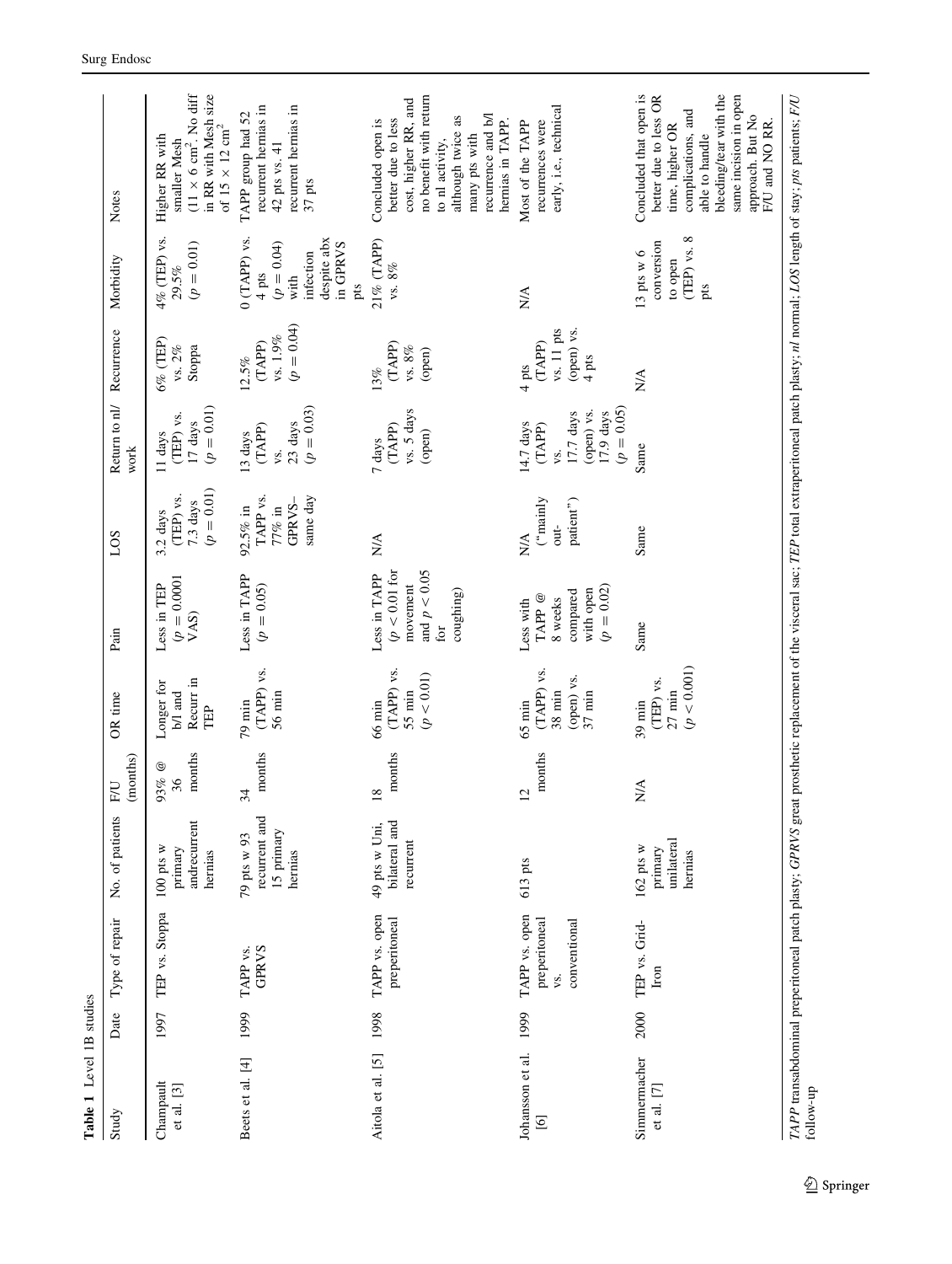cost (\$1,343 vs. \$2,176,  $p < 0.001$ ). Size of mesh was  $6 \times 12$  cm<sup>2</sup> for TAPP and  $6 \times 10$  cm<sup>2</sup> for PPO. There was one recurrence at 5 months, indicating technical failure. There was higher morbidity with TAPP compared with PPO. Follow-up was done by mail and averaged 7 months for PPO and 22 months for TAPP.

Velasco et al. [10] compared TAPP to the Stoppa repair. Both were stapled and TAPP was noted to be \$500 more. TAPP patients stayed in the hospital for 4 h compared with 48 h. Recurrence rate was not different (approximately 6%). TAPP patients resumed normal activity in 9 days compared with 22 days for Stoppa.

The other three studies did not compare the open preperitoneal approach to laparoscopy. All favored the open perperitoneal approach: Nieuwenhove et al. [11] studied only Kugel (five times more expensive than regular mesh) but with 3.5% persistent pain; Reddy et al. [12] were in favor of Kugel but with 2.8% dull ache at 1 year without treatment; Kurzer et al. [13] studied the Stoppa or Wantz repair for recurrent hernias with 5% RR at 4 years.

The ten Level 4 studies showed nine for open approach and one against open preperitoneal approach [14–23]. The majority of these studies had short follow-up, and there was much heterogeneity.

References (in parentheses graduation of evidence)

- 1. Schmedt CG, Sauerland S, Bittner R (2005) Comparison of endoscopic procedures vs Lichtenstein and other open mesh techniques for inguinal hernia repair. Surg Endosc 19:188–199. (1A)
- 2. Cheek CM, Black NA et al. (1998) Groin hernia surgery: a systematic review. Ann R Coll Surg Engl 80(Suppl 1):S1–S80. (1A)
- 3. Champault GG, Rizk N et al. (1997) Inguinal hernia repair. Totally preperitoneal laparoscopic approach versus Stoppa operation: randomized trial of 100 cases. Surg Laparosc Endosc 7:445–450. (1B)
- 4. Beets GL, Dirksen CD et al. (1999) Open or laparoscopic preperitoneal mesh repair for recurrent inguinal hernia? A randomized controlled trial. Surg Endosc Ultrasound Intervent Tech 13:323–327. (1B)
- 5. Aitola P, Airo I, Matikainen M (1998) Laparoscopic versus open preperitoneal inguinal hernia repair: a prospective randomized trial. Ann Chirurgiae Gynaecol 87:22–25. (1B)
- 6. Johansson B, Hallerback B et al. (1999) Laparoscopic mesh versus open preperitoneal mesh versus conventional technique for inguinal hernia repair. Ann of Surg 230:225–231. (1B)
- 7. Simmermacher RKJ, Clevers GJ et al. (2000) Preperitoneal mesh in groin hernia surgery. A randomized clinical trial emphasizing the surgical

aspects of preperitoneal placement via a laparoscopic (TEP) or Grid-iron (Ugahary) approach. Hernia. 4:296–298. (1B)

- 8. Mok KT, Wang BW et al. (1998) Laparoscopic versus open preperitoneal prosthetic herniorrhaphy for recurrent inguinal hernia. Int Surg 83:174–176. (2B)
- 9. Goodwin JS II, Traverso LW (1995) A prospective cost and outcome comparison of inguinal hernia repairs. Surg Endosc 9:981–983. (2B)
- 10. Velasco JM, Gelman C, Vallina VL (1996) Preperitoneal bilateral inguinal herniorrhaphy. Surg Endosc 10:122–127. (2B)
- 11. Nieuwenhove YV, Vansteenkiste F et al. (2007) Open, preperitoneal hernia repair with the Kugel patch: a prospective multicenter study of 450 repairs. Hernia 11:9–13. (2B)
- 12. Reddy KM Humphreys W, Chew A, Toouli J (2005) Inguinal hernia repair with the Kugel Patch. ANZ J Surg 75:43–47. (2B)
- 13. Kurzer M, Belsham PA, Kark AE (2002) Prospective study of open preperitoneal mesh repair for recurrent inguinal hernia. Br J Surg 89:90–93. (2B)
- 14. Kugel RD (2003) The Kugel repair for groin hernias. Surg Clin N Am 83:1119–1139. (4)
- 15. Baroody M, Bansal V, Maish G (2004) The open preperitoneal approach to recurrent inguinal hernias in high-risk patients. Hernia 8:373–375. (4)
- 16. Hoste W, Nieuwenhove YV, Vierendeels T (2006) Early Belgian experience with the Kugel patch inguinal hernia repair. Acta Chir Belg 106:44–46. (4)
- 17. Fenoglio ME, Bermas HR et al. (2005) Inguinal hernia repair: results using an open prepritoneal approach. Hernia 9:160–161. (4)
- 18. Ceriani V, Faleschini E, Sarli D et al. (2005) Kugel hernia repair: open ''mini-invasive'' technique. Personal experience on 620 patients. Hernia 9:344– 347. (4)
- 19. Horton MD, Florence MG (1993) Simplified preperitoneal marlex hernia repair. Am J Surg 165:595– 599. (4)
- 20. Schroder DM, Lloyd LR et al. (2004) Inguinal hernia recurrence following preperitoneal Kugel patch repair. Am Surg 70:132–136. (4)
- 21. Farooq O et al. (2005) Recurrent inguinal hernia repair by open preperitoneal approach. JCPSP 15:261–265. (4)
- 22. Kugel RD (1999) Minimally invasive, nonlaparoscopic, preperitoneal, and sutureless, inguinal herniorrhaphy. Am J Surg 178:298–302. (4)
- 23. Ugahary F, Simmermacher RKJ (1998) Groin hernia repair via a grid-iron incision: an alternative technique for preperitoneal mesh insertion. Hernia 2:123–125. (4)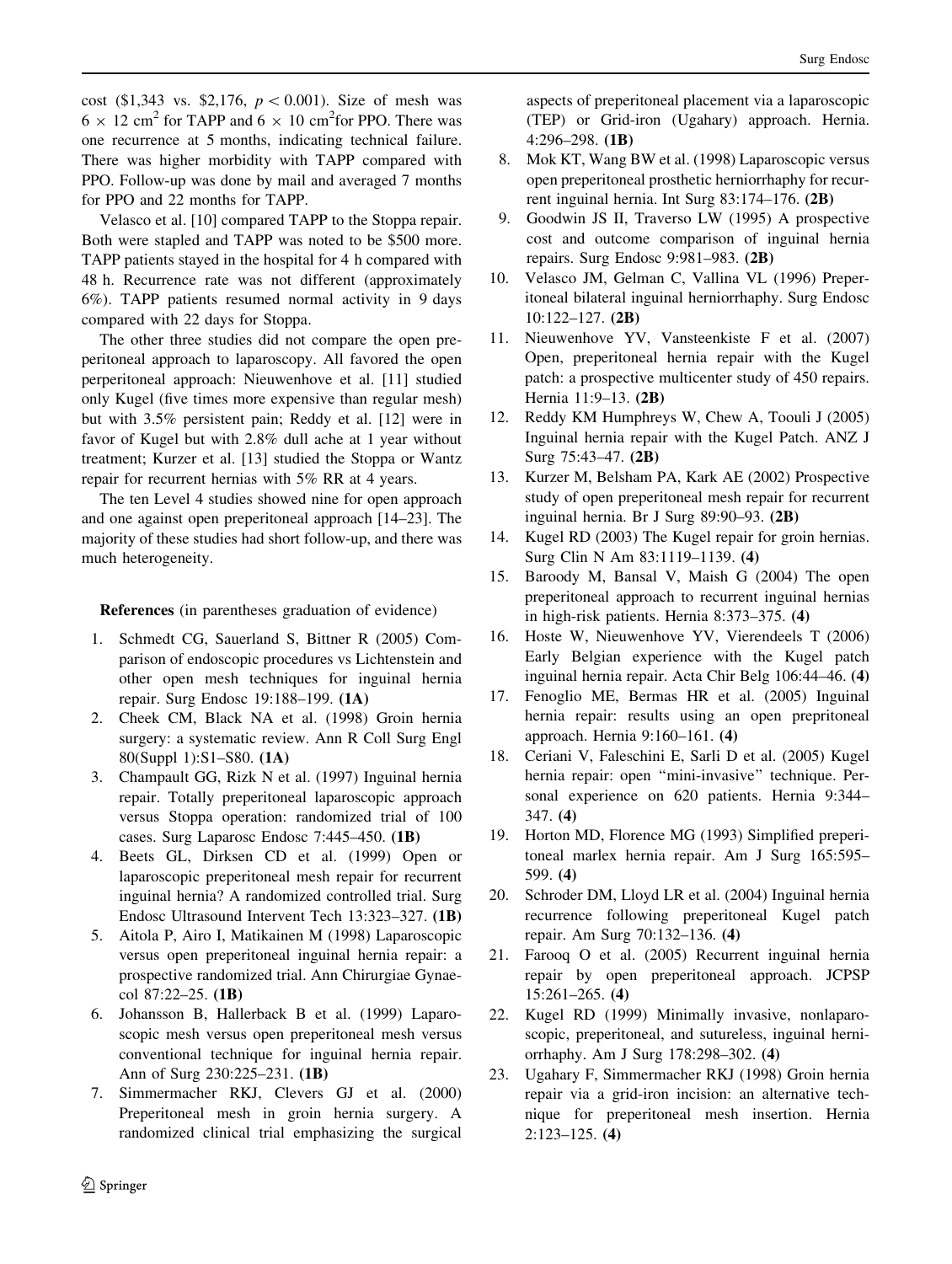# Chapter 14: Sportsman hernia—diagnosis and treatment

Moshe Dudai/Salvador Morales-Conde, Reinhard Bittner

Tel Aviv, Israel/Salvador Morales-Conde, Sevilla (Spain), Stuttgart, Germany

## Search terms

To write the guideline recommendations for the Sportsman Hernia (SH), a literature search was conducted in PubMed and Medline through the years 1990–2008 using the terms: Sportsmen Hernia, Sport Hernia, Athletes Hernia, Athletes Pubalgia, Groin Injury/Treatment, Surgery, Technique, Repair, Surgical finding, Pathology, Diagnosis, Etiology, Results, Complications

Of the 127 articles found, 66 are relevant, but only 13 with a level of evidence better than 4: 1 Level 1B, 2 Level 2B, 4 Level 3A, 6 Level 3B, 43 Level 4, 10 Level 5 (review articles). The four systematic reviews of the literature were assigned Level 3A, because all but three studies analyzed were only Level 4.

## Definition and differential diagnosis

## **Statements**

Level 3A Chronic pain (longstanding groin pain–LSGP) is a leading cause of athletes' retirement from competitive sports. Chronic pain in athletes is an obscure condition of uncertain etiology commonly seen in soccer, football, rugby, and ice hockey players. At a high level of play, teams have significantly higher risk of injury than teams at a lower level. Physical examination reveals no detectable inguinal hernia. The differential diagnosis is difficult to make from physical examination and is thus largely established only at the time of surgery. Although there are several reports of chronic pain in women, it is almost exclusively found in men. Level 4 Chronic pain is a challenging problem among not only athletes but also the general population. In the majority of athletic maneuvers, a tremendous amount of torque or twisting occurs in the midportion of the body, and the front or anterior portion of the pelvis accounts for the majority of the force. The main muscles inserting at or near the pubis are the rectus abdominis muscle, which combines with the transversus abdominis. Across from these muscles, and directly opposing their forces, is the abductor longus. The opposing forces of the muscles at their insertion site on the pubis cause a disruption of the muscle/ tendon, causing chronic pain related to the fact that forces are excessive and imbalanced, leading to an increase of the weakness of the posterior wall of the groin or to a pubic bone stress injury (PBSI), which may lead to degenerative arthropathy of the pubic symphysis in advanced stages.

| Chronic groin pain in athletes is mainly caused by two<br>different pathologic entities: the sportsman hernia (SH) |
|--------------------------------------------------------------------------------------------------------------------|
| or the athletes pubalgia due to a pubic bone stress                                                                |
| injury (PBSI).                                                                                                     |
| PBSI include entities, such us tendon enthesitis, pubic<br>osteitis, or avulsion fractures.                        |
| In SH, the likely causative factor is a posterior wall                                                             |
| deficiency (PWD).                                                                                                  |
| Entrapment of inguinal nerves may create symptoms                                                                  |
| that resemble those of a sports hernia.                                                                            |
|                                                                                                                    |

The sports hernia is one of the least understood, poorly defined, and under-researched maladies to affect the human body [9] and is a leading cause of athletes' retirement from competitive sports [44, 45]. It is more common in highlevel athletes [29]. It is an obscure condition of uncertain etiology commonly seen in soccer, football, rugby, and ice hockey players [9, 17, 58]. It reflects a compilation of diagnoses grouped together with a wide range of other pathologies that need to be excluded before this should be considered as a diagnosis [9]. The etiology, onset, anatomy involved, and terminology used to define it vary widely in the literature [9, 58]. The precise sequence of events that lead to its development is not well known, but the combination of abdominal and hip adductor muscle strength, endurance and coordination imbalances, lumbopelvic and hip rotation range of motion deficits, poor tissue extensibility, and intense or high-repetition hip adductor muscle shearing forces through their pelvic attachments may be the primary factors [9, 17, 27, 44, 51, 61].

Some authors emphasize inguinal nerve compression (entrapment) as a cause of chronic pain in athletes produced by direct trauma or overzealous training and hypertrophy of abdominal musculature [2, 23, 43, 53, 63]. The phrase ''groin disruption'' was popularized by Gilmore for sport injuries followed by chronic pain in the groin and abdominal muscles area with no findings of hernia, but inguinal wall and superficial inguinal ring disorders caused by injuries to the internal oblique aponeurosis, conjoined tendon-pubic tubercle attachment and dehiscence between the tendoninguinal ligament. He successfully advised a surgical technique for treatment based on modifications of the historic Bassini operation [20, 21]. Gilmore, as well as others, found that the pain is caused by posterior wall deficiency (PWD) as a result of trauma to the tranversalis fascia or conjoint tendon, which is formed by the medial portion of internal oblique and transversus abdominis muscle [2, 12, 22, 47]. Nevertheless, many uncertainties remain, not the least due to the existence of other pathologies around the symphysis pubis, which were in some way easier to diagnose. Diagnostic imaging is useful to exclude other conditions [9] but does not generally reveal a sports hernia. With time, especially after the introduction of laparoscopy, the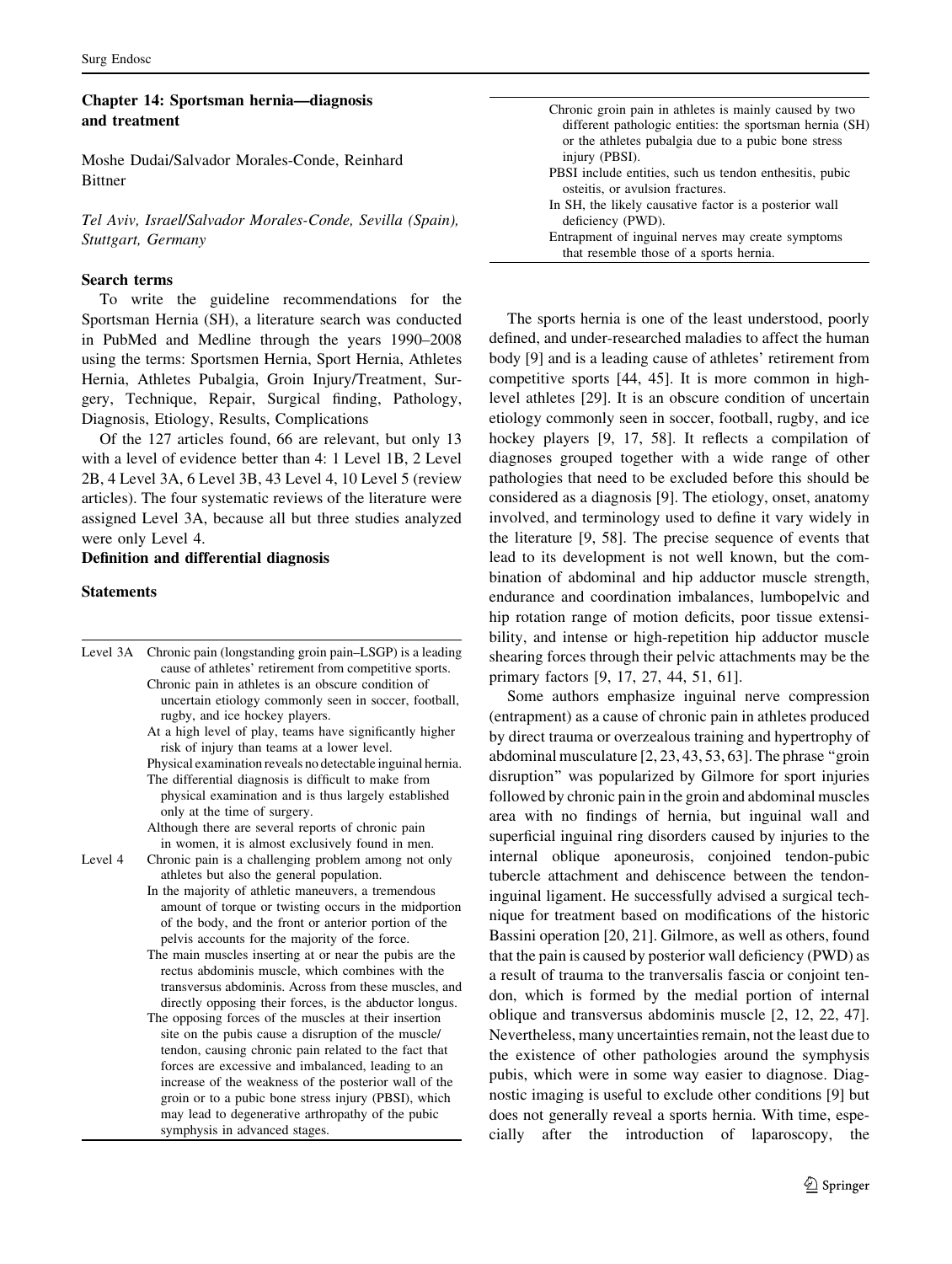

understanding of the different pathologies and pathogenetic mechanisms has improved. Today, posterior inguinal wall insufficiency that creates an occult hernia that is not apparent on physical examination is recognized as the most common surgical finding [9]. For this reason, the pathological definition of PWD was accepted as equivalent to the pathology of SH, and confirmed by multiple studies [17, 47, 52, 58].

From an anatomical point of view, the definition and the name of this entity should be reviewed. Confusion related to ''sportsmen hernia'' often arises from the complex anatomy and biomechanics of the symphysis region, from the large number of potential sources of groin pain, and from the similarity of symptoms in athletes with different sites of injuries. There are different anatomic areas to be considered when we talk about this entity, including ligaments, tendons, nerves, muscles, and bones.

In the majority of athletic maneuvers, a tremendous amount of torque or twisting occurs in the midportion of the body, and the front or anterior portion of the pelvis accounts for the majority of the force. The main muscles inserting at or near the pubis are the rectus abdominis muscle, which combines with the transversus abdominis. Across from these muscles, and directly opposing their forces, is the abductor longus. These opposing forces cause a disruption of the muscle/tendon at their insertion site on the pubis, so the problem could be related to the fact that forces are excessive and imbalanced, and a weak area at the groin could be increased due to the forces produced by the muscles. The forces produced by these muscles may be imbalanced and could produce a disruption of the muscle/tendon at their insertion site on the pubis or/and a weak area may be

increased due to the forces produced by the muscles; just this last possibility could be defined as sportsmen hernia.

On the other hand, this disruption of the muscle/tendon at their insertion site could be defined as a PBSI (pubic bone stress injury), which affects not only the pubic bone itself but also the muscles and their tendons on both sides of the symphysis pubis [44]. (In the past, it was mistakenly referred to as osteitis pubis.) For that reason, this term could include different entities, such as tendon enthesitis, pubic osteitis, or avulsion fractures.

In conclusion, this global entity could be considered an imbalance of the muscles (abductor and abdominal) at the pubis, which leads to an increase of the weakness of the posterior wall of the groin and produces a tendon enthesitis. Once a true origin is not detected, because, for example, a hernia is a hernia or a nerve entrapment is a nerve entrapment, etc., that may lead to a degenerative arthropathy of the pubic symphyses in the advanced stages. Based on this, this entity could be renamed, ''syndrome of muscle imbalance of the groin,'' and the sportsmen hernia could be considered an entity included in this syndrome (Table 1).

### **History**

### **Statements**

| Level 4 Groin pain starts during extreme sport activity, usually with<br>no proper buildup of durability, acceleration, |
|-------------------------------------------------------------------------------------------------------------------------|
| deceleration, and rotation.                                                                                             |
| Pain responds to conservative treatment, anti-inflammatory                                                              |
| drugs, and rest.                                                                                                        |
| Pain typically recurs at the resumption of sport activity.                                                              |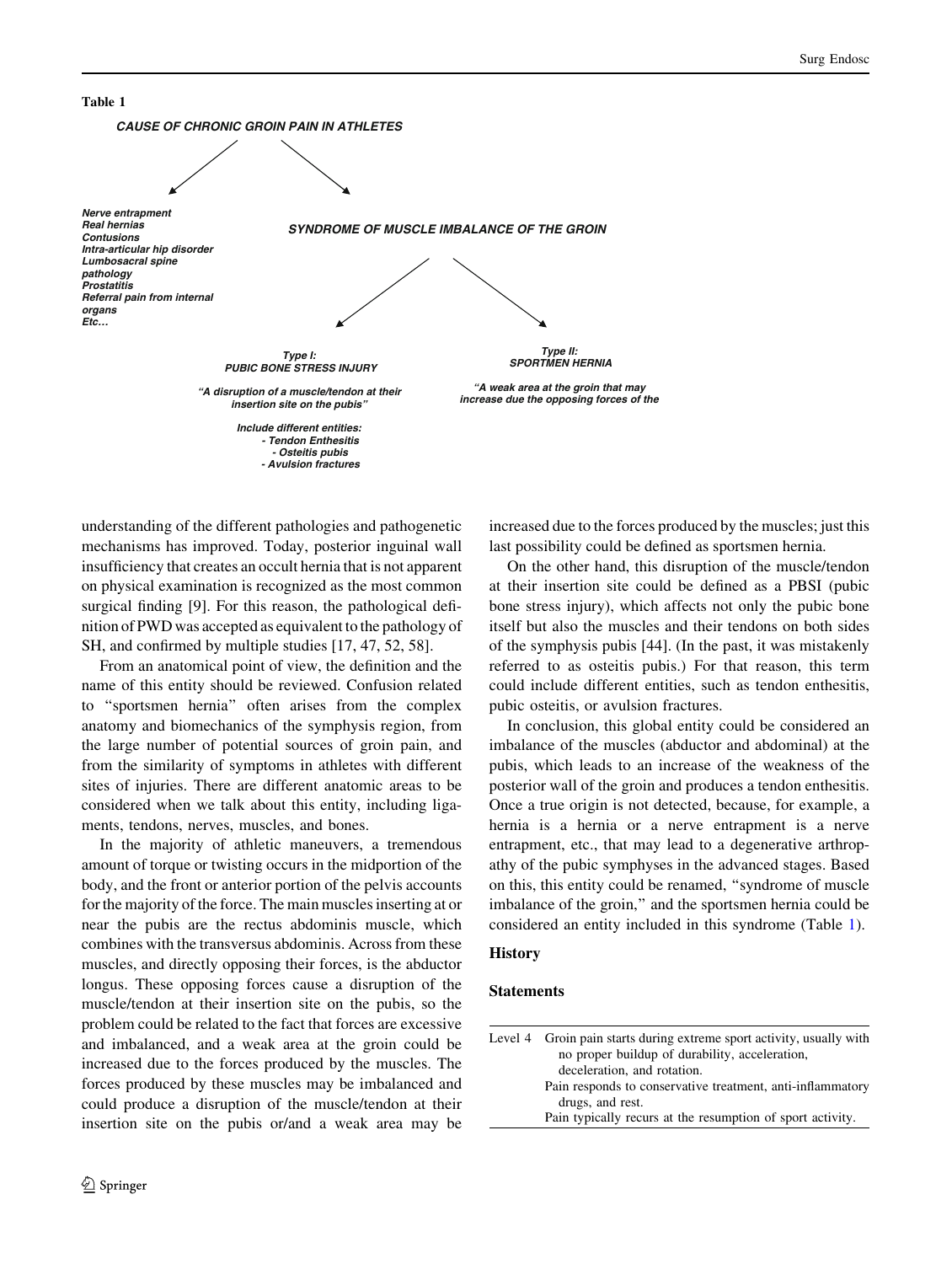# Diagnostic procedures Statements

| Level 2B | In patients with chronic groin pain and clinically<br>uncertain herniations, magnetic resonance imaging<br>(MRI) and ultrasound (US) are valid diagnostic                                                                                                                                                                                                                                                                 | $\mathbf n$<br>F<br>S                      |
|----------|---------------------------------------------------------------------------------------------------------------------------------------------------------------------------------------------------------------------------------------------------------------------------------------------------------------------------------------------------------------------------------------------------------------------------|--------------------------------------------|
| Level 3B | tools.<br>Ultrasound is a useful adjunct diagnostic tool, not<br>only to evaluate the groin for hernias, with high<br>overall accuracy, but also in SH to identify inguinal<br>canal posterior wall deficiency in young men with<br>no clinical signs of hernia with chronic groin<br>pain.                                                                                                                               | 1<br>d<br>p<br>n                           |
| Level 4  | The management of groin injuries demands the<br>recruitment of a team with experience with different<br>aspects of groin pain.                                                                                                                                                                                                                                                                                            | p<br>$\mathbf{i}$<br>$\mathbf{i}$          |
|          | Both the history and quality of symptoms and the<br>physical examination may help to differentiate<br>between SH and TE.                                                                                                                                                                                                                                                                                                  | h<br>a                                     |
|          | History of chronic groin pain that is nonresponsive<br>to conservative treatment should raise suspicion<br>of SH.                                                                                                                                                                                                                                                                                                         | d<br>$\mathbf{i}$                          |
|          | MRI appears to have excellent diagnostic potential<br>for assessing various causes of long-standing groin<br>pain (LSGP) in athletes.                                                                                                                                                                                                                                                                                     | t.<br>n                                    |
|          | MRI may not be a useful tool for deciding between<br>operative or conservative treatment.<br>MRI is a valuable tool to monitor the alterations<br>with reference to their response to conservative<br>treatment, which alos may help the athletes<br>to return to their activities.<br>Dynamic ultrasound shows promising results<br>in accurately diagnosing SH.<br>In selected cases, laparoscopic inguinal exploration | $\mathsf{C}$<br>S<br>g<br>p<br>ľ<br>a<br>t |
|          | may be helpful.<br>Essentially, it is a diagnosis that can only be confirmed<br>at surgery.                                                                                                                                                                                                                                                                                                                               | t<br>d                                     |
|          | <b>Recommendations</b>                                                                                                                                                                                                                                                                                                                                                                                                    | V<br>V                                     |

Grade 3A Comprehensive physical examination that requires excluding numerous other musculoskeletal and nonmuscoloskeletal conditions is mandatory. Plain radiography, ultrasonography, and scintigraphy

should be the first-line investigations to supplement clinical investigation.

- The cost of computed tomography and magnetic resonance imaging are such that their routine use for assessment of patients with groin pain cannot be justified. They may, however, be employed in difficult cases to help define the anatomical extent of a groin injury.
- Dynamic ultrasound may be able to replace historical inguinal herniography.
- Grade 4 In unclear cases with some suspicion of posterior wall deficiency, surgical exploration should be performed. Gradual physical therapy combined with pharmacotherapy should be effective in most cases and should be part of the diagnosis process.

Diagnosis of chronic groin pain is difficult, but early diagnosis is very important because morbidity will be reduced. These groin injuries are some of the most challenging injuries in the field of sports medicine, and the literature provides no consensus on definitions of diagnostic criteria for groin pain in athletes [34]. The combination of complex anatomy [16], variability of presentation, and the nonspecific nature of the signs and symptoms make the diagnostic process problematical.

Therefore, management of groin injuries can be challenging, and diagnosis can be difficult because of the degree of overlap of symptoms between the different problems [41]. This clinical setting demands the recruitment of a team with experience of different aspects of groin pain. Ekberg et al. [13] have established a multidisciplinary nvestigation to reveal the underlying cause. These examnations included general surgeons for detection of inguinal hernia and neuralgia, orthopedic surgeons for detection of adductor tenoperiostitis and symphysitis, urologist for detection of prostatitis, radiologist for performing different maging tests, and nuclear medicine for isotope studies. For hese reasons, the so-called SH is largely a clinical diagnosis of exclusion [46].

SH must be distinguished from the more common osteitis pubis and musculotendinous injuries [18]. The first step is to determine the differential diagnosis of hip and groin pain with respect to the high frequency of referred pain from the lumbar spine, lower abdomen, and pelvis [25], which is very difficult in some cases. A systematic approach to the hip and groin area is important to identify he origin of pain. Both the history and quality of sympoms and the physical examination are the basics of the diagnostic algorithm. In some cases, the diagnostic workup with roentgenograms and possibly an injection with a local anesthetic to the suspected origin of pain are completed [25]. There are clinical signs for the diagnosis of nerve pathologies, such us obturator neuropathies. These patients usually have clinical symptoms and signs of postexercise groin, lower abdominal or medial tight pain, and adductor muscles weakness and paresthesia in cutaneous distribution of medial thigh. Except clinical signs in the diagnosis of obturator neuropathy diagnostic local anesthetic block and electromyography have been used [39].

History of chronic groin pain that is nonresponsive to treatment should raise suspicion of SH [1, 17, 39]; however, physical examination findings are subtle and most diagnostic tests do not definitively confirm the diagnosis [46]. Traditional physiotherapy of isometric active weight-bearing exercise will result in complete healing of almost all athletes [24, 47]. It is important to highlight that adductor strain is a possible part of this pathological syndrome and therefore tenotomy should not be performed under any circumstances [31]. Finally, in selected cases, correct diagnosis is only possible with diagnostic laparoscopy [17, 57].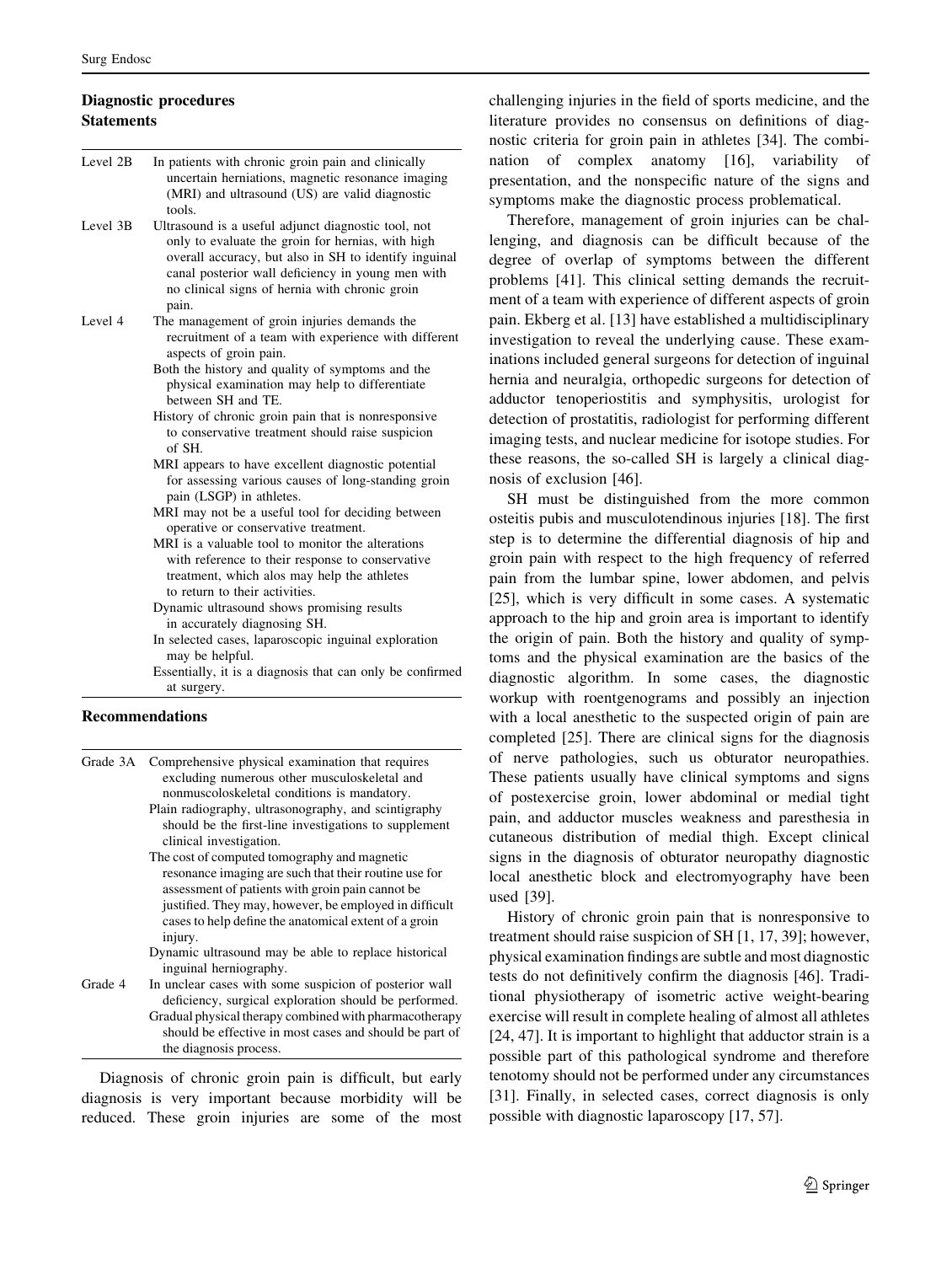# Physical examination

Physical examination is the first step in the diagnosis of groin pain, although symptoms often are vague and diffuse [34]. When active, sportsmen start to feel a dull pain in the groin region.

A deep palpation above the inguinal canal will find the area to be sensitive and the external inguinal ring dilated [9]. In a digital examination of the canal, a soft bulge can be felt against the tip of the finger and extreme sensitivity to pressure applied with the tip of the finger against the floor of the canal where the genito-femoral nerve passes. With this syndrome, the nerve is entrapped under the IPT (ileo-pubic tract) in the internal inguinal ring area [2, 43]. In addition, all of the symptoms increase during coughing.

The clinical assessment of groin pain in athletes is difficult; the lack of specific clinical tests is in part responsible. The examinations could include evaluation of adductor muscle-related pain and strength, iliopsoas muscle-related pain, strength, and flexibility, abdominal muscle-related pain, and strength and pain at the symphysis joint, but the only test without acceptable interobserver reliability was the strength test for iliopsoas muscle [26].

Gradual physical therapy combined with pharmacotherapy should be effective in most cases and should be part of the diagnosis process. This process includes nonsteroid antiinflammatory drugs and muscle relaxants. A physical therapy program usually involves stretching and strengthening of adductor muscles, abdominal wall muscles, iliopsoas muscle, quadriceps, and hamstrings. If physical therapy and pharmacotherapy fail, different tests should be performed.

### Ultrasound

Ultrasound is a useful adjunct to evaluate the groin for hernia. The overall accuracy in finding a hernia of any kind by ultrasound is 92%. On the other hand, this imaging test identifies the pathology in a groin without a palpable bulge at an accuracy of 75% [38].

Ultrasound, which enables a dynamic assessment, is particularly useful in these patients [7, 9, 17, 49]. Dynamic ultrasound examination is able to detect inguinal canal posterior wall deficiency in young men with no clinical signs of hernia with chronic groin pain. As the patient actively strains during the investigation, a real-time convex anterior bulge and ballooning of the inguinal canal can be observed at the superficial inguinal ring. This examination has been proposed to be performed with the patient in the supine and erect positions, in a relaxed state, as well as during coughing and during Valsalva maneuver [40].

Orchard et al. [49] have shown a correlation between bilateral deficiency of the posterior wall and groin pain, although the temporal relationship between the clinical and ultrasound findings was not established by this study.

Depasquale et al. [11] also have shown that ultrasound is a useful tool for identifying hernias, and therefore, aids surgical management;  $39\%$   $(n = 94)$  of the patients examined who had groin pain were positive for hernias. Only four false-positive were found of the 62 who underwent surgery, giving a positive predictive value of 94% in operated patients.

Not seldom, a preperitoneal lipoma herniating into the inner inguinal ring and canal or the obturator canal can be demonstrated by ultrasound. Evidence of genito-femoral nerve entrapment can be shown by edema behind the IPT on the level of internal inguinal ring. In some cases, tears and strain of the conjoint tendon in its insertion to the pubis can be seen.

Even though some authors still advocate herniography for identifying impalpable herniations causing pain in athletes [64], today dynamic ultrasound should be the diagnostic tool of first choice.

## CT scan and MRI

CT scan and MRI have been proposed as diagnostic tests for chronic groin pain, but the costs are such that their routine use for assessment of patients with groin pain cannot be justified [18]. Furthermore, MRI is not a useful tool for deciding between operative and conservative treatment [10].

Bone scan, plain radiography, and ultrasound has been used for diagnosing these entities, but MRI appears to be superior [45, 58, 61, 62]. A clinical and imaging diagnosis is crucial, because in PBSI there is no need for surgical intervention.

The use of CT scans could help to identify posterior inguinal wall deficiencies and hernias in some cases [56] and may be employed in difficult cases to help define the anatomical extent of a groin injury [18]. On the other hand, MRI provided an accurate depiction of pubic bone alterations and of adjacent myotendinous structures [6, 52] and also was very useful to determine the presence of inguinal hernias [6], because allows the direct visualization of the hernial sac within the inguinal canal. Athletes with groin pain and tenderness of the pubic symphysis and/or superior pubic ramus have clinical features consistent with the diagnosis of osteitis pubis. The increased signal intensity seen on MRI is due to pubic bone marrow edema. A stress injury to the pubic bone is the most likely explanation for these MRI findings.

MRI can permit an accurate and early diagnosis of the different sport-related pubic conditions and also is a valuable tool for monitoring the alterations with reference to their response to treatment, which may help the athletes return to their activities. It should be considered that abnormal magnetic resonance imaging findings are common in asymptomatic athletes, which decreases the value of magnetic resonance imaging in surgical decision-making [50].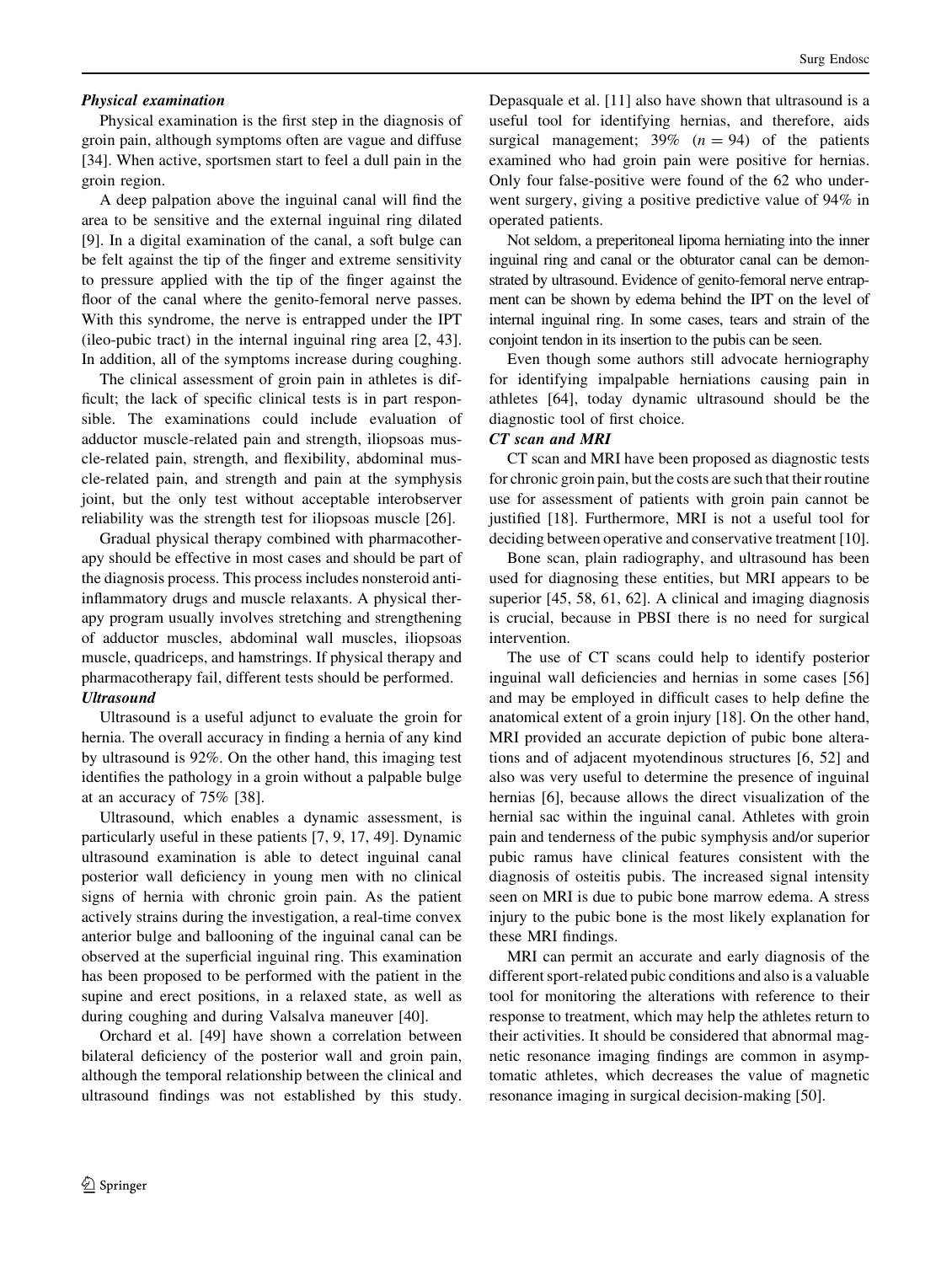## Indication for surgery

### **Statements**

| Level 1B | An active physical therapy program designed to<br>strengthen the muscles to stabilize the hip and pelvis<br>has positive effects and leads to earlier return to sports                                                     |
|----------|----------------------------------------------------------------------------------------------------------------------------------------------------------------------------------------------------------------------------|
|          | at the same level, and it is superior to a physiotherapy<br>treatment without active training.                                                                                                                             |
| Level 3A | Until now, there has been no evidence-based consensus<br>available to guide decision-making.                                                                                                                               |
|          | The methodological quality of the studies available or<br>analysis is low.                                                                                                                                                 |
|          | A single entheseal pubic cleft injection can be expected<br>to afford at least 1 year of relief from adductor-related<br>groin pain in a competitive athlete with normal findings<br>on a magnetic resonance imaging scan. |
|          | Surgery seems to be more effective than conservative<br>treatment for SH.                                                                                                                                                  |
|          | Good results can be obtained with surgery when<br>posterior inguinal wall deficiency is the sole diagnosis.                                                                                                                |
|          | Information on specific conservative interventions is<br>poorly presented, and well-designed studies are lacking.                                                                                                          |

Level 4 In PBSI, conservative management results more likely in an excellent outcome. In SH, the results of surgical repair to the posterior inguinal wall are excellent.

### Recommendations

| Grade B A multidisciplinary approach to groin pain should be |  |
|--------------------------------------------------------------|--|
| adopted.                                                     |  |
| Generally, conservative measures should be tried first,      |  |
|                                                              |  |

consisting of an initial period of rest or restricted activities, followed by physical therapy designed to stabilize the pelvis and hip.

- When conservative management has failed, surgical intervention should be done.
- Grade D Athletes with chronic groin pain and PWD who are unable to compete in active sports should be considered for routine inguinal hernia repair if no other pathology is evident after clinical examination and investigation.

# Type of surgical procedure **Statements**

- Level 3A Both open and laparoscopic surgical approaches have been reported to eliminate symptoms effectively and enable patients to return to previous sporting activity levels.
	- The success rates are very good and comparable between open (92.8%) and laparoscopic (96%) repairs based solely on the criterion of return to sports activity.
	- A wide variety of open repair techniques are described with or without mesh, including repair of a presumed ''thin'' or damaged insertion of the tendon of the rectus abdominis onto the pubic crest, but there are no data allowing a comparison between these techniques.
	- There is no scientific evidence that an adductor tenotomy is of any additional value.
	- In open repair, ilioinguinal nerve resection seems to be beneficial.
	- Laparoscopic approach may provide better posterior inguinal wall exposure, enabling easier bilateral reinforcement.

| During surgery, the inguinal canal should be       |  |
|----------------------------------------------------|--|
| thoroughly explored to find different entities     |  |
| responsible for inguinal pain (preperitoneal       |  |
| lipoma, etc.).                                     |  |
| Laparoscopic techniques generally enable a quicker |  |
| recovery time than open techniques.                |  |

Level 4 Two variations of laparoscopic surgery are applied: the transabdominal preperitoneal patch plasty (TAPP) and the total extraperitoneal patch plasty (TEP); however, no study shows the superiority of one compared with the other.

### Recommendations

|  | Grade C Regarding time of recovery and return to preinjury                                            |
|--|-------------------------------------------------------------------------------------------------------|
|  | sports activity levels, laparoscopic surgery—either<br>TAPP or TEP—should be the treatment of choice. |
|  | Well-designed prospective, randomized, controlled                                                     |
|  | studies are greatly needed to establish the true efficacy                                             |
|  | of these different surgical approaches.                                                               |

### Postsurgical rehabilitation Statements

# Recommendations Level 3A A detailed description of postsurgical rehabilitation programs is generally lacking. Level 4 For patients who underwent open repair, overall postsurgical recovery time (based on return to sports activity) was found to be 17.7 weeks compared with 6.1 weeks for laparoscopic repairs.

| Grade 3A | Early, sharp, sudden movements after surgery should<br>be avoided, and core and leg musculoskeletal<br>inflexibility, weakness, poor endurance, or poor |
|----------|---------------------------------------------------------------------------------------------------------------------------------------------------------|
| Grade 4  | coordination should be identified and corrected.<br>A gradually progressive 6-week rehabilitation<br>program should be undertaken after both open       |
| Grade 5  | and laparoscopic repair.<br>Well-designed studies are greatly needed.                                                                                   |

Chronic groin pain in athletes is a difficult problem that requires a multidisciplinary approach not only to diagnosis but also for treatment planning [4, 58]. Based on previous definitions, if this imbalance of the groin causes a disruption of the muscle/tendon at their insertion site on the pubis, treatment should be based on rest, anti-inflammatory medication, and a proper training program followed by reevaluation. For that reason, conservative treatment is tried first [31], but there is no evidence-based consensus available to guide decision-making [58]. If a weak area has been found at the groin due to the forces produced by the muscles, patients should undergo surgical repair of the groin reinforcing the posterior wall with mesh, because if a conjoined tendon is adequately supported by mesh, abductor discomfort almost uniformly resolves with postoperative rehabilitation. Rarely will the abductor require an operative release, tenotomy, or perforation on the pubis.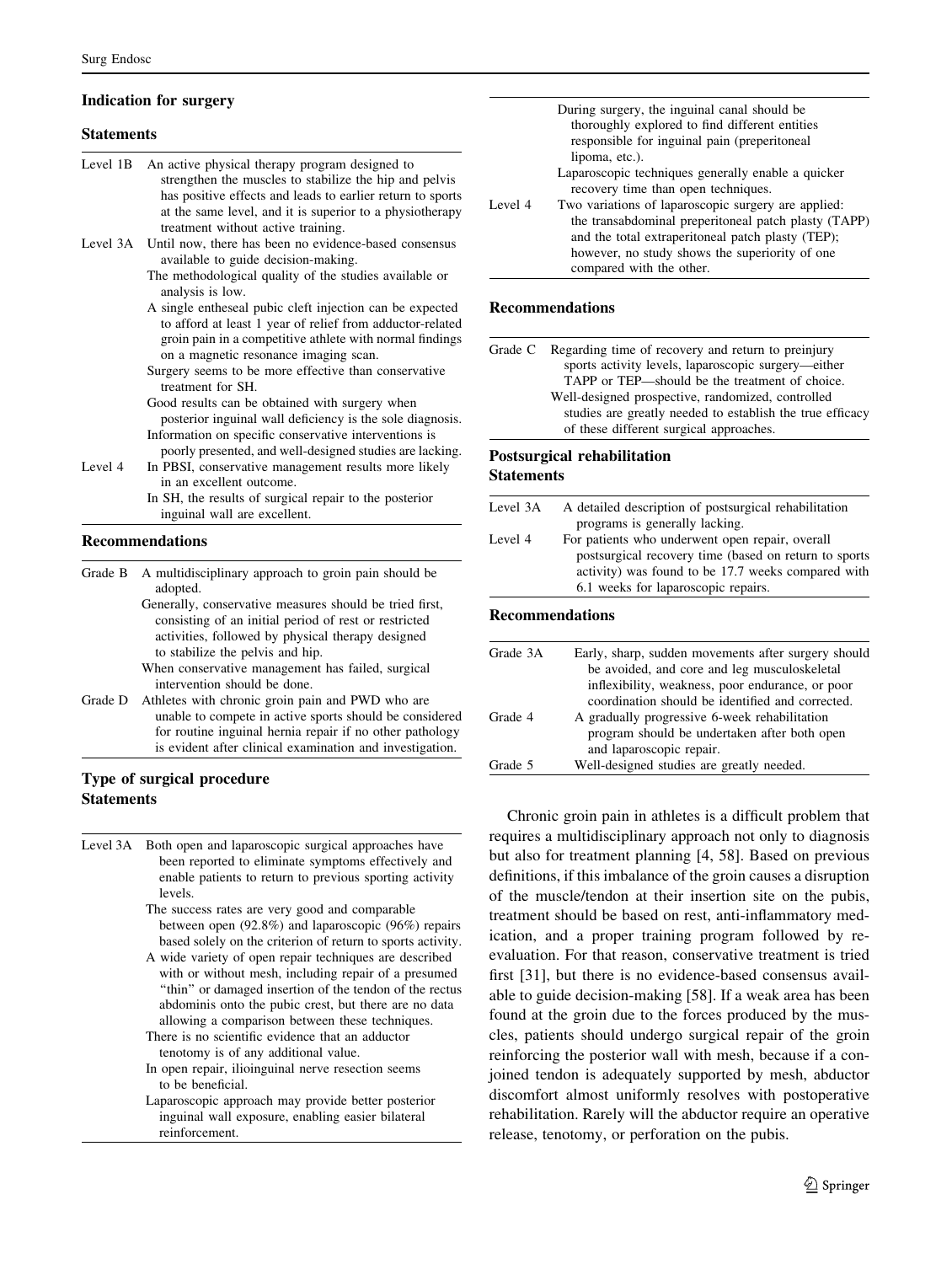### Conservative treatment

Much groin pain due to problems related to the musculoskeletal system are a self-limiting disease that can take several months to resolve, and corticosteroid injection can sometimes hasten this rehabilitation process [41]. Traditional conservative treatment has low success rates [9, 39, 47]. Only one RCT could demonstrate that an active physical training program designed to strengthen the muscles to stabilize the hip and pelvis is of advantage for the patient compared with passive measures [27]. Most studies agree that surgical therapy seems to be superior to nonsurgical treatment [9, 14, 17, 23, 28, 36], but there is only one randomized comparison of poor quality [15].

On the other hand, Schilders et al. [54] has shown the efficiency of a single entheseal pubic cleft injection. This treatment can be expected to afford at least 1 year of relief of adductor-related groin pain in a competitive athlete with normal findings on a magnetic resonance imaging scan; however, it should be employed only as a diagnostic test or short-term treatment for a competitive athlete with evidence of enthesopathy on magnetic resonance imaging. Surgery

Conservative treatment of this entity often does not result in resolution of symptoms [46]. In some series, the athletes have received different conservative treatments without success, and the surgical procedures performed in these cases have offered a definitive resolution to this problem [22]. Several surgical approaches are available for the repair of inguinal hernias, but without knowing the true natural history of this disorder, the problem is that it is difficult to know when it is appropriate to have a hernia repaired [40]. Operating is recommended only if conservative therapy, with prolonged rest, fails [33].

It is important to establish that precise diagnose is always preferable before performing a hernia repair in a patient with chronic groin pain. Steele et al. [56] showed no significant difference in outcome between subjects who had an abnormal ultrasound scan on the symptomatic side and those who had a normal scan. There was a significant difference in outcome between patients who had a bone scan with increased uptake at the symptomatic pubic tubercle and those who did not ( $p < 0.04$ ). This study supports other research that shows that good results can be obtained with surgery when posterior inguinal wall deficiency is the sole diagnosis.

Surgical intervention of hernia repair for chronic groin pain results in pain-free return of full activities in a majority of cases [46]. No consensus view supports any particular surgical procedure for sportsman's hernia [18]. Various types of operations, based on the variable theories regarding the pathophysiological process, have been developed for the treatment of this syndrome.

Some surgeons focus on the external elements of the inguinal canal and repair the external oblique fascia or enforce the groin with the rectus abdominis. Other surgeons perform an inguinal hernia repair procedure, either with sutures or synthetic mesh, performed by an open approach or laparoscopically. Some researchers believe that the problem is in the lower abdominal muscles, or is caused by nerve entrapment, and treat it accordingly. Recent authors compared an open technique (Bassini) and neurotomy of the ileoinguinal nerve applied to patients with a positive herniogram and/or positive nerve block test with athletes who were treated conservatively [15]. Some authors recommend that, in cases where PWD or tear of the posterior inguinal wall are clearly diagnosed, routine inguinal hernia repair should be done without unnecessary delay [17, 42, 46].

Basically, a number of reports have been published that describe different repairs of the posterior inguinal wall deficiency as the main approach for sportman's hernias with excellent results [19, 22]. During the operation, the inguinal canal should be thoroughly explored to find the different entities that could be detected during surgery, such us a true inguinal hernia, wide internal ring and peritoneal dimple [57], hernia femoralis [35], preperitoneal lipoma [59], hernia obturatoria [35], prevascular hernia [3], obvious musculotendinous tear [50], muscle asymmetry [50], or a significant bulge in the posterior wall [40]. Even if no clear pathology is identified, reinforcement of the wall using a mesh offers good clinical results for athletes with idiopathic groin pain [60], although other authors have recommended not using the mesh in these cases [33]. The most common finding in athletes with chronic groin pain was a deficiency of the posterior wall of the inguinal canal [52]. Some authors believe that ilioinguinal nerve resection may be beneficial for patients [7, 15, 30, 37, 52, 66], but the overall quality of most of the studies is low [31].

When the surgical option is selected, either the open or the laparoscopic approach can provide good results [9, 23, 28]. The endoscopic preperitoneal approach the technique was used more during the past year [50, 55, 57, 60], although other authors consider an open hernia repair using mesh, performed as an outpatient procedure with local anesthesia and sedation as the optimal treatment [32]. Ingoldby [28] performed a comparative nonrandomized study that compared the open and the laparoscopic approach, which showed that the endoscopic repair permits an early return to activity.

A wide variety of open repair techniques are described with mesh [1, 5, 24, 56, 59] or without [15, 20–22, 42, 52], including repair of a ''thin'' or damaged insertion of the tendon of the rectus abdominis onto the pubic crest [44, 45], but there are no data allowing a comparison between these techniques [9, 31]. One author reported good preliminary results for using fibrin glue to secure the mesh and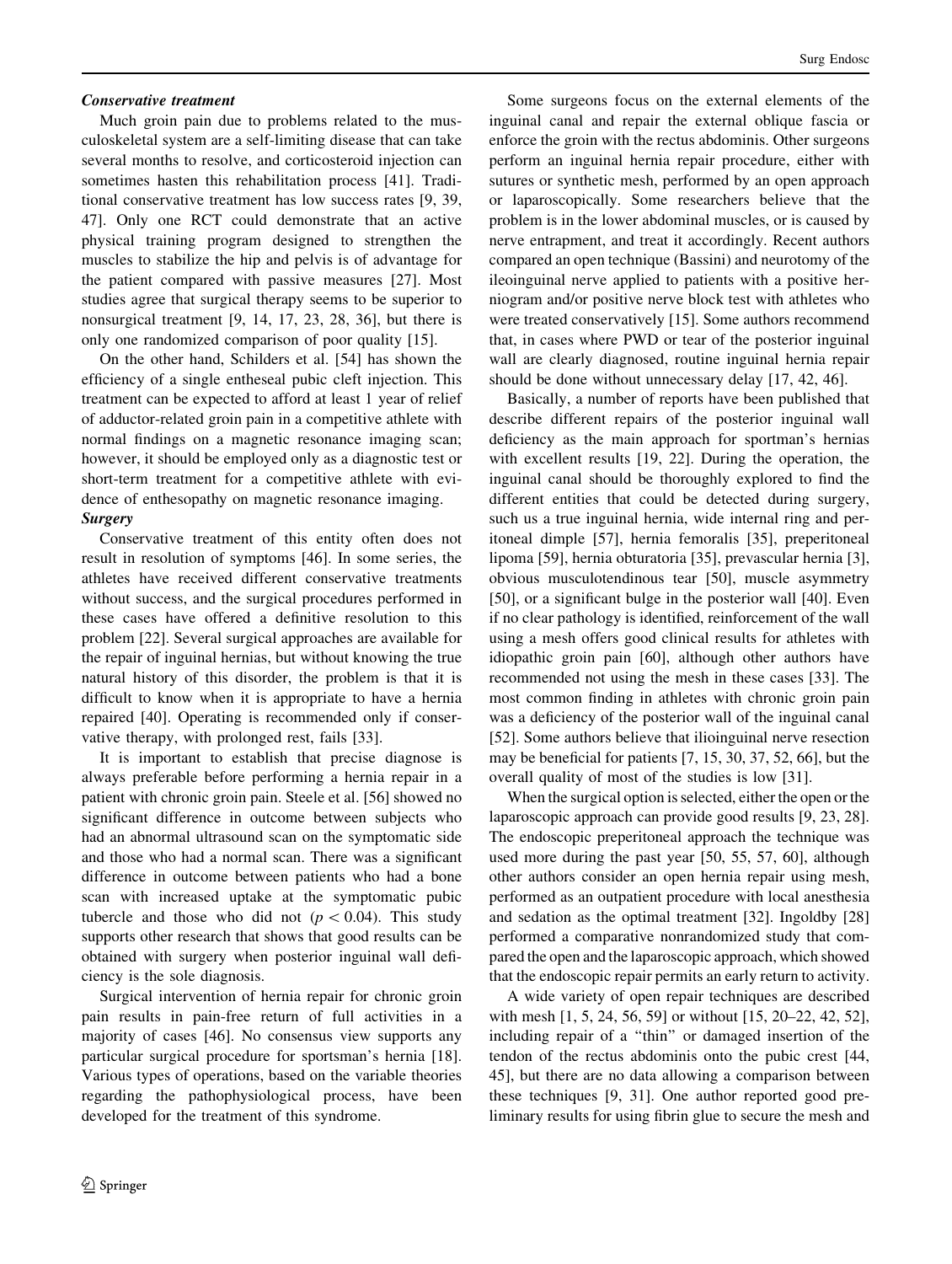achieve tension-free open inguinal hernia repair in soccer athletes with chronic pain [8].

The laparoscopic approach may provide better posterior inguinal wall exposure, enabling easier bilateral reinforcement [19] and allow a quicker recovery time than open surgery [9, 23, 28, 58]. Two types of laparoscopic surgery are successfully applied: the transabdominal preperitoneal patch plasty (TAPP) [19, 28, 35, 65], and the total extraperitoneal preperitoneal patch plasty [12, 51, 55, 57, 60]. No studies have shown the true efficacy of these different techniques, thus a recommendation for one or the other method cannot be given and depends on the skill and personal preference of the surgeon involved. Well-designed prospective, randomized, controlled studies are greatly needed for more clarity and more reliable recommendations. The same is true with respect to postsurgical rehabilitation programs. Until now, there has been no general agreement about the best postoperative physical training programme to enable the athletes to return to full sports activity in the shortest time [24, 60]. Valuable studies that have a high level of evidence are urgently needed.

References (in parentheses graduation of evidence)

- 1. Ahumada LA, Ashruf S, Espinosa-de-los-Monteros A, Long JN, de la Torre JI, Garth WP, Vasconez LO (2005) Athletic pubalgia: definition and surgical treatment. Ann Plast Surg 55:393–396. (4)
- 2. Akita K, Niga S, Yamato Y, Muneta T, Sato T (1999) Anatomic basis of chronic groin pain with special reference to sports hernia. Surg Radiol Anat 21:  $1-5. (4)$
- 3. Aldridge AJ, Packham IM, Nash AG (2001) Prevascular hernia: a rare cause of chronic obscure groin pain after inguinal hernia repair. Hernia 5(1):53–55.(4)
- 4. Azurin DJ, Go LS, Schuricht A, McShane J, Bartolozzi A (1997) Endoscopic preperitoneal herniorrhaphy in professional athletes with groin pain. J Laparoendosc Adv Surg Tech A 7:7–12. (4)
- 5. Brannigan AE, Kerin MJ, McEntee GP (2000) Gilmore's groin repair in athletes. J Orthop Sports Phys Ther 30:329–332. (4)
- 6. Barile A, Erriquez D, Cacchio A, De Paulis F, Di Cesare E, Masciocchi C (2000) Groin pain in athletes: role of magnetic resonance. Radiol Med (Torino 100(4):216–222. (4)
- 7. Brown RA, Mascia A, Kinnear DG, Lacroix V, Feldman L, Mulder DS (2008) An 18-year review of sports groin injuries in the elite hockey player: clinical presentation, new diagnostic imaging, treatment, and results. Clin J Sport Med 18:221–226. (4)
- 8. Canonico S, Benevento R, Della Corte A, Fattopace A, Canonico R (2007) Sutureless tension-free hernia repair with human fibrin glue (tissucol) in soccer

players with chronic inguinal pain: initial experience. Int J Sports Med 28:873–876. (4)

- 9. Caudill P, Nyland J, Smith C, Yerasimides J, Lach J (2008) Sports hernias: a systematic literature review. Br J Sports Med 42:954–964. (3)
- 10. Daigeler A, Belyaev O, Werner H et al. (2007) MRI findings do not correlate with outcome in athletes with chronic groin pain. J Sports Sci Med 6: 71–76. (4)
- 11. Depasquale R, Landes C, Doyle G (2009) Audit of ultrasound and decision to operate in groin pain of unknown aetiology with ultrasound technique explained. Clin Radiol 64(6):608–614. (4)
- 12. Edelman DS, Selesnick H (2006) ''Sports'' hernia: treatment with biologic mesh (Surgisis): a preliminary study. Surg Endosc 20:971–973. (4)
- 13. Ekberg O, Persson NH, Abrahamsson PA, Westlin NE, Lilja B (1988) Longstanding groin pain in athletes. A multidisciplinary approach. Sports Med 6(1):56–61. (4)
- 14. Ekstrand J, Hilding J (1999) The incidence and differential diagnosis of acute groin injuries in male soccer players. Scand J Med Sci Sports 9:98–103. (4)
- 15. Ekstrand J, Ringborg S (2001) Surgery versus conservative treatment in soccer players with chronic groin pain: a prospective randomized study in soccer players. Eur J Sports Traumatol Rel Res 23:141–145. (2B)
- 16. Falvey EC, Franklyn-Miller A, McCrory PR (2009) The groin triangle: a patho-anatomical approach to the diagnosis of chronic groin pain in athletes. Br J Sports Med 43:213–220. (5)
- 17. Farber AJ, Wilckens JH (2007) Sports hernia: diagnosis and therapeutic approach. J Am Acad Orthop Surg 15:507–514. (5)
- 18. Fon LJ, Spence RA (2000) Sportsman's hernia. Br J Surg 87:545–552. (3)
- 19. Genitsaris M, Goulimaris I, Sikas N (2004) Laparoscopic repair of groin pain in athletes. Am J Sports Med 32:1238–1242. (4)
- 20. Gilmore OJA (1991) Gilmore's groin: 10 years experience with groin disruption – a previously unsolved problem in sportsman. Sports Soft Med Tissue Trauma 3:12–14. (4)
- 21. Gilmore OJA (1995) Gilmore's groin. Physiother Sport 18:14–15. (4)
- 22. Hackney RG (1993) The sports hernia: a cause of chronic groin pain. Br J Sports Med 27:58–62. (4)
- 23. Harmon KG (2007) Evaluation of groin pain in athletes. Curr Sports Med Rep 6:354–361. (4)
- 24. Hemingway AE, Herrington L, Blower AL (2003) Changes in muscle strength and pain in response to surgical repair of posterior abdominal wall disruption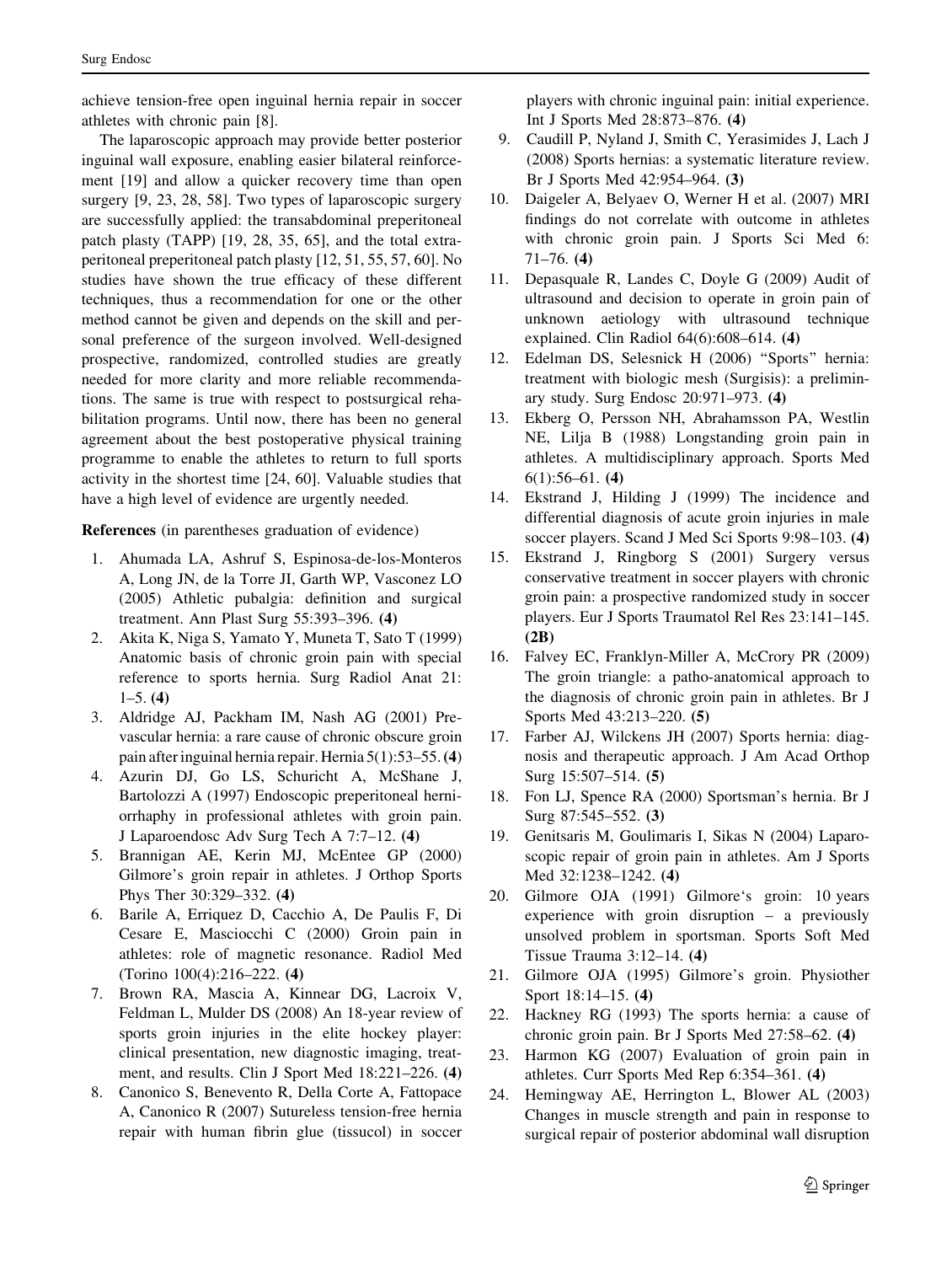followed by rehabilitation. Br J Sports Med 37:54–58. (4)

- 25. Holmich P, Dienst M (2006) Differential diagnosis of hip and groin pain. Symptoms and technique for physical examination. Orthopade 35:10–15. (5)
- 26. Hölmich P, Hölmich LR, Bjerg AM (2004) Clinical examination of athletes with groin pain: an intraobserver and interobserver reliability study. Br J Sports Med 38:446–451. (2b)
- 27. Hölmich P, Uhrskou P, Ulnits L et al. (1999) Effectiveness of active physical training as treatment for long-standing adductor-related groin pain in athletes: randomised trial. Lancet 353:439–443. (1B)
- 28. Ingoldby CJ (1997) Laparoscopic and conventional repair of groin disruption in sportsmen. Br J Surg 84:1171–1172. (3)
- 29. Inklaar H, Bol E, Schmikli SL, Mosterd WL (1996) Injuries in male soccer players: team risk analysis. Int J Sport Med 17:229–234. (3)
- 30. Irshad K, Feldman LS, Lavoie C, Lacroix VJ, Mulder DS, Brown RA (2001) Operative management of "hockey groin syndrome": 12 years of experience in National Hockey League players. Surgery 130: 759–764. (4)
- 31. Jansen JA, Mens JM, Backx FJ, Kolfschoten N, Stam HJ (2008) Treatment of longstanding groin pain in athletes: a systematic review. Scand J Med Sci Sports 18:263–274. (3)
- 32. Joesting DR (2002) Diagnosis and treatment of sportsman's hernia. Curr Sports Med Rep 1: 121–124. (5)
- 33. Kaplan O, Arbel R (2005) Sportsman's hernia–a plea for conservative therapeutical approach. Harefuah 144:351–356, 381. (5)
- 34. Kidron A (2001) Groin pain in sport Harefuah. 140:1095–1099, 1115. (5)
- 35. Kluin J, den Hoed PT, van Linschoten R, Ijzerman JC, van Steensel CJ (2004) Endoscopic evaluation and treatment of groin pain in athletes. Am J Sports Med 32:944–948. (4)
- 36. Kumar A, Doran J, Batt ME, Nguyen-Van-Tam JS, Beckingham IJ (2002) Results of inguinal canal repair in athlete s with sports hernia. R Coll Surg Edinb 47:561–565. (4)
- 37. Lacroix VJ, Kinnear DG, Mulder DS, Brown RA (1998) Lower abdominal pain syndrome in national hockey league players: a report of 11 cases. Clin J Sport Med 8:5–9. (4)
- 38. Lilly MC, Arregui ME (2002) Ultrasound of the inguinal floor for evaluation of hernias. Surg Endosc 16:659–662. (3)
- 39. LeBlanc KE, LeBlanc KA (2003) Groin pain in athletes. Hernia 7:68–71. (5)
- 40. Lorenzini C, Sofia L, Pergolizzi FP, Trovato M (2008) The value of diagnostic ultrasound for detecting occult inguinal hernia in patients with groin pain. Chir Ital 60(6):813–817. (3)
- 41. Lynch SA, Renström PA (1999) Groin injuries in sport: treatment strategies. Sports Med 28:137–144. (5)
- 42. Malycha P, Lovell G (1992) Inguinal surgery in athletes with chronic groin pain: the 'sportsman's' hernia. Aust N Z J Surg 62:123–125. (4)
- 43. McCrory P, Bell S (1999) Nerve entrapment syndromes as a cause of pain in the hip, groin and buttock. Sports Med 27:261–274. (4)
- 44. Meyers WC, Foley DO, Garrett WE et al. (2000) Management of severe lower abdominal or inguinal pain in high-performance athletes. Performing athletes with abdominal or inguinal neuromuscular pain study group (PAIN). Am J Sports Med 28:2–8. (4)
- 45. Meyers WC, McKechnie A, Philippon MJ, Horner MA, Zoga AC, Devon ON (2008) Experience with ''sports hernia'' spanning two decades. Ann Surg 248:656–665. (4)
- 46. Moeller JL (2007) Sportsman's hernia.. Curr Sports Med Rep 6(2):111–114. (5)
- 47. Morelli V, Smith V (2001) Groin injuries in athletes. Am Fam Physc 15:1405–1414. (5)
- 48. Omar IM, Zoga AC, Kavanagh EC, Koulouris G, Bergin D, Gopez AG, Morrison WB, Meyers WC (2008) Athletic pubalgia and ''sports hernia'': optimal MR imaging technique and findings. Radiographics 28:1415–438. (4)
- 49. Orchard JW, Read JW, Neophyton J, Garlick D (1998) Groin pain associated with ultrasound finding of inguinal canal posterior wall deficiency in Australian Rules footballers. Br J Sports Med 32:134–139. (4)
- 50. Paajanen H, Hermunen H, Karonen J (2008) Pubic magnetic resonance imaging findings in surgically and conservatively treated athletes with osteitis pubis compared with asymptomatic athletes during heavy training. Am J Sports Med 36(1):117–121. (3)
- 51. Paajanen H, Syvähuoko I, Finland AI (2004) Totally extraperitoneal endoscopic (TEP) treatment of sportsman's hernia. Surg Laparosc Endosc Percutan Tech 14:215–218. (4)
- 52. Polglase AL, Frydman GM, Framer KC (1991) Inguinal surgery for debilitating chronic groin pain in athletes. Med J Aust 155:674–677. (4)
- 53. Renstroem AF (1997) Groin injuries: a true challenge in orthopaedic sports medicine. Sports Med Arthroscopy Rev 5:247–251. (4)
- 54. Schilders E, Bismil Q, Robinson P, O'Connor PJ, Gibbon WW, Talbot JC (2007) Adductor-related groin pain in competitive athletes. Role of adductor enthesis, magnetic resonance imaging, and entheseal